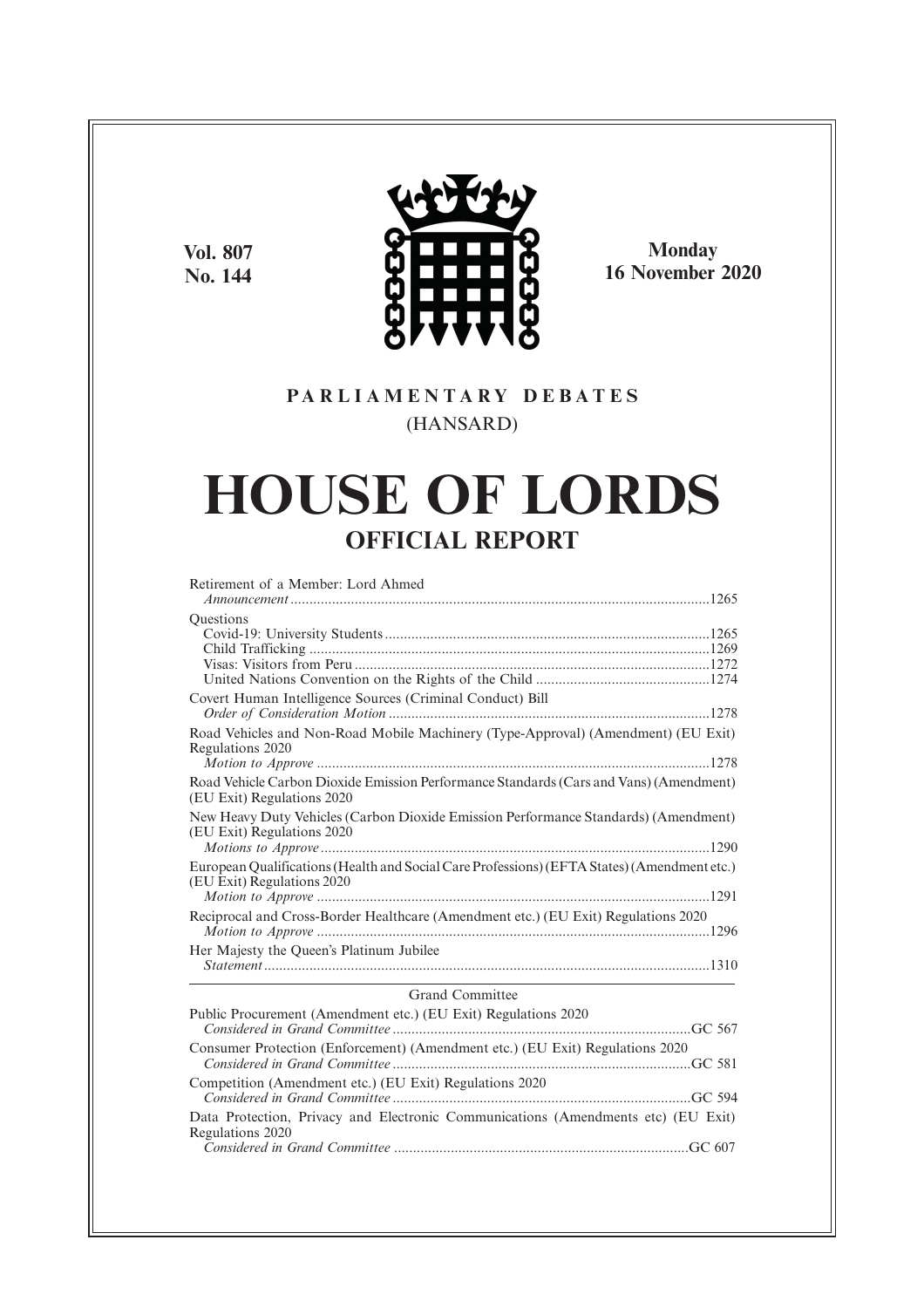Lords wishing to be supplied with these Daily Reports should give notice to this effect to the Printed Paper Office.

No proofs of Daily Reports are provided. Corrections for the bound volume which Lords wish to suggest to the report of their speeches should be clearly indicated in a copy of the Daily Report, which, with the column numbers concerned shown on the front cover, should be sent to the Editor of Debates, House of Lords, within 14 days of the date of the Daily Report.

> *This issue of the Official Report is also available on the Internet at* https//:hansard.parliament.uk/lords/2020-11-16

In Hybrid sittings, [V] after a Member's name indicates that they contributed by video call.

The following abbreviations are used to show a Member's party affiliation:

| <b>Abbreviation</b> | <b>Party/Group</b>                 |
|---------------------|------------------------------------|
| CВ                  | Cross Bench                        |
| Con                 | Conservative                       |
| <b>DUP</b>          | Democratic Unionist Party          |
| GP                  | Green Party                        |
| Ind Lab             | Independent Labour                 |
| Ind LD              | Independent Liberal Democrat       |
| Ind SD              | <b>Independent Social Democrat</b> |
| Ind UU              | Independent Ulster Unionist        |
| Lab                 | Labour                             |
| Lab Co-op           | Labour and Co-operative Party      |
| LD                  | Liberal Democrat                   |
| LD Ind              | Liberal Democrat Independent       |
| Non-afl             | Non-affiliated                     |
| PC.                 | Plaid Cymru                        |
| UKIP                | UK Independence Party              |
| UUP                 | <b>Ulster Unionist Party</b>       |
|                     |                                    |

No party affiliation is given for Members serving the House in a formal capacity, the Lords spiritual, Members on leave of absence or Members who are otherwise disqualified from sitting in the House.

© Parliamentary Copyright House of Lords 2020,

*this publication may be reproduced under the terms of the Open Parliament licence, which is published at www.parliament.uk/site-information/copyright/.*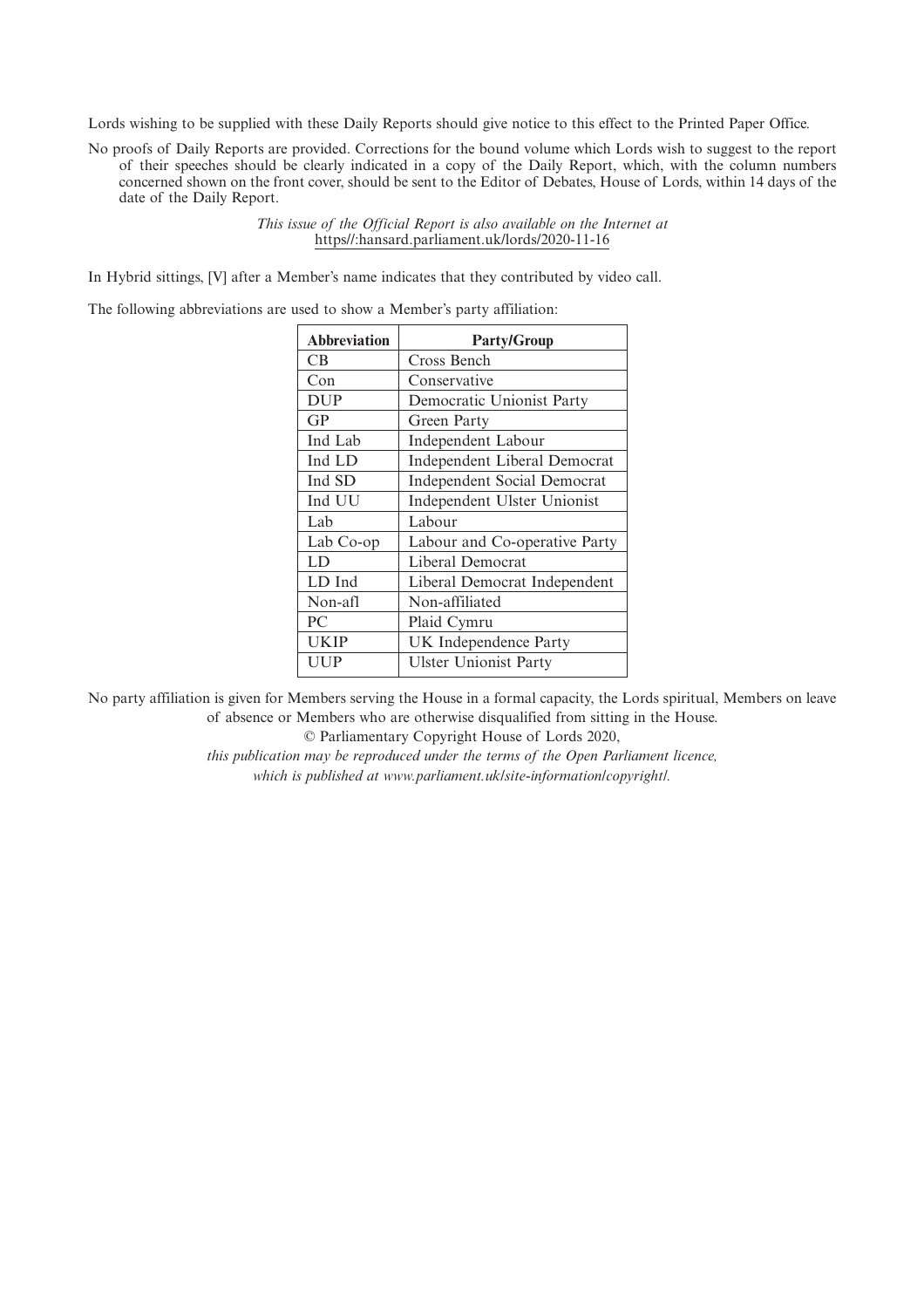# House of Lords

*Monday 16 November 2020*

*The House met in a hybrid proceeding.*

*1 pm*

*Prayers—read by the Lord Bishop of Salisbury.*

# **Retirement of a Member: Lord Ahmed**

*Announcement*

### *1.07 pm*

**The Deputy Speaker (Lord Lexden) (Con):** My Lords, I should like to notify the House of the retirement, with effect from 14 November 2020, of the noble Lord, Lord Ahmed, pursuant to Section 1 of the House of Lords Reform Act 2014.

### **Arrangement of Business**

*Announcement*

#### *1.08 pm*

**The Deputy Speaker (Lord Lexden) (Con):** My Lords, the Hybrid Sitting of the House will now begin. Some Members are here in the Chamber, respecting social distancing, others are participating remotely, but all Members will be treated equally. If the capacity of the Chamber is exceeded, I will immediately adjourn the House.

Oral Questions will now commence. Please can those asking supplementary questions keep them to no longer than 30 seconds and confined to two points? I ask that Ministers' answers are also brief.

# **Covid-19: University Students** *Question*

*1.09 pm*

#### *Asked by Lord Storey*

To ask Her Majesty's Government what assessment they have made of the impact on the spread of Covid-19 of students returning to their universities.

**Lord Parkinson of Whitley Bay (Con):** My Lords, the virus has the potential to affect all corners of society and we all have a role to play in reducing the risk of transmission. The Government have provided detailed guidance on reopening to the higher education sector, informed by SAGE, and have ensured that universities have outbreak plans, have bolstered testing provision, and are planning for the end of term and the return of students in January. We are keeping the position under review and are monitoring developments closely.

**Lord Storey (LD) [V]:** The Minister will be aware of the outbreak of Covid cases in universities and colleges across the UK, with students having to self-isolate, often in very difficult circumstances. Can he give an assurance that there will be sufficient testing capacity for students returning home for Christmas? What plans do the Government have for testing every student again before they return to their colleges and universities in January so that they are kept safe, as well as those in the communities in which they live?

**Lord Parkinson of Whitley Bay (Con):** My Lords, we have established walk-through testing sites and deployed mobile test sites so that almost all universities are within 1.5 miles of a testing site. This means that staff and students alike will have access to tests if they develop symptoms. As part of our ongoing work, we have also started a series of pilots on lateral flow tests and are working with the Department of Health and Social Care to target mass asymptomatic testing at universities. The ambition is to work with universities to build testing provision, including through the use of lateral flow devices.

**Viscount Hanworth (Lab):** My Lords, the advice of the SAGE committee in September was that unless teaching in colleges and universities was moved online, Covid outbreaks in them would be inevitable. Given what has transpired there is now the likelihood that, after Christmas, many students will remain at home. Can the Government assure these students that they will not be bound by contracts for accommodation that they do not need, and will they also indemnify universities against the claims of companies that have provided new-build student accommodation for rents that they have been guaranteed?

**Lord Parkinson of Whitley Bay (Con):** My Lords, throughout the pandemic we have been working closely with universities to make sure that they have plans in place locally, shared with local directors of public health, to manage the specific risks in their area. We have been keen to keep universities open so that students and young people are not putting their lives on hold or finding that their education is disrupted. We are therefore keen for face-to-face teaching to continue as much as possible. Universities have risen to the challenge by providing a blend of online teaching and of course by working closely with students on accommodation and other issues.

**Baroness Fox of Buckley (Non-Afl):** My Lords, last week, 192 academics from the University of Manchester wrote to the vice-chancellor saying that they were ashamed and humiliated at the erection of a metal fence literally locking students into their residences. The student slogan said it all: "Paid, Blamed, Caged." This incident might be extreme, but it is not a one-off. Will the Minister explain to vice-chancellors that such invasive and heavy-handed security measures are not necessary when Covid is not a lethal risk to the lives of students? I also draw the attention of noble Lords to a letter from a student, Harry Butcher, to the UCU noting the limitations of low-quality online teaching. He says

"how impossibly demotivating it is to be educated in front of a laptop; most likely in the same room that you sleep … sat on a chair half a metre from your bed."

Can the Minister encourage more face-to-face teaching, because it is both safe and necessary?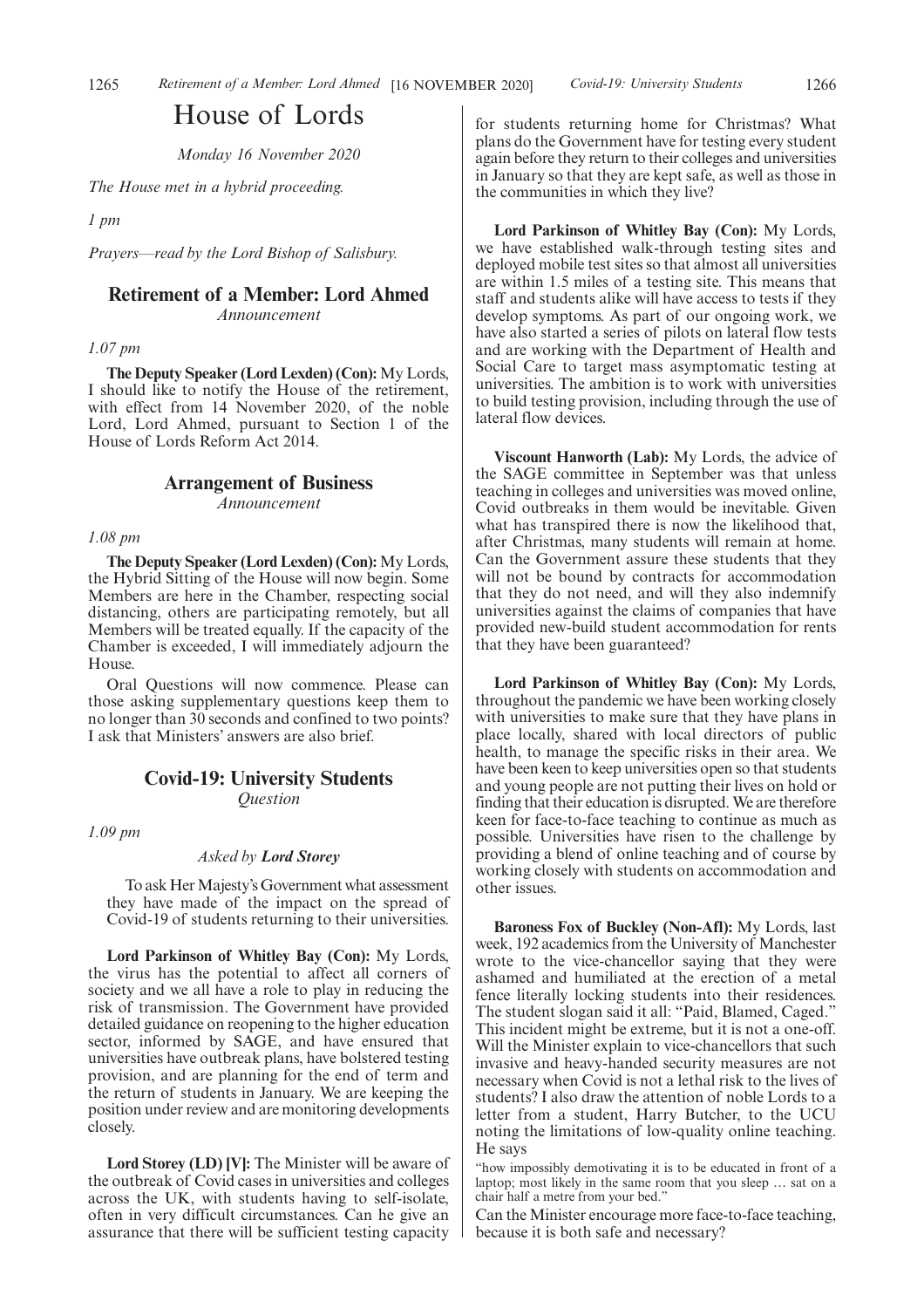**Lord Parkinson of Whitley Bay (Con):** On the first question put by the noble Baroness, I saw the occurrence at Manchester University, but that was a decision made by the university and was not encouraged in government guidance. I understand that the university is undertaking an inquiry of its own on the decision that it took and the communications around it. That will be reported by the end of this month so that it can learn the lessons it needs to. On face-to-face teaching, the Government's expectation is that high-quality education should be maintained. Moving delivery online does not automatically mean that the quality of the provision is inferior, but we are keen to see face-to-face teaching, particularly in those subjects where that is important. The Office for Students has a role in monitoring this. It is keeping the matter under active review and, if it has any concerns, it can investigate further.

**Baroness Warsi (Con) [V]:** My Lords, I draw the attention of the House to my relevant interests as set out in the register. Could my noble friend update the House on the progress of the plans for the mass testing of students in readiness for the travel window proposed for early December? What is the Government's thinking on the arrangements that will be put in place for the return of students to universities in the new year?

**Lord Parkinson of Whitley Bay (Con):**On 7 November, my honourable friend the Universities Minister wrote to the universities with details on the mass testing programme. We are working closely with the sector on that, targeting mass testing at universities based on factors such as the local prevalence of Covid-19 and the proportion of high-risk students at their institutions.

**Lord Clement-Jones (LD):** My Lords, as the chair of a university governing body, I pay my own tribute to the staff and students in universities who are adapting so well to these exceptionally difficult conditions, and I welcome the Christmas travel window guidance. But urgent guidance is needed so that staff and students are able to return after Christmas, to ensure minimum disruption of the new term. When will that be available?

**Lord Parkinson of Whitley Bay (Con):**My honourable friend also wrote this week to universities and to students about the plans for returning home for Christmas at the end of term. The noble Lord is absolutely right that people will want a bit of certainty about the resumption of education in January. Our hope is to be able to provide that guidance before the end of term so that everyone knows the situation going into the Christmas holidays. But of course, like everything, that will depend on developments in the virus and the pandemic.

**Baroness Blackwood of North Oxford (Con) [V]:** My Lords, rolling out mass testing in time for the proposed travel window, even in a targeted manner, is an enormous undertaking, so universities are naturally keen to understand the details. For example, will students be required to have two negative tests, as in Scotland, before being cleared to travel, or will one suffice? Also, will there be any liability on universities?

**Lord Parkinson of Whitley Bay (Con):** My Lords, we are working closely with universities in line with the guidance that my honourable friend the Universities Minister has released. We are also working with the devolved Administrations and the Department of Health and Social Care. The guidance for students in England is that only one negative test is required.

**The Earl of Clancarty (CB):** My Lords, what arrangements are the Government advising universities to carry out in the way of practical and mental health matters for students isolating at university, including over the Christmas period? Student Space may be able to advise on who is around, but the right people, not just fellow students, need to be close by in the first place.

**Lord Parkinson of Whitley Bay (Con):** The noble Earl is absolutely right to point to the problems that many students are facing in mental health and well-being. Student Space, with funding from the Office for Students, is helping, while higher education providers can also access the £256 million-worth of funding for this academic year that is to go towards student hardship funds and to provide support for the mental health of those affected by the pandemic.

**Lord Bassam of Brighton (Lab) [V]:** My Lords, it has been tragic to hear the stories of so many Covid outbreaks at universities, which have clearly impacted on learning and on students' mental health. Universities were asked to plan for a return based on a fully functioning test, track and trace programme, which did not happen. Can we be assured that the lateral flow devices will be available to universities? How many of them will need to be provided? What steps will the Government take to ensure a safe return in January, with a staggered returning system? Will students require a testing service in the January period?

**Lord Parkinson of Whitley Bay (Con):** My Lords, part of our work is developing new testing technology. We have already started a series of pilots on lateral flow tests and are working with universities and the Department of Health and Social Care to roll them out. We welcome the efforts of universities to develop their own testing, which have shown the sort of innovation that we would expect from universities.

**Baroness Thornhill (LD) [V]:** My Lords, I offer a local government slant. How much consultation was done with local authorities before the decision was made to take the "business as near to normal as possible" approach? Were there any financial considerations given to those towns and cities that rely heavily on university students as part of their local economies, as they will surely be affected?

**Lord Parkinson of Whitley Bay (Con):** We have required universities to have plans in place which have been signed off by their local directors of public health. This has obviously involved liaison with local authorities, local representatives and health professionals in their local areas.

**The Deputy Speaker (Lord Lexden) (Con):** My Lords, the time allowed for this Question has now elapsed.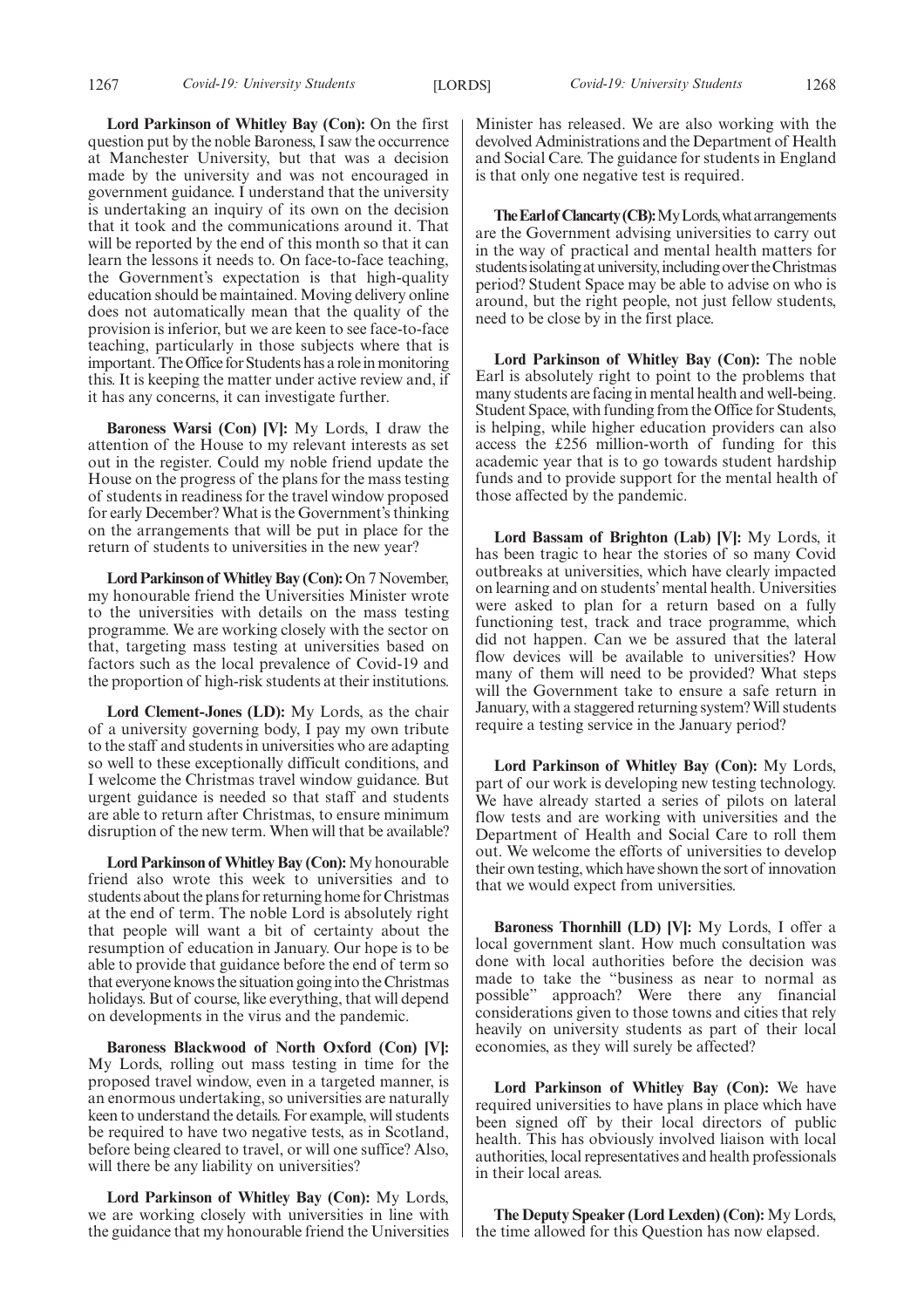1269 *Child Trafficking* [16 NOVEMBER 2020] *Child Trafficking* 1270

# **Child Trafficking** *Question*

*1.19 pm*

#### *Asked by Lord Roberts of Llandudno*

To ask Her Majesty's Government what assessment they have made of the efficacy of the process for child victims of trafficking to seek leave to remain in the United Kingdom.

**The Minister of State, Home Office (Baroness Williams of Trafford) (Con):** My Lords, UK children continue to account for a large proportion of national referral mechanism referrals. Children from overseas who are victims of trafficking may benefit from a grant of leave to remain under a number of different routes, depending on their individual circumstances. Unaccompanied children are only ever returned to their country of origin if safe and adequate reception arrangements are in place.

**Lord Roberts of Llandudno (LD) [V]:** The Minister will be aware of the ECPAT UK report in the *Guardian* which spoke of those seeking solace in this country between 2016 and 2019. Of the 4,695 victims of people trafficking who applied for status in the UK, 2,000—half of them—are likely to have been children, yet only 28 were granted leave to remain in the UK? Why only 28? Also, what has happened to the other 2,000 who applied? Does the policy remain the same, or will we have a change of policy and a bigger heart?

**Baroness Williams of Trafford (Con):** I assure the noble Lord that we have a very big heart indeed; 81% of decisions on asylum claims from unaccompanied children resulted in a grant of some form of leave, 75% of which were grants of asylum or humanitarian protection. The article to which he refers is slightly misleading, in that many of the children who come to this country get leave under asylum grants.

**Lord Wigley (PC) [V]:** My Lords, can the Minister publish and place in the Library a copy of the analysis that she has just given? She indicated that the situation is very different from the figure of 28 to which the noble Lord, Lord Roberts, referred. Given the Prime Minister's announcement last week that he wished to see a kinder, gentler, more inclusive approach by his Government, would this not be the right place to start? With Christmas coming, can the Government not give some good news to these children?

**Baroness Williams of Trafford (Con):** I hope that I have explained that the broader context shows this country to be incredibly generous. The FoI might be looked at again to provide that broader context analysis. I am sure that it will be placed in the Library for noble Lords to see.

**Baroness Buscombe (Con) [V]:** Can my noble friend confirm whether the Home Office removes unaccompanied children, including victims of trafficking?

**Baroness Williams of Trafford (Con):** As I said to the noble Lord, Lord Roberts of Llandudno, it is important to highlight that 75% of unaccompanied asylum-seeking children who seek protection are granted it. It is our long-standing position that we will return unaccompanied children to their country of origin only where it has been established, including by the courts, that the child has no lawful basis to remain in the UK and where safe and adequate arrangements are in place in their country of origin.

**Baroness Goudie (Lab) [V]:** My Lords, child victims of human trafficking should always be considered for the grant of leave to remain in the United Kingdom, as was agreed some time ago, indefinitely. Their best interests should be looked at as the primary factor in determining their length of stay or whether they stay indefinitely. They are victims of a crime. They do not choose to be trafficked.

**Baroness Williams of Trafford (Con):** I am not sure what the question was. All I can say is that I absolutely agree with the premise that, first and foremost, they are victims of a crime. In supporting them, that is exactly how they should be treated—as victims first.

**Lord Dholakia (LD):** My Lords, human trafficking is more lucrative than indulging in drugs. There is substantial evidence that women are brought into this country, particularly from countries such as Romania, and used for sexual trafficking by those who exploit them. Now that we have anti-slavery legislation, what is being done to stop the vile trafficking in human beings?

**Baroness Williams of Trafford (Con):** The noble Lord is absolutely right that crime is at the heart of this and that women play a big part in the lucrativeness of that crime. We have our modern slavery Bill, and the Home Secretary will be having further discussions with my noble friend Lord McColl on how we deal with victims of trafficking. This country has been a very safe refuge for people genuinely fleeing traffickers.

**Baroness Sanderson of Welton (Con):** My Lords, where does the backlog on NRM cases currently stand? How long does my noble friend estimate it will take to clear?

**Baroness Williams of Trafford (Con):** The single competent authority recently launched a recruitment campaign to bring in 371 new operational staff members. This will significantly reduce the decision-making period so that victims can be given certainty, which is absolutely right.

**Lord Rosser (Lab) [V]:** The Minister said that the figures quoted by the noble Lord, Lord Roberts, were misleading. Could she give some more specific information? How many identified child victims of trafficking were denied leave to remain by the Home Office between 2016 and 2019? Are they in the tens or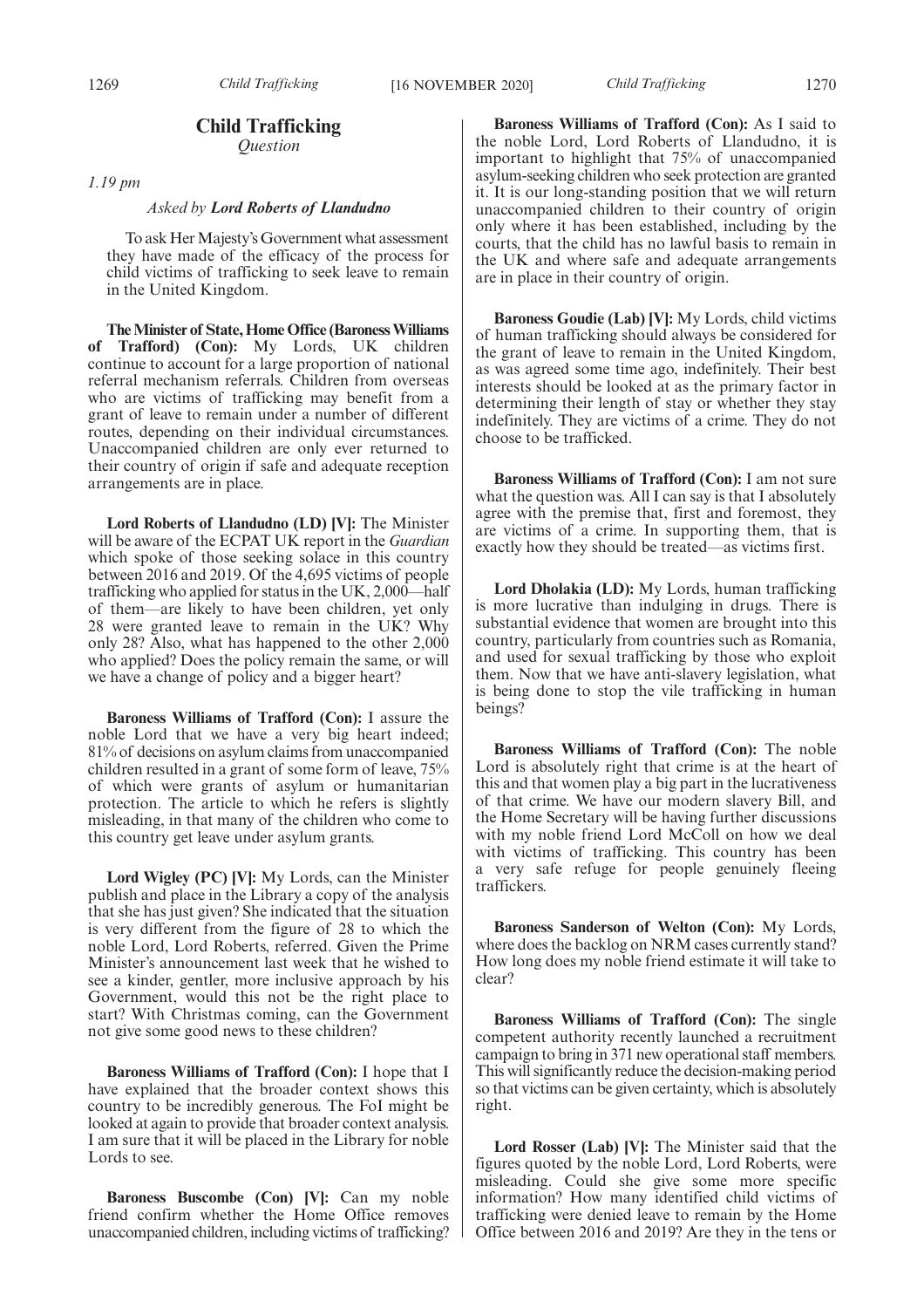[LORD ROSSER]

the hundreds? How many identified children of human trafficking have been deported by the Home Office over the last four years?

**Baroness Williams of Trafford (Con):** As I said to the noble Lord, Lord Roberts, the grant rate is 75%. No child is deported; a child will be returned to their country of origin only if there are safe and adequate reception arrangements in place. It is important to realise that there is a far more generous leave provision under an asylum claim than under discretionary leave to remain. Discretionary leave to remain is always the last consideration and leave of asylum is quite often the first—and a far more generous—one.

**Lord McColl of Dulwich (Con) [V]:** My Lords, the importance of certainty and stability for victims of modern slavery cannot be underestimated. Not having a secure immigration status not only causes great anxiety and harms the well-being of victims but means that they are unlikely to engage with police investigations, with vital intelligence and evidence thereby being lost. When will the Government offer all confirmed victims of modern slavery a guaranteed period of leave after they leave the support of the victim care contract?

**Baroness Williams of Trafford (Con):** I agree that certainty is crucial for anyone who has undergone such a trauma. A discretionary leave to remain provision is already in place. On the question of when a conclusive grant decision is made, this Government are committed to supporting people who have undergone that trauma, but the two do not necessarily go together. Sometimes they do, but we should not conflate immigration with the support needed for victims of modern slavery. They do not necessarily go hand in glove. However, I understand my noble friend's premise—that people need support when they are most vulnerable.

**Lord Dubs (Lab) [V]:** My Lords, the Minister referred on more than one occasion to the generosity of the British Government in that 75% of unaccompanied child refugees are given a status to remain here, usually asylum status. Does she not agree that the majority of them have been trafficked, and that it would be far better to give them safe and legal routes to the UK rather than having them become victims of traffickers, with all the risks of the dangerous journey across the channel?

**Baroness Williams of Trafford (Con):** The noble Lord goes to the heart of the problem: traffickers are at the heart of all these awful crimes, some of which result in the deaths of people crossing the channel and suchlike. Safe and legal routes are at the heart of our philosophy, as my right honourable friend the Home Secretary has laid out.

**The Deputy Speaker (Lord Lexden) (Con):** My Lords, the time allowed for this Question has now elapsed.

### **Visas: Visitors from Peru** *Question*

*1.30 pm*

#### *Asked by Baroness Coussins*

To ask Her Majesty's Government what plans they have to remove visa requirements for visitors to the United Kingdom from Peru.

**Baroness Coussins (CB):** My Lords, I beg leave to ask the Question standing in my name on the Order Paper. In doing so, I declare an interest as president of the Peru Support Group.

**The Minister of State, Home Office (Baroness Williams of Trafford) (Con):** My Lords, there are no plans to change the visa requirements for citizens of Peru. Visas are a key part of the UK's border and national security system. The UK keeps visa regimes under regular review. A visa regime does not set a higher bar; it merely changes where the decision is made.

**Baroness Coussins (CB):** My Lords, the UK is now the largest foreign investor in Peru, and the Government agree that they should strengthen their engagement with the Pacific Alliance, of which two other members, Mexico and Chile, are visa free. The requirements for Peru inhibit business, academic exchanges and tourism. Out of enlightened self-interest, would the Minister agree that on all economic and security criteria it is time now to restore visa-free status to Peru or, at the very least, remove short-term visa requirements as recommended by the international relations committee report last year?

**Baroness Williams of Trafford (Con):** My Lords, a visa regime is not necessarily a barrier to trade. We have really good trading relationships with many countries whose citizens require a visa to come to the UK. All non-EEA visitors to the UK are assessed against the same immigration rules, regardless of their nationality and whether there is a visa requirement. The processing times are very quick: 97% of non-settlement visa applications were decided within our 15-working-day processing time. As I have said before to the noble Baroness, we keep the regime under review.

**Baroness Anelay of St Johns (Con):** My Lords, in keeping the visa regime under review, have Home Office Ministers had discussions about the position of visas for Peruvian citizens with the Prime Minister's trade envoy, Mark Menzies MP, and the DIT's trade commissioner? If not, would my noble friend agree to facilitate such meetings?

**Baroness Williams of Trafford (Con):** My noble friend obviously thinks I am far more influential than I am, but I know that bilateral relationships are very good with the countries that she mentioned. Those are certainly the sorts of countries with which we would like to see further trade relationships continue and expand.

**Viscount Waverley (CB) [V]:** [*Inaudible*.]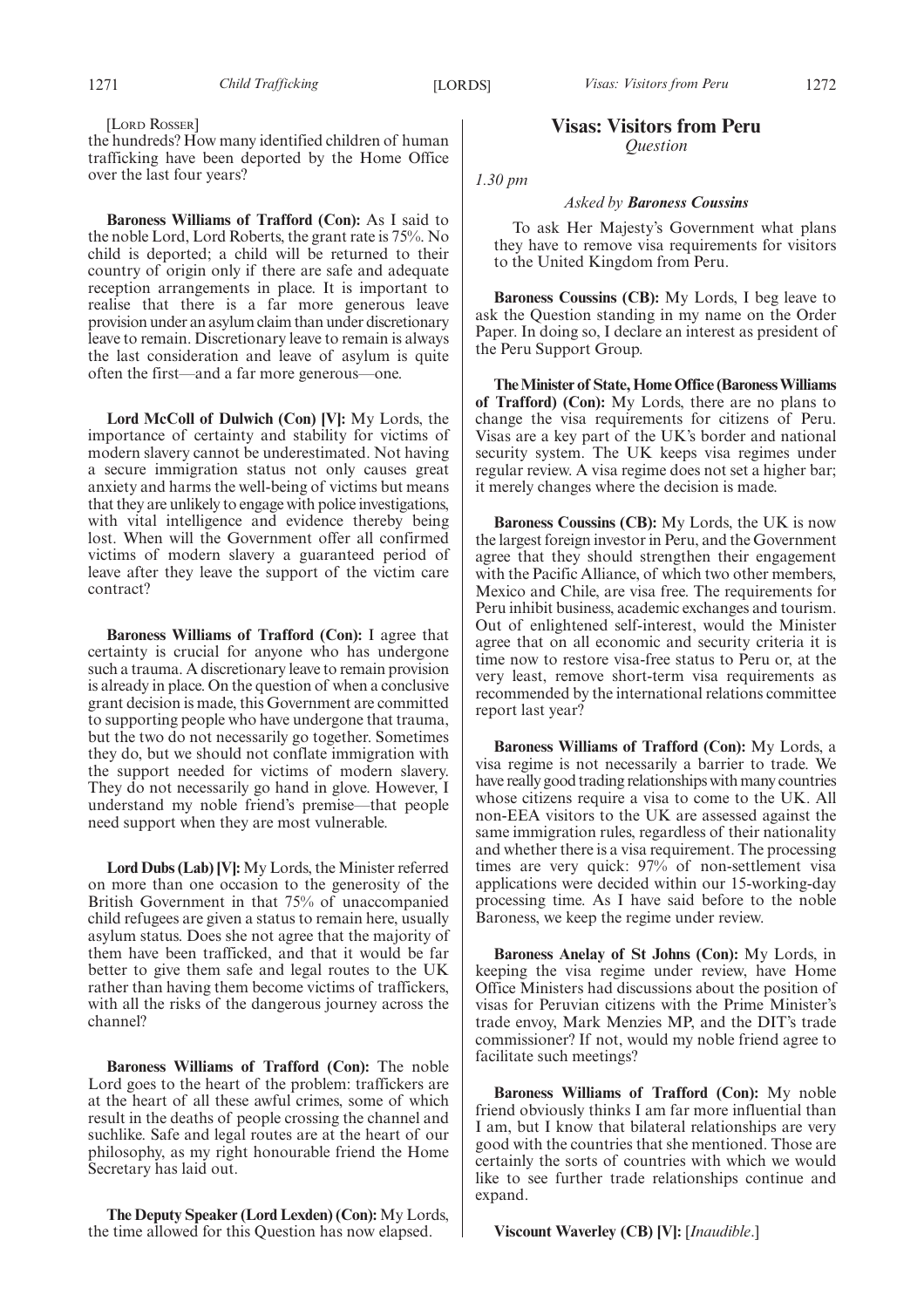**Lord Ashton of Hyde (Con):** My Lords, we cannot hear the noble Viscount, Lord Waverley, in any meaningful sense, so I suggest we move on to the next speaker.

**Lord Reid of Cardowan (Lab):** My Lords, responding to the report that the noble Baroness, Lady Coussins, referred to from the international relations committee, on the United Kingdom and Latin America, the Government accepted the assertion of the committee that there is huge commercial potential in a relationship with Latin American countries. Indeed, they went further, saying that

"Latin America has huge potential for trade and investment with the UK. As we leave the EU, we … have been increasing our focus on Latin America."

Given that that is absolutely contemporary, would it not be beneficial from that point of view to have a more flexible and less restrictive regime? Will the Minister—who I am sure is far more influential than she admitted—press for that in any future review?

**Baroness Williams of Trafford (Con):** Since the noble Lord asked so nicely, I will certainly take that back. I do not disagree with him at all that Latin America has great potential. I went to Mexico last year and I know that the Foreign Secretary has had talks with Peru. There is great untapped potential.

**Lord Alderdice (LD) [V]:** My Lords, I draw attention to my involvement with the Peru Support Group in the UK. The Minister indicated that security concerns were a prime issue in maintaining visas for Peruvian citizens coming to the UK. In 2016, Peru introduced a world-class biometric passport that complies with international security and control standards. Surely we now have the technical facilities needed to ensure that visa-free travel between Peru and the UK can be secure, or is there some other requirement that Her Majesty's Government are looking to be fulfilled in order to facilitate visa-free travel—if so, what is it?

**Baroness Williams of Trafford (Con):** A number of considerations are taken into account when decisions are made to review visa requirements. They include, among other things, security compliance returns and prosperity. The noble Lord will understand that I cannot discuss the fine details of visa review changes on the Floor of the House, but these are just an example of some of the things that might be considered.

**Lord Kennedy of Southwark (Lab Co-op):** My Lords, following on from the point made by my noble friend Lord Reid of Cardowan, travel to the UK has understandably been devastated by the Covid-19 crisis, with knock-on damage to the economy through lost revenue and from reduced business, academia, commerce, tourism and travel. In the light of that, what action are the Government taking to ensure that there are no unnecessary barriers to Peru, Latin America or anywhere else in the world, so that, when we can enjoy travel again, trade and commerce can take place unhindered?

**Baroness Williams of Trafford (Con):** I can agree with almost everything the noble Lord says. Travel has been absolutely devastated and economies have been devastated through this period. I also agree with him that travel should be made as easy as possible, with no barriers in place. Having a visa requirement is not, in and of itself, a barrier. As I say, the grant rates are very high, and speedy, and visa requirements are kept under review.

**Baroness Hooper (Con) [V]:** My Lords, in asking whether the Home Office ever speaks to the FCDO or the Department for International Trade—or indeed, as has been said, to the Prime Minister's trade envoy—I would also like to ask about the Department for Education. The number of students coming from Peru is currently diminishing. The process of getting a visa is lengthy and expensive, and the fact that Peru is treated differently from most other countries in Latin America for visa requirements is perceived as presenting a difficulty.

**Baroness Williams of Trafford (Con):** My Lords, as I say, a visa is required if you come to the UK from China, India, Turkey and the UAE. A visa should not be a barrier to travel. I understand the feeling that, if there were no visas, it would be better, but the situation is kept under review. I am sure there are noble Lords in this Chamber who look forward to the day when travel from Peru is visa free.

**Baroness Bennett of Manor Castle (GP) [V]:** My Lords, to quote the UNHCR, Peru remains an important host country for large numbers of refugees. In the light of that, what changes do Her Majesty's Government plan to make in Peru and other places around the world in response to the British Red Cross report last week on family reunion visas titled *The Long Road to Reunion*, calling for an initial online application process, noting that the cost, dangers and distance of travel to the visa application centre were the main challenges faced by families?

**Baroness Williams of Trafford (Con):** My Lords, I understand the noble Baroness's point about visa application centres and some of the distances that people have to travel. We continually review our global visa operation to improve performance and accessibility so that people can make their applications as easily as possible.

**The Deputy Speaker (Lord Lexden) (Con):** My Lords, the time allowed for this Question has now elapsed.

# **UN Convention on the Rights of the Child** *Question*

#### *1.41 pm*

#### *Asked by Baroness Massey of Darwen*

To ask Her Majesty's Government what plans they have to incorporate the United Nations Convention on the Rights of the Child into legislation.

**TheParliamentaryUnder-Secretaryof State,Department for Education and Department for International Trade (Baroness Berridge) (Con):** My Lords, the Government are fully committed to protecting and promoting children's rights. Our existing domestic legislation already protects children's rights. We have acted to strengthen and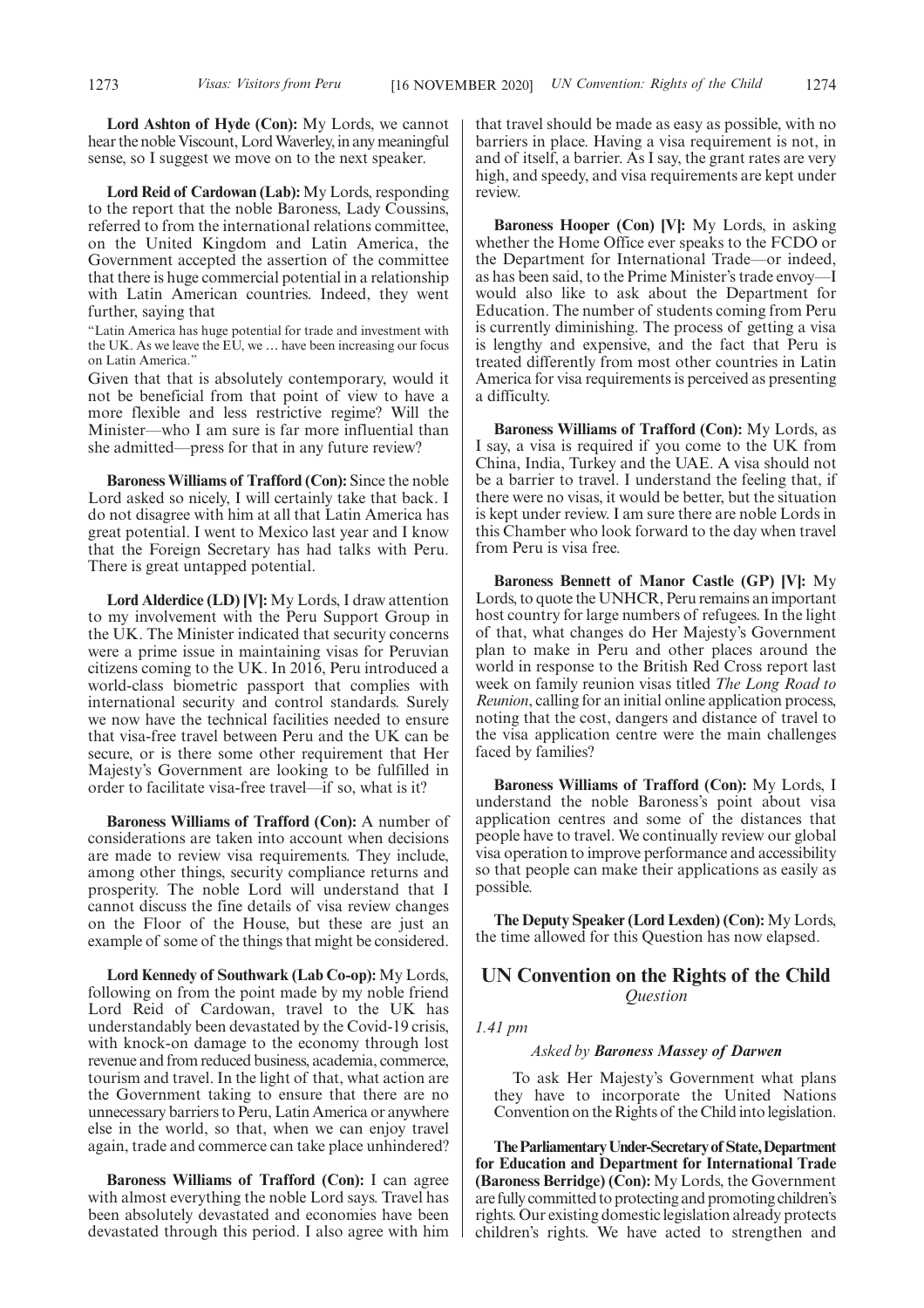[BARONESS BERRIDGE]

enhance legislation, including through the Children Acts 1989 and 2004, secondary legislation and statutory guidance to promote children's welfare. It is not usual practice in the UK for international treaties to be incorporated into domestic law, and we therefore do not have plans to incorporate the UNCRC into legislation.

**Baroness Massey of Darwen (Lab) [V]:** My Lords, last year, Ministers stated that the promotion of children's rights is essential and promised to redouble their commitments to strengthening protection for children. We have been consistently criticised by the Committee of Ministers for deficiencies in our implementation of the UNCRC. Wales has now committed to incorporate the convention into legislation; Scotland is working on this. What is England doing? Statements of intent are not enough.

**Baroness Berridge (Con):** My Lords, since the UK ratified the United Nations Convention on the Rights of the Child in 1992, successive Governments have not incorporated it directly into domestic law. However, breaches of that convention can form the basis of actions in the domestic courts, and we have taken seriously any criticisms from the UN in relation to protecting children's rights here in the UK.

**Lord Haskel (Lab) [V]:** My Lords, in the Second Reading debate on the CHIS Bill, the Government made it quite clear that in order to catch criminals and terrorists, they will continue to permit the use of children in covert and, yes, even criminal activities. This is despite the acknowledged danger to their mental and physical well-being, even with the promised safeguards. Is the reason why the Government will not incorporate the convention and make the well-being of the child paramount that they would have to stop the use of children in those activities?

**Baroness Berridge (Con):** My Lords, I have outlined the usual practice, which is why this convention is not incorporated directly into domestic law. As the noble Lord outlined, there are safeguards in relation to juveniles in those circumstances. We are known throughout the world as having one of the best systems to protect the rights of children in law.

**Baroness Walmsley (LD) [V]:** Last week, the Scottish Government put an end to the legal defence of justifiable assault, which could be used by those committing violence against children. Will the UK Government follow suit and put an end to the equivalent defence of reasonable chastisement, which is against the convention and confusing to parents, and which discriminates against some children?

**Baroness Berridge (Con):** My Lords, the Government of course do not condone any violence against children and have clear laws and policies to deal with it. We have one of the best children's social care systems in the world. There are no plans to legislate to remove this defence in England.

**Lord Lucas (Con) [V]:** My Lords, since 1995, when more than 800 children gathered in the UK for the first United Nations pilgrims'conference on the environment, the United Nations' willingness to listen to children's voices has greatly declined. Will my noble friend encourage the UN and our COP 26 team to change this and listen to children's voices at scale next year?

**Baroness Berridge (Con):** My Lords, the voices of children domestically and on international platforms are course important—we can look at the role models of Malala and Greta Thunberg in this regard. We are working closely with the Italian Government, our partners, on the pre-COP youth event in Milan, where we will bring together 400 youth delegates. The Cabinet Office has already set up a dedicated youth engagement team responsible for co-ordinating our strategy to ensure that youth voices are heard at COP 26 and in its legacy.

**Baroness D'Souza (CB) [V]:** My Lords, while I continue to hope for a full and direct incorporation of the CRC into domestic law, will the Government now make statutory provision for school holiday meals and well-being activities for children in need? Given the forthcoming spending review, will the Government, as promised in 2018, commit the total income from the sugary drink tax to a healthy school food fund?

**Baroness Berridge (Con):**My Lords, since the outbreak of the pandemic, the Government have spent more than £340 million on food vouchers for those who needed free school meals while schools were closed. There has also been the recent announcement of £170 million for the Covid winter grant scheme, and 80% of that fund is reserved for food and bills for the most disadvantaged families. The money is to be distributed by local councils, not schools.

**Lord Watson of Invergowrie (Lab):** My Lords, I have to say that the Conservatives' commitment to children's rights is very much open to question, not least since 2018, when the post of Minister for Children and Families was downgraded from Minister of State to Under-Secretary level. The Government have refused to introduce a statutory obligation to conduct children's rights impact assessments on all new legislation, despite being called on to do so by the United Nations Committee on the Rights of the Child in 2016 and the Governmentappointed Children's Commissioner in 2019. This Friday is UNICEF's World Children's Day. Would that not be a suitable occasion for the Government to announce a change of heart?

**Baroness Berridge (Con):** My Lords, as I outlined, the UK Government take seriously the input from the United Nations. Children's rights impact assessments have been devised in accordance with the recommendation in 2016 and are valuable in enabling civil servants—who have also undergone training—to consider children's rights in policy and legislation. So the recommendation has been enacted, but it will not be put on a statutory basis. We have taken other measures that were advised, such as updating in 2018 the statutory guidance *Working Together to Safeguard Children*.

**Baroness Tyler of Enfield (LD) [V]:** My Lords, the Civil Service training on children's rights that was introduced in England in 2018, to which the Minister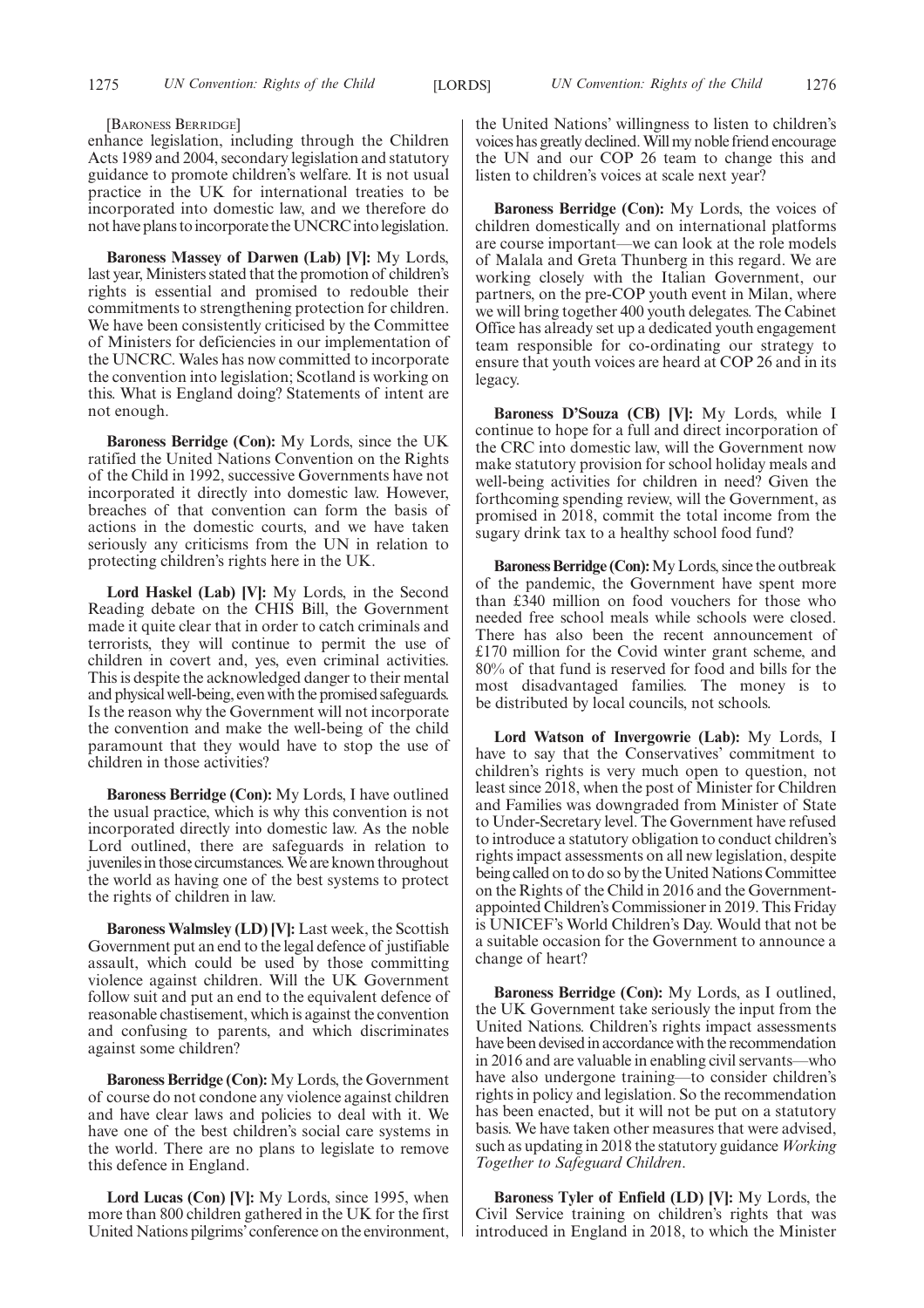has just alluded, was a welcome step but was not mandatory. Can she say how many civil servants have now completed the training and whether it is available in all departments, and is the Department for Education actively monitoring the take-up of the training and its effectiveness?

**Baroness Berridge (Con):** My Lords, the training was one of the recommendations from 2016. I will have to write to the noble Baroness on her specific questions.

**The Lord Bishop of Durham [V]:** Regarding the voice of children and young people, if Article 12 had been in law, what might their input have been on their own situation in schools, universities and the like through the pandemic?

**Baroness Berridge (Con):** As I outlined with regard to the UN Convention on the Rights of the Child, there are protections in domestic law, and we have protected children's right to education. Our schools, unlike those in many countries, were open to vulnerable children during the pandemic, and I am pleased to say that 83% of children who were in contact with a social worker were in school as of 5 November. Moreover, by the time delivery is complete, over 500,000 laptops will have been delivered to enable disadvantaged and other children to access education.

**Baroness McIntosh of Pickering (Con) [V]:** My Lords, at Second Reading of the CHIS Bill there was great unease and unhappiness at the seeming lack of protection for children who are used as CHIS agents. Will my noble friend explain, in view of these concerns, what special protections the Government envisage, as the Bill proceeds, for children in these circumstances?

**Baroness Berridge (Con):** My Lords, there are safeguards, as I have outlined, but I will have to write to my noble friend on the specific issue of protection. We have invested substantially in relation to children who are vulnerable to becoming victims of county lines crime, but I will have to come back to my noble friend on her specific question about covert human intelligence sources.

**Baroness Kidron (CB) [V]:** My Lords, I declare my interest as chair of the 5Rights Foundation. During the passage of the Data Protection Act 2018 this House introduced an amendment to create a data protection regime for children which specifically bound the legislation to the UNCRC. This provided an impenetrable barrier from what was to become a co-ordinated attack of global tech companies trying to water down the protections. It was impenetrable because government regulators and officials were bound by the convention being part of the legislation. Does the Minister accept that spoken assurances from government would not in this case have protected children to the same degree, and therefore that that explains the reluctance of Her Majesty's Government to incorporate the protections of the UNCRC as a norm?

**Baroness Berridge (Con):**My Lords, the Government's position is that the protections afforded by the UN convention are already present in domestic law. Specifically

on the *Online Harms* White Paper, there will be a response later this year, and we plan to legislate to introduce a new duty of care on companies which will be overseen by an independent regulator. Protecting children is at the heart of what we are seeking to do in that regard.

**The Deputy Speaker (Lord Lexden) (Con):** My Lords, the time allowed for this Question has now elapsed.

# **Covert Human Intelligence Sources (Criminal Conduct) Bill**

*Order of Consideration Motion*

*1.53 pm*

#### *Moved by Baroness Williams of Trafford*

That it be an instruction to the Committee of the Whole House to which the Covert Human Intelligence Sources (Criminal Conduct) Bill has been committed that they consider the bill in the following order: Clauses 1 to 3, Schedule 1, Clauses 4 and 5, Schedule 2, Clauses 6 and 7, Title.

*Motion agreed.*

*1.54 pm*

*Sitting suspended.*

# **Road Vehicles and Non-Road Mobile Machinery (Type-Approval) (Amendment) (EU Exit) Regulations 2020**

*Motion to Approve*

*2 pm*

#### *Moved by Baroness Vere of Norbiton*

That the draft Regulations laid before the House on 12 October be approved.

**TheParliamentaryUnder-Secretaryof State,Department for Transport (Baroness Vere of Norbiton) (Con):** My Lords, in this group of three statutory instruments, the first relates to type approval and the remaining two to carbon dioxide emissions from cars and vans and heavy duty vehicles or HDVs. The instruments have been considered by the Secondary Legislation Scrutiny Committee and the Joint Committee on Statutory Instruments, and neither drew them to the attention of your Lordships' House.

First, the Road Vehicle and Non-Road Mobile Machinery (Type-Approval) (Amendment) (EU Exit) Regulations 2020 will be made under the European Union (Withdrawal) Act 2018 and the Road Traffic Act 1988 and are needed for the end of the transition period. This instrument amends the previous regulations relating to type approval approved by your Lordships' House on 20 February 2019, which I will call the 2019 regulations.

There are two main areas of amendment in this first SI. The first is to change the regulations so that they apply in Great Britain and not in Northern Ireland. This is to implement our Northern Ireland protocol obligations and is so that we maintain control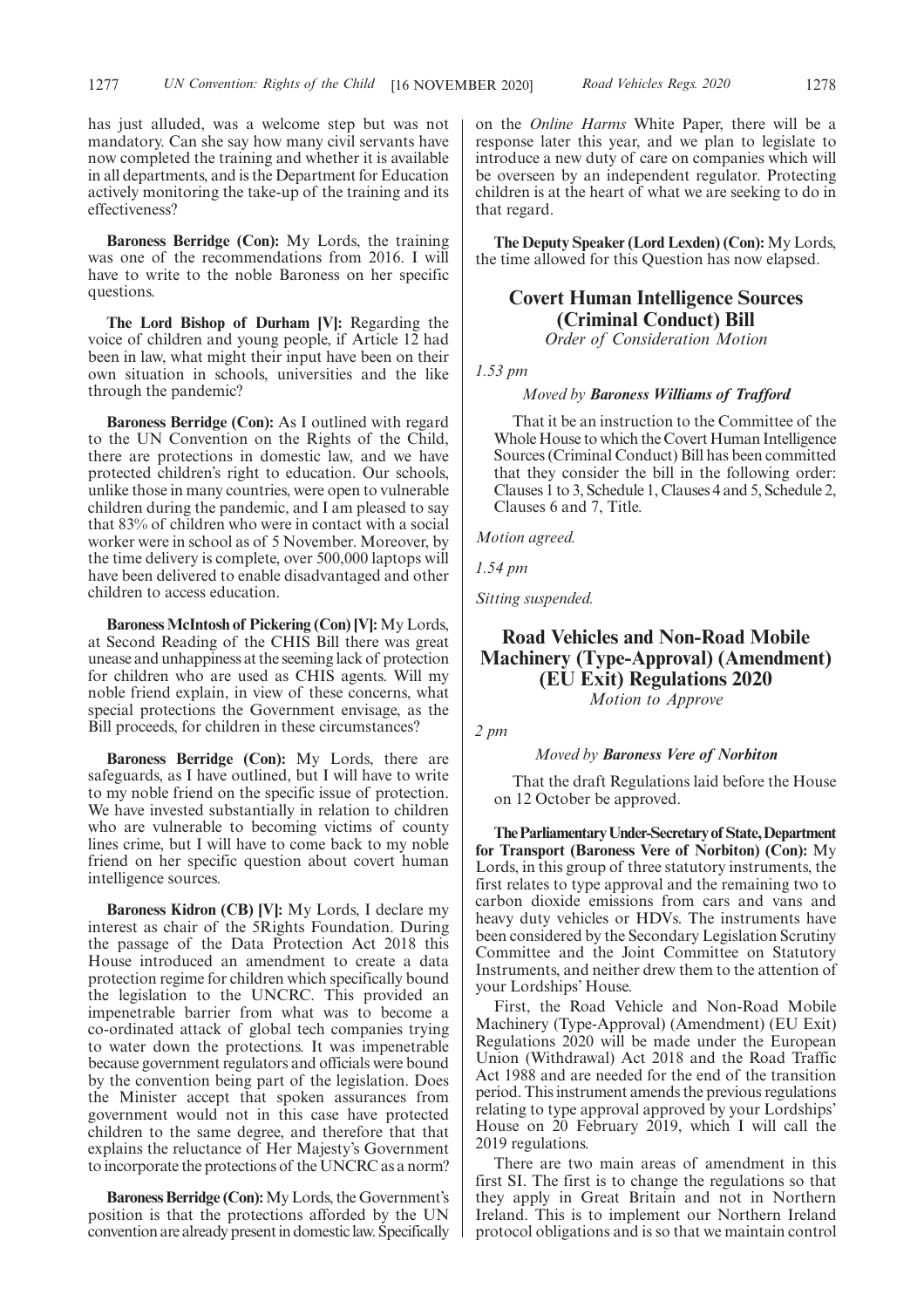[BARONESS VERE OF NORBITON]

over the registration of vehicles and ensure unfettered access to Great Britain for businesses in Northern Ireland after the transition period.

Currently, most new vehicles can be registered and placed on the UK market only with a valid EU type approval. Existing EU exit legislation provides for a provisional UK-wide type-approval scheme to maintain control of vehicle registration after the transition period. It must now be amended to implement our Northern Ireland protocol obligations. The protocol applies EU type-approval legislation to Northern Ireland, so this instrument disapplies the 2019 regulations in Northern Ireland, essentially leaving the status quo in place there, while ensuring unfettered access for goods produced in Northern Ireland to the GB market. Vehicles sold in Northern Ireland will continue to be registered using an approval issued against EU standards, either by an EU authority or by the UK's Vehicle Certification Agency, known as VCA.

The second area of amendment in this SI is that it removes an EU restriction limiting the height of massproduced vehicles and trailers to four metres. This rule was introduced by the EU to protect infrastructure such as overhead tram wires in some member states. Manufacturers can currently produce vehicles taller than four metres for the UK, such as double-decker buses, but must use a more cumbersome national approval scheme that is designed for low-volume producers. This change will allow the main type-approval scheme to be used, which is more straightforward and economical for manufacturers.

The second instrument in the group is the Road Vehicle Carbon Dioxide Emission Performance Standards (Cars and Vans) (Amendment) (EU Exit) Regulations 2020, covering the setting of carbon dioxide emission targets and their enforcement on new car and van manufacturers. These regulations will create requirements in Great Britain only, given that they are also covered by the Northern Ireland protocol.

EU regulation establishes mandatory fleet average carbon dioxide emissions targets for all new cars and vans registered in the EU per calendar year. Manufacturers receive individual fleet targets based on this top-level target by comparing the average weight of their fleet against the average weight of all relevant vehicles registered in the EU. As only the fleet average is regulated, manufacturers may sell vehicles with emissions above their target, provided that the emissions of their entire fleet balance out. Fines are levied on manufacturers for non-compliance.

The draft instrument corrects deficiencies in the EU regulation as well as in associated delegated regulations and implementing decisions, providing the Government with the ability to set and enforce emissions targets that are

"at least as ambitious as the current arrangements for vehicle emissions regulation",

which the Government committed to in 2018. It also amends a prior EU exit SI, the Road Vehicle Emission Performance Standards (Cars and Vans) (Amendment) (EU Exit) Regulations 2019, reflecting changes to the EU regulation since that SI was laid.

Finally, the New Heavy Duty Vehicles (Carbon Dioxide Emission Performance Standards) (Amendment) (EU Exit) Regulations 2020 establish carbon dioxide reduction targets for new heavy duty vehicles or HDV fleets designed to encourage the uptake of zero-emission vehicles and to promote efficiency improvements in new internal combustion engines. There are no Northern Ireland protocol considerations with this instrument.

Manufacturers receive individual fleet targets that match the EU-wide carbon-reduction targets in the legislation. As only the fleet average is regulated, manufacturers may sell vehicles with emissions above their target, again provided that the emissions of their entire fleet balance out. Fines will be levied on manufacturers for non-compliance from 2025.

As with cars and vans, this instrument ensures that the Government can set and enforce emissions targets on new HDV manufacturers that are

"at least as ambitious as the current arrangements".

It also amends a 2019 EU exit SI on the collection of data from new HDVs to reflect subsequent changes to EU legislation.

The changes made in the type-approval and the carbon dioxide emissions standards SIs ensure that we retain control of the registration of vehicles, maintain continuity of vehicle approvals and emissions, minimise costs to industry and implement the Northern Ireland protocol. I commend these regulations to the House.

#### *2.06 pm*

**Lord Whitty (Lab) [V]:** My Lords, I thank the Minister for her explanation of these regulations and recognise the urgent need to get them through in time for the end of the transition period, so I intervene not to oppose or amend the transposition, but to get a clearer idea of how the Government intend to proceed in this area, once we have a so-called independent system of regulation, and to put these regulations in a wider context.

My first concern relates to the degree to which any future revisions of these regulations can, in reality, be completely unilateral here in the UK. For example, just this week, the Government announced that they intend to phase out all new diesel and petrol cars by 2030. Presumably, in advance, the Government will tighten the regulations in stages to make a smooth transition away from fossil-fuel-based cars and lorries by making the worst carbon emitters, in effect, illegal first and then by making, in stages, all new vehicles, whether manufactured here or imported, illegal from 2030. Can we do that if the EU is not doing so on the same timescale or in the same stages?

The vast majority of cars and commercial vehicles registered in this country are made by EU-based companies, such as Volkswagen, Renault, Volvo and BMW, or by non-EU companies that have Europe-wide subsidiaries, such as Honda, Toyota, Ford and General Motors. Car production systems are, in effect, an integrated European shop floor, in which different components are produced in different countries, with assembly in different places according to the model. They are traded across Europe without regard to their final assembly location.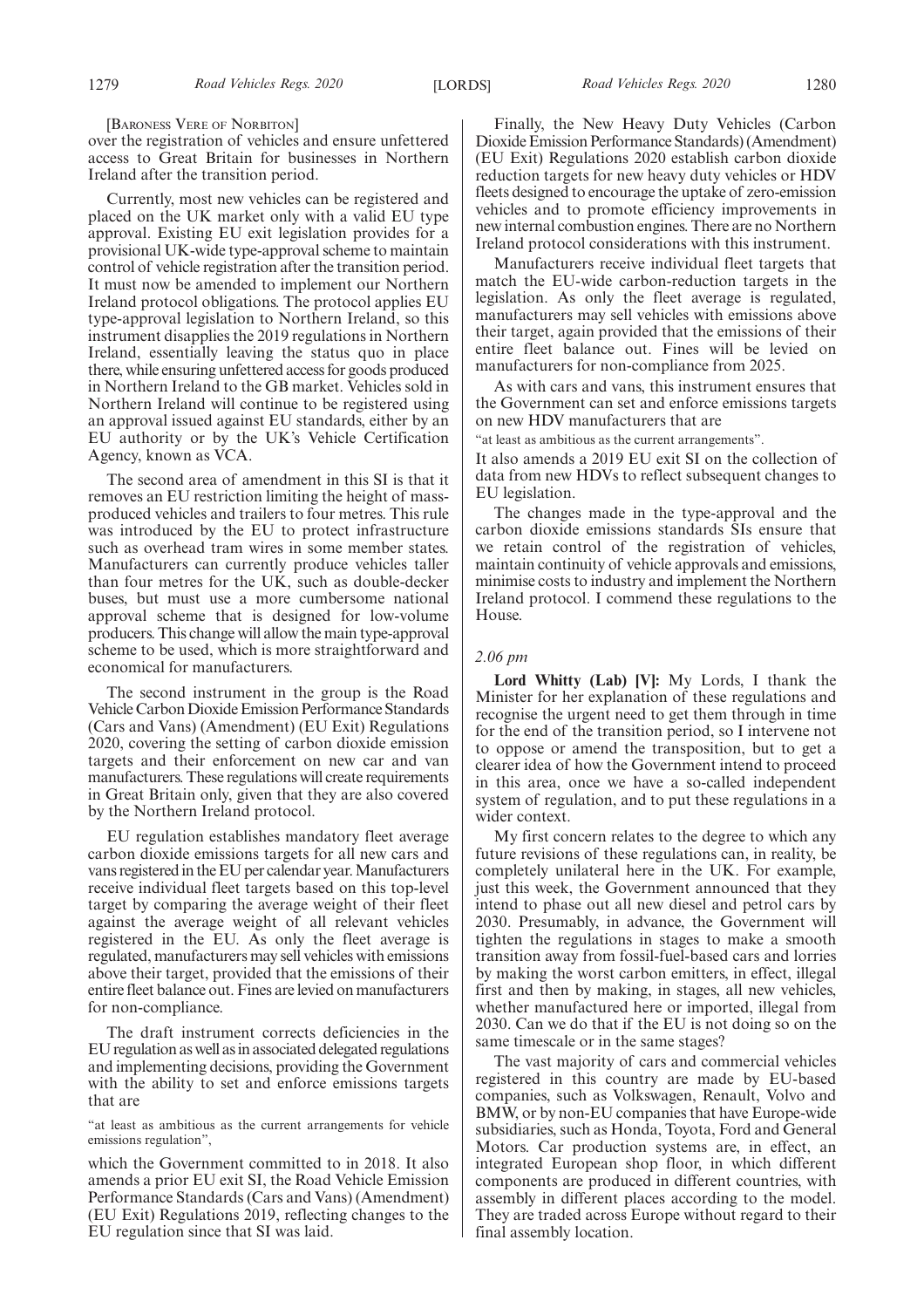In the emissions area, EU regulations are, perhaps notoriously, set with the interests of German manufacturers firmly in mind. That is unlikely to change much after Brexit. It is possible, nevertheless, that the EU's new commitments on climate change will impose tougher regulations on new models. It is possible, but not certain and probably not likely. So how, in this integrated world of cross-border manufacturing and trading of new models, is it possible for UK carbon-emissions limitations to be seriously out of sync with EU-regulated limits? I am talking about the 10-year period from now until 2030. In reality, can the UK move to tighter limits than Europe during that run-in period? If not, the target to phase out all new fossil-fuel-based vehicles by 2030 looks seriously more difficult.

Another query relates to integrating limits on carbon emissions, as the second and third regulations here do, with other vehicular emissions under air quality rules. In a different context, the Government have already announced in the Environment Bill that they will at some point require levels for area-based exposure limits on a number of exceedances of noxious emissions, from NO<sub>x</sub> and NO<sub>2</sub> to particulates, in a way that would be better than current EU standards and closer to the WHO recommended maximum. At this point, I declare my honorary presidency of the Environmental Protection UK charity.

There are other sources of air pollution but clearly the biggest contributors to excess pollution and most level exceedances are vehicle emissions and the concomitant traffic problems. While the origins of particulates in the combustion system are different from carbon monoxide and carbon dioxide, the filtering systems are not very different. The engineering therefore could be combined. The history of successive phases of government attitudes towards diesel shows that, if not managed properly, there can be a conflict between air quality ambitions and carbon reduction ambitions. Would it not be better to seek a unified system of regulation and specification to cover all vehicle emissions? Are the Government considering this either unilaterally or with the EU or, indeed, the Japanese and American regulatory authorities? If not, why not?

Underlying all this, in all vehicular emission regulations are the Government really committed to an enhanced system of real-world testing of the actual level of emissions on the road, rather than relying on the results of laboratory trials? These are conducted largely by the manufacturers and, as we saw in the Volkswagen case, the results can be illegally distorted by them. Unless we guarantee the real-world accuracy of emissions claims, no amount of improvement in the regulations will deliver, in terms of either carbon saving or cleaner, healthier air.

#### *2.13 pm*

**Lord Bradshaw (LD) [V]:** My Lords, my questions, of which I have given the Minister notice, relate almost entirely to the enforcement of standards. Can she tell us who enforces these regulations? Are the bodies that enforce them up to strength? Can they conduct real-time, on-the-road tests, other than occasional visits to vehicle inspection points, occasionally police ones? Also, when an offending vehicle is found, which I think in most cases will likely be a vehicle registered outside the United Kingdom, do the arrangements we have with Europe allow the European courts to process the offence or will that be one of the things we will lose on leaving the European Union?

#### *2.14 pm*

**Lord Kirkhope of Harrogate (Con) [V]:** My Lords, here we are again, debating yet more of the necessary instruments ahead of the end of the transition period, following our leaving the EU. Of course, they are necessary; without them we would have no suitable regulations in place to replace those where the ultimate arbiter at present is the European Commission. However, these changes, like so many others in this plethora of statutory instruments, present us with a number of questions. I intend to concentrate on the third instrument, which deals with carbon dioxide emissions from heavyduty vehicles.

To prepare for this debate I took it on myself to consult logistics managers and vehicle constructors. I have also looked with interest at some of the Department for Transport's own plans and ideas for the future of road transport in the UK. The statement by the UK Government that they now aim to see the end of sales of new diesel and petrol engine cars and vans by 2030, not as previously planned, is interesting but it does not extend to heavy-duty vehicles, including buses and trucks. These are covered, as we all know, by the current EU regulations that set out targets for  $CO$ , emission reductions of 15% in 2025-29 and 30% from 2030. It is those regulations that we seek to retain but under UK control.

We must realise that in recent years EU truck standards have tended to focus on air quality rather than  $\mathrm{CO}_2$  emissions, hence the current Euro 6 standard for new trucks, which has radically and successfully reduced emissions of nitrogen oxide and visible soot but has made much smaller impacts on  $CO<sub>2</sub>$  emissions. Transport emissions of  $CO<sub>2</sub>$  in the UK have fallen by only 3% since 1990, compared with total domestic  $CO<sub>2</sub>$  emissions, which have reduced by 43%. The provisions before us say nothing about the replication or replacement of Euro 6 standards. Can my noble friend point us in the direction of how this will change? Will we need to replace Euro 6 with "UK 6"?

UK logistics providers work on the basis of investment in trucks with useful lifespans to them of at least 10 years. This means that new diesel vehicles being ordered now will still be in service in 2030. Many of these vehicles that reach the age of 10 are then placed in a world marketplace and can enjoy many more years of active service in other parts of the world. In the case of UK trucks, that is normally in other right-hand drive markets, in Africa and elsewhere in the developing world.

As my noble friend knows, the DfT is working on an interesting set of future possibilities in its transport decarbonisation plan, which is promised by the end of this year. Can she confirm that in the deployment of the regulations we are debating today the outcome of that plan will be part of the process of future guidance to logistics operators and manufacturers? Among the areas being considered as replacements for petrol and diesel power are battery electric, hydrogen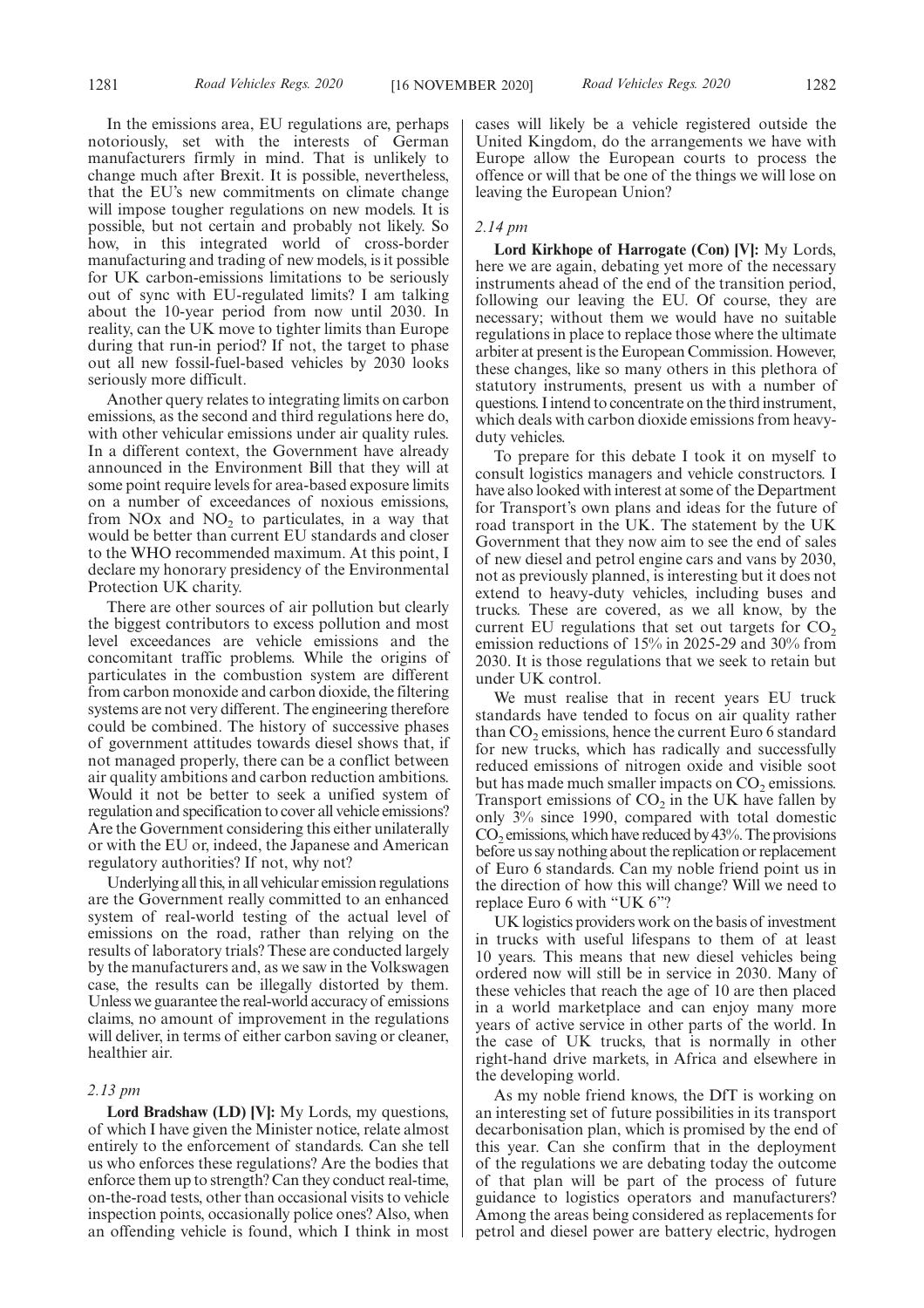[LORD KIRKHOPE OF HARROGATE]

fuel cells, electric road systems such as trolley buses, biogas and synthetic fuels. Bearing in mind the long lead time for investment, the heavy-duty vehicle industry needs as much certainty as possible as to what the future direction will be.

The UK is lucky that we have many experts in engineering and academia who are willing to assist, but in order to meet future emissions standards we must be clearer as to our desired direction soon. With the hosting of COP 26 next year, the UK has a great opportunity to find a new set of objectives, not only for cars and vans but for HGVs. These regulations do what they have to do but, like so many other EU SIs, they answer only half the question. I mentioned the Euro 6 standard for nitrogen oxide and we have here specific targets for limiting  $CO<sub>2</sub>$  but even if we adopt the agreed EU position now, how do we intend to maintain the standards which might be enhanced by the EU in future? Will we always agree to maintain international standards? If not, we could be left on our own in a gloriously isolated way, with implications for our manufacturers and operators of vehicles.

I note, and my noble friend confirmed this in her opening speech, that the Government maintain that the instrument has been designed to

"ensure the UK can meet its commitment to ensuring that UK  $CO<sub>2</sub>$  emissions regulation is at least as ambitious as current arrangements; and … provide certainty to vehicle manufacturers".

This is welcome but will my noble friend explain how, if we wish to improve on EU regulations, we will ensure that those improvements will be acceptable to the EU so as not to disadvantage our businesses? HGVs currently do not have the same time limits on their propulsion systems as cars and vans, but it is in everybody's interest to deal with their emissions as part of our environmental improvements. I just want to be sure that after the end of the EU transition period we do not end up with confusion, contradiction or a deprivation of our businesses' ability to succeed in this new and challenging international marketplace.

#### *2.20 pm*

**Baroness Jones of Moulsecoomb (GP) [V]:** My Lords, I support other noble Lords who have already spoken. These statutory instruments cannot be argued with, because they are necessary and even innocuous. However, they raise the wider problems that we have with our transport system, one of which is air pollution.

We have a national problem with air pollution. It hits the poorest and most vulnerable hardest of all. Often, those who are more vulnerable are children, and when we affect children's growth and lung capacity, we are storing up problems for the next 50 or 60 years, or possibly longer— problems for the individuals but also of course for the National Health Service. Therefore, reducing air pollution has to be a priority, in which case the Government's idea of cutting out petrol and diesel by 2030 sounds very good, but of course it is not part of a coherent plan. It is no good saying that electric vehicles are a comprehensive answer to this, because clearly they are not; carbon emissions are inherent in their manufacture and their running, and it all depends on where their electricity comes from, how many times they are used and whether the number of cars on the road is reduced.

The other big problem is that we really have to reduce the amount of traffic. It is a problem for our city centres and for our towns and villages, and it is time that the Government came up with some sort of plan. Road pricing, launched today, is a very good idea. The Green Party has advocated it for many years, but the fact is that it has to be done properly. People have to have a guarantee of privacy—they do not want to sign up to something or use a system that will reduce their privacy.

There is also the issue of exceptions for people who need to use their cars—for example, those who run small businesses and people with disabilities. We must reduce the growing volume of traffic but, at the same time as the Government have come up with this plan for theoretically reducing traffic with road pricing, they have also given the go-ahead for the Salisbury tunnel. There seems to be no coherence in the government policy structure. I would be grateful if the noble Baroness could tell me who is putting together a strategic view of our transport system and if she could give me their name and address, so that I can write to them.

#### *2.23 pm*

**Baroness Randerson (LD):** My Lords, I had some sympathy with the noble Lord, Lord Kirkhope, when he started with the words "Here we are again". These SIs are part of the mountain of paperwork which is part of the bureaucratic nightmare we have created for ourselves in leaving the EU. Those of us who deal with transport issues have been patiently working our way through a very large number of SIs to make it possible for us to leave the EU while, apparently, keeping everything exactly the same.

We thought that we had completed the first of these SIs last year. We had gone through it and replaced "EU Commission" with "Secretary of State", but, thanks to the Northern Ireland protocol, it now has to be amended again to allow for the continued operation of vehicle and engine type approval schemes in Northern Ireland based on EU rules. Ironically, they will be operated by the UK approval authority, the Vehicle Certification Agency, which will also operate separate Great Britain-type approval schemes. This is a detailed first glimpse at the complexity of trying to operate two different systems across the UK. The SI allows Northern Ireland manufacturers to access the Northern Ireland market by using either an EU-type approval or a Northern Ireland approval issued by the VCA.

I conclude that all that means is that Great Britain as a whole will shadow EU standards; otherwise, Northern Ireland will, in practice, become a separate market, with much stronger links to the EU than to Great Britain. In addition, the Explanatory Memorandum confirms that, as standards are identical, Northern Ireland manufacturers will be able to sell and register vehicles in Great Britain using either an EU or a Northern Ireland VCA approval. We can begin to see from the discussion of the issues that the operators of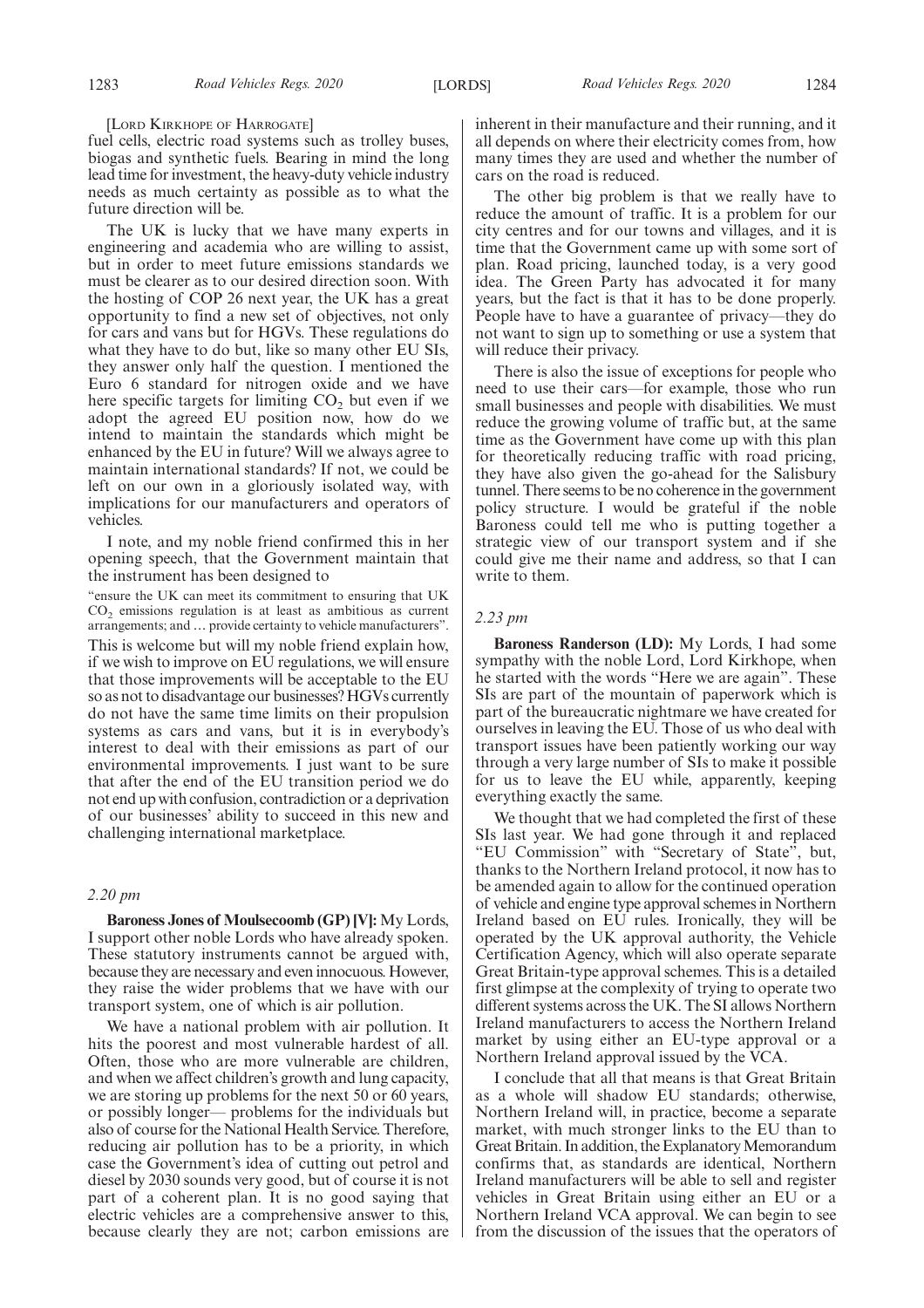big businesses such as Sainsbury's and Tesco, in a very different field, are expressing concern about how the standard system will operate in the future.

However, there is, just for once, a plan to diverge from EU standards. As the Minister mentioned, there will no longer be a maximum vehicle height of four metres. It appears from the Explanatory Memorandum that we already have a lot of vehicles higher than that, but, of course, not having to adhere to that standard will mean that there will be a general tendency for vehicles to get higher.

A consultation was held. Were Network Rail or any of the train operating companies consulted on removing the four-metre limit on vehicles? I ask that because there are increasingly frequent collisions with bridges, which have a hugely disruptive effect on the railways. I know that Network Rail and the train operating companies are extremely concerned about the frequency with which these collisions occur. Almost all of them occur because someone tries to drive a vehicle that is too high under a bridge that will not accommodate it. Therefore, this is of great relevance to our railways. I hope that they were included in the consultation, or at least that the Government have informed them of this.

I now move to the issue of  $CO<sub>2</sub>$  emission performance standards. These regulations are designed to ensure that the Government can continue to regulate  $CO<sub>2</sub>$ emissions for newly registered cars and vans. As other noble Lords have made clear,  $CO_2$  emission standards have been the subject of huge controversy and could undoubtedly be measured a great deal more realistically. The move to on-the-road standards is important. This SI deals with the change in the way that manufacturers apply exemptions. It is pretty obvious that if you have too many exemptions, the standards will not be as effective as they should be.

I understand entirely the practical issue, which the Minister explained to us, that the system will not work at the end of this year, so the UK will have to give each manufacturer an individual threshold based on their EU shares of sales and registrations in the UK, but newly registered vehicles that are moved permanently to Northern Ireland or elsewhere outside Great Britain are removed from Great Britain's emissions target. That leads me to ask the Minister: how will the emissions target for Northern Ireland be set? We will have a target for Great Britain, but obviously there needs to be a target for Northern Ireland. It also leads me to say to the Minister that this is a genuine opportunity for Britain to do better, to set higher standards than the EU. It is our chance to be different and to move faster.

I was delighted to hear suggestions that the Government are now committed to the 2030 target for the end of petrol and diesel vehicles. Other noble Lords have referred to that. I agree with their questions, so I will not repeat them in detail, about what plans the Government have to ensure that they take forward this obligation very swiftly. If it is going to work, it has to be adopted quickly.

On the final SI, I have a couple of questions relating to heavy duty vehicle emission standards. First, these regulations apply to the whole of the UK. I read the notes very carefully. Why does Northern Ireland not need a separate system as it has in the previous two SIs? Secondly, can the Minister clarify what the impact of the change of dates for the reporting year will be? The reporting year will move from the end of February to the end of September. Will the Minister explain why and how that extra six months will be taken into account?

I am pleased to see that the consultation has led to a change in approach from the Government on the number of data fields to be reported—in other words, I am pleased to see that the Government have responded to the consultation. However, the respondents suggested a study of the UK fleet as a comparator to the EU baseline. Will that study be taken forward?

#### *2.33 pm*

**Lord Rosser (Lab) [V]:** My Lords, I, too, thank the Minister for her explanation of the purpose and content of these regulations. As has been said, certain regulations on vehicles and carbon dioxide emission targets are currently regulated by the EU. The draft Road Vehicles and Non-Road Mobile Machinery (Type-Approval) (Amendment) (EU Exit) Regulations 2020 amend temporary regulations from 2019 to enable the continued operation after the transition period of

"vehicle and engine type approval schemes"

in Northern Ireland, to allow vehicles and engines produced in Northern Ireland that meet EU standards to be sold in Britain as well as to permit vehicles over 4 metres to be sold here. The regulations amend the 2019 regulations so that they apply to Great Britain only. There is a need to bring these regulation into effect to enable us to meet our obligations under the Northern Ireland protocol. EU rules relating to vehicle and engine type approved schemes will still apply to Northern Ireland.

The draft New Heavy Duty Vehicles (Carbon Dioxide Emission Performance Standards) (Amendment) (EU Exit) Regulations 2020, in essence, retain two EU regulations regarding heavy duty vehicles'  $CO_2$  emissions in UK law. One sets out targets for reducing HDV  $CO<sub>2</sub>$  emissions and the other sets out monitoring and reporting requirements. As has been said, these regulations apply to the whole of the UK.

The draft Road Vehicle Carbon Dioxide Emission Performance Standards (Cars and Vans) (Amendment) (EU Exit) Regulations 2020 amend retained EU regulations designed to lower  $CO<sub>2</sub>$  emissions over the next decade so that the UK Government can regulate emissions from newly registered cars and vans in Great Britain after the transition period ends. In particular, these regulations change the way manufacturers can apply for exemptions from their  $CO<sub>2</sub>$  targets. Under the current EU system, manufacturers can apply for an exemption if their total registrations for that year fall below a certain predefined threshold. After the end of the transition period, the UK will give each manufacturer an individual threshold based on its share of EU sales in the UK in—I think—2017.

 $CarCO<sub>2</sub> emission regulations lowering such emissions$ that are permitted, backed up by penalties, are an important driver for manufacturers to increase the supply of electric vehicles, and sales of electric cars have grown considerably in the first nine months of this year compared with last year. The Government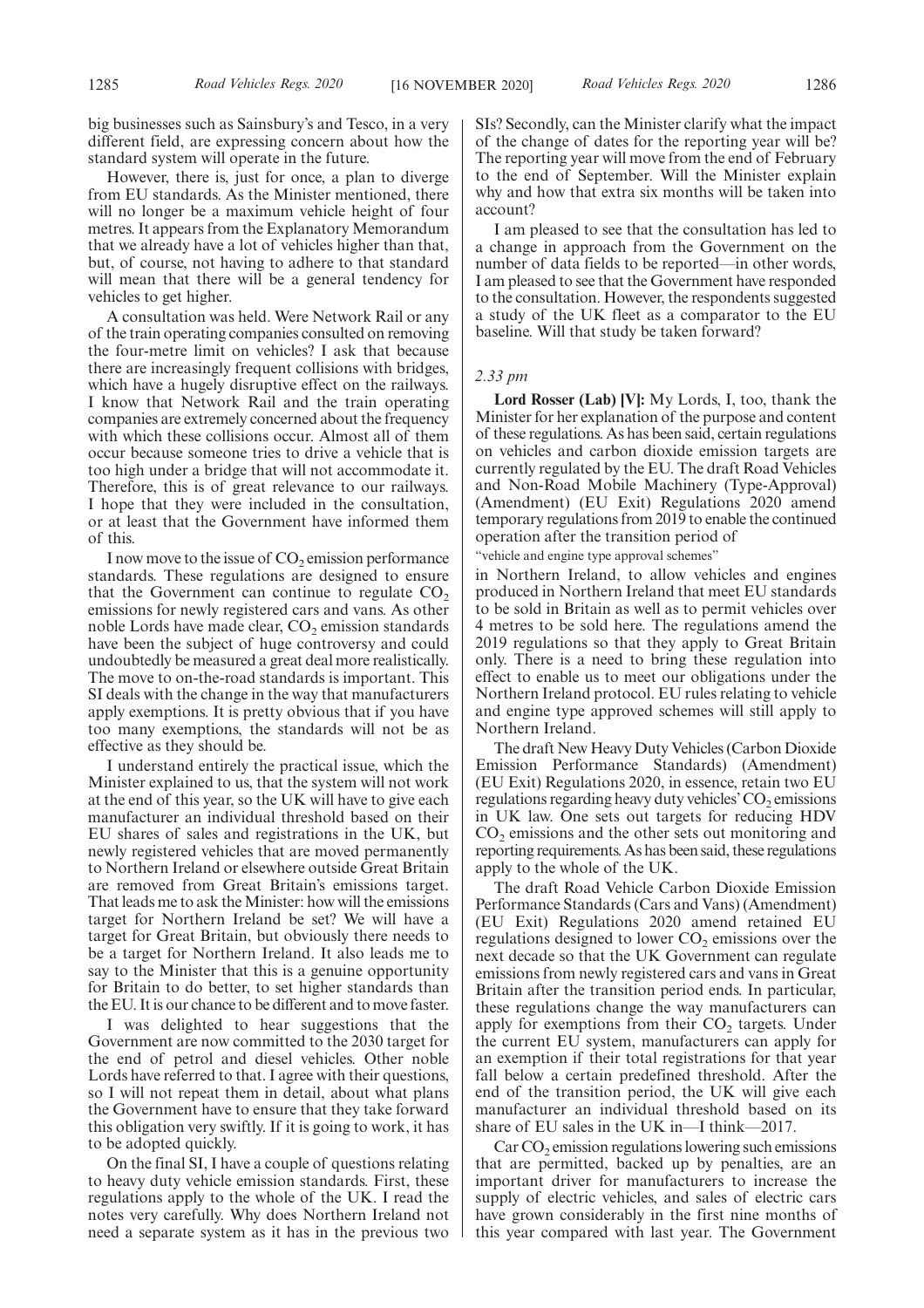#### [LORD ROSSER]

say they are setting, and will enforce, emissions reductions that are at least as ambitious as under the current EU arrangements for vehicle emissions regulation.

However, the independent Transport & Environment think tank has contested that claim on two principal counts. First, the regulations we are considering use the average mass of cars in the EU to set targets for future carbon dioxide emissions rather than the average mass of cars in the UK. This, Transport & Environment argues, will result in setting lower targets for the UK than under the current EU regime because UK cars are, on average, heavier. Secondly, these regulations allow manufacturers to use an additional 3.5 grams of carbon dioxide per kilometre of super-credits—or free credits—as an additional allowance for producing  $CO<sub>2</sub>$ for some battery and plug in-hybrid vehicles that, in many cases, also have internal combustion engines. The effect of this, Transport & Environment says, is that replacing EU regulations with the proposals in these draft regulations will mean that one-fifth fewer electric vehicles will be sold in the UK because the incentive for manufacturers to increase the supply of electric vehicles will be less, as they will not need to produce so many to enable them to comply with the lower carbon emission reduction standard.

As we all recognise, reducing the carbon dioxide produced by road transport needs to be a central priority for government. If it is the case—I repeat, if it is the case—that in reality these regulations in relation to cars and vans water down the existing EU requirements on reductions in  $CO<sub>2</sub>$  emissions, that would be a backward step. This question was raised during the debate in the Commons on these regulations, but it did not really get a response from the Commons Minister to the case being made by Transport & Environment and the reasons why that case was either correct or incorrect.

I very much hope that the Minister will be able to address this question in more detail, either in the Government's response or subsequently in writing. I also await with interest the Government's response to the questions that have been posed by other noble Lords, not least the important questions raised by my noble friend Lord Whitty on the extent to which we will, in reality, be able to determine our own emissions standards and the phasing out of sales of new petrol and diesel vehicles.

#### *2.40 pm*

**Baroness Vere of Norbiton (Con):** My Lords, I thank all noble Lords for their consideration of these draft regulations. I will respond to as many points as I am able in the time available and will of course follow up with a letter if needed; there have certainly been some questions on which I know I do not have the information to hand—but I will do my best.

I turn first to the role of the VCA. The noble Baroness, Lady Randerson, noted an interesting point about how the VCA was going to do both GB-type approval and UK/NI-type approval. She may be interested to know that it also does EU-type approval, in conjunction with other EU member states. The VCA is a really high-quality certification agency and I am really proud of the work that it does. So, although I am grateful for the concerns that the noble Baroness raised, I believe that being able to respond to different type approvals in different countries with different requirements is well within the grasp of the VCA.

The noble Baroness talked about the impact on trade with Northern Ireland and what it is going to look like over time. I agree that we are in quite an interesting moment as we settle down to the new regime and how it will all work, but it is the case that the role of the Northern Ireland protocol is to make sure that certain elements are reflected where needed and that trade can continue as much as possible, so unfettered access ensures that Northern Ireland businesses do not need additional approvals to sell in GB. However, we will monitor the situation and consider applying anti-avoidance measures if concerns are raised about goods potentially arriving into GB that have come from elsewhere via Northern Ireland. For the time being, though, we are perfectly confident that the new regime will work very effectively.

On the issue of the removal of height restrictions, the noble Baroness, Lady Randerson, asked if we felt that vehicles were going to get higher. We do not. The whole purpose of the removal of the height restriction is purely so that the vehicles can be approved under the more standard type approval process rather than the small-volume type approval process, so it is really just to make it easier for manufacturers. I do not expect our double-decker buses or trailers to get taller any time soon, although I recognise her concern about bridge strikes. They concern me too, particularly when they involve double-decker buses that could have passengers on them. That issue is a big concern for the industry; I have written to bus operators about it and asked them to make sure that their vehicles are going down the roads that they should be.

I turn to the carbon dioxide SIs. I reiterate that the Government are committed to our international and national environmental obligations. We absolutely recognise the need to go further than the existing regulatory framework, but of course what noble Lords are discussing today relates to the carbon dioxide framework in EU law as is, which we are just bringing across and making sure that it works—so it does not really apply to future considerations.

The noble Lord, Lord Rosser, said his opposite number did not get a good response from the Commons Minister. I am going to do my best, but I fear that I will need to follow up with a letter. On the standards for cars and vans, the headline targets are 95 grams of carbon dioxide per kilometre for cars and 147 grams of carbon dioxide per kilometre for vans. Those are being retained, as are the formulae setting out the individual manufacturer targets—so those things are set in stone. However, these formulae set individual targets by comparing the weight of a manufacturer's new vehicle fleet against the average EU vehicle, and the UK average vehicle mass is above the EU average vehicle mass. One of the consequences of adopting the current regime is that the sum of the individual manufacturer targets in the UK will be slightly higher than the sum of the targets in the EU. So, while this may appear to be a loosening of standards, that is incorrect; it simply ensures that manufacturers must apply the same carbon ambition that they currently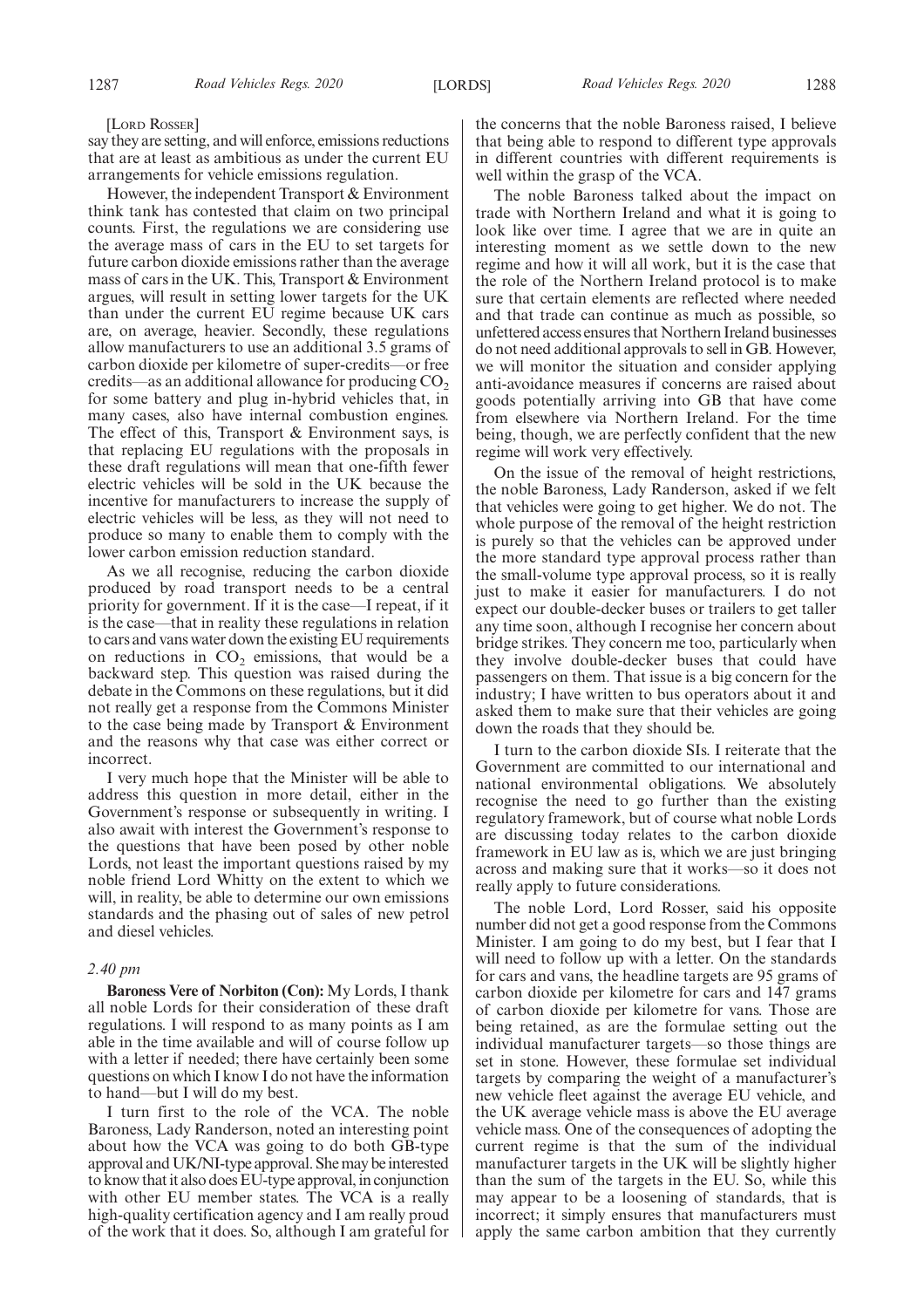employ in the UK. Effectively, manufacturers will be able to sell the vehicles that they would otherwise have been able to sell in the UK after the transition period has ended. Noble Lords will note that we did a consultation around the carbon dioxide standards and this mechanism was felt to be the most appropriate, although it was recognised during the consultation that there was an issue.

I turn back very briefly to Northern Ireland and the issue raised by the noble Baroness, Lady Randerson, about where NI-registered vehicles would count. They would count towards the manufacturer's EU totals; NI will all be part of that. So it will not be that they are lost; they will just go into another bucket to be counted. That is what happens when a vehicle ends up in Northern Ireland; it may be manufactured in GB but then goes to Northern Ireland and it is very important that that figure is not counted twice, as it might otherwise have been.

The noble Baroness asked why Northern Ireland was not in the third SI, or why it is not pulled out of it. That is because heavy-duty vehicles are not included in the Northern Ireland protocol and therefore do not need to be dealt with in the same way that we are dealing with cars and vans. The UK-wide totals apply, so there will just be a different reporting requirement.

The noble Baroness also asked why the dates had been changed from March to September. I am reliably told that the reporting dates for HDVs have been changed at EU level. The EU legislation has changed, so we are simply transposing what has been changed at the EU level. Why the EU changed it from March to September, I do not know. If the noble Baroness would like a letter, I will send her one—but I am not sure I will be able to shed much light.

The noble Lord, Lord Bradshaw, asked who does roadside testing and enforcement. Emissions testing at the annual test is of course carried out by the DVSA for lorries and buses, while for cars and vans the DVSA obviously oversees all the MoT testing centres that we have around the country. The DVSA carries out a visual assessment of the emissions control system and visible exhaust smoke at roadside inspections but does not yet have emissions-testing equipment to measure emissions or smoke at roadside checks—although it does for the annual test. The DVSA is looking at trialling some new equipment that would be able to look at that in more detail, and we will have more on that soon.

On the number of spot checks that the DVSA has made, there were 172,000 checks on vehicles and drivers last year. I am not 100% sure about the arrangements for vehicles registered in the EU; I presume that they can be fined pretty much as well as anyone else can, but I will write to the noble Lord on that.

A number of noble Lords asked what we are going to do after the end of the transition period. While that goes slightly beyond the scope of the SI today, it is worth noting that we have great ambitions for our future UK carbon emissions regulation. As noble Lords will know, we have consulted on ending the sale of new petrol, diesel and hybrid cars and vans by 2035, or earlier if a faster transition appears feasible. The results of that consultation are coming in due course.

The matter of regulation and EU standards is very important. It is also something that troubles me greatly in terms of global standards. Vehicle standards are increasingly harmonised now at a global level—for example, through the UN and UNECE. The UK plays an active and leading role in UNECE and will continue to do so, so the majority of EU regulations actually arrive at the EU from a UN process that the UK is very involved in. So any changes to the regulatory regime would consider the views of and implications for all manufacturers and other interested parties, as well as having the UK regulations interact with the EU regulations and indeed the UN regulatory regimes.

Currently, carbon dioxide emissions are measured in the same laboratory test that is used to measure pollutant emissions—nitrogen oxides and particulates and there are no plans to change this.

The noble Lord, Lord Kirkhope, mentioned Euro 6, and, of course, that standard will be retained in UK law after exit.

I was delighted when the noble Baroness, Lady Jones of Moulsecoomb, said that these SIs could not be argued with: I took that as a result. However, she then went on to ask about who was looking after the transport strategy and to whom she could write. I would be very happy to receive letters from the noble Baroness, and I will pass them on to my fellow Ministers, depending on which portfolio she is writing about.

The Government have great ambitions both for reducing air pollution and for increasing the use of electric vehicles. There is an interesting dichotomy that the noble Baroness always comes up, which is about reducing road traffic, as if that in itself has to be a goal. While I agree that congestion in certain places is absolutely terrible and road-space allocation is really important, I am not entirely sure that I would wish just yet to take away an individual's right to transport themselves from A to B in a non-polluting vehicle.

*Motion agreed.*

# **Road Vehicle Carbon Dioxide Emission Performance Standards (Cars and Vans) (Amendment) (EU Exit) Regulations 2020**

*Motion to Approve*

#### *2.50 pm*

#### *Moved by Baroness Vere of Norbiton*

That the draft Regulations laid before the House on 13 October be approved.

#### *Motion agreed.*

# **New Heavy Duty Vehicles (Carbon Dioxide Emission Performance Standards) (Amendment) (EU Exit) Regulations 2020** *Motion to Approve*

*2.51 pm*

#### *Moved by Baroness Vere of Norbiton*

That the draft Regulations laid before the House on 13 October be approved.

*Motion agreed.*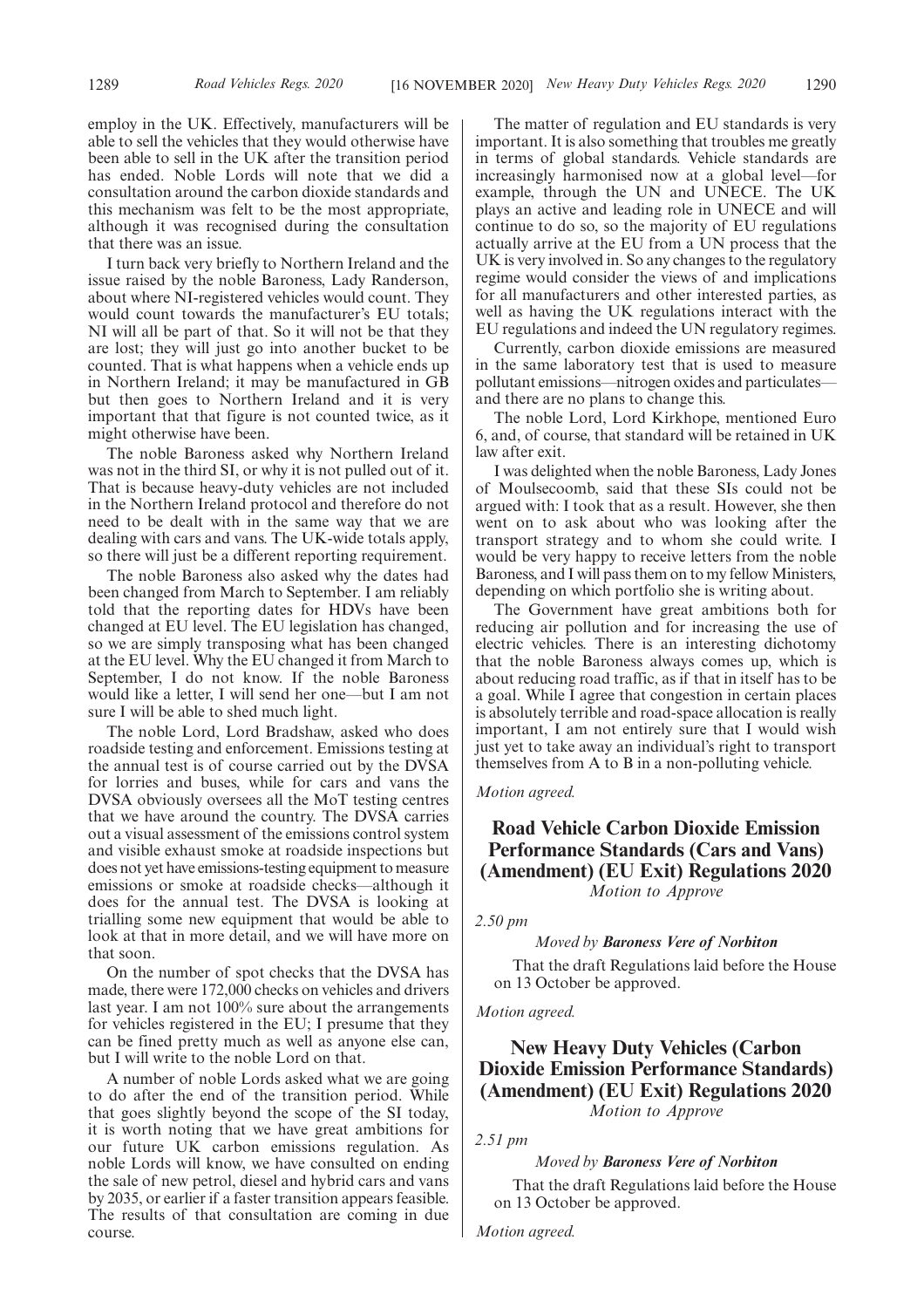*2.52 pm Sitting suspended.*

# **European Qualifications (Health and Social Care Professions) (EFTA States) (Amendment etc.) (EU Exit) Regulations 2020** *Motion to Approve*

*3.01 pm*

#### *Moved by Lord Bethell*

That the draft Regulations laid before the House on 17 September be approved.

**TheParliamentaryUnder-Secretaryof State,Department of Health and Social Care (Lord Bethell) (Con):** My Lords, these regulations relate to the recognition of professional healthcare qualifications in the UK and social work qualifications in England. They are part of the Government's preparations for the end of the transition period. As noble Lords will be aware, the Government have signed agreements with the EU, the three EEA EFTA states and Switzerland in relation to the UK's withdrawal from the EU. These agreements include provisions that protect the rights of EEA EFTA state professionals with qualifications covered by the directive, and Swiss nationals living and working in the UK, and vice versa.

European healthcare professionals have played, and will continue to play, an important role in the delivery of health and care services in the UK. We have been clear throughout the EU exit process how valued these professionals are and how we would like them to remain in the UK. It is for that reason that the previous SI, which we are amending today, maintains automatic recognition of relevant European healthcare qualifications for a limited time after the end of the transition period. It is also why a number of health professions, including doctors, nurses and social workers, are on the shortage occupation list.

These regulations specifically implement the agreements that we have signed with Switzerland and the EEA EFTA states, and as such affect a very small number of professionals. For example, on 30 June 2020 there were 80 doctors and 32 nurses and health visitors among a total of 134 Swiss healthcare professionals working in the UK. This legislation also makes some minor amendments to the provision for EEA EFTAqualified professionals, of which there were 230 working in the UK on 30 June this year.

While the number of professionals impacted is very small, it is important that there is legislation in place to protect the rights of these healthcare workers wishing to come and play a part in the UK healthcare workforce. On 14 September 2020, the House considered legislation brought forward by the Department for Business, Energy and Industrial Strategy which set out arrangements for the recognition of professional qualifications from Switzerland and the EEA EFTA states. These regulations now cover a similar area. They implement the Swiss citizens'rights agreement and the EEA EFTA separation agreement, in relation to the recognition of professional qualifications for healthcare in the UK, and social work in England.

Regarding the current framework, I will remind noble Lords of the background to the recognition of professional qualifications, or RPQ. The current system for this recognition is derived from EU law. It allows UK professionals to have their qualifications recognised in the EEA and Switzerland, and vice versa, with minimal barriers. There are seven professions where standards are harmonised under the relevant EU directive. This means that qualifications must comply with minimum agreed standards. Five of these harmonised professions are health professions: doctors, nurses, midwives, pharmacists and dentists. The recognition arrangements under the directive have supported the movement of European health and care professionals to the UK. Between 1997 and 2019, more than 77,000 EEA and Swiss qualifications in the professions of doctors, nurses, midwives, dentists and pharmacists have been recognised in the UK. At the end of the transition period, the EU directive will cease to apply to the UK and the mutual recognition of professional qualifications will end.

Last year, in preparation for the UK leaving the EU, Parliament passed regulations to amend the domestic law that implements the current EU system for RPQ. This included regulations in relation to recognition arrangements for health and care professional qualifications, namely SI 2019/593. These regulations, which come into force at the end of the transition period, include provisions which, first, ensure that healthcare qualifications which are currently recognised continue to be recognised automatically, for up to two years after the end of the transition period. Secondly, they protect previous recognition decisions. Thirdly, they allow applications for recognition submitted before the end of the transition period to be concluded. Fourthly, they remove the provision for healthcare professionals to deliver temporary and occasional services in the UK once such current registration comes to an end.

Since the passing of the previous regulations, the Government have secured agreements with Switzerland the Swiss citizens' rights agreement—and the EEA EFTA separation agreement. These agreements go further than the arrangements set out in the regulations that were passed last year. Therefore, the regulations before the House today amend the previous SI to implement the terms of the Swiss and EFTA agreements.

I will explain the main changes. First, they provide a four-year period of continuation of the automatic recognition system for Swiss nationals. Secondly, they allow Swiss healthcare professionals to continue to provide temporary and occasional services under certain conditions. Thirdly, these regulations will require UK regulators to co-operate with their EEA EFTA state and Swiss counterparts to ensure that EEA EFTA state EU-qualified professionals and Swiss nationals whose professional qualifications are recognised are treated on the same basis as UK nationals. These arrangements will be reciprocated by the EEA EFTA states and Switzerland respectively.

These regulations also make a minor amendment to ensure that the frameworks for RPQ will function as intended after the transition period. This makes sure that GP qualifications obtained before the reference date specified in the mutual recognition of professional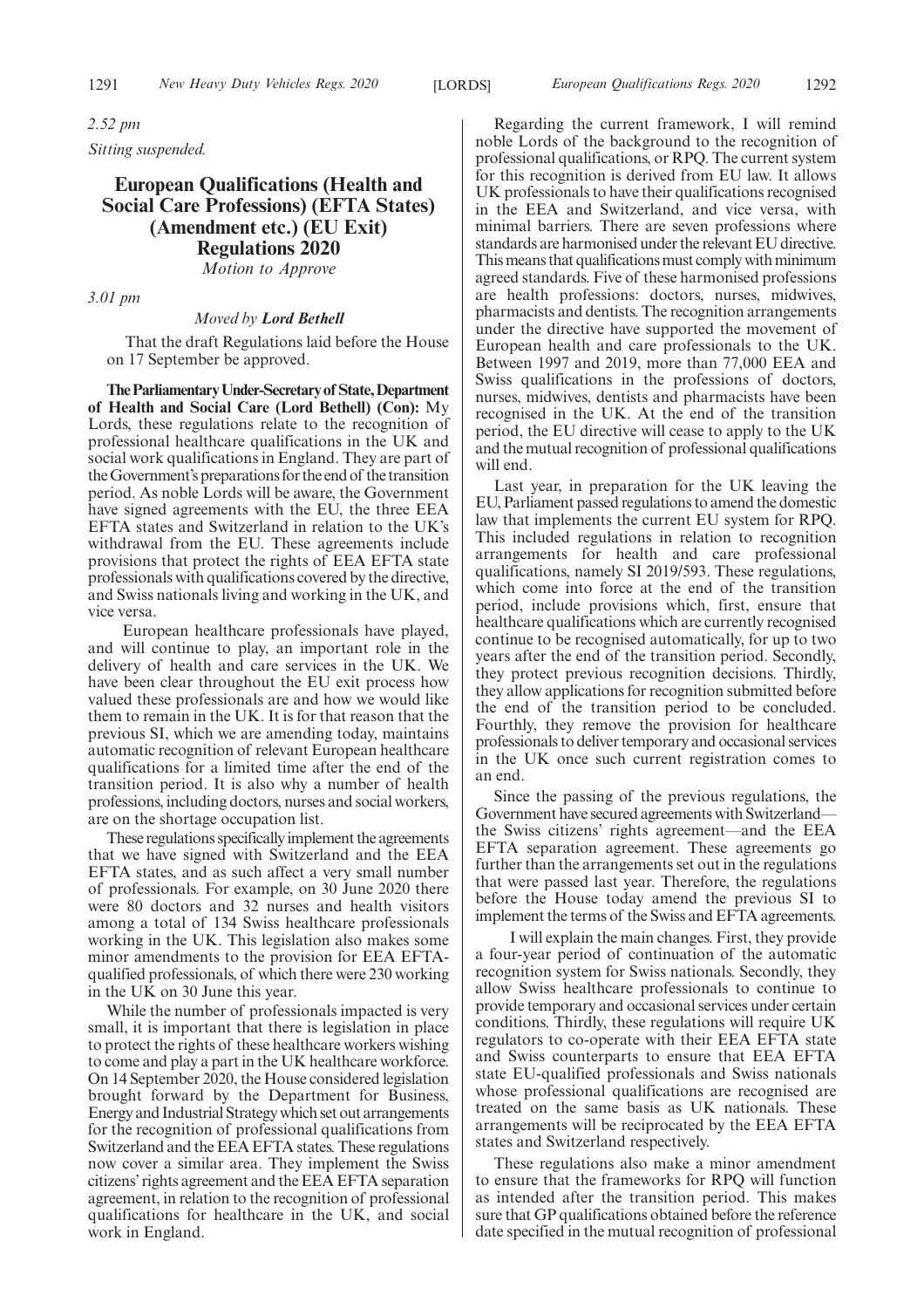qualifications directive are recognised in the same way as specialist medical qualifications obtained before that date, and are not eligible for automatic recognition.

UK regulators of healthcare professions have been consulted on an informal basis throughout the development of RPQ EU exit legislation, including these regulations. The devolved Governments were consulted regularly throughout the process. They are supportive of our approach and consent has been given by the Scottish Parliament to take this legislation forward.

These regulations are necessary to implement the Swiss citizens' rights agreement and the EEA EFTA separation agreement, in respect of the recognition of professional qualifications. These agreements were signed after the passing of previous EU exit legislation on this matter. These regulations enable health and social care professionals and businesses to prepare for the end of the transition period. I commend them to the House.

#### *3.08 pm*

**Baroness Walmsley (LD) [V]:** My Lords, my understanding is that these regulations are a tidying-up exercise to continue to recognise existing Swiss and other EFTA health professionals with qualifications after the end of transition this year. This does not address plans for future pathways of recognition. However, I would like to focus on professionals of whom we need more to clear the backlog of treatments—that is, dentists, who are a bit different from other health professionals. Can the Minister confirm that, irrespective of any new agreement made with the European Union, the General Dental Council will be able to continue to recognise the qualifications of all graduates of dental schools within the EEA, without the need for candidates to sit the overseas registration exam?

Can the Minister also tell me what steps have been taken by the General Dental Council to resume overseas registration examinations for non-EEA overseas dentists, which have been halted due to Covid, and ensure a continuing pathway for recruitment of EEA and non-EEA dentists? In light of the backlog of 15 million treatments, surely we need all the dentists we can get.

As the Minister will know, the NHS dental service does not have a registration system like the medical services do. Each course of treatment is a separate contract. Even with the same dentist, there is no obligation for either party to continue the relationship after a course of treatment ends, except to sort out any issues relating to a recent course of treatment. The patient is free to go to another dentist, and the dentist is free to decline further NHS courses of treatment.

The result of the lack of any registration system is that after a course of treatment ends, nobody has any obligation to find another NHS dentist for any patient. This gives NHS patients no security whatever about continuity of treatment, either preventive or responsive. Given that this situation has been made worse by Covid-19, and given the shortage of NHS dentistry in some areas, does the Minister's department have any plans to ensure we have enough dentists going forward after the end of the transition phase of exit from the EU?

#### *3.11 pm*

**Baroness Jolly (LD) [V]:** My Lords, there is much to be welcomed in these regulations. It is essential that there are minimal disruptions in the NHS and social care workforce at the end of the transition period. The coronavirus pandemic has shown us that these workers are the most essential among us, and any measure that encourages workers to come to the NHS and our social care services is needed.

I am pleased the Government are going beyond the 2019 SIs to ensure that Swiss and other EEA workers have longer periods to apply for recognition and can continue to provide services. However, some detail is still in the dark. First, it is unclear what reciprocity there will be for UK nationals wanting to work in EEA countries. Will UK qualifications be recognised in EEA countries following the transition period?

Secondly, these are temporary measures, but individuals who wish to come and work in the UK need certainty for the long term. The health and social care sector needs sustainable and reliable immigration to fill posts with high-quality professionals. Can we get any indication today of what the long-term plan is for immigration from these countries?

There is a staffing crisis in our NHS and in social care. We are all well versed in the figures: 122,000 vacant posts in English trusts alone and a pledge of more than 50,000 nurses from this Government. Workforce issues that already existed have been exacerbated by the referendum result and the pandemic, meaning that wards are often understaffed as staff isolate. With the Government's immigration Act receiving Royal Assent last week, I must use this debate as an opportunity to ask the Minister what steps the Government are taking beyond this legislation to encourage immigration within the health and social care sector.

As this legislation relates to Swiss nationals, it is worth remembering that in September, Swiss voters decisively rejected an accord that would end free movement. This is something our neighbours in Europe value, and we need to be shown to be making immigration as fluid and free of barriers as possible. That is not the current impression.

Finally, I would like to make a remark about parliamentary scrutiny. In 2019, we saw a huge number of SIs come through this House preparing for the worst-case scenario—leaving the EU with no deal. Debating the 2019 SIs was seen as almost pointless, since crashing out of the EU seemed so unlikely and, as the Prime Minister said, would be a case of failed statesmanship. However, we are now in mid-November and no deal is appearing more and more likely, with little news from Brussels or this Government about the progress of negotiations. Has adequate thought been given to what was initially seen as contingency planning? And was there enough parliamentary scrutiny of the 2019 SIs? I sincerely hope so.

#### *3.15 pm*

**Baroness Thornton (Lab):** Many of the issues I wanted to raise with the Minister have been raised by the noble Baroness, Lady Jolly. I accept that we will be supporting this regulation and that it is necessary as a tidying-up exercise.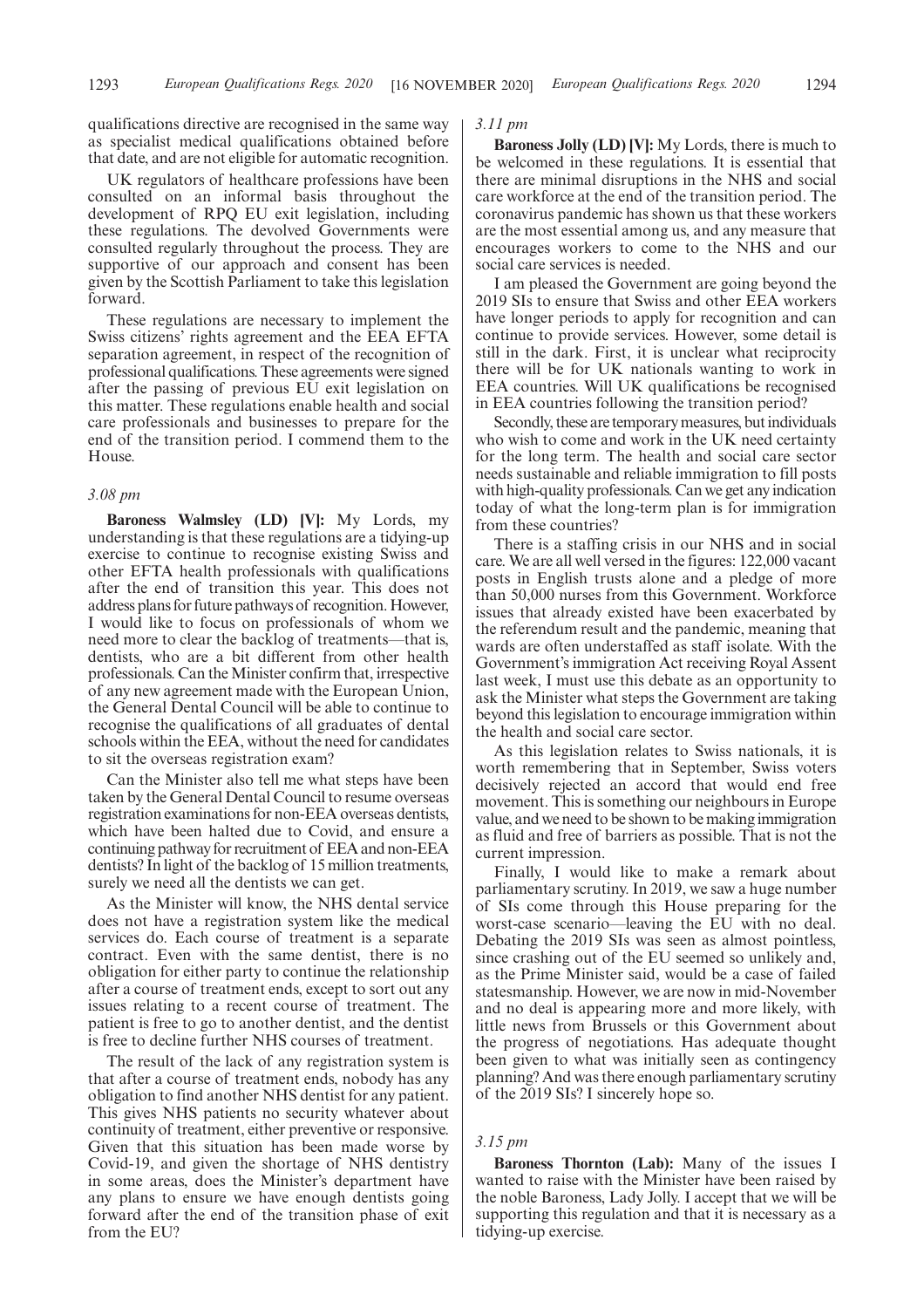[BARONESS THORNTON]

As we know, nationals of the EU and other countries make up 9.1% of doctors in England's hospitals and community services. They account for 6% of all nurses and 5.8% of scientific, therapeutic and technical staff. As the noble Baroness, Lady Jolly, says, we have 106,000 vacancies across the NHS, including—according to my figures—44,000 nursing vacancies. And we have about 120,000 vacancies in social care. My question, echoing that of the noble Baroness, Lady Jolly, is: what will happen if we have no deal? What will happen to the ability of people to come to this country and work?

When we debated the previous regulations more than 18 months ago, we asked the then Minister what assurances could be given that the NHS would be able to stem the huge losses of those important health and social care staff. Given the numbers I have mentioned, can the Minister confirm whether any study has been made of the costs and barriers that might prevent applicants from the EEA and Switzerland entering the country and the possible impact on the health service? This might be a good opportunity to ask for progress and an update on the issue of the social care workers with which the Government agreed during the course of the immigration Bill.

It is clear that the regulations are temporary, but there is no clarity about the plans to introduce sustainable, long-term arrangements for registering and licensing EEA and Swiss nationals. Will the Minister give us some further information about what longer-term plans there are in the current timeframe and the four-year period provided by this statutory instrument?

#### *3.17 pm*

**Lord Bethell (Con):** My Lords, I am enormously grateful for the searching questions of the noble Baronesses. They have covered an enormous amount of ground, and I am not sure whether I can cover it all in my remarks. I will endeavour to write to them on some of their specific questions.

The noble Baroness, Lady Walmsley, asked a large number of pertinent, relevant and searching questions on dentists. We are extremely conscious of the provision of dentists during Covid, the ongoing commitment to improving Britain's dentistry and the significant contribution of those from overseas to the dentistry practice. Provisions such as this SI and many others like it are there to ensure that dentists from overseas continue to be welcome in the UK and that we can meet the needs of the British public. I would be happy to write to the noble Baroness with some detailed answers to her questions.

The noble Baroness, Lady Jolly, rightly referred to the challenge of recruitment in health and social care, which we take extremely seriously. We have put in place an enormous marketing campaign to build the substantial and important NHS brand. We are recruiting more than ever before, and rather than reducing numbers, Covid has led to an increase in people stepping forward.

As I said in my opening remarks, we remain committed to workers from overseas. They make an invaluable contribution to health and social care, and nothing that we are doing through these provisions, the immigration Bill or any of our other provisions in any way diminishes that enormous contribution. As reciprocal arrangements will be subject to negotiated outcomes, I cannot make the commitments that the noble Baroness requested. However, I assure her that the regulations put in place in these statutory instruments and the others like it ensure that registration is possible and is part of our commitment to those who come to Britain from overseas to work.

I emphasise that the changes contained in these regulations are essential to ensuring that the UK meets its commitments, not only to overseas workers in general, but also, specifically, under the Swiss citizens'rights agreement and the EEA-EFTA separation agreement. In response to the noble Baroness, Lady Thornton, that is part of a general commitment to those who come to Britain from overseas to work in health and social care. The UK Government are committed to protecting citizens who benefit from rights under the Swiss and EEFA agreements, many of whom make valuable contributions to the UK workforce. These regulations maintain existing rights for EEA, EFTA and EU-qualified workers and Swiss nationals beyond the end of the transition period and ensure that the UK's existing EU exit regulatory frameworks for RPQ will function effectively at the end of the transition period.

I am enormously grateful for the support shown by many noble Lords for these measures, and I commend these draft regulations to the House.

*Motion agreed.*

*3.21 pm*

*Sitting suspended.*

# **Reciprocal and Cross-Border Healthcare (Amendment etc.) (EU Exit) Regulations 2020**

*Motion to Approve*

# *4 pm*

#### *Moved by Lord Bethell*

That the draft Regulations laid before the House on 30 September be approved.

**TheParliamentaryUnder-Secretaryof State,Department of Health and Social Care (Lord Bethell) (Con):** My Lords, this instrument amends regulations from 2019 to remove provisions that have now been superseded by the protections for people contained within the withdrawal agreement. It makes some technical fixes to reflect this and ensures that the statute book is fit for purpose. It also provides protections for people benefiting from the cross-border healthcare directive, as the directive was not carried forward in the withdrawal agreement.

Before I turn to the details, I will start with an overview of current reciprocal healthcare and our steps to prepare for the end of the transition period. Reciprocal healthcare arrangements with the EU have continued during the transition period. This means that people will see no changes in their access to healthcare for the rest of the year. From 1 January 2021 healthcare arrangements will also continue for those within the scope of the withdrawal agreement. I hope that this provides much welcome reassurance. State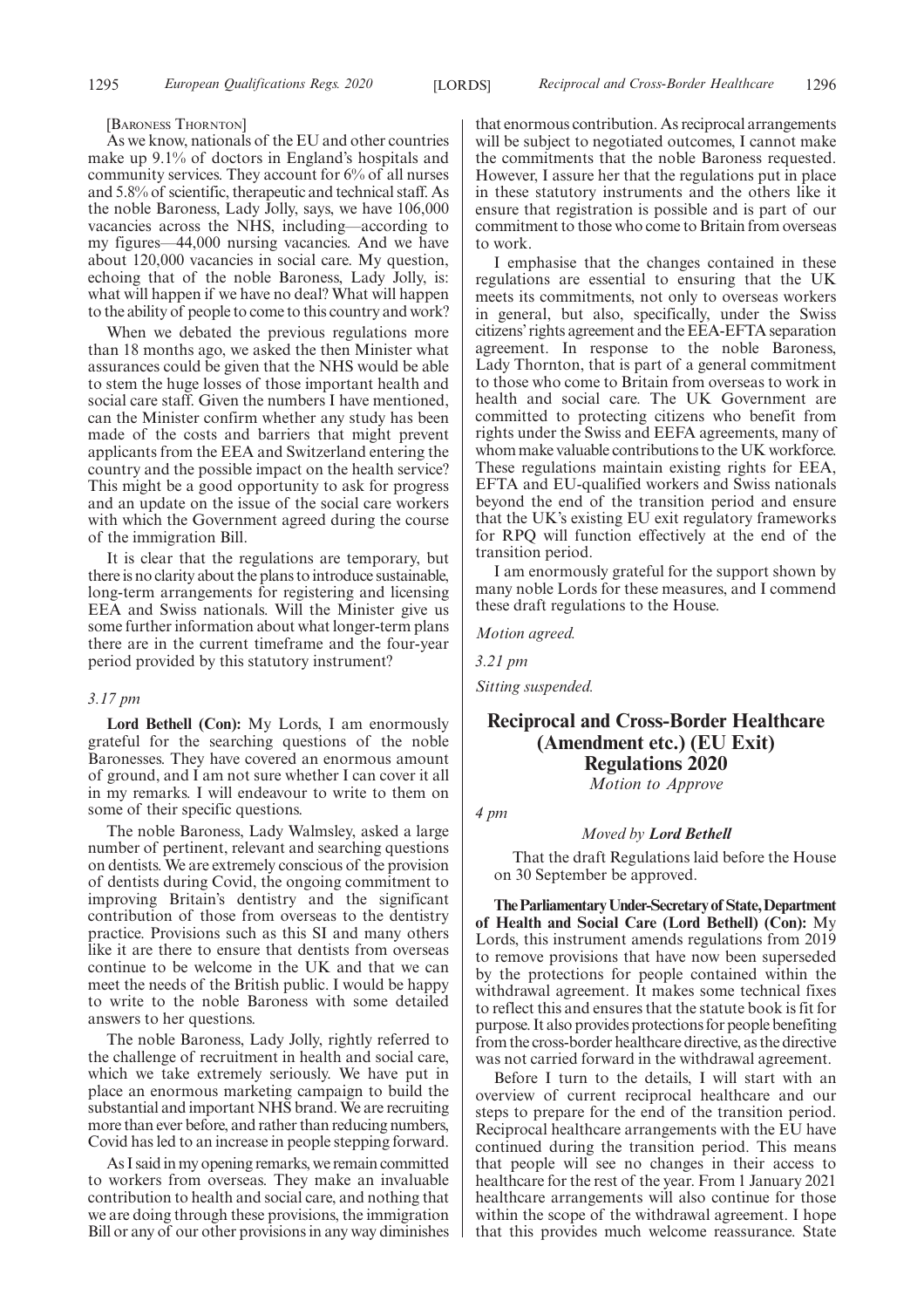pensioners and workers who have moved from the UK to the EU or vice versa, and are residing there before 31 December 2020, will have lifelong reciprocal healthcare rights for as long as they remain in scope of the agreement. That includes the use of the European Health Insurance Card, the EHIC.

The agreement also protects those who are in the EU on a short stay at the end of the transition period. For example, someone who travels to an EU country before the end of the year can continue to use their EHIC there until they return to the UK. UK students on a stay in the EU, beginning a course of study before 31 December 2020, can also use their EHIC in that country for immediate and necessary healthcare for the duration of their course. Finally, people receiving planned treatment can commence or complete their treatment if authorisation was requested by 31 December 2020. All this provides much-needed certainty for UK nationals already living in the EU and vice versa.

As noble Lords are aware, future reciprocal healthcare arrangements are subject to ongoing negotiation with the EU. We understand the value of access to healthcare when travelling on holiday or for work, and I know that this is particularly important for those with preexisting or long-term conditions. This is why the UK has been clear that it wishes to establish necessary healthcare arrangements such as the EHIC for tourists, short-term business visitors and service providers. I am sure that noble Lords will be aware that these discussions are continuing. I reassure them that, should these discussions not conclude with a healthcare agreement, we will continue to look at this issue carefully.

Should we not achieve an EU-wide deal, we would seek to agree reciprocal arrangements with EU and EEA countries bilaterally. But we cannot start these discussions until the negotiations with the EU have concluded. The one exception to this is of course Ireland. I am very pleased to report good progress on agreeing a healthcare arrangement with Ireland, under the common travel area. These arrangements will mean that residents of the UK and Ireland can continue to access necessary healthcare when visiting the other country, and it will cement co-operation between UK and Irish healthcare providers.

The instrument that we are debating today is a technical instrument to update legislation made in 2019. This now needs updating to reflect the terms on which we are leaving the EU. We need to ensure that our legislation is ready for the end of the transition period. We also need to ensure protections for those accessing cross-border healthcare on an ongoing basis at the end of the year, as this is not covered in the withdrawal agreement.

In April 2019 the Government made three statutory instruments to correct deficiencies in retained EU law relating to reciprocal healthcare. This was part of the UK's preparations for leaving the EU without a deal. Those instruments made provision to revoke that body of retained EU law, protected people in the middle of a course of treatment and provided a mechanism for the UK to maintain bilateral reciprocal healthcare arrangements on a transitional basis until 31 December.

Some of this has now been superseded by the transition period and the withdrawal agreement protections. If we do not agree this instrument, the retained law will be incoherent and unworkable. There will also be uncertainty over protections for patients in the middle of a course of treatment.

As such, the first change our SI makes is a series of consequential and technical amendments to four EU exit instruments to make them workable and coherent. These instruments are: the Social Security Coordination (Reciprocal Healthcare) (Amendment etc.) (EU Exit) Regulations 2019; the National Health Service (Cross-Border Healthcare and Miscellaneous Amendments etc.) (EU Exit) Regulations 2019; the Healthcare (European Economic Area and Switzerland Arrangements) (EU Exit) Regulations 2019; and the Health Services (Cross-Border Health Care and Miscellaneous Amendments) (Northern Ireland) (EU Exit) Regulations 2019. The second change is that this SI updates EU references in NHS legislation that will no longer be appropriate at the end of the year. Thirdly, as I mentioned, it will clearly set out transitional protections for people accessing healthcare under the cross-border healthcare directive.

The directive gives patients the right to receive healthcare in another EEA country and receive reimbursement from their home country. It is separate from broader reciprocal healthcare under EU regulations and was not included in the withdrawal agreement. This means that the directive will no longer apply from 31 December 2020, and it is therefore important that patients who are in the course of being treated are appropriately protected. This instrument will specifically allow the Government to fund patients in the middle of treatment, or who have already applied for authorisation, at the end of this year.

Turning to the impact on industry, as this instrument proposes no significant changes to the current regulatory regime, there would be no significant impacts on industry or the public sector. As this instrument makes technical amendments and does not introduce new policy, we have not conducted an impact assessment.

The instrument also makes provision in relation to Northern Ireland and Wales. The devolved Administrations have been consulted. There has been excellent engagement between the department and the devolved Administrations and I am confident that we have clear arrangements in place.

I am pleased to say that we have worked openly and collaboratively with NHS England and NHS Improvement, as well as the NHS Business Services Authority. They are our key delivery partners and have continued delivering their day-to-day operations, such as issuing EHICs to people, while making changes to successfully implement the withdrawal agreement.

In summary, the overarching aim of the instrument is to ensure that UK legislation is functional and reflects the withdrawal agreement. It also ensures that there will be appropriate protections for people accessing treatment under the cross-border healthcare directive at the end of the year. I beg to move.

#### *4.08 pm*

**Baroness Ludford (LD):** My Lords, I thank the Minister for his introduction. The removal of free movement rights in the recent Immigration Act is a matter of great regret to millions of British people, who knew their value. It will also become a matter of regret to many more Brits once they realise that their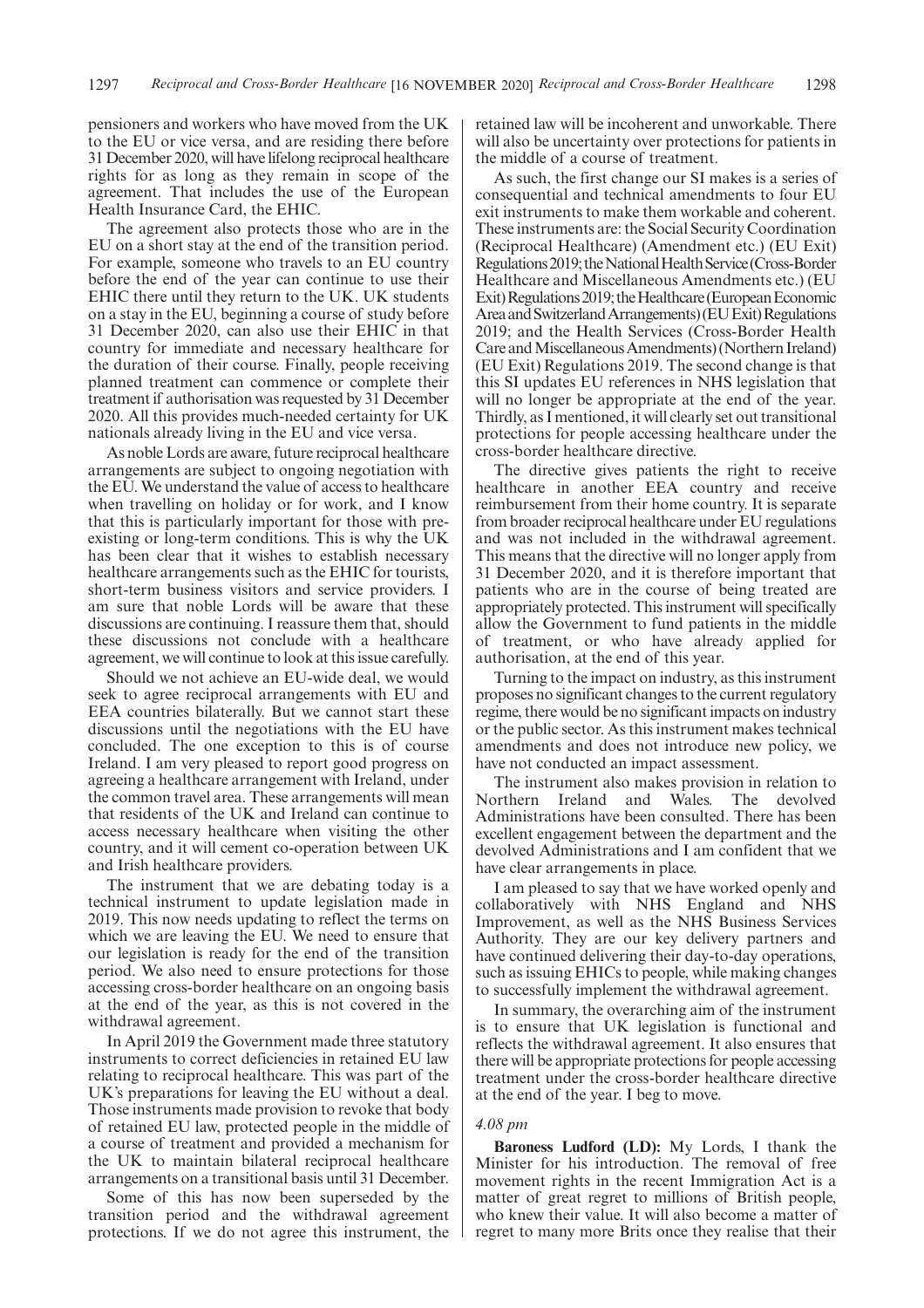#### [BARONESS LUDFORD]

dreams of working in Germany or retiring to Spain without hassle or paperwork have been torn from them. The triumphant tweet from the Home Secretary celebrating the end of freedom of movement was a tasteless mistake.

The loss of the European health insurance card will be understood and felt immediately by any British person wanting to travel within the EEA next year. If the promise of the vaccines is borne out and travel opportunities open up, people will want to spread their wings. But they will get a nasty shock from the travel insurers, as the price of a policy will be whacked up to account for the loss of free emergency healthcare under the EHIC. In the other place, it was mentioned that some 30,000 people on dialysis can currently travel throughout Europe and receive their dialysis free of charge thanks to the EHIC. This is not covered by commercial travel insurers and in future it will cost them up to £1,000 a week. The Minister in the other place talked about a recently launched directory of specialist insurers covering serious medical conditions. Well, maybe—but the premiums are likely to be eyewatering.

Brits are also losing the ability to go to another EEA country for, say, an operation when the NHS waiting list is too long. Can the Minister tell me how many procedures have been done under the cross-border healthcare directive since it was implemented in 2013? It is perhaps appropriate that the amendment to domestic legislation entails deletion of references to "EU rights" because, very sadly, rights are being torn from British people in the healthcare sector as in so many others.

The only brighter news is that, thanks to the withdrawal agreement, some people will retain rights after the end of the transition period. First, UK nationals living and working in the EEA on 31 December 2020 will continue to be entitled to healthcare funded by their member state of residence and get an EHIC issued by that state. Can the Minster clarify whether that EHIC will grant that UK national free emergency healthcare wherever they travel in the EEA or only in their member state of residence? Will those British nationals get free NHS care when they visit here?

Secondly, British pensioners resident in the EEA on 31 December 2020 who hold a so-called S1 form will continue to be entitled to UK-funded healthcare, including a UK-issued EHIC. Will that EHIC be usable throughout the EEA, and will the S1 form mean they will get free NHS care in this country? EEA nationals resident in the UK on 31 December 2020 will continue to be entitled to access the NHS, which I assume means free of charge. They will also get a UK-issued EHIC, which will surely make their British friends very jealous indeed.

Lastly, a British national who has previously worked in an EEA country can get a UK-issued EHIC plus planned treatment in an EEA country under the S2 scheme. They can also apply for an S1 form—this debate has a horrible amount of jargon—issued by the UK once they reach state pension age, on the same terms as now. Is there a specified minimum length of time that they would need to have worked in an EEA country, or could it be for as little as, say, a week? Again, there will be some jealousy from their British friends that a British national, by virtue of having worked for I do not know how long in an EEA country, will be able to get a new EHIC.

I welcome the agreement with Ireland that the Minister referred to. I was not sure whether the agreement had been finalised, but it is of course good news.

As the clock ticks down to 31 December, we know that even if a deal is reached with the EU, it will be a skinny one. How confident is the Minister that it will include any provision to continue reciprocal healthcare, including the EHIC? Discussion about rules of origin or customs arrangements might seem arcane to many people, but losing access to free healthcare if ill on holiday will hit home to most Brits. The Minister said that no impact assessment has been done because the instrument makes only "technical"amendments. British holidaymakers might disagree when they get their bill from their travel insurer. A Government celebrating "getting Brexit done" through gleeful tweets about the loss of rights might find themselves not so popular if they tweeted about the EHIC. They might think that the loss of free movement is popular, as many people have yet to discover that free movement is a two-way benefit, but the loss of the EHIC card will not go down well at all. I hope the Minister will be able to give us good news about continued arrangements.

#### *4.15 pm*

**Lord Greaves (LD) [V]:** My Lords, it is a pleasure to follow the noble Baroness, Lady Ludford. I thank the Minister for setting out what this technical amendment does. As the noble Baroness said, it may be very technical, but it will hit a lot of individuals hard when they suddenly realise that Brexit is about more than sovereignty, taking back control and all the things people talk about. It is one of the first things that people will realise hit them personally.

Brexit has happened and we have to live with it, but it is very disappointing that on something such as this, with only a few weeks to go before the end of the transition period, the future systems have not been sorted out. With the best will in the world, it seems there will be a gap in which existing rights to emergency healthcare and other rights for British citizens who do not live in Europe or fall into the categories that will be protected will be lost. Nobody knows what the future will be.

My first question follows on from the noble Baroness's speech: where are we with negotiations on future arrangements? Are they part of the discussions taking place now, which are concentrating on level playing fields, fishing and so on, or will they have to wait until those are concluded—either with no deal or with some sort of skimpy Canadian deal or whatever—and new negotiations take place? How long will it be, assuming everything goes well and negotiations take place on a friendly and co-operative basis, before a new system is in place? Does the Minister believe that an EEA-wide system—or perhaps an EU plus British system, or whatever it will be—will replace the present system, or will it be a series of bilateral arrangements between the UK and individual European countries which might be different from one country to another,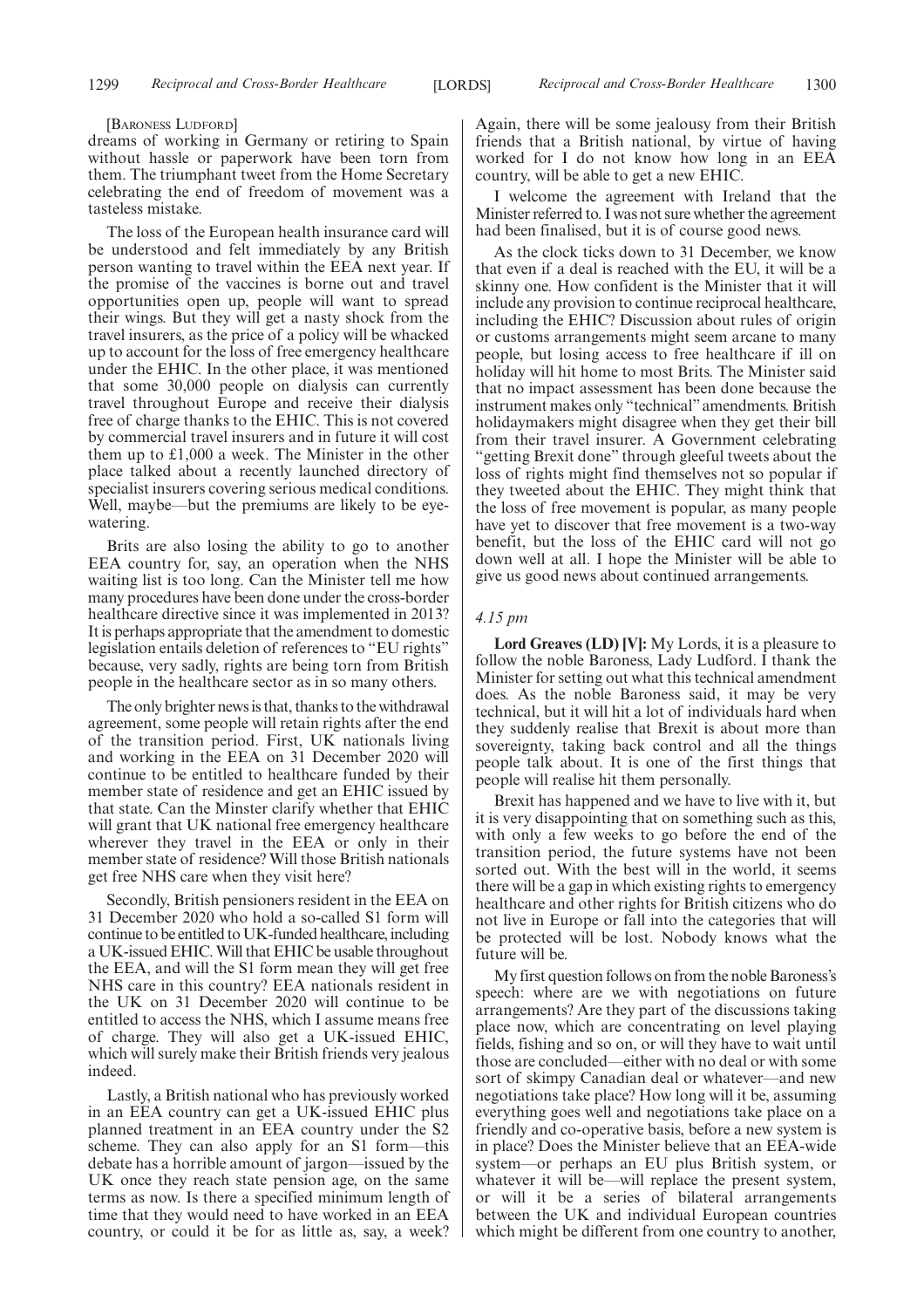some perhaps having arrangements and some not? That seems a recipe for chaos. There will be a number of instances where people come up against things that affect them personally in ways they had not expected. This is perhaps the first and one of the most important.

It is important that the impact assessment to the original regulations, which was published in October 2018—it was certainly an impact assessment then—said that the number of uses of EHICs in the EU by UK residents in 2016, which was a few years ago but I do not imagine these things change terribly, was 233,000. That is a lot, although it is concentrated in a few countries. It does not seem to say how many were in the protected categories and how many were just people like me; I once fell down a hillside, went to the local health centre in the Pyrenees, got some excellent emergency treatment and was able to reclaim a substantial amount of the cost afterwards. That is extremely useful. I do not know how many people it affects. It may be that it does not affect all that many, but even if that is the case, it is a very important backdrop.

People living in the European Union, people who organise trips via package holidays, people who visit regularly, semi-residents—of whom there are a lot; people say there are 1.3 million UK citizens living in the EU, and it is fairly well known that the number who live in the EU for at least a substantial part of the year is considerably more than that—regular visitors and people with jobs there are likely to have health insurance over and above their EHIC. They will continue to have that, although, as my noble friend said, it might cost a bit more.

However, many people are going to be at a severe disadvantage: casual visitors; people on shopping trips to Calais, if people are still going to do that; people going for weekends in Paris; those taking long weekends, borrowing a cottage or house from friends; people on short family trips to see students on a gap year or an Erasmus year in Europe; those going to stag parties in Prague, where people go at the last minute; and people who, because they have long-term health conditions, are not easily able to get economical combined health and travel insurance. Even people in the protected categories will be protected only up to the end of this year—after that, they will not be protected at all. The world is going to be very different.

Then there are all the European citizens living in this country who will not be protected if they come to live here after the end of this year. They will be involved in a whole new range of National Health Service bureaucracy. Questions have been asked about how much that is going to cost and nobody seems to be able to give any answers. What I am really asking is this: what is the timescale for sorting all this stuff out? How long will the gap that people are going to fall into be?

#### *4.21 pm*

**Lord Bourne of Aberystwyth (Con) [V]:** My Lords, it is a great pleasure to follow the noble Lord, Lord Greaves, who, typically, has come up with some very important questions. I thank the Minister for setting out the terms of the regulations and their implications. I can see that, on one level, these are technical points, but in reality they are going to make a substantial difference to the lives of many millions of Britons. It is that that concerns me at the moment.

I accept that we are obviously moving out of the EU: that is a given. What is not clear is whether we are going to have an agreement at the end of the transition period, which is only some six weeks away. I can see that the six weeks of remaining rights relating to travel are not, in the great scheme of things, that significant, given that very few people will be travelling at the moment. But given the great news that we have had on the vaccines—and I pay tribute to the people who have worked on them, particularly the children of Turkish immigrants in Germany working for BioNTech, who made a massive breakthrough—the likelihood of increased travel, certainly towards the end of next year and thereafter, is very much in play, and we all welcome that.

Having heard the Minister setting out the position, I find it somewhat obscure, involving a rather confused set of rights and obligations. It is confused in the sense that there is any number of different combinations of obligations and rights according to how one looks at this; it is a positive Rubik's cube of different obligations and rights, and is anything but simple.

What is clear—and it is good news—is that UK nationals living and working in the EU will be entitled to member-state-funded healthcare. That is good news. What is less clear—this was a point touched on also by the noble Baroness, Lady Ludford—is whether, if they return to the UK, they will be entitled to free healthcare here. Perhaps it is very much the case that that is so, but I would be grateful if the Minister could confirm it so that we all know, because it has not been set out very clearly. There are rights for EU citizens in the UK on a similar basis, and I certainly welcome that.

It is also clear that UK citizens who go on holiday or visit an EU member state for a business trip from the beginning of next year, in the absence of a comprehensive agreement, will no longer be able to use their health insurance card or a comparable card, and so will have to take out insurance to ensure proper cover in the absence of that EU-UK agreement, or in the absence at least of bilateral agreements with each of the other states—I think it would be 26 states in this instance, because Ireland is separately catered for. That is anything but simple, if we are going to have 26 separate agreements with different states. I hope we reach a position where there is cover with all of them, but it would be good to know that it is going to be the same cover; otherwise, the insurance position of, for example, young travellers or students on Interrail travelling overseas, having to get different insurance for different countries, will be anything but straightforward and anything but just technical.

I ask the Minister also about whether there has been proper publicity and promotion of the information that will be very much in play at the beginning of next year. If we have no agreement, then there is a need for insurance to ensure proper cover. I am not sure that people appreciate that, and I do not think there has been a sustained publicity campaign about this. I appreciate that we are still hoping for an agreement, but I think that some contingency arrangements should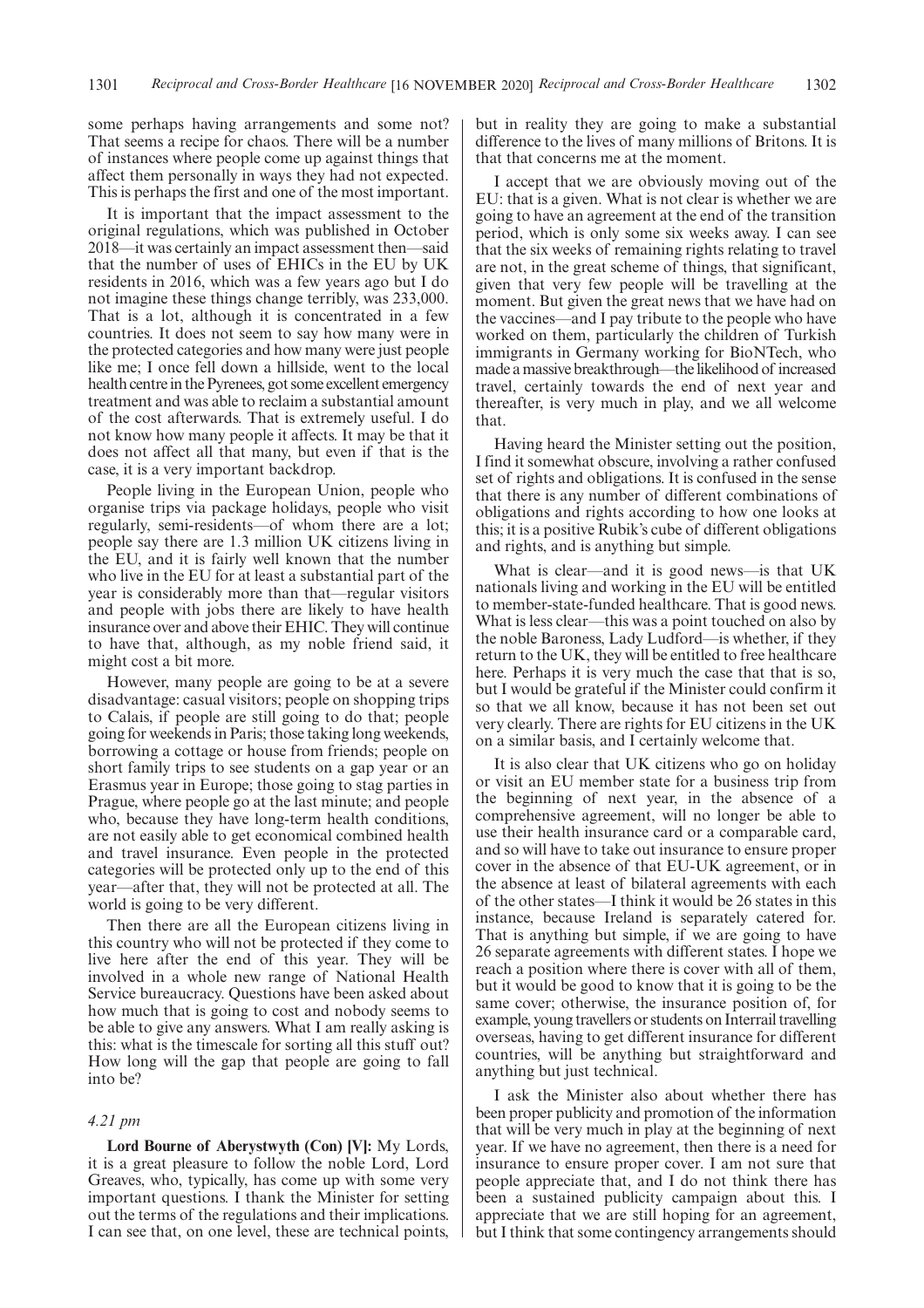#### [LORD BOURNE OF ABERYSTWYTH]

be put in place to ensure that people are aware of the position that will apply at the beginning of next year. The consequences otherwise could be horrendous. It is not simply the cost of insurance, which people will not welcome; it is the cost of what happens if you do not have insurance that is really serious. I would be grateful if my noble friend the Minister could say something on that.

I too am concerned about the position for people with deep-seated medical issues. The noble Baroness, Lady Ludford, mentioned dialysis, and it is a point well made. What is being done to cater for people in this category, who have been previously able to travel without massive insurance costs because of reciprocal rights being applicable? Are we doing anything in that regard? I appreciate the timescales here but, given that we have known these timescales for some time, it would be good to hear that some contingencies are being put into place in relation to these situations.

The last point I wish to raise is in relation to the healthcare that we provide throughout the United Kingdom—not just within England. The UK was, of course, a member state and was subject to reciprocal arrangements for reimbursement of costs that are applied by the healthcare systems of the four nations in relation to travellers from the EU. Are we liaising with the devolved nations to ensure that we have some sort of common approach to the recovery of any costs? It seems to me that there is a recipe here for red tape and bureaucracy beyond what is needed. It would be good to hear that we are on top of this and looking at how we go about seeking reimbursement of these costs. As I say, that is something that I hope does not need to happen, but it may need to happen.

I thank the Minister for confirming that the devolution arrangements are working well with the devolved nations and that that is happening on a very good basis. I am pleased to hear that; it is certainly music to my ears. It would be good to hear that we are on top of that reimbursement issue.

With those thoughts, I rest the case. There are obviously some concerns, but I thank the Minister for setting out the position as clearly as he did.

#### *4.28 pm*

**Lord Willis of Knaresborough (LD) [V]:** My Lords, I thank the noble Baroness, Lady Ludford, and the noble Lords, Lord Greaves and Lord Bourne, for their very useful and sensible comments at the beginning of this debate. I also thank the Minister for his, as ever, very courteous and thorough explanation of the SI. It would have been wonderful if this evening he had had a road to Damascus moment, realising that, whatever new arrangements are being put in place, and no matter how complicated and effective they are, they are likely to be inferior, more costly and more inconvenient than what already exists. However, I suspect that that moment has gone. I therefore wish to seek guidance and reassurance from him on a small number of points.

The first is on cross-border healthcare. This is perhaps at its best and most innovative on the island of Ireland, where co-operation on everything from research to critical care, staff training and development has helped transform services for all residents, north and south of the border. Indeed, seeing one of my relatives in a very remote village in Donegal being offered one of the most up-to-date cancer treatments at the Altnagelvin Hospital in Derry, rather than having to travel to Dublin, was a very personal example. Another was the opportunity to address an all-Ireland nursing conference alongside Health Ministers from both sides of the border, where the discussion was on how to improve nursing services for all residents. It made me realise that cross-border healthcare was more than a political ideal; it is the bedrock of a more civilised society.

I was delighted when the Minister, in his opening remarks, mentioned that an agreement had been made with the Republic on cross-border healthcare. But are we getting exactly the same arrangements as we have now? Will they be translated into a legal document? If not, can he identify what will change for residents both in the United Kingdom and on the other side of the Irish border?

Secondly, I recognise that from 1 January UK and EU nationals who are working or studying in either the EU or the UK will be able to continue to be in receipt of the current reciprocal healthcare arrangements—I am delighted that that has been clarified again. However, most UK nationals, particularly in areas such as IT, are working as fixed-term contractors and not as permanent employees—they are not permanently in the country of their work. Will the Minister clarify whether any fixed-term contractor who currently works between the UK and the EU but is currently fulfilling a contract in the UK before returning to one in the EU will qualify for continuation of reciprocal cross-border healthcare arrangements, or will they have to be working in the EU on 1 January, as mentioned earlier?

Will EU au pairs who currently reside with UK families—their number has gone down from 90,000 to around 20,000 since the Brexit agreement—continue to receive free healthcare, should they, as is very likely, return home over the Christmas period? I realise that they will get it if they continue to stay after 1 January but, if they go home for Christmas for two or three weeks, will they then be denied that healthcare when they return to their families in the UK after Christmas?

Thirdly, I am incredibly worried about the cross-border flow of students. The noble Lord, Lord Greaves, mentioned the Erasmus programme, but it is not just that programme that has brought huge benefits to the UK, as well as to the EU over a great many years. Clearly, existing students will continue to enjoy reciprocal arrangements, provided that they continue in their course this year, but will universities—I use as an example Hull, which offers its German language undergraduates a year's experience in Germany—as institutions have to fund health insurance? Will they pass on that cost to their students or will they be able to purchase exactly the same arrangements in some cross-border arrangement?

Finally—the noble Lord, Lord Bourne, referred to this briefly—will the Minister now, or in a note placed in the Library, say how successful the NHS has been in recovering health-related fees from non-UK residents over the past five years and what the administration costs have been as a proportion of overall recovered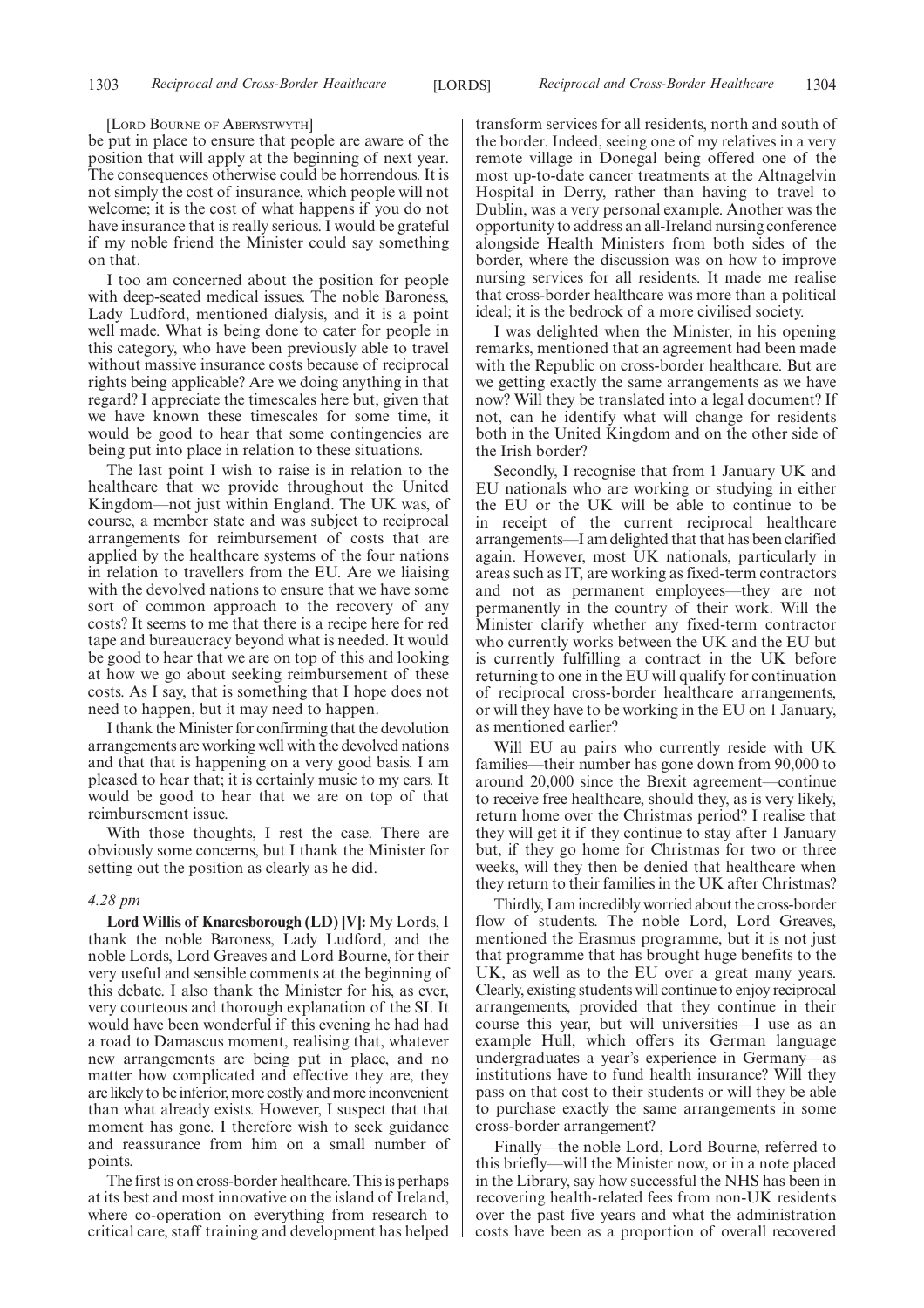costs? I ask this because I have not seen anywhere assessments relating to the recovery of costs from the huge rise in claims that will be made by hospitals and other healthcare institutions when EU visitors, students and workers not currently operating in the UK do so after 1 January 2021. I am sure your Lordships would agree that it would be perverse if we had a system that costed the NHS in the UK far more than at present, simply because of the administration and bureaucracy surrounding those recharging facilities. As ever, I look forward to the noble Lord's—as usual—courteous reply.

#### *4.34 pm*

**Baroness Jolly (LD) [V]:** My Lords, these regulations are quite technical in nature but relate to a very important issue for many. I am grateful to my noble friends Lady Ludford, Lord Greaves and Lord Willis of Knaresborough, and to my friend the noble Lord, Lord Bourne of Aberystwyth, for their comments, questions and common sense.

Reciprocal healthcare has been and always will be of vital importance to those who travel between and live across European nations, in particular workers and students, as has already been mentioned. It ensures that health coverage is available as individuals undertake activities that are beneficial across our societies. However, it is extremely important that individuals are informed about their healthcare rights abroad, whether they need to be supplemented with insurance and whether they are covered by direct payment or a reimbursement system.

Could the Minister confirm the arrangements on the island of Ireland? He will be aware that, at present, residents in both the Republic and Northern Ireland have been treated freely on either side of the border. I do not mean "freely" in the financial sense, but in the sense that the border does not exist: ambulances travel from north to south without let or hindrance, and treatment for a single condition can be delivered in both the north and the south. I wonder whether the Minister could clarify whether the financial arrangements will have to change or be renegotiated—and will they be ready with effect from 1 January 2021?

I sit on one of the House of Lords Select Committees that has been looking at various issues relating to the situation in Northern Ireland with effect from 1 January next year. With a lot of despair, we have found that some departments have been very slow in working with the Assembly in the north. They are feeling abandoned by departments and anxious about whether things will be ready for 1 January. Could the Minister confirm that, as far as health is concerned, all arrangements will be completely wrapped up by the time 1 January comes?

Concerns have been raised that those with existing and underlying health conditions may not be covered when they travel to the EU. Can the Minister confirm whether any reciprocal coverage will be available, for those with a learning disability in particular? It is concerning if coverage is not complete for some individuals, as it will add extra pressure to an already stretched NHS resource, as well as having an impact on these individuals. Of course, a comprehensive deal with the EU, securing reciprocal coverage just as we have at the moment, would resolve any uncertainty there is. Can the Minister assure the House that the Government are still committed to negotiating such a deal? Can he confirm that agreeing a reciprocal healthcare scheme is a priority in these negotiations, as it is in the interest of both parties?

The withdrawal agreement agreed in October 2019 and ratified in January 2020, and separate agreements with other EEA states and Switzerland, made some provisions relating to this. First, the existing arrangements continue until the end of the transition period on 31 December this year. Can the Minister clarify who will retain rights after the transition period? What conversations have the Government had with the insurance sector, which I am sure is waiting for new business with bated breath? As was suggested by the noble Lord, Lord Bourne of Aberystwyth, this issue is important. I am concerned that there will be some less-than-ideal arrangements and wonder what assurance the public have that insurance offerings are reasonable and do not take advantage of the situation.

There are some provisions for health at the 23rd hour. UK and EU nationals in a cross-border situation over 31 December 2020—part-way through a holiday, maybe—can continue to use the EHIC to access needsarising treatment, until they leave the country by travelling to another EU member state or returning to the UK.

People visiting the UK or EU for planned medical treatment under the S2 route can commence or complete their treatment if authorisation was requested on or before 31 December. If a UK national has paid social security contributions in a member state in the past but is not living in the EU on 31 December 2020, the rights that flow from those contributions, such as benefits, pensions and reciprocal healthcare rights, will be protected. This means that someone who has previously worked in an EU EFTA member state can apply for a UK S1 as well as EHIC S2 once they reach state pension age, on the same terms as now. So, we have a clearer picture of what the future arrangements of the EU on healthcare will be.

Many noble Lords have outlined how they have used their EHICs. My noble friend Lord Greaves has clearly had far more exciting experiences than I have in the Alps. I have managed to spend the last 50 years travelling happily around the EU without any problems at all and my EHIC has stayed happily in my wallet. These Benches regret that we are in this position, but we have to put our trust in the Government to arrange as good a reciprocal deal or series of bilateral arrangements as soon as possible. Will this be sorted by the end of the transition period? Can the Minister confirm that we will not be disappointed?

#### *4.41 pm*

**Baroness Thornton (Lab):** I thank the Minister for his introduction. I also thank all noble Lords who have taken part in this debate, raising an unenviable number of questions that the Minister will need to answer. I want to be clear that I understand the situation here. I am a veteran of this debate. I had a look and I have had this debate in one form or another at least four or five times in the last three years. This is the third Minister I have had dealing with it, so I hope noble Lords will pardon me for my sense of déjà vu.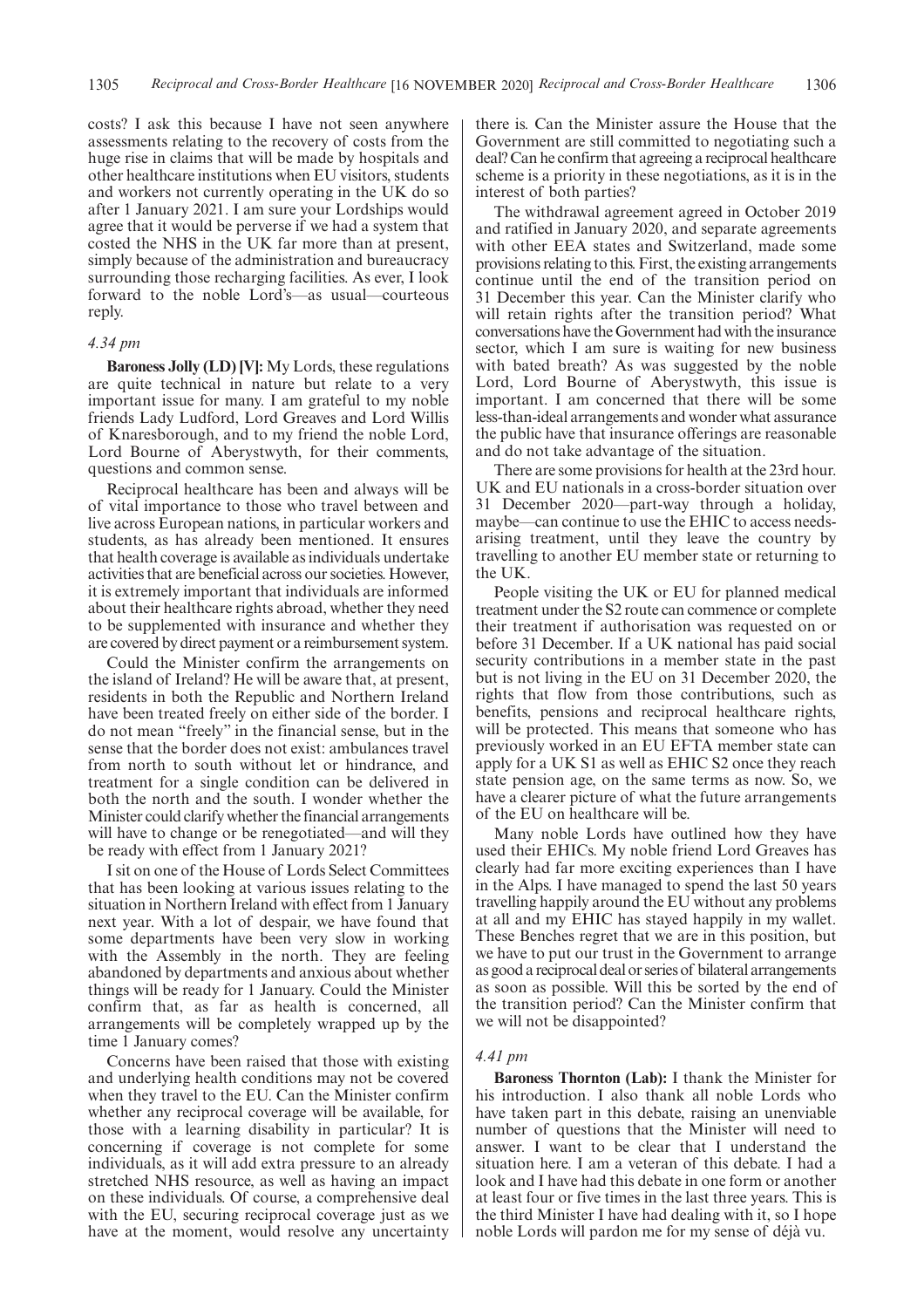[BARONESS THORNTON]

My understanding is that we are all okay for the next six weeks while we are still covered by the transitional agreement, but on 1 January we are okay in terms of healthcare and other provision only if it already exists. If it does not exist and you are not resident in a European Union country—or, presumably, a European Union resident in this country—you will have to make new arrangements.

I remember being in a meeting with one of the noble Lord's colleagues, probably about two and a half years ago, who assured us that, if necessary, we would have 27 absolutely rock-solid agreements on reciprocal healthcare, and that it would be okay. I have to say that I greet some of this with a certain amount of scepticism because I feel as though I have been led up this particular mountain at least three or four times in the last few years. I would like to know whether my assumption is right: that those of us who do not live in Spain, have not paid into the Spanish system and are not eligible to do so but who might want to retire there next year, will have to make our own arrangements. I suggest to the Minister that the way people will feel about Brexit will be judged partly on how this works, because healthcare and access to healthcare across the European Union is very personal to all of us.

I put on record some of the concerns that have been raised with us by a range of patient groups and healthcare organisations, who feel that the regulations do not go far enough in protecting the rights to healthcare of British citizens who travel in the European Union. As other noble Lords have said, this could leave some people with underlying health conditions not completely covered. The noble Baroness, Lady Ludford, used an example from Kidney Care UK that 30,000 people on dialysis can currently travel through Europe and receive their dialysis free of charge because of EHIC, even though dialysis for life-sustaining treatment for kidney failure is not covered by travel insurance; without reciprocal healthcare arrangements, it may cost up to £1,000 per week. I would like the Minister to answer the question of what will happen to people who receive dialysis after 1 January. How many more thousands of people with pre-existing health conditions will not be able to get insurance and could be put in the same situation if the Government fail to reach a deal?

If they fail to reach a deal in the next two weeks, will there be 27 agreements in existence? Are they there and ready to run? I would really like to know. The Brexit Health Alliance—a group of organisations that want to ensure that the views of healthcare users and providers are reflected in the Brexit negotiations, including the Academy of Medical Royal Colleges, NHS Providers, the Richmond Group of Charities and the Association of the British Pharmaceutical Industry—says:

The British Medical Association says that failure to reach a deal would,

"lead to significant disruption to … individuals' healthcare arrangements, an increase in costs of insurance, and uncertainty regarding accessing healthcare abroad. Moreover, the NHS would face a drastic increase in demand for services, which could dramatically increase its costs and place greater pressure on doctors and clinical staff."

I said those words to the Minister's predecessor about two years ago. I said if we do not sort this out, there will be increased pressures on the NHS. Two years later, having increased pressures on the NHS is even more serious than it was.

Those organisations have been completely consistent in what they have been saying to the Government about this issue for the last three to four years and here we are now, weeks from possibly falling off a cliff. It is very important that the Minister not only answers some of the very relevant questions he has been asked by other noble Lords but seeks to reassure us that we are not all going to find ourselves faced with huge costs and, possibly, not being able to travel at all in Europe because we have failed to reach an agreement.

#### *4.47 pm*

**Lord Bethell (Con):** My Lords, I express admiration and gratitude for the stamina of the noble Baroness, Lady Thornton, for sitting through this debate several times. I have also sat through it several times. I fear that some of my answers will be the same as those the noble Baroness and others will remember.

I am grateful for this debate. It is a quite reasonable and touching reminder of a key fundamental that travel is massively valued, particularly by those who travel for work, for study and to see relatives, but also by the population generally. Travel is of huge personal and financial value and protecting your health when you travel is incredibly important. People have a close association with that and are naturally deeply concerned about it. I agree with those noble Lords who emphasised the importance of these arrangements and in no way do I undervalue the importance of the EHIC programme and its successor to the British public.

In the withdrawal agreement we have a robust framework for some reciprocal rights that include significant long-term and traditional protections for EU and UK nationals. This piece of legislation is very much in that spirit. It is there so that UK legislation remains functional by reflecting the withdrawal agreement and the transition period and ensures that there are appropriate protections in place for those accessing healthcare under the cross-border healthcare directive. As veterans of this area will know—I apologise if this creates a sense of déjà vu—I remind noble Lords that the changes in this instrument do not concern the future relationship with Europe. The UK has made it very clear, and we continue to work on the fact, that we want to agree clear arrangements for providing healthcare cover for tourists, short-term business visitors, service providers and for all manner of British people who are travelling to the EU and vice versa.

However, any agreed arrangements will be entirely subject to the outcome of those negotiations. There is nothing I can do at this Dispatch Box to answer the great many perfectly valid but completely unanswerable questions that have been put about what those future

<sup>&</sup>quot;The current arrangements involve minimal bureaucracy for patients and healthcare providers, underpinned by well-established systems for reimbursement between member states. The NHS will face unwelcome increased resourcing burdens, if it is required to handle new, more complex administrative and funding procedures when providing care to EU citizens in future."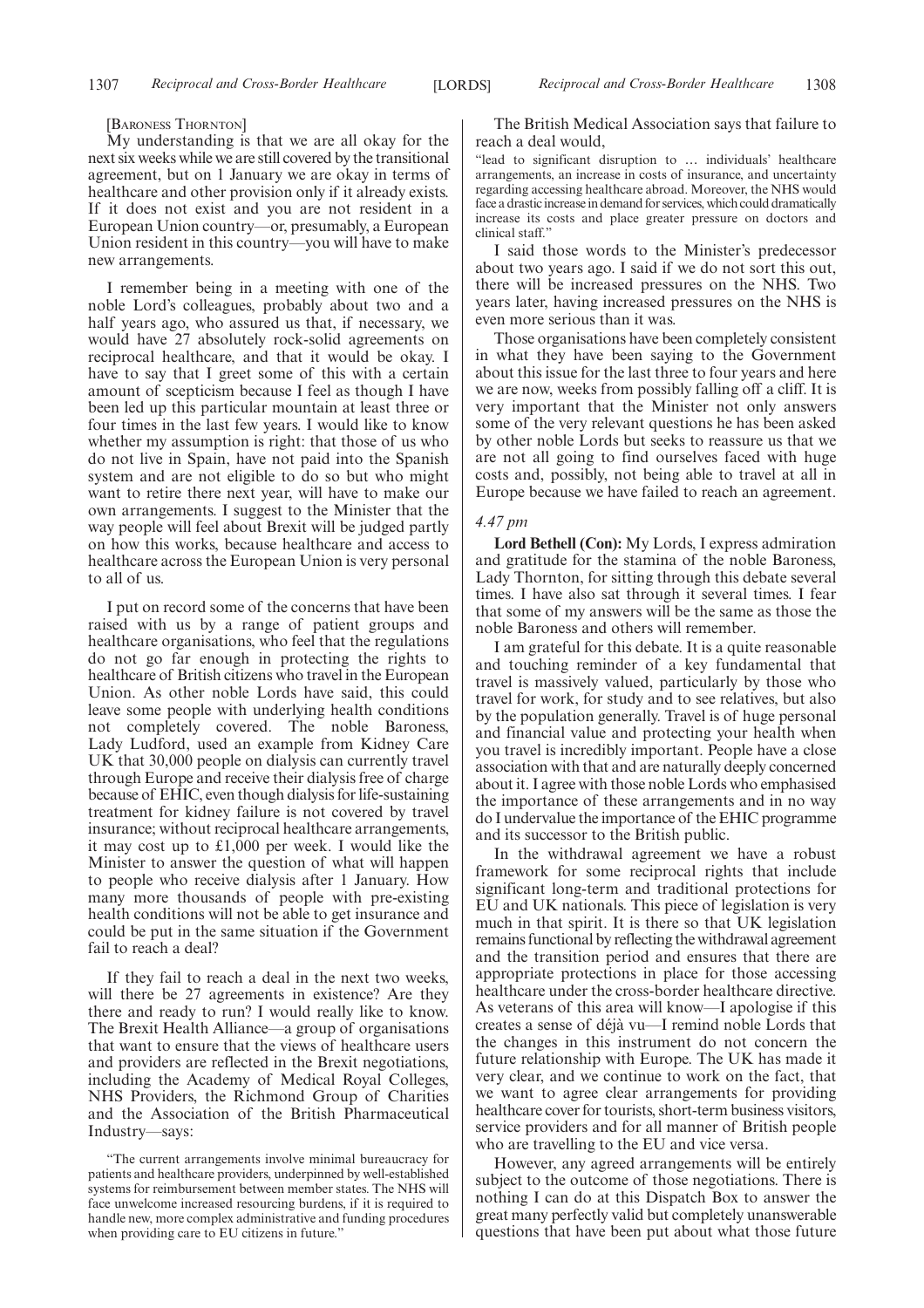arrangements might look like. However, I can update the House: the UK has had constructive discussions with Switzerland and the EEA/EFTA states of Norway, Iceland and Liechtenstein on our future relationship, including social security co-ordination and reciprocal healthcare. Those are promising and reflect well on our conversations with the EU. The progress of those discussions is, however, linked to the outcome of the EU negotiations on social security co-ordination, so I cannot offer concrete guarantees in that department.

To answer a point made by the noble Baroness, Lady Thornton, some people will be eligible for a UK EHIC under the terms of the withdrawal agreement. A new EHIC has been developed for those who are eligible, including people living, working and studying in the EU before the end of the transition period. We made that very clear very early on. Anyone with an S1 form or studying in a member state can apply for the new EHIC on the NHS website. For those not covered by the withdrawal agreement, the EHIC may not be valid from 1 January 2021, as the noble Baroness rightly pointed out. The Government are open to working with the EU to establish necessary healthcare arrangements that provide healthcare cover for tourists, short-term business visitors and service providers, but those conversations have not been finalised.

Future healthcare cover for tourists is subject to the future relationship. I understand that it is extremely frustrating not to be able to find exactly what that will look like. I acknowledge that one group which is particularly concerned will be those with pre-existing conditions; they will find it the most challenging to find the right travel insurance if there is no arrangement with the EU on necessary healthcare. This is something we are looking at closely. On a practical note, we know that getting insurance can be more difficult for those with long-term conditions. To support people, the Money Advice Service has recently launched an insurance directory for people with a serious medical condition, which brings together specialist firms with the aim of making it easier to find travel insurance that provides the right health cover. I understand that that service is proving of value.

In response to my noble friend Lord Bourne, communication has been incredibly important and we have gone about it in an energetic way. We have sought to prepare citizens for the change at the end of the transition period with advice tailored for different audiences, helping them to understand their choices and to act in their own best interests. Information is available and has been updated regularly on the NHS pages and GOV.UK to ensure that people are clear about their reciprocal healthcare rights. The Foreign, Commonwealth and Development Office has been leading a campaign, supported by DHSC reciprocal healthcare advisers, to UK-insured people living in the member states, and my understanding is that those communications have been effective.

The noble Lord, Lord Greaves, asked about readiness to implement the withdrawal agreement. I reassure him that the DHSC has made good progress, working openly and collaboratively with other social security departments and its operational delivery partners in NHS England, NHS Improvement and the NHS Business Services Authority, to ensure that reciprocal healthcare arrangements will be successfully implemented for those covered by the agreement. I also confirm that UK S1 holders in the EU and UK students studying abroad can now apply for their new EHIC under the withdrawal agreement.

The noble Baroness, Lady Jolly, asked about Ireland, and it is good news that we seem to have made progress on our arrangements for Ireland. The UK and Irish Governments have been discussing future arrangements for healthcare co-operation within the common travel area. Great progress has been made in these talks. These arrangements will ensure that residents of the UK and Ireland will continue to be able to access necessary healthcare when visiting the other country and benefit from co-operation between UK and Irish healthcare providers, regardless of the outcome of the negotiations with the EU. The example the noble Baroness gave of ambulances travelling across the border was very powerful.

These arrangements build on previous commitments that UK and Irish citizens who are living in the other country will continue to be able to access healthcare on the same terms as local citizens. The Healthcare (European Economic Area and Switzerland) Arrangements (EU Exit) Regulations 2019, which we debated previously, provide the mechanisms to implement these arrangements, so there should be no interruption in healthcare arrangements between the UK and Ireland.

The noble Lord, Lord Willis, asked about money reclaimed from other countries. That amount has grown substantially over the last five years. I cannot give the precise number that the noble Lord asked for, but the amount recovered from overseas healthcare visitors has risen to £760 million in 2019-20. That is a substantial amount, but we are continuing to work to make sure that all that money is reclaimed effectively.

These essential measures are being put in place to protect those who seek to travel abroad. For that reason, I beg to move.

*Motion agreed.*

*4.55 pm*

*Sitting suspended.*

# **Her Majesty the Queen's Platinum Jubilee** *Statement*

### *The following Statement was made in the House of Commons on Thursday 12 November.*

*"*With your permission, Mr Speaker, I would like to make a brief and important *S*tatement about the Government's plans to mark Her Majesty the Queen's platinum jubilee in 2022. The 6th of February 1952 marked the dawn of a new Elizabethan age in our United Kingdom. For a nation emerging from the rubble of the Second World War, the new monarch represented an opportunity for a fresh start and a brighter future. The seven decades since have seen a huge amount of change, progress and—at times—turmoil. Fashions, technologies and many Prime Ministers have come and gone, but throughout there has been one constant: Her Majesty has been the golden thread that binds us, uniting our kingdom.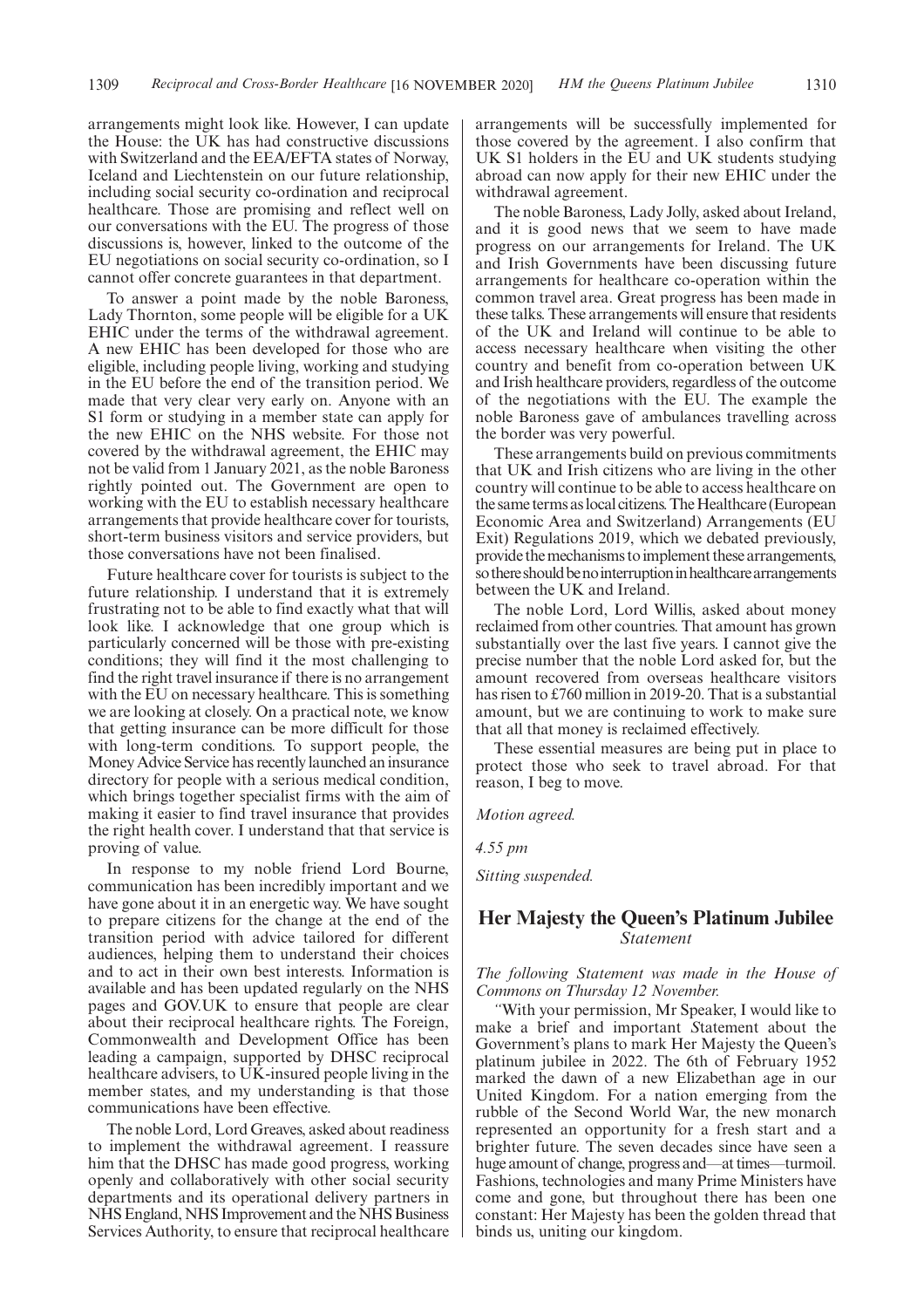#### [LORD BETHELL]

As you said, Mr Speaker, 2022 will represent an extraordinary milestone for Her Majesty, for the country and for the Commonwealth. No British monarch has ever celebrated 70 years on the throne, and I know the entire country will want to come together to celebrate Her Majesty's remarkable reign, reflect on her legacy and look forward.

To honour this extraordinary historic occasion, the Government are working with the Royal Household and devolved Administrations on an extensive programme that will unite every generation in all 54 countries of the Commonwealth, from the south Pacific islands to the Canadian Arctic, in celebration of Her Majesty. There will, of course, be the traditional nationwide fanfare of street parties and celebrations, building up to a special four-day platinum jubilee weekend that we will celebrate by moving the late May bank holiday to Thursday 2 June and adding an additional bank holiday on Friday 3 June.

We are working with the United Kingdom's leading creative minds to make this a jubilee weekend to remember—one that mixes the best of British ceremonial splendour and pageantry with cutting-edge artistic and technological display, recognises the global contribution made under Her Majesty's reign, and offers thanks for her seven decades of unwavering public service. It will involve a mixture of spectacular moments in big cities, as well as local events in towns and villages across all our United Kingdom.

We will of course continue to honour some proud jubilee traditions. When Her Majesty's great, great grandmother, Queen Victoria, reached her 50th year on the throne, she issued a special medal to mark her golden jubilee. Her Majesty has graciously approved plans to issue her own platinum jubilee medal, to be given to those who work in public service, including the Armed Forces, the emergency services and the prison services.

As you said, Mr Speaker, Parliament is preparing its own jubilee gift, organised by you, sir, the Lord Speaker and, of course, my right honourable and learned friend the Member for Northampton North, Michael Ellis, and we are working on a series of legacy projects that will serve as an enduring tribute to Her Majesty.

We will of course unveil further plans in the coming months as they develop, but 2022 will be a landmark year for the United Kingdom. The platinum jubilee will be the jewel in the crown of a series of events showcasing the very best of this country to its people and to the rest of the world, including the Birmingham Commonwealth Games and Festival UK 2022. After a very difficult year where we have come together to fight the common enemy of coronavirus, I am sure that the House will want to join me in looking forward to happier times for our great nation, when we will be united in celebration instead."

#### *5 pm*

**Lord Bassam of Brighton (Lab) [V]:** My Lords, I very much welcome the Statement and the announcement that has been made. I thank the Secretary of State for setting out the plans for the celebration, and I am sure I join other noble Lords in looking forward with optimism to this happy event. We warmly welcome the good news that Her Majesty's platinum jubilee will be recognised by an extra bank holiday, as I am sure will many people up and down the country.

The Secretary of State, in a recent newspaper article on the celebration of the 2012 Olympic Games, referred to a time that evoked much happiness for us, and one where we all came together to celebrate and mark our shared values. We all look forward to a time when we can enjoy collective events such as street parties, festivals and carnivals, enjoy live performances, listen to live music and be together to celebrate the very things whose absence is so keenly felt at the moment, particularly as we approach Christmas, usually another time of coming together.

Of course, 2022 is already shaping up to be a big year for celebration, with the centenary of the BBC and the hosting of the Commonwealth Games in Birmingham. It is in very large part due to the Queen herself that we see the success of the Commonwealth as a group of nations working together despite their huge differences and the cultural and historical context from which the Commonwealth was formed. We look forward to hearing more about the plans for these celebrations, bringing together our whole United Kingdom, as well as the Commonwealth, as we get nearer to 2022.

The numerous qualities displayed by Her Majesty throughout her long reign of dedicated service particularly her incredible work ethic, kindness and patience—represent the very best of our values as a country. As we live through one of the most difficult periods of her reign, I am sure it was a source of comfort to many millions when the Queen addressed the nation earlier this year. Her promise that "we will meet again", echoing the words made popular by Dame Vera Lynn, were especially poignant for millions of people for whom the Queen has been a constant presence during their lives.

The Opposition echo the Government's hopes that the country will emerge from this dark period in time for these celebrations. Our hope is that they become in comity a wonderful way to mark a new optimism for our future as we seek to build back better and reflect more deeply on the great changes that have taken place over the past 70 years.

**Baroness Bonham-Carter of Yarnbury (LD) [V]:** My Lords, we also welcome this Statement and the fact that the celebration—

**The Deputy Speaker (Baroness Henig) (Lab):** Would the noble Baroness turn up her microphone, please?

**Baroness Bonham-Carter of Yarnbury (LD) [V]:** I am so sorry, I did not put my headphones on. We welcome this Statement and the fact that the celebration of Her Majesty the Queen's extraordinary reign and Platinum Jubilee will embrace and showcase our nation's creativity. The Secretary of State harked back to the Cultural Olympiad, which was a triumph—a celebration that made us proud to be British and, more importantly, a unified nation. Since then, things have not gone so well on that front, so how very important it is to try to regain that moment.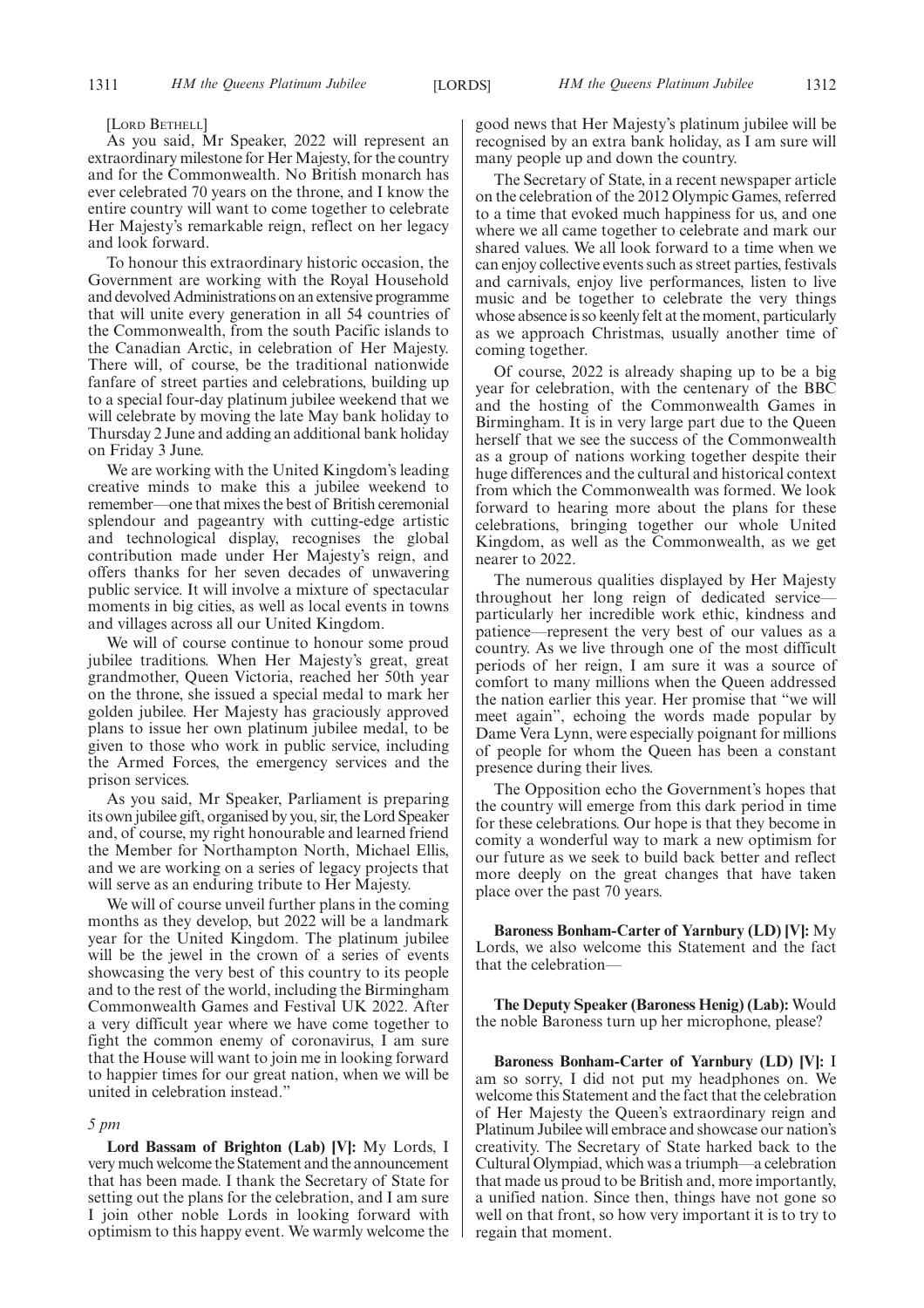Who can forget Danny Boyle's opening ceremony—a beautiful, brilliant spectacular, with our monarch jumping out of a helicopter? What is she going to do to top that, I wonder? The ceremony was shot through with recognition of our creative accomplishments and was a huge one in itself—and of course, so presciently for today, it celebrated our wonderful National Health Service.

The Cultural Olympiad as a whole was a uniting experience. It pledged to encompass thousands of local and regional events as part of the nationwide celebration, and it did. The Olympiad was an inclusive experience; there was street art and high art, hip hop and ballet. Everywhere, it attracted new audiences. We must ensure that the innovative partnerships that creators forged happen again. So will the Minister confirm that the Platinum Jubilee will also pledge to encompass and reflect the whole nation—local, regional and diverse in every sense? Can the noble Lord update us on his department's plans to convene key partners—cultural arm's-length bodies, lottery distributors and others such as Channel 4 and the BBC—to help co-ordinate efforts?

The year 2022 is the centenary, as the noble Lord, Lord Bassam, said, of the BBC. It has been a staple of Her Majesty's life and reign and, during the pandemic, it has been a lifeline. I am sure it will play an equally unique and crucial role in the Platinum Jubilee celebrations in bringing the nation together.

In announcing this central role for the UK's leading creatives in these celebrations, the Government demonstrate that they understand their importance. However, for this to succeed, we need a healthy, functioning creative sector. As we know, the present Covid crisis is taking a terrible toll there. While we welcome the support the Government have given the sector, does the noble Lord agree that the quicker we get live events up and running the better? They will, of course, be central to these forthcoming celebrations. Does he also accept that securing affordable insurance is key to this?

We need to ensure that talent and skills do not leave these industries. Help is needed for the many creative freelancers and self-employed who cannot access support due to gaps in the system. We need them to be able to plan, produce and contribute to the festivities of 2022. Will the noble Lord commit to this Government helping the excluded?

Does the Minister agree there is talent everywhere in this area but that this cannot be said for opportunity, particularly for those from diverse ethnic and economic backgrounds and those with disabilities? Does he not agree that the Queen's Platinum Jubilee can provide the opportunity for celebration across all our communities? Will the Government commit to working with cultural institutions and community groups to achieve this? I am a trustee of the Lowry in Salford, and I have seen how its outreach programme works across social and economic divides to support creativity. I am sure that my noble friend Lady Benjamin can bring a lot of experience and knowledge from the work she does with the Windrush Commemoration Committee.

Finally, there is Brexit—and, worst of all, a no-deal Brexit. The creative industries have massively benefited from our membership of the EU. As we reach the endgame, can the Minister assure the House that the creative industries are at the top table so far as negotiations are concerned?

We on these Benches join in congratulating the Government on raising our spirits with the tantalising prospect that we might be celebrating communally in the not-too-distant future. Let us make sure that there is proper support for those who will be so essential to those celebrations—our creative artists. Culture and creativity are jewels in the UK's crown.

**Lord Parkinson of Whitley Bay (Con):** My Lords, first, I thank the noble Lord and the noble Baroness for their warm and enthusiastic welcome for the Statement and the announcement in it, and for the cross-party support they have given to the Government's plans. It is not surprising but it is very welcome, and a fitting tribute to the unifying figure who is Her Majesty the Queen, as we come together to prepare to celebrate this milestone jubilee.

As the noble Lord, Lord Bassam, and the noble Baroness, Lady Bonham-Carter, said, the occasion of the Diamond Jubilee in 2012 was indeed a very happy time. I remember it fondly although damply, having watched the Thames river pageant from a very rainy Southwark Bridge. We all hope for better weather this time around, although there was something distinctly British about it. They are right to point to its combination in that year with the London Olympics, which led to a truly special year for the United Kingdom. We want 2022 to be a landmark year as well. As the noble Lord said, we will also be seeing the Commonwealth Games in Birmingham that summer and we have Festival UK, which we will be celebrating throughout that year. We want 2022 to be a truly historic year to remember, celebrating all the things that make our nation so great. The noble Lord and the noble Baroness mentioned institutions such as our National Health Service and the BBC, which celebrates its centenary in 2022, and of course we want those institutions to form an important part of the celebrations. We will be liaising with them, along with the Royal Household, as the plans are firmed up.

The noble Baroness, Lady Bonham-Carter, in particular, talked about the creative accomplishments of the country. I am pleased to say that, in relation to Festival UK\*2022, this very morning the 30 selected consortia for the £3 million-funded R&D phase were announced. The 30 consortia that have been picked include an exciting mix from a number of different sectors, including organisations and individuals, freelancers and emerging talent from, as the noble Baroness said, the diverse communities that make up our nation—that is absolutely right—and from all four corners of the United Kingdom. They include universities, TV and film organisations, museums and galleries, tech companies and environmental organisations. The final commissions will be announced next year, but we can see already that plans are afoot for that to be a very special undertaking.

The noble Baroness is right: we want the opportunity for all of Her Majesty's subjects to get involved in the celebrations, to pay tribute to the qualities that the noble Lord, Lord Bassam, mentioned in his question. The Queen is indeed a shining example to us all, and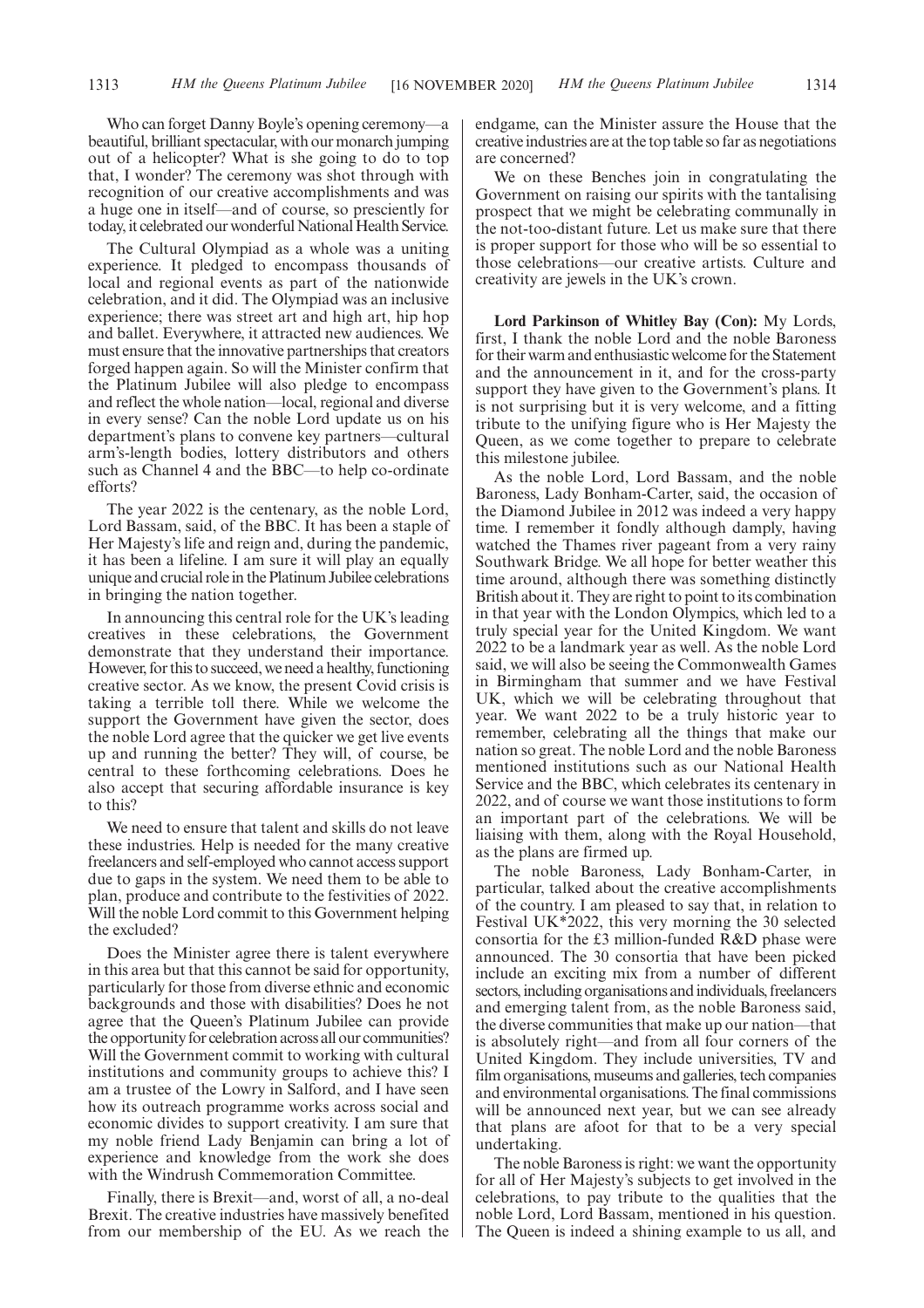[LORD PARKINSON OF WHITLEY BAY]

that is the reason why I am sure all of us, in a grateful nation, will want to come together to pay tribute to her as she reaches this Platinum Jubilee, and indeed to say thank you.

**The Deputy Speaker (Baroness Henig) (Lab):** We now come to the 20 minutes allocated to Back-Bench questions. I ask that questions and answers be brief so that I can call the maximum number of speakers.

#### *5.13 pm*

**Lord Lingfield (Con):** My Lords, it is welcome news indeed that the Queen has approved plans for a Platinum Jubilee medal. The Diamond Jubilee medal was given to some 465,000 people from the Armed Forces, to the fire, police, ambulance and lifeboat services, to coastguards and those working for mountain rescue. Would my noble friend consider increasing the number of medals, perhaps to 550,000, and widening the criteria to mark the extraordinary work of so many people during the pandemic, including NHS front-line personnel and, possibly, postal and other workers?

**Lord Parkinson of Whitley Bay (Con):** My noble friend is right to point to the nearly half a million of Her Majesty's subjects who received a medal on the occasion of her Diamond Jubilee, following the example set by her great-great-grandmother, Queen Victoria, when she celebrated her Golden Jubilee in 1887. As with previous jubilee medals, the Platinum Jubilee medal will be given to those who work in public service. That includes: the Armed Forces, the emergency services and those working in Her Majesty's Prison Service. The qualifying criteria will be announced in due course, and further details will be set out by each of the government departments that have responsibility for each of those important parts of the public sector.

**Lord Bilimoria (CB) [V]:** My Lords, it is serendipitous that the 2022 Commonwealth Games, originally meant to be held in Durban, are taking place not just in the UK but in Birmingham. I am proud to be the chancellor of the University of Birmingham, which will be playing a major role in hosting the Games. Can the Minister inform us how the Commonwealth Games will play a very prominent role in the Platinum Jubilee celebrations for Her Majesty the Queen?

Lord Parkinson of Whitley Bay (Con): The Commonwealth Games will take place in July and August 2022 in Birmingham. It will be the biggest sporting event ever held in the city, featuring thousands of world-class athletesfromacrosstheCommonwealthandover1million spectators. It will be an opportunity for competitors and spectators from all over the Commonwealth to come to the United Kingdom and celebrate what should be a very happy and historic year.

**The Lord Bishop of Salisbury:** My Lords, I speak for all the Lords spiritual in welcoming this Statement about the Queen's Platinum Jubilee. It is a great privilege for me to be here in person this week and to pray each day with 30 or so Members before the business of this House commences in a way that is currently not allowed in any of the churches or cathedrals in this country. Has ever a prayer been so fully answered as that for the Queen?

Grant her in health and wealth long to live … Long to reign over us. God save the Queen.

Before becoming the Bishop of Salisbury, I used to be the vicar of St Martin-in-the-Fields, which is known as the royal parish church. Like every parish church, the whole community belongs there—the homeless and royalty. In praying for the Queen, we pray for the whole community. I particularly pay tribute to Her Majesty's recent visit to Porton Down in recognition of the remarkable role played there in addressing the issues faced by the people of Salisbury following the Novichok poisonings.

At her Coronation, the Queen was consecrated like a priest. She rules under God and the Government rule under the Queen, not in the self-referential way in which a nation is its own arbiter. In welcoming the proposals to celebrate a long and remarkable reign, I am sure that we will all pray and sing

May she defend our laws, And ever give us cause, To sing with heart and voice, God save the Queen.

In the light of all that, how does the Minister see the religious nature of this Platinum Jubilee celebration of Her Majesty's central role as a religious figure?

**Lord Parkinson of Whitley Bay (Con):** I agree wholeheartedly with everything that the right reverend Prelate has said, and indeed, he did so earlier in Prayers before the Sitting of your Lordships' House. He is absolutely right that the role of Her Majesty the Queen as Defender of the Faith and Supreme Governor of the Church of England are central to her role as monarch, and she has taken that extremely seriously since her coronation. The Royal Household and Her Majesty's Government are in discussions with the Church of England to ensure that that too is properly recognised in the Platinum Jubilee.

**Baroness Rawlings (Con) [V]:** My Lords, in a moment of darkness and gloom, the proposed Platinum Jubilee for Her Majesty is a ray of light. Does the Minister agree that there is no better way to celebrate and thank Her Majesty for seven decades of dedicated and wise service than with a Commonwealth walkway in all four parts of her United Kingdom? Her Majesty has celebrated all her jubilees with walkways—1977, 2002 and 2012—and she opened all of them. With the Commonwealth canopy, you look up, but with a Commonwealth walkway, you look down, guided by permanent bronze markers.

It is a perfect legacy and gift for everyone to help them to get back on their feet post Covid. Let us not just fly a flag or plant a tree, but go for a walk with families, friends, politicians, athletes and film stars, and thank God with every step for the 70 years of steadfast leadership by Her Majesty Queen Elizabeth II, our Queen and Head of the Commonwealth.

I hope that many of your Lordships will support this idea. I ask the Minister to take this suggestion seriously and talk about walkways in his Ministry.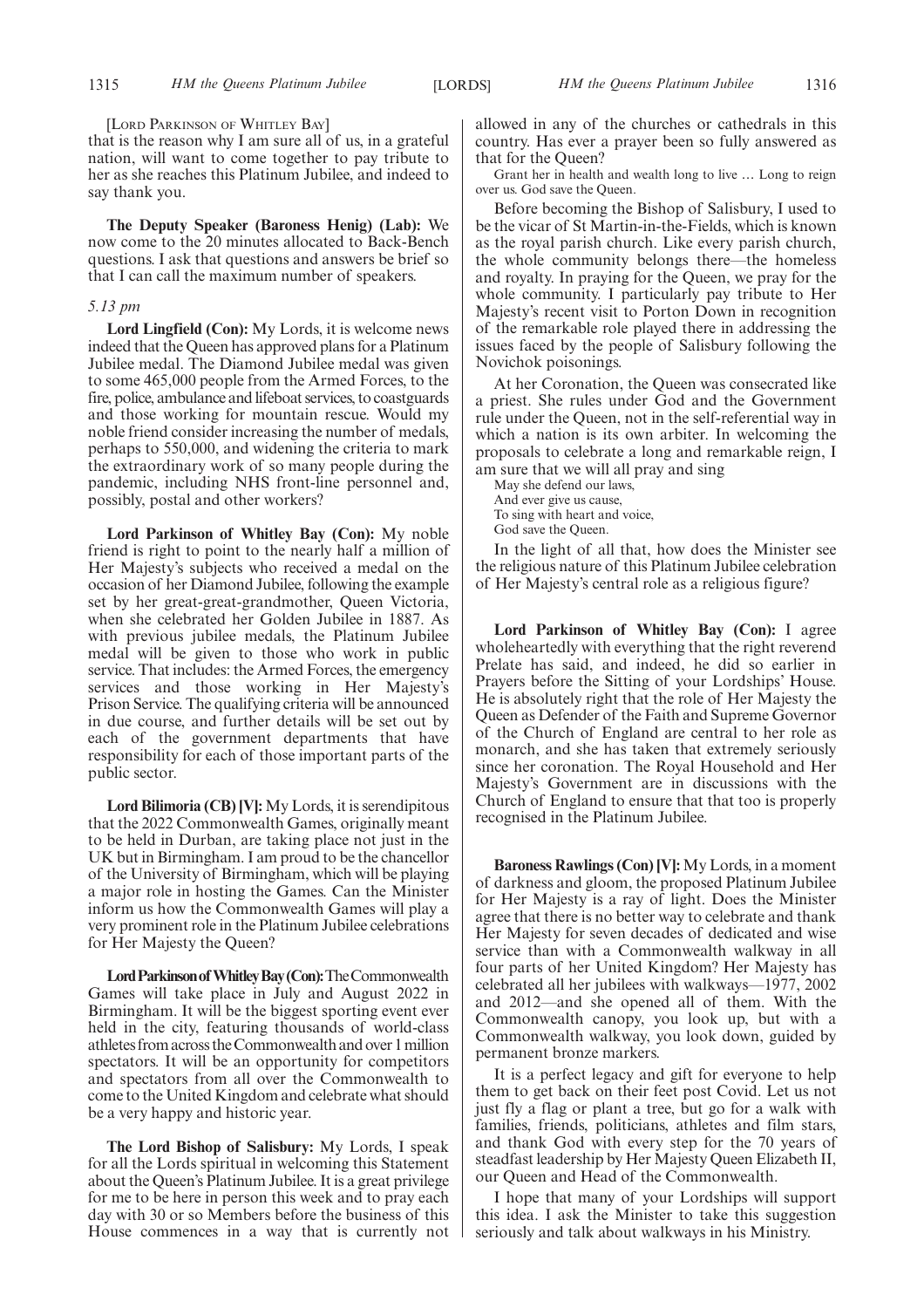**Lord Parkinson of Whitley Bay (Con):** My Lords, I thank my noble friend. She is right to say that walkways have been an important part of the Queen's previous jubilee celebrations. Indeed, having walked around London rather more this year than I do in most, I have seen many of the plaques over recent months. I will certainly take that idea back to the department.

**Baroness Prashar (CB) [V]:** My Lords, Her Majesty epitomises continuity and stability. With her wisdom and steadfast commitment, she has held the Commonwealth together and earned the deep affection of all its nations. More than anyone else, Her Majesty understands the significance of the Commonwealth and all that we hold in common. More than ever, we must nurture our common bonds. Can the Minister please ensure that Her Majesty's outstanding role as head of the Commonwealth, and what she cherishes about its people, will be marked enthusiastically and meaningfully?

**Lord Parkinson of Whitley Bay (Con):** The noble Baroness is right, and of course the 54 nations of the Commonwealth will want to make their own plans to celebrate the jubilee in their own ways. The Foreign, Commonwealth & Development Office is liaising with them as they prepare to do so.

**Lord Boateng (Lab) [V]:** My Lords, the Queen is patron of the Commonwealth Parliamentary Association and of the English-Speaking Union, of which I am the immediate past chair. As such, she has championed effective communication and friendship between peoples and parliaments. So long has been her reign that, both as a child and as a Minister, I have witnessed her addressing the Parliament of Ghana. Will the Minister assure us that his department will consult with Commonwealth associations based in the UK, including the CPA and the English-Speaking Union, to ensure that this aspect of Her Majesty's long and glorious reign is reflected in this jubilee year?

**Lord Parkinson of Whitley Bay (Con):** That is a very important aspect of Her Majesty's reign. The Commonwealth Games give us an opportunity to reflect that, but as the noble Lord points out, the Commonwealth is so much more than those sporting endeavours that we will be celebrating through that event. We will ensure that, through the Foreign, Commonwealth & Development Office, we are speaking to all the Commonwealth nations in the run-up to the platinum jubilee.

**Lord Howell of Guildford (Con) [V]:** My Lords, six of your Lordships have mentioned the Commonwealth in the last few minutes. Given the increasing importance of the Commonwealth network in this country's future, and in global peace and stability generally, will my noble friend the Minister reassure us that as this excellent initiative unfolds, the 15 other countries or realms of which Her Majesty the Queen is also the sovereign, as well as the wider Commonwealth network of nations of which she is the head, will all have a very full opportunity to share in planning the event and in the event itself when it comes about, and in dovetailing their own plans in whatever way they choose?

**Lord Parkinson of Whitley Bay (Con):** I am very happy to reassure my noble friend on that point. As my right honourable friend the Secretary of State said in the Statement, the Government are working with the Royal Household, the devolved Administrations and the Commonwealth on a programme of events that will unite every generation in all 54 countries of the Commonwealth, from the South Pacific islands to the Canadian Arctic, in celebration of Her Majesty. That is the depth of our undertaking.

**Lord Berkeley of Knighton (CB) [V]:** My Lords, as a composer and broadcaster, naturally I very much support the comments made by the noble Baroness, Lady Bonham-Carter of Yarnbury. I suggest to the Minister that if the Arts Council, the DCMS and the BBC joined hands, they could commission a huge raft of artists in this country who have been stymied from producing creative work. Choreographers, composers and designers could join hands to make something substantial. In order to make something substantial, we must move quite soon, because these people are very busy, and creating great work takes time.

**Lord Parkinson of Whitley Bay (Con):** The noble Lord is absolutely right. The Statement is being made now to give people advance notice, so that they can get planning to make the most of a truly important occasion and to make these celebrations to remember. We are working with the UK's leading creative minds on exactly the sorts of things that the noble Lord mentioned, to make the Platinum Jubilee a weekend to remember.

**Lord Clark of Windermere (Lab) [V]:** My Lords, it goes without saying that we need to ensure an even distribution of events throughout the nations and regions of the UK. In particular, will HMG engage much more deeply than they have in the past with local authorities, which know their localities best?

**Lord Parkinson of Whitley Bay (Con):** I completely agree with the noble Lord. My family tell happy tales of celebrating Her Majesty's Silver Jubilee on the north side of the Tyne opposite the constituency which the noble Lord represented for many years. He is absolutely right: we want the celebrations to take place up and down the length of the United Kingdom and more broadly. We will be liaising with local authorities and elected representatives at every level.

**Baroness Kennedy of Cradley (Non-Afl) [V]:** My Lords, a huge part of this fantastic jubilee celebration will be underpinned by the talent, knowledge and expertise of the music, entertainment and creative industry sector. In his opening remarks, the Minister mentioned a consortium, with commissions to be made this year. Can he expand on that? Is it envisaged that spending on the preparations will be brought forward, so that support can be given as soon as possible to those in the music and creative industries, who need it now to survive?

**Lord Parkinson of Whitley Bay (Con):** The point I made earlier was about today's announcement in relation to Festival UK\*2022 and the consortia that have been selected for its R&D phase. Further announcements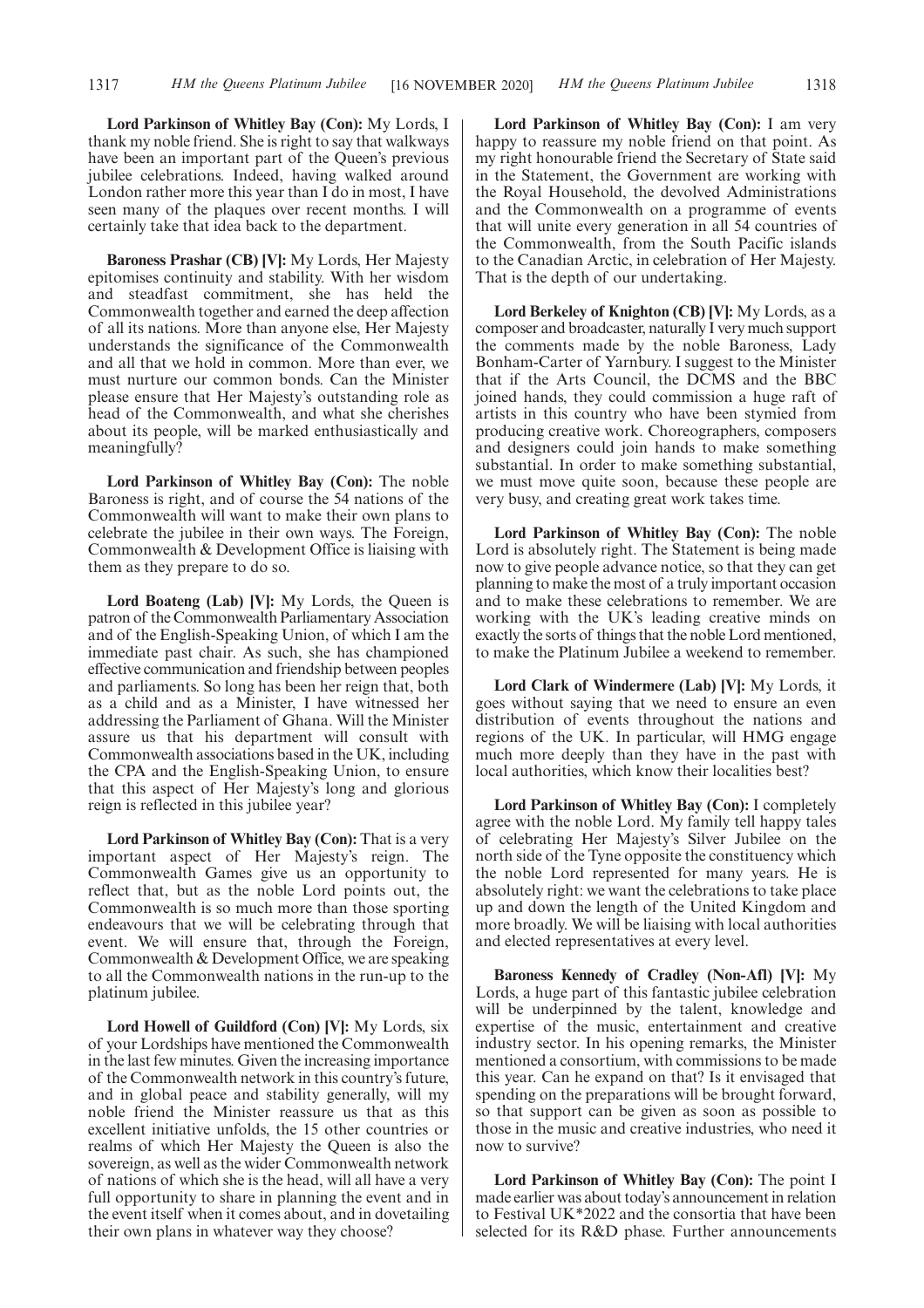#### [LORD PARKINSON OF WHITLEY BAY]

about the festival will be made over the coming months. The noble Baroness is right; as I said to the noble Lord, Lord Berkeley, we have made the announcement now so that we can begin to engage with people at every level to have the sort of creative outpouring that we want to see in the run-up to, and at the celebration of, this important milestone.

**Lord Mackay of Clashfern (Con) [V]:** My Lords, I believe that, as Lord Chancellor, I may have held the nominal title of Keeper of the Queen's Conscience. Will thanks for the highly conscientious way in which Her Majesty has performed her duties form an important part of this very welcome platinum celebration?

**Lord Parkinson of Whitley Bay (Con):** Her Majesty's conscience will have been in very safe keeping in my noble and learned friend's hands in the decade that he served as one of her Lord Chancellors. He is absolutely right. This is a moment for a grateful nation to pay tribute to Her Majesty and to thank her not only for her years of service but for the great leadership that she shows as an individual in the qualities that she has brought and the shining example that she sets to everybody in public life.

**Lord Loomba (CB) [V]:** My Lords, it is fantastic news that the Government are spearheading plans for celebrations to mark Her Majesty's Platinum Jubilee in 2022. Does the Minister agree that on such a momentous occasion it would be a huge honour for Members of both Houses to be able to celebrate Her Majesty's 70-year reign by hosting a reception in Westminster Hall, paid for with contributions from the attending Members?

**Lord Parkinson of Whitley Bay (Con):** As the noble Earl, Lord Kinnoull, said on behalf of the Lord Speaker, as at the Diamond Jubilee, your Lordships' House and the other place are joining together to think how best we as parliamentarians can celebrate Her Majesty's jubilee, and, under the leadership of the right honourable Member for Northampton North, Michael Ellis MP, to think of a gift that we might be able to contribute towards. I would encourage the noble Lord to speak to the Lord Speaker about that and the other ways that Parliament can play its part in thanking Her Majesty at this important time.

**Lord Caine (Con):**My Lords, during the 2012 Diamond Jubilee celebrations I was privileged to be at the Lyric Theatre in Belfast for the historic handshake between Her Majesty the Queen and the late Martin McGuinness. Does my noble friend agree that such events demonstrate two of the defining characteristics of Her Majesty's glorious reign: devotion to duty and an ability to bring people together from across our United Kingdom? Will my noble friend guarantee that Northern Ireland will play its full part in the Platinum Jubilee celebrations?

**Lord Parkinson of Whitley Bay (Con):**I wholeheartedly agree with my noble friend. I remember that occasion and indeed the state visit of 2012 to Ireland, in which I know he played a part working in government. He is absolutely right. All four nations of the United Kingdom will play an important part in celebrating the Platinum Jubilee.

**Baroness Andrews (Lab) [V]:** My Lords, I very much welcome the Statement and the prospect of celebrating Her Majesty's Platinum Jubilee. Does the Minister agree that the best jubilee legacy will be not monuments or memorials but, as he said, the opportunity for the whole country to put Covid behind us and to celebrate the identity and the diversity that we see in the heritage of every place and every community every day? Heritage has suffered badly over the past year, as have the heritage organisations, and yet they will—as I hope he will agree—have a great place in the celebrations themselves. Can he tell us what opportunities there will be for heritage organisations to make their mark on the jubilee? They are, after all, the foundations of our future as well as our past.

**Lord Parkinson of Whitley Bay (Con):** The noble Baroness is absolutely right. We want heritage organisations to play an important role in the jubilee celebrations, commemorating our past, celebrating the present and, indeed, safeguarding everything that is great about this country for the future. She is right too that Her Majesty the Queen's address during the darker days this spring when the pandemic was new was such an important thing for so many of us across the country. As we grapple with the pandemic, it is nice that we have something to look forward to in 2022. We all hope for celebrations that are befitting of such an important occasion.

*House adjourned at 5.32 pm.*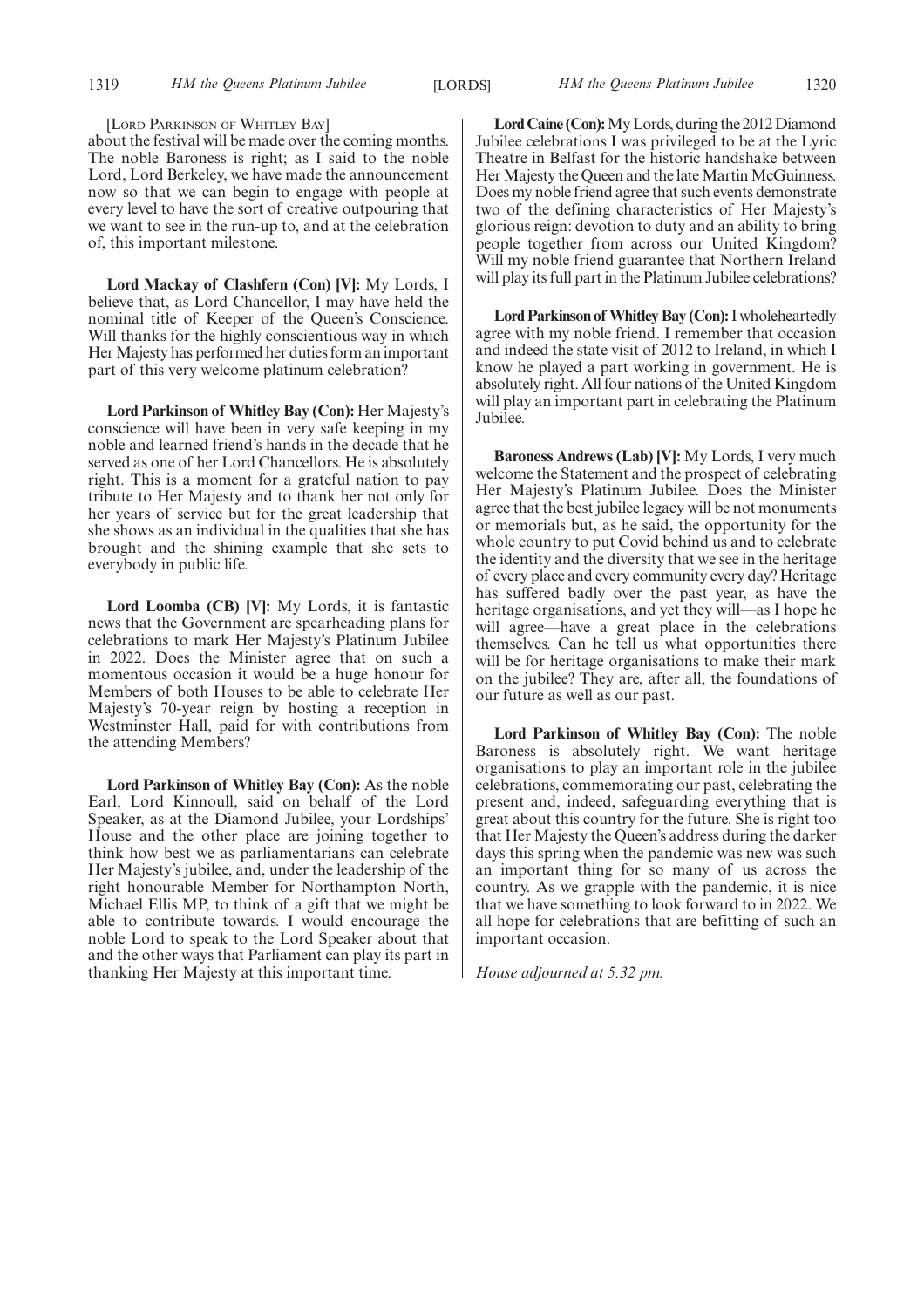# Grand Committee

*Monday 16 November 2020*

*The Grand Committee met in a hybrid proceeding.*

#### **Arrangement of Business**

*Announcement*

#### *2.30 pm*

**The Deputy Chairman of Committees (Lord Brougham and Vaux) (Con):**My Lords, the hybrid Grand Committee will now begin. Some Members are here in person, respecting social distancing, others are participating remotely, but all Members will be treated equally. I must ask all Members in the Room to wear face masks, except when seated at their desks, to speak sitting down, and to wipe their desks, chairs and any other touch points before and after them. If the capacity of the Committee Room is exceeded or other safety requirements are breached, I shall immediately adjourn the Committee. If there is a Division in the House, the Committee will adjourn for five minutes.

The microphone system for physical participants has changed. Members' microphones will no longer be turned on at all times to reduce the noise for remote participants. When it is your turn to speak, will noble Lords please press the button on the microphone stand? Once you have done that, wait for the green light to flash and turn red before beginning to speak. The process for muting and unmuting from remote positions remains the same.

# **Public Procurement (Amendment etc.) (EU Exit) Regulations 2020**

*Considered in Grand Committee*

*2.31 pm*

#### *Moved by Lord True*

That the Grand Committee do consider the Public Procurement (Amendment etc.) (EU Exit) Regulations 2020.

*Relevant document: 31st Report from the Secondary Legislation Scrutiny Committee*

**The Minister of State, Cabinet Office (Lord True) (Con):** My Lords, procurement by the Government and public sector bodies represents a significant part of the UK economy. It is essential to the day-to-day running of government and should be appropriately regulated. The Government are committed to ensuring the continued functioning of this important marketplace when we leave the EU.

This statutory instrument will ensure that the UK will meet the requirements of the withdrawal agreement and the Northern Ireland protocol and replaces the earlier statutory instruments that did not take these matters into consideration. This legislation is essential to provide legal clarity for public procurement and certainty going forward, as we look at the possibilities for wider procurement reforms, which may be brought into domestic legislation.

The majority of this SI is unchanged from the Public Procurement (Amendment etc.) (EU Exit) Regulations 2019, as amended by a second SI made in 2019, instruments that were debated in both Houses before being signed. Those instruments however, addressed deficiencies in a no-deal scenario. This instrument consolidates the first 2019 SI as already amended, incorporating further changes and new provisions, where relevant. The amendments made by this instrument do not amount to a material change in procurement policy. They will ensure that the UK's procurement system continues to function as intended at the end of the transition period. UK contracting authorities will be able to continue to procure goods and services without substantial changes in the process. In that way, the Government are ensuring that those entities can continue to be able to obtain value for money for UK taxpayers.

The instrument makes amendments to the three sets of regulations that implement the EU directives on awarding contracts and concessions in the public and utilities sectors outside the field of defence and security. Your Lordships debated a separate instrument amending the Defence and Security Public Contracts Regulations last week. Where this instrument differs substantially from the 2019 instrument is that it seeks to provide a level of continuity for procurement procedures which began before the end of the transition period. Procurements that fall within this category, including orders from ongoing contracts, will continue in substance to follow the unamended procurement regulations. We do not expect that there will be many procurements which fall into this category; however, it would be difficult to measure these exactly. A number of new technical amendments have also been included in this instrument.

This instrument makes it clear that specifications with an information and communication technology component can continue to refer to the common technical specifications recognised by the EU Commission. This is an extremely dynamic area of technical specifications, and the EU's process for recognising them is based on accepted best practice that the UK Government have been instrumental in developing. We have decided that, pending a mechanism to identify these domestically, retaining the reference to the EU's standardisation process is deemed the best solution.

The thresholds that govern the award of public contracts came into effect in the UK on 1 January 2020, and the sterling figures in this instrument reflect those updated figures. The procurement of certain legal services by a lawyer as defined by the lawyers' services directive are excluded from the procurement regulations. So that EU lawyers do not receive preferential treatment over those from third countries, this instrument amends the definition of lawyer to mean a person practising as an advocate, barrister or solicitor in any part of the UK or in Gibraltar. That includes those Swiss lawyers entitled to practise under their domestic designation in accordance with the Swiss citizens' rights separation agreement.

This instrument also makes various amendments to the procurement regulations to reflect recent amendments made to other domestic and retained direct EU legislation —for example, in relation to the acceptable formats for advanced electronic signatures, and the applicable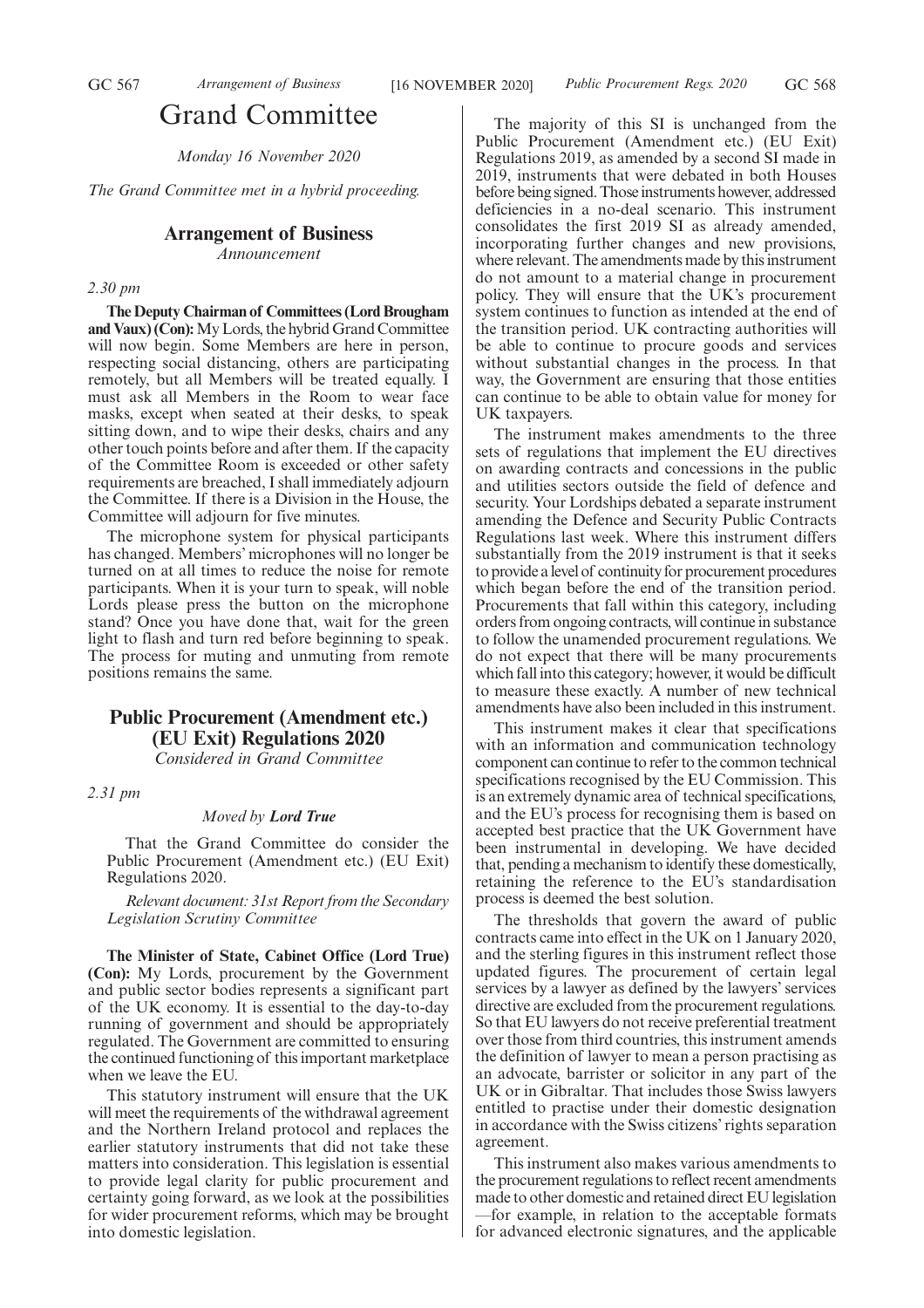#### [LORD TRUE]

rules for determining the origin of products. To enable the procurement regulations to reflect technological developments and full and ongoing interoperability in electronic invoicing, a power has been conferred on the Minister for the Cabinet Office to make regulations to substitute a different e-invoicing standard, a different reference from the same standard or make changes to specific syntaxes for e-invoices.

The instrument disapplies rights derived from Article 18 of the Treaty on the Functioning of the European Union and parallel provisions in other agreements, to the extent that they are not disapplied in other domestic regulations. Retaining these rights would leave a lack of clarity as to whether EU parties within the scope of Article 18 of TFEU would have additional rights in the UK compared to non-EU countries. For example, suppliers from the EU may be provided with additional rights compared to third-country suppliers.

The UK has been invited to accede to the government procurement agreement, or GPA, in its own right. This instrument repeats the contingency arrangements set out in the 2019 EU exit statutory instrument, in case we are unable to legislate for GPA accession, resulting from any delay to the Trade Bill. One of the amendments ensures continued guaranteed access, rights and remedies on current terms for suppliers from existing GPA parties who would no longer have the guaranteed access, rights and remedies that they currently enjoy. This will mitigate the risks of a short gap in GPA membership by facilitating continued market access. Due to delays to the Trade Bill, we have also included a similar measure to this in relation to certain bilateral trade agreements between the EU and third countries to which the UK is currently party via its membership of the EU. This will keep alive the existing obligations towards suppliers from countries with which the EU has, before the end of the transition period, entered into a trade agreement with provisions relating to public procurement by which it is bound. The period in the 2019 EU exit SI was set to 18 months. This has been reduced to 12 months in this instrument to reflect the progress made in the Trade Bill.

In summary, this instrument seeks to ensure that the current public procurement regimes will continue to function after the end of the transition period, and to implement the relevant sections of the withdrawal agreement. It does not seek to make major policy changes or introduce new frameworks; instead, it makes largely technical changes to correct the deficiencies that will naturally emerge within our legislation at the end of the transition period. Left unamended, the existing regulations would not work as intended, and the EU exit regulations made last year in the context of a no-deal scenario would come into force. This would amount to a breach of our international obligations as well as a cause of confusion and uncertainty for procurers and suppliers, hampering the public sector's ability to obtain value for money from procurement. I commend the regulations to the Committee and beg to move.

#### *2.39 pm*

**Lord Blunkett (Lab) [V]:** My Lords, the Minister has spelled out very clearly the rationale for this instrument and I do not think that anyone this afternoon will object to taking this forward and providing for the next 14 months the certainty critical to business, commerce and our future trading arrangements.

I should just like to lighten the afternoon a bit by explaining that last week I was responding to a student who had asked me about the lead-up to Brexit. In replying to her, I dictated on to my digital recorder, for download by my assistant, my thoughts, which included the word "Brexiteers" several times. On every single occasion the predictive text provided us with a bit of a smile by downloading "bringing tears" rather than "Brexiteers". For many of us, those tears continue to run down our cheeks.

This afternoon's measure is very practical and I merely want to raise three points. First, there is the importance, highlighted by Paul Blomfield, my former parliamentary colleague from Sheffield, when this was debated in the Commons, of widening the issues that we would want to take forward in future. I hope that in the Trade Bill and any instruments arising from it we will be able to do that in terms of social value, the carbon agenda and environmental impact, and therefore be able to widen the current harmonisation and continuation of existing practice, including through the GPA.

The second is to ensure that we continue the process of recognising that harmonisation and alignment are a benefit to us rather than a disadvantage. The Minister spelled out why that was the case for the next 14 months and I think most of us recognise that it will be the case for many years.

The third and slightly more controversial point, which I could not resist making in my short intervention on these regulations, is that we are in a bit of a mess in this country at the moment on procurement. We have seen examples—understandable, given the speed of operation—of procurement in dealing with Covid that are completely unacceptable and place civil servants in an impossible situation. I would like the Minister to take back to his colleagues people's genuine worry about how procurement is operating and the real danger of nepotism and worse. We really do need transparency, as well as systems that do not allow those in the know, or those who know the people in the know, to be the ones who get the contracts.

#### *2.42 pm*

**Baroness Boycott (CB) [V]:** My Lords, it is a delight to follow the noble Lord, Lord Blunkett, and I agree with his point about the need for transparency in awarding contracts. If the last few months have shown us anything, it is the enormous power of procurement and what it can do when aligned with the right motives.

Following on from what the noble Lord, Lord Blunkett, said, I have a few brief remarks about widening the remit and taking into account both the environmental and public health impacts, effectively, of the things we buy. The Government's buying standards for public procurement are closely aligned with the EU's Green Public Procurement programme, but they are not mandatory and therefore do not have enough teeth. A recent report from Sustain, the alliance for better food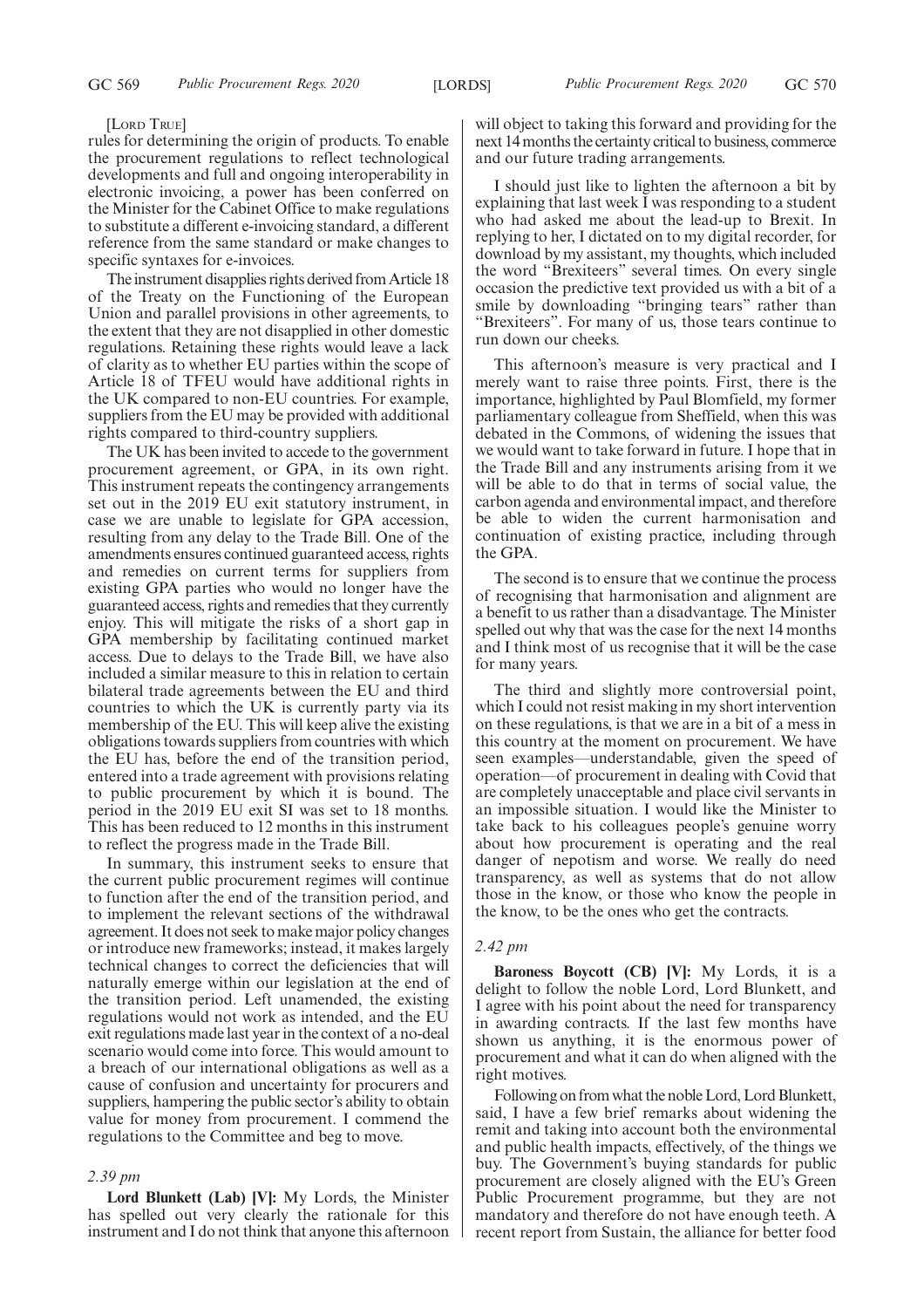and farming, shows that two-thirds of councils have left food out of their climate emergency plans, only 20% include the climate implications of procurement at all, and only 13 councils are considered to have suitable plans in place, given that we face a climate emergency. This report is about to be released but, apart from the statistics above, about 67% of council climate action plans contain no new or substantial proposals on food. I think everyone has learned in the last few months or years just what that means for biodiversity and climate change.

Also, for public health, a good diet in the public sector needs to be normalised at a national level. At the moment this generally means councils going against the grain, with limited budgets to implement change. We should have mandatory standards for serving meals high in fruit and vegetables and low in ultra-processed foods and serving less meat across the public sector. We need to make it easier and quite normal to serve better meat and dairy and to work more locally. This has a lot of benefits for both the environment and the sustainability of small farms. When I ran the London Food Board, we set up a big buying scheme among a bunch of schools and were able to deliver cheaper and better food through intelligent purchasing.

The Government's other great big success story is the buying standards for sustainable fish. We now have strong, clear rules and they have been adopted by caterers in the public sector in workplace and university restaurants, and by a lot of retailers. This has shown the great potential for public sector food to establish and embed high standards in the new normal. In 2017, however, a Department of Health report found that only 52% of hospitals, of all places, were actually compliant with Government's own buying standards. I urge the Government to do something about it.

Before I finish, I have some questions. Will the Government commit to all public procurement tendering processes for contract renewals being aligned with our net zero 2050 target? Finally, can the Minister confirm whether all government departments have a specific sustainable procurement policy in place? If the answer is "not all departments", can the Minister tell me which departments have it and which do not?

#### *2.46 pm*

**Lord Wigley (PC) [V]:** My Lords, I am delighted to follow the noble Baroness and I very much agree with her comments on working more locally. I want to raise three points with the Minister in the limited time we have.

First, I ask for an assurance that no procurement contracts currently in force will be undermined, nullified or constrained by these regulations, and that no new contracts entered into by devolved Governments in Wales and Northern Ireland—I realise that Scotland may be different—will be made void by any part of these regulations if such contracts are a renewal of existing procurement contracts or are issued based on the same principles.

Secondly, I draw attention to paragraph 10 of the notes accompanying these regulations, which refers to "regular engagement" having been undertaken with the Welsh, Scottish and Norther Ireland Governments,

but does not say whether agreement was reached on these matters with those Governments. Perhaps that could be clarified.

Thirdly, I draw attention to Regulation 16, which refers to:

"The Water Industry (Specified Infrastructure Projects) (English Undertakers)"

and puts the Minister for the Cabinet Office in place of the European Commission. Does "English Undertakers"refer to undertakers operating in England, or does it include operators based in England who may be operating in Wales? If so, should there not be some reference to Welsh Ministers in that context? Those are the three points I wish to raise.

#### *2.48 pm*

**Lord Foulkes of Cumnock (Lab Co-op) [V]:** My Lords, I am grateful to the Minister for his introduction and for the very helpful Explanatory Memorandum to the regulations, which tells us that the EU regulations have ensured that the

"public procurement market is open and competitive and that suppliers are treated equally and fairly."

It goes on to say that in most respects that will remain substantially unchanged; any changes will be to correct minor deficiencies. Therefore, I should like to follow up on my noble friend Lord Blunkett's third point and ask the Minister whether he can explain some recent public procurement decisions in light of this.

Why, for example, was a contract for hand sanitiser given to TAG Energy without competitive tender, especially as that company was reported dormant on 25 February and the contract awarded on 1 March? Why were contracts awarded without tender to Public First and to Topham Guerin, the company that ran the social media campaign for the Tories in the 2019 general election? Was there any tendering before Randox, which employs Owen Paterson MP at over £8,000 a month, was given a £133 million contract for Covid testing? Did Serco, for which the Health Minister Edward Argar used to work, have competition before it was awarded contracts for contact tracing and call centres totalling over £150 million? Finally, although I could ask about many more, did the company of the noble Baroness, Lady Mone—PPE Medpro—face competitors for the contract for 25 million gowns? Was it advertised to any other bidders?

These are just a few of many examples where it seems the proper procedures were not followed. I understand the urgency at the moment, but it is no excuse to say that we are in the middle of a pandemic when lucrative contracts have been given to companies with no experience in that area, many of which seem to have only one thing in common: a link with the Tory party. It is small wonder that the media have again said today that there appears to be a new virus around—"crony-virus". I look forward to the Minister's answers to my questions with keen anticipation.

#### *2.50 pm*

**Baroness Bennett of Manor Castle (GP) [V]:** My Lords, it was extremely tempting, in preparing for my three-minute slot, to talk about the endless stream of disastrous public procurement decisions in the Covid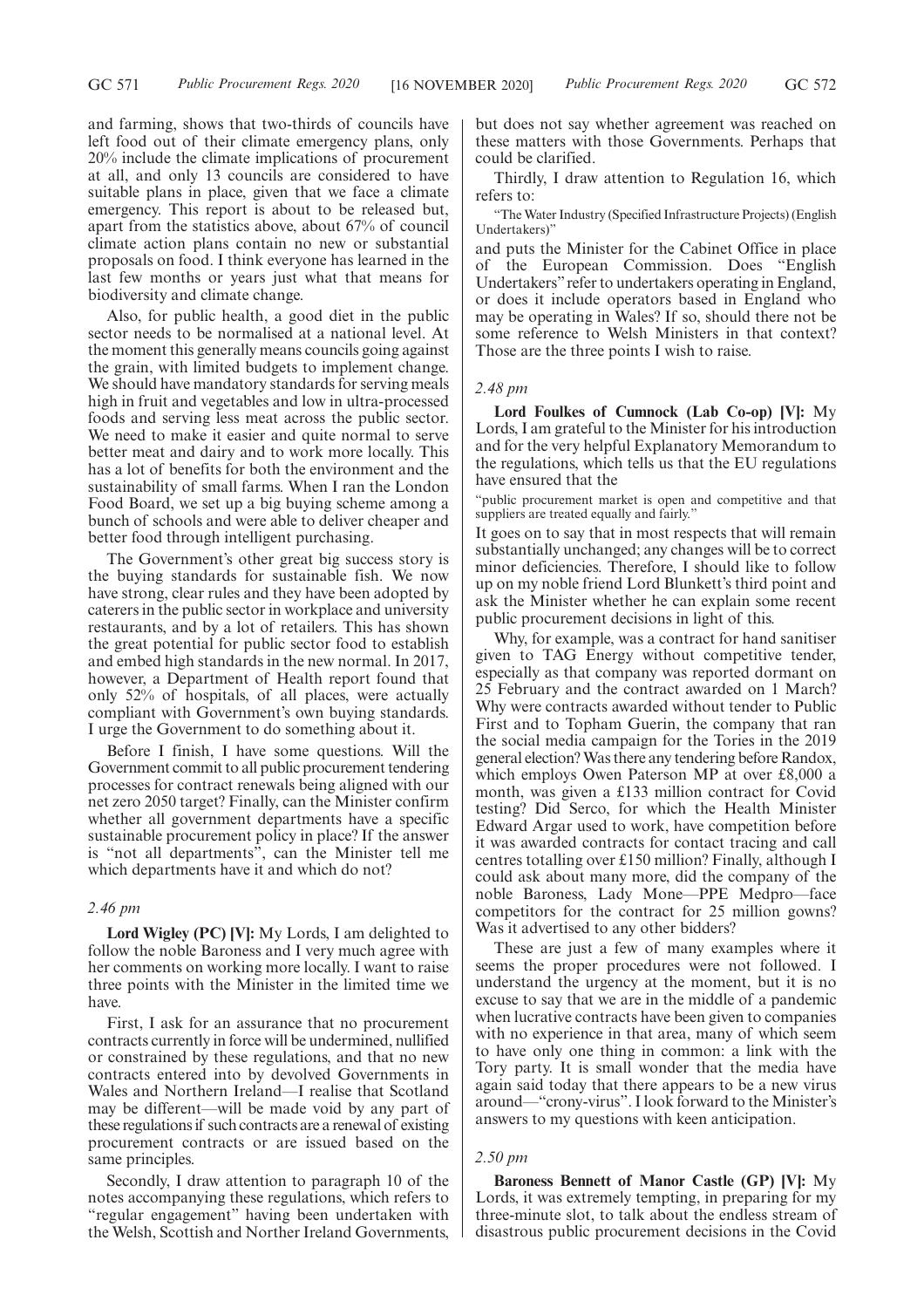#### [BARONESS BENNETT OF MANOR CASTLE]

pandemic, which made the term "chumocracy" such a figure in media headlines, as the noble Lord, Lord Foulkes of Cumnock, just reflected. But I have chosen instead to follow the noble Baroness, Lady Boycott, by taking this opportunity to focus on the impact of procurement on the dangerous, disastrous state of public health; the UK's responsibility, as chair of COP 26, to show the way in public procurement that benefits our poor, fragile, battered earth; and to add to that, as the noble Lord, Lord Blunkett, did, the need for procurement that adds social value in our poverty-wracked society.

The Government tell us they want to be world leading in every area they mention, yet we are, once again, at the back of the pack in using public procurement to improve public health and the environment. Back in October 2019, I asked Written Questions of the respective Ministers what percentage of food served in schools, prisons and hospitals was organic or locally sourced. On schools, I was told that the Government had no information at all. The noble and learned Lord, Lord Keen of Elie, was able to tell me quite a bit on prisons, although not the specific information that I asked for. On hospitals, I was pointed to a forthcoming independent review of NHS hospital food that did indeed report last month. Henry Dimbleby's initial food strategy report highlighted similar issues.

So it is good that there are signs that the Government are catching up with this agenda, even though they are many years, even decades, behind. In Latvia, for example, since 2014 it has been mandatory to apply green public procurement criteria in food and catering services in state and local government institutions. Finnish procurement for public food aims to assist the national goal of every adult consuming half a kilo of fruit, vegetables and berries every day. The city of Copenhagen aims to serve 90% organic food in public kitchens, favouring seasonal and diverse produce. For example, one tender included 86 different varieties of apple from seven different wholesalers.

What is striking about all these examples is that there is, tied to health and environmental criteria, a desire and outcome that focuses on local, small, independent producers, rather than the giant multinational producers of dull, tasteless, ultra-processed pap, which forms so much of British institutional diets. The health and environmental advantages are obvious, but since the Government tell us they aim to build back better and to level up, that must mean spreading out the economy, breaking up the hold of giant multinational companies and building up market gardens, local manufacturing and small independent businesses across the land. EU membership never stopped this, as my examples show, so the continuity the Minister referred to still provides a chance for a fresh start and a bid to catch up with so many of the nations that have raced ahead of us.

#### *2.54 pm*

**Lord Hain (Lab) [V]:** My Lords, in October 2019, the Prime Minister agreed the political declaration on the UK's post-Brexit relationship with the European Union, which committed Britain and the EU each to adopt "common high standards"in state aid, competition, employment law and social legislation. In November 2019, the Prime Minister boasted that Brexit would free him to make fundamental changes to Britain's public procurement rules. The implication was clear: he planned to relax the current rules on procurement and state aid and introduce some kind of "buy British" policy to echo Donald Trump's "buy America" policy.

We are told that this week could be when the EU-UK trade talks finally come to a conclusion. We know that Ministers are already discussing a draft Green Paper on procurement and that the Cabinet Office is consulting stakeholders on future procurement rules, including new criteria for awarding contracts. Perhaps the Minister could say what those criteria might include. They ought to include setting stronger employment standards, delivering a fairer deal at work, and doing more to help those hit hardest by technological change.

Achieving record rates of employment is not enough. The last Labour Government did it and, despite a decade of austerity, the coalition Government and the post-2015 Tory Governments have done it too. Until the virus crisis there have been lots of jobs, but too many have been insecure, with nearly a million people struggling to survive on zero-hours contracts and a million in temporary work or doing second jobs. Many more have been vital jobs done by key workers filling essential roles but receiving unfairly poor pay and scant recognition. The Institute for Fiscal Studies reckons that key workers receive significantly lower pay than other workers. Surely the Government must use their procurement power to deliver a fair deal to their own employees, such as health workers, and to staff employed by private sector firms working on public sector contracts, such as care workers, delivery drivers and cleaners.

Many communities have missed out, having been hit hard by technological change and economic disruption, such as those in the south Wales valleys and in former centres of heavy industry in the north of England. Successive Governments have struggled in vain to counter the uneven impact of structural change, which has left millions of industrial casualties in its wake as old industries fade and new ones locate elsewhere. Public procurement has a really big part to play in steering new jobs to places left bereft by globalisation and technological change. Can the Minister confirm that regulations such as these will drive that very objective?

#### *2.57 pm*

**Baroness McIntosh of Pickering (Con) [V]:** My Lords, I thank my noble friend the Minister for introducing an important SI to the Committee. Could he set out, as page 9 of the Explanatory Memorandum mentions, the sequence of events for Britain applying to join the GPA? Is there any possibility that our application might be refused? What is the procedure for signing up to the new arrangements? I note that paragraph 7.30 of the Explanatory Memorandum says that the Trade Bill is

"highly unlikely to have completed its parliamentary passage"

and its implementing regulations adopted. Paragraph 7.32 then says that

"it is likely that the extension of existing duties … will be revoked and replaced."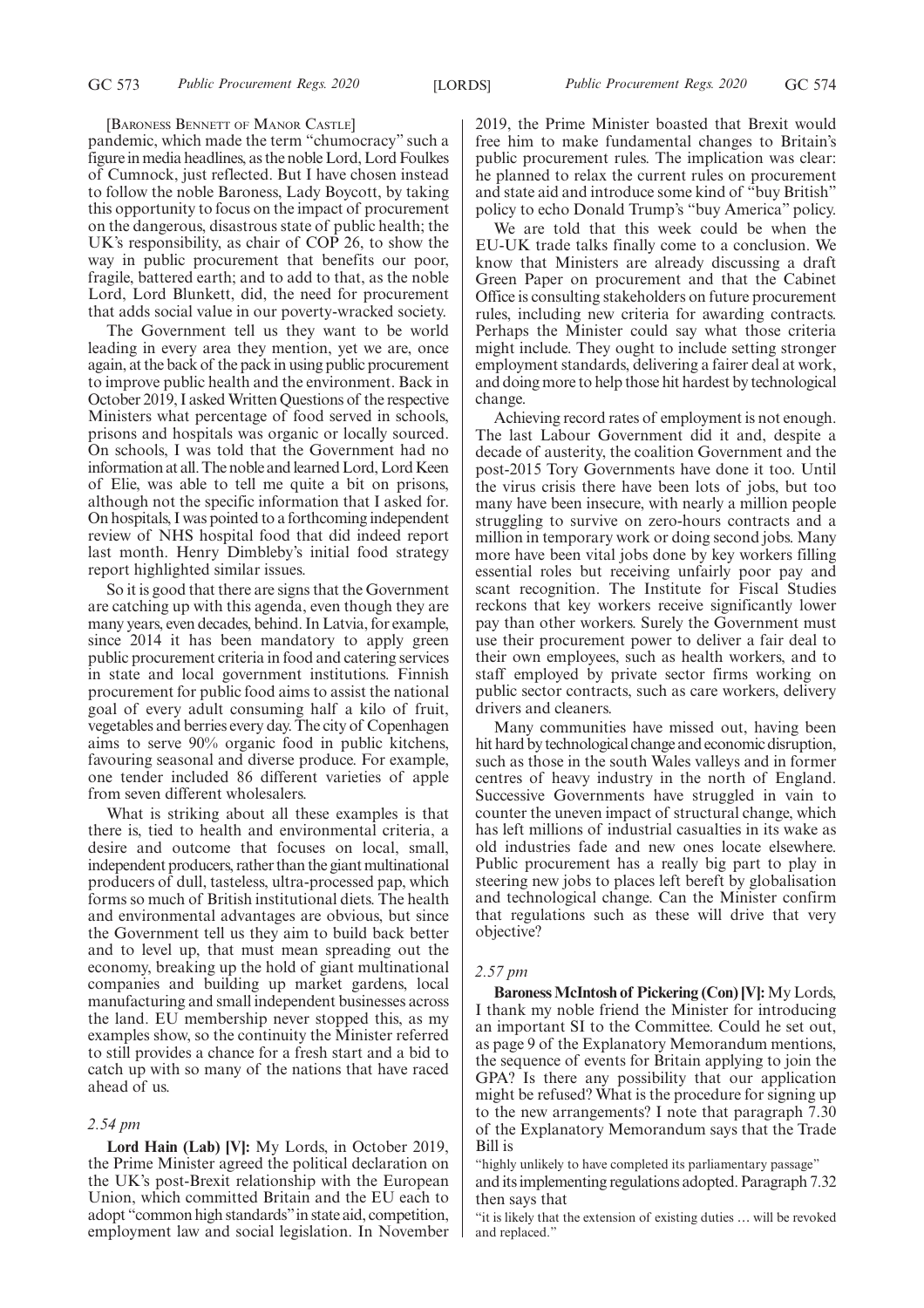That begs the question of what the sequence of events will be. It would be helpful to know that there will be a smooth transition to the GPA.

I note that the Minister set out today and in one of the stages of the Trade Bill that the threshold for the GPA and EU public procurement arrangements are virtually the same—about  $\epsilon$ 135,000. This is obviously a multi-million pound business. I wonder to what extent the Government encourage our businesses to bid in particular for food and agricultural products to supply schools, hospitals, prisons and other public bodies in other countries. Without this public procurement there would be huge benefits to our local farmers and producers supplying our very own schools, hospitals, prisons and other public bodies with locally sourced meat. It would be helpful to know that they will be encouraged to bid for this wider market in so far as it is feasible.

One remaining question, to which my noble friend referred—and I declare that I am a non-practising Scottish advocate—is that the definition of "lawyer" has been changed. Is that to take account of the United Kingdom Internal Market Bill? I just wondered for what particular reason the definition has been changed at this stage.

I would like to know what the sequence of events is for us joining the GPA, to be sure that it will be a smooth transition, and that the Government are doing everything in their power to bring these contracts for public procurement to the attention of the relevant businesses to enable them to apply for what could be a costly tender.

**The Deputy Chairman of Committees (Lord Brougham and Vaux) (Con):** I call the noble Lord, Lord Bhatia. Lord Bhatia, are you there? I call the noble Baroness, Lady Wheatcroft.

#### *3 pm*

**Baroness Wheatcroft (Non-Afl) [V]:** My Lords, as others have done, I thank the Minister for introducing these essential regulations—clearly, we have to fill the gap that we are creating somehow.

It was good news on 7 October when the World Trade Organization agreed to the UK's accession to the government procurement agreement when we can legislate effectively to join that agreement. The agreement covers contracts worth £1.3 trillion, so it is clearly important that we should have access to those contracts on a level playing field basis.

The noble Baroness, Lady McIntosh of Pickering, asked whether our Government are encouraging our businesses to apply for the appropriate contracts as they come up under the GPA. I would be glad to hear from the Minister exactly what the Government do on that front. Clearly, it is important that we export to the biggest possible market.

But I am concerned about that level playing field basis—and the noble Lord, Lord, Lord Hain, mentioned his concerns about this. Last year, the Prime Minister said that he would like to "fundamentally change" the public procurement rules to "back British business". A Green Paper is expected shortly. Perhaps the Minister could tell us exactly when we might see it. Could he also tell us whether it is right to be concerned, as the noble Lord, Lord Hain, is, that we may well jeopardise our access to GPA contracts if, as the Green Paper will suggest, we move very strongly towards favouring British business?

Others have referred to the dubious nature of some of the contracts that have already been issued for PPE. I understand that the Government had to move quickly, but I do not understand why, as the Good Law Project has exposed, there had to be special procurement channels set up for "VIPs". The Cabinet Office was directly feeding its contacts into the procurement process. Speed is one thing, but handing contracts to favoured friends is very different. Could the Minister tell us whether "VIP" channels exist in other procurement areas, not just PPE?

**The Deputy Chairman of Committees (Lord Brougham and Vaux) (Con):** I call the noble Lord, Lord Bhatia. Are you there, Lord Bhatia? We will move on to the noble Lord, Lord Wallace of Saltaire.

#### *3.03 pm*

**Lord Wallace of Saltaire (LD) [V]:** My Lords, this is the third version of a public procurement EU transition SI since January 2019. Later this afternoon, we will be dealing with the third version of a parallel exit SI on data transparency. My colleagues tell me that they have also been responding to the third version of a whole succession of EU exit SIs in many other areas. This looks like indecision and incompetence across government, with Ministers failing to provide clear direction to their officials or to decide what the hard detail of our future relationship with the EU will be.

The impression of confusion and indecision is heightened by the references in the Explanatory Memorandum to the not yet enacted Trade Bill, which means, as has been explained, that there will be an unavoidable gap in the legislative framework from 1 January. As the Minister knows, the delays to the passage of the Trade Bill are due to government hesitation, not parliamentary obstruction. We are now well over four years since the EU referendum and two years since the passage of the withdrawal Act. I can easily imagine the scorn that Conservatives in opposition would be expressing about any other Government that had drifted like this.

We are also being asked to approve this SI without having certainty about the nature of the UK's future relationship with the EU. Can the Minister explain what differences in the applicability of this SI will follow from the absence of any deal with the EU, rather than a continuing legal framework for our relationship? Will UK companies and service providers retain any rights to compete for public procurement contracts within the EU in the event of a breakdown in relations? Will they retain such rights if there is some sort of minimalist deal?

In this case, an instrument that refers repeatedly to previous amendments and to the further amendments now proposed is deeply obscure, and will no doubt provide good fees for lawyers as they struggle to interpret it. Worse, it includes repeated phrases such as, "The Minister for the Cabinet Office may make further regulations"—combining legislative complexity with excessive executive powers.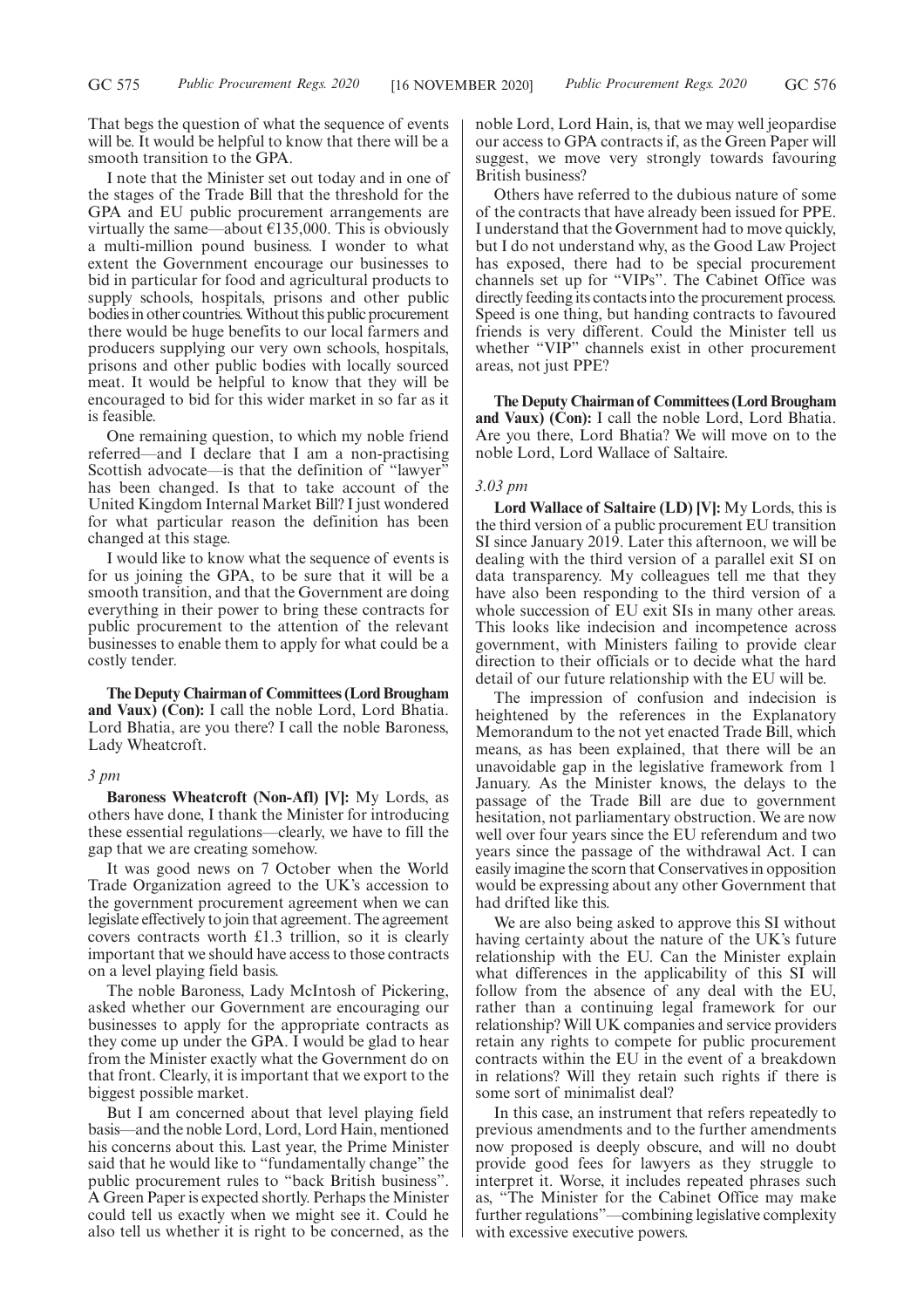[LORD WALLACE OF SALTAIRE]

I note that the SI provides for

"the continued application of the general principles of Union law applicable to the award of public contracts".

That is very sensible, since the principles of Union law on public procurement were negotiated by UK Ministers and officials under previous Conservative Governments, including when Margaret Thatcher was Prime Minister. But that of course does not fit in with the absolutist definition of sovereignty that the noble Lord, Lord Frost, now expounds every week. There are continuing international obligations, as the SI recognises, which cannot easily be ignored when the UK Government wish.

I also note that the intention in this SI

"is to treat non-UK economic operators on a level playing field." That is also an abrogation of UK sovereignty, of course. Are we refusing to accept the concept of a level playing field in our future relations with other European states but reasserting it in our relations with contractors from Turkey, the Middle East and China?

The SI also touches on delicate questions about the relevance of international agreements in environmental, social and labour law. The EU is moving ahead in developing policies on how to include calculation of the embedded carbon in imported goods and international contracts. Will this also be a factor in calculating the value of bids for UK public procurement from foreign contractors? And on "social value", will the Government take into account the political, labour and social conditions that contractors tolerate in their own home countries?

Several noble Lords have mentioned recent concern about public procurement by this Government. That raises wider questions about the outsourcing of public services and the management of public procurement. On another occasion, we must debate the contracts awarded without open competition to contractors linked to the Conservative Party through personal links or donations, or to overseas companies without relevant expertise or experience.

I was particularly struck by the award of one of the first test and trace contracts—

**Baroness Sanderson of Welton (Con):** I am sorry to interrupt the noble Lord, but we will have to move on. There is a three-minute time limit.

**Lord Wallace of Saltaire (LD) [V]:** I think that I have six minutes.

#### **Baroness Sanderson of Welton (Con):** I apologise.

**Lord Wallace of Saltaire (LD) [V]:** I was particularly struck by the award of one of the first test and trace contracts to a multinational company with its headquarters in Miami to manage a service that self-evidently depended on detailed local knowledge within England. But there have been many other surprising awards, which demand further scrutiny.

I have one last question, on which the Minister may wish to write to me. These SIs frequently refer to the United Kingdom and Gibraltar but rarely, or never, to the UK and the Crown dependencies, which of course were not members of the EU. I note that companies headquartered in Jersey or Guernsey are frequently awarded UK government contracts. Are UK companies also guaranteed a level playing field in return? Do the Crown dependencies follow and observe UK practice in this field? If not, should the UK Government not take back control of that aspect of British sovereignty?

#### *3.10 pm*

**Baroness Hayter of Kentish Town (Lab):** My Lords, we can support this draft instrument, but I am afraid that I have to raise the bigger question that is around. It was touched on by my noble friends Lord Blunkett and Lord Foulkes as well as by the noble Baroness, Lady Wheatcroft, and the noble Lord, Lord Wallace, and it is whether this Government can be trusted to adhere to public procurement rules. The Grand Committee hardly needs me to repeat what it read in the papers yesterday and again today; that has been mentioned. However, the record of Ministers bringing in their friends and relatives, whether paid or unpaid, to advise on or carry out government-funded work is making a mockery of our Nolan rules in procurement processes, and any integrity in the use of taxpayers' money. I note that, in introducing this instrument, the Minister particularly mentioned the importance of value for money. This is partly why we make sure that we have competitive tendering.

We have read of lobbyists and their clients benefiting from vital information from such advisers before either the public or Parliament knows; of investors at a paid-for conference getting a heads-up on vaccine developments; and of £1.5 billion of taxpayers' money being awarded to companies linked to the Conservative Party during the pandemic—companies with no record as government suppliers before this year. Urgency is not really sufficient excuse; I understand that it may have worked for the first couple of weeks, but not for this long after. In normal times Ministers must advertise contracts for privately provided services, so that any company has a chance of securing the work. A person's connections are not supposed to help. Today it sometimes seems that unless you have a close connection with a Minister, it is not even worth tendering. My colleagues in the other place have endless stories about their local firms—firms with a track record—not even being considered. Sometimes their phone calls are not even answered.

It is not as if all this playing footsie with friends produces good results. Test and trace is hardly a success and we have had stories about unusable PPE. The noble Lord, Lord Evans of Weardale, chair of the Committee on Standards in Public Life, has just said that "the perception is taking root that too many in public life, including some in our political leadership, are choosing to disregard the norms of ethics and propriety that have explicitly governed public life for the last 25 years, and that, when contraventions of ethical standards occur, nothing happens."

Can the Minister assure your Lordships' House that whatever the rules agreed in this instrument, or any other, good governance and ethics, not chumocracy, will determine how contracts are awarded?

On the issue itself, I emphasise just two points. One is about the devolved authorities. Have they agreed with this SI and were they involved in its preparation? I know that in Wales, for example, they have been worried about whether they will be able to use procurement to raise standards, along the lines suggested by my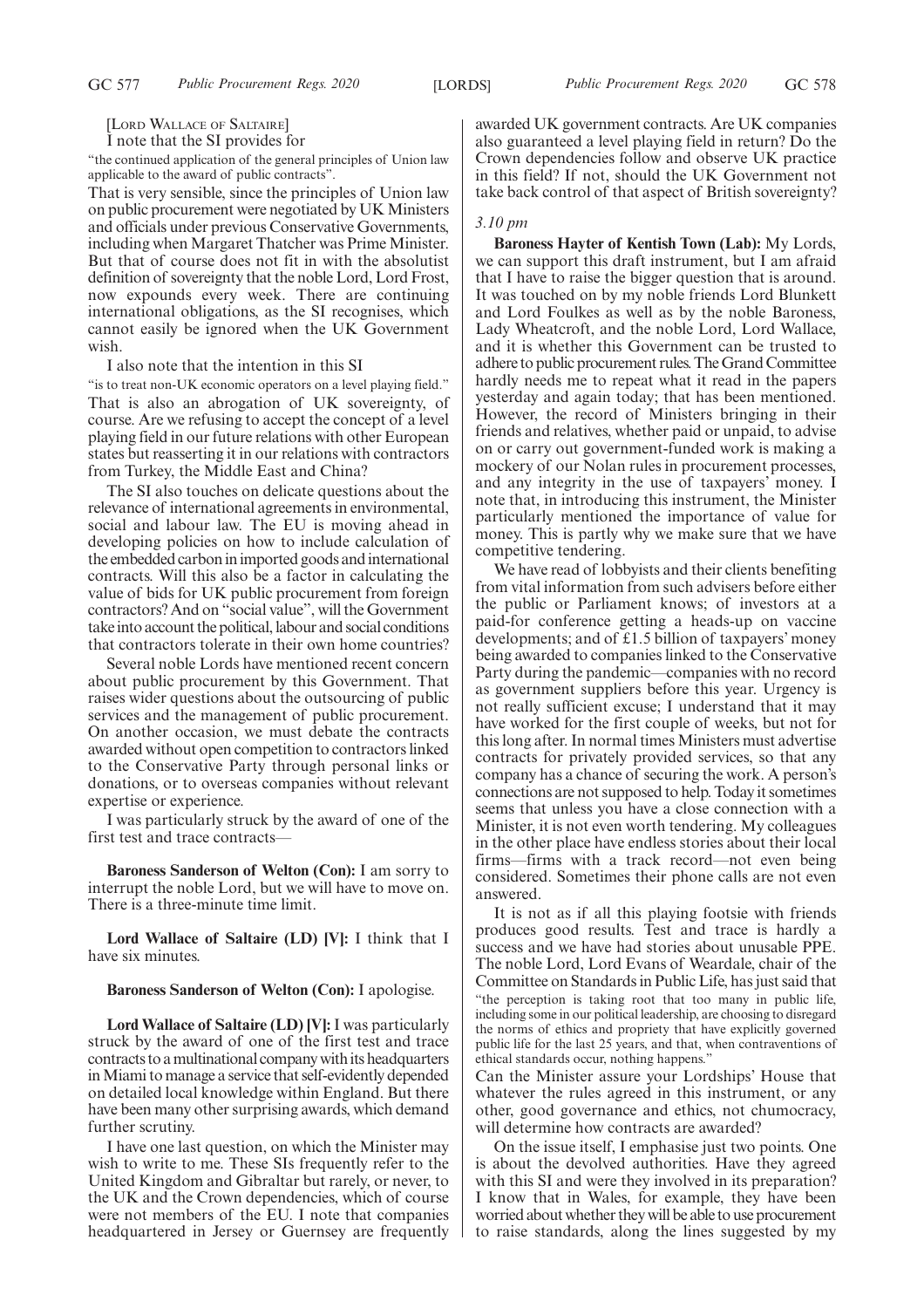noble friend Lord Hain about a fair deal for employees of outsourced companies. There are also the issues raised by the noble Baronesses, Lady Boycott and Lady Bennett, about the use of procurement to promote healthy or local services, including for food. When is the Green Paper likely to appear and is it also being drawn up together with the devolved authorities?

I also have a question to which I ought to know the answer but do not. I apologise as it is a genuine question, and I am not trying to make any point at all. Who oversees this instrument? I know that it is always far too difficult to expect SMEs, which feel that they have been excluded, to take action. What will be the supervising and enforcement authority to ensure that all tendering keeps to this or any other instrument concerning procurement?

#### *3.15 pm*

**Lord True (Con):** My Lords, I thank all those noble Lords who have spoken in the debate, and for their general welcome for these regulations. I will obviously try to answer at least some of the points made, but a number of them have been extremely detailed and not ones of which I have had prior notice. Where I cannot answer, I will obviously follow the usual conventions.

I was taxed about this being the third version of a procurement EU exit SI; I sought to explain in my opening speech the reason why. As I thought that I had explained, the previous two SIs were prepared for no deal, while this SI is to reflect the obligations in the withdrawal agreement and is within the powers provided under the European Union (Withdrawal) Act. It can correct deficiencies caused by our exit from the EU and it acts to implement the withdrawal Act. It is not dependent on the deal's outcome.

Crown dependencies are not members of the EU and therefore are not subject to the public procurement regulated by the EU. The exception is Gibraltar, where the EU directive has been implemented. That is why Gibraltar is specifically included.

I am not going to follow the rather more political comments about alleged aspects of procurement. It is clear that a number of noble Lords are close readers of aspects of the press. No doubt a number of journalists will be gratified by the reference to allegations in the press. What I say on behalf of Her Majesty's Government, and so far as I am concerned, is that no one would defend any form of impropriety in public life. That is a fundamental position to which all political parties have subscribed and, I trust, will subscribe. As the noble Baroness opposite generously observed, a number of the allegations relate to the procurement of PPE and other materials in the early stages of the Covid outbreak. In repeating what I have said—that no one will defend any improper or inappropriate action—I am sure that there will, quite rightly, be a long and continued examination of these aspects and allegations.

The reality is that the Government have been working tirelessly to protect people and save lives. Our approach has meant that we have secured 32,000 million items of PPE for now and in the future, as well as developing the biggest testing system per head of population of all the major countries in Europe. We have processes for carrying out proper due diligence for all government contracts. The noble Baroness asked for more specific information about this and we take these checks extremely seriously. For contracts relating to equipment such as PPE, we have a robust process in place ensuring that orders are of high quality and meet strict safety standards, but I am happy to provide her with further information.

I was asked about the devolved Administrations. Noble Lords will know that I attach great importance to them personally. I assure the noble Lords, Lord Wigley and Lord Hain, and the noble Baroness, Lady Hayter, that the devolved Administrations were consulted on the amendments to the procurement regulations and that they agreed with this SI. They support it and were, I am advised, involved in the drafting.

On the undertakings that the noble Lord, Lord Wigley, asked me about, those covered previously will continue as before. Essentially, that is the overall purpose of the statutory instrument before us.

I was asked about the GPA. Obviously, the UK currently participates in the GPA via its EU membership. The UK needs to the accede to the GPA in its own right to maintain legally guaranteed access to the public contract opportunities that the GPA provides. The offer that we have made to GPA parties maintains our existing commitments in the UK part of the EU schedule. As noble Lords know, the withdrawal Act aims to ensure as much continuity as possible. The UK has approval to join the GPA in its own right and a number of international agreements with procurements chapters have been signed. Therefore, all suppliers should continue to be treated equally and fairly through open competition. We expect a smooth transition, having received agreement for UK accession from January 2021. I acknowledge, as I did in my opening remarks, that delays to the Trade Bill have led to the instrument having a 12-month contingency to avoid any gap.

On advertising GPA opportunities to British firms, a national portal is a requirement of the GPA. Each GPA party will have space to advertise its opportunities and suppliers will have open access to them. The e-notification service is free of charge and will be openly accessible.

The noble Lords, Lord Blunkett and Lord Wallace, the noble Baronesses, Lady Boycott, Lady Bennett and Lady Hayter, and others made important points about the nature of future procurement. One advantage of where we are and where we hope to go is that we will be able to govern our own approach. We will use opportunities offered by our exit from the EU to consider carefully long-term options for reforming the procurement rules. I am sure that my colleagues will keep in mind the issues that have been raised, such as social value and the environment. We cannot provide further details on the possible outcomes at this stage but I can tell the noble Baroness that the Green Paper to consult on the proposed future changes to the procurement rules is currently being prepared. The plan is to publish it before the end of this year. Any changes will obviously be subject to separate legislation, which will enable your Lordships to probe these issues further.

I agree that not all the material is absolutely central but obviously I agree with the importance of high-quality food. Long ago, I worked with my noble friend Lord Goldsmith, then the MP for my local authority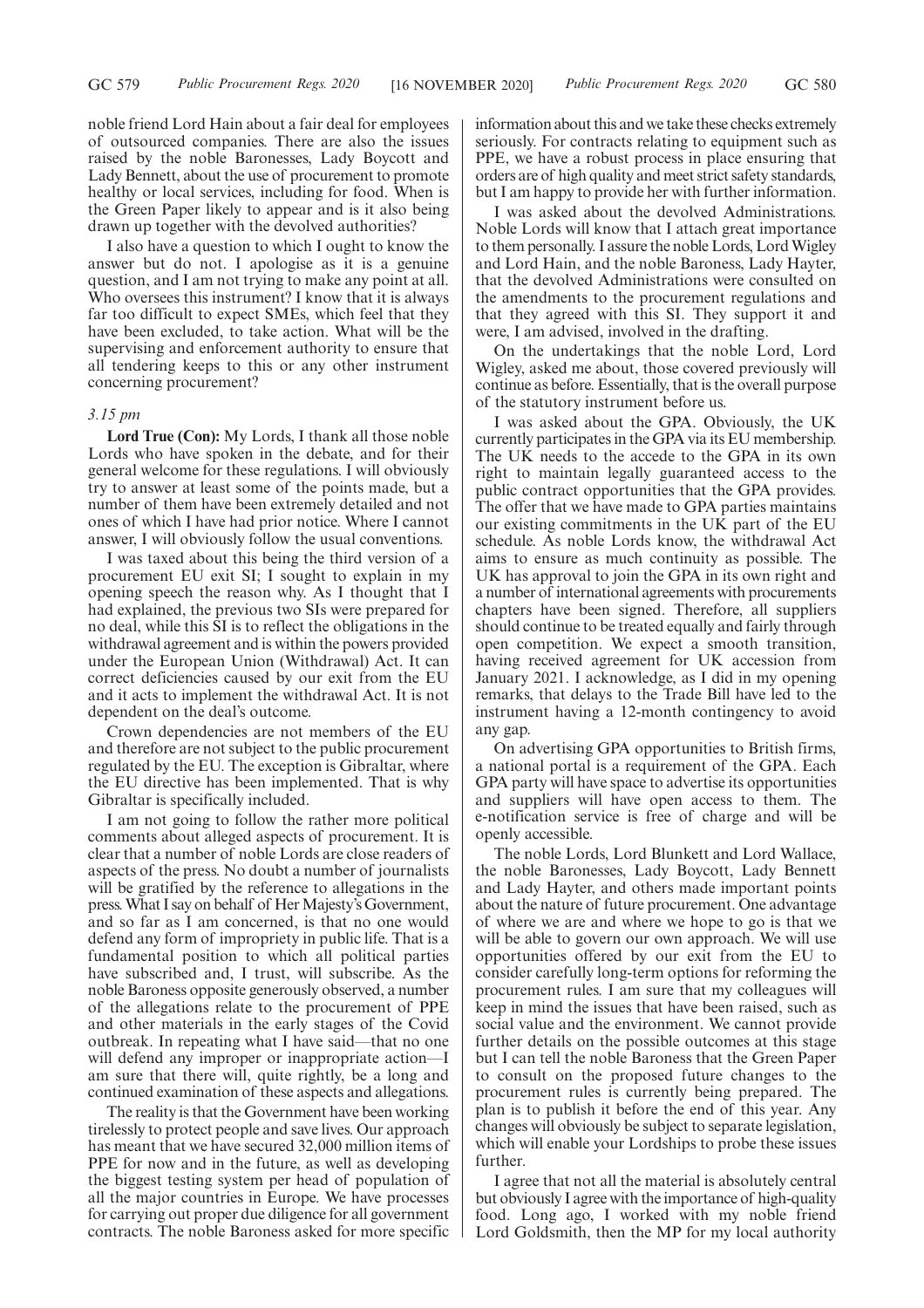#### [LORD TRUE]

area, to promote the importance of good-quality food in public sector bodies. The Government are extremely mindful of the importance of these issues.

I was asked about the definition of lawyers. I believe that I included some remarks about what "lawyer" meant in my opening speech but if that is not the case, we will let the noble Baroness, Lady McIntosh, know. I think that I answered that point.

We need to ensure that the public procurement regulatory regime will function after the end of the transition period, providing continuity and legal certainty for UK public procurers and suppliers and signalling to suppliers from GPA and other countries that those regulations will guarantee them continued access, rights and remedies.

I know that I have not been able to answer all noble Lords' questions in this short time but I hope that I have given the Committee some assurance and clarified the implications of the amended legislation. I trust, therefore, that noble Lords will support this statutory instrument.

#### *Motion agreed.*

**The Deputy Chairman of Committees (Lord Brougham and Vaux) (Con):** My Lords, the Grand Committee stands adjourned until 3.45 pm. I remind Members to sanitise their desks and chairs before leaving the Room. Thank you.

*3.25 pm*

*Sitting suspended.*

### **Arrangement of Business** *Announcement*

#### *3.45 pm*

**The Deputy Chairman of Committees (Lord Brougham and Vaux) (Con):**My Lords, the hybrid Grand Committee will now resume. Some Members are here in person, respecting social distancing, while others are participating remotely, but all Members will be treated equally. I must ask Members in the Room to wear a face covering except when seated at their desk, to speak sitting down, and to wipe their desk, chair and any other touch points before and after use. If the capacity of the Committee Room is exceeded or other safety requirements are breached, I will immediately adjourn the Committee. The time limit for debate on the following statutory instrument is one hour.

# **Consumer Protection (Enforcement) (Amendment etc.) (EU Exit) Regulations 2020** *Considered in Grand Committee*

*3.46 pm*

#### *Moved by Lord Callanan*

That the Grand Committee do consider the Consumer Protection (Enforcement) (Amendment etc.) (EU Exit) Regulations 2020.

**TheParliamentaryUnder-Secretaryof State,Department forBusiness,EnergyandIndustrialStrategy(LordCallanan) (Con):** My Lords, the regulations were laid before the House on 14 September 2020. Our negotiations with the EU continue. As previously set out, we want a relationship with the EU based on friendly co-operation between sovereign equals and centred on a trading relationship based on free trade. These draft regulations form part of the important and necessary work being done to update our legislative framework in readiness for the end of the transition period. This will ensure that retained EU legislation continues to work effectively here in the UK.

The primary purpose of this statutory instrument is to update the 2019 EU exit regulations on consumer protection enforcement given changes in EU and domestic law since those regulations were considered and approved by this House on 15 January 2019. This SI does not alter the approach of the 2019 exit regulations; it merely enables them to work given those changes.

The 2019 exit regulations dealt with the collective redress regime for consumer protection laws. This regime applies where the infringement of certain consumer protection laws causes harm to the collective interests of consumers. It deals with systemic infringements of consumer law rather than any individual disputes.

The EU's Consumer Protection Cooperation Regulation, known as the CPC Regulation, provides for reciprocal arrangements between enforcement bodies in member states, such as the UK's CMA. It allows them to investigate and, if requested by an enforcer in another member state, to take action to end cross-border infringements of EU consumer law which harm the collective interests of consumers.

In the UK, the Enterprise Act 2002 allows enforcers to seek court orders to ensure the cessation of and, where appropriate, redress for infringements causing collective harm. The 2019 exit regulations revoke the CPC Regulation, which will not apply to the UK once the UK is no longer bound by EU law. The revocation is also necessary to prevent UK enforcers being obliged to assist their EU counterparts while, of course, EU enforcers are not under the same obligation. The 2019 exit regulations also amend the 2002 Act to allow the domestic collective redress regime to function effectively once EU law no longer applies in the UK. Those regulations replace the concept of a Community infringement—the breach of consumer protection laws in the EEA—with a Schedule 13 infringement for breaches of UK consumer protection laws.

Since the 2019 exit regulations were made, a new EU CPC Regulation, the 2017 CPC Regulation, has come into force. This statutory instrument updates the 2019 exit regulations so that they revoke this new CPC Regulation. This new exit regulation ensures that the UK collective redress regime will continue to apply to those retained EU-derived consumer protection laws to which the 2017 CPC Regulation has been extended.

This statutory instrument also ensures that the 2019 exit regulations amend the new material added to the 2002 Act by the CPC implementation regulations. That new material includes express online interface powers under which the Competition and Markets Authority can seek court orders requiring the removal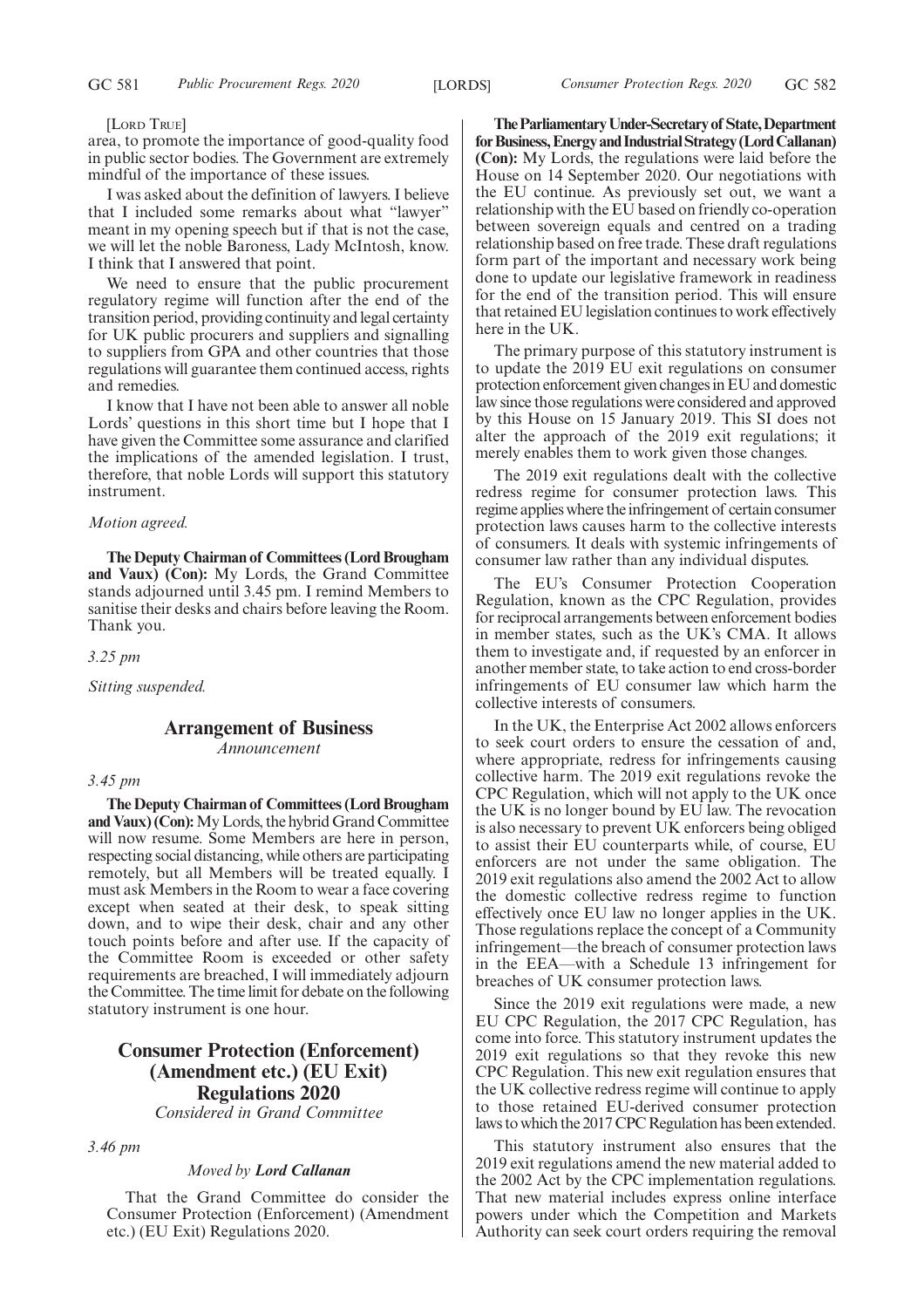of online content from, or restriction of access to, websites. This statutory instrument will ensure that the 2019 exit regulations amend that Act as it stands now, and the improvements made to that Act are therefore retained. None of these changes alters the approach of the 2019 exit regulations.

This SI also makes a number of other changes to EU exit regulations relating to consumer protection. First, it makes a small number of changes to two previous UK-wide exit regulations that amend legislation relating to crystal glass, footwear and textiles. These are specified in the Northern Ireland protocol. These changes ensure that those regulations do not impact on the operation of the Northern Ireland protocol.

Secondly, this SI makes technical changes to replace references to "exit day" with "IP completion day", which will now be 31 December 2020, and is necessary in the context of the transitional provisions of those exit regulations.

Finally, this statutory instrument makes some minor amendments to clarify drafting in the Enterprise Act 2002. This is in response to the 14th report for this Session by the Joint Committee on Statutory Instruments in relation to this year's regulations implementing the new CPC Regulation.

My departmental officials have undertaken the appropriate assessment of the impacts of this instrument on businesses and relevant bodies. This showed there is likely to be a negligible impact on business. These amendments do not bring about a wider policy change or impose any new liabilities or obligations on any relevant business, organisations or persons.

Although consumer protection is devolved in Northern Ireland, following consultation, the Department for the Economy, Northern Ireland, has agreed for the SI to include Northern Ireland provisions which relate to areas that are devolved to Northern Ireland. Consumer protection is reserved for Scotland and Wales, although officials in both the Scottish and Welsh Governments have also been advised of these regulations and they have raised no objection.

This instrument is a sensible and necessary use of the powers of the withdrawal Act which will ensure that the law in this area continues to function effectively after the end of the transition period. I therefore commend the regulations to the Committee.

#### *3.52 pm*

**Lord Moynihan (Con):** My Lords, the regulations being updated address systemic infringements of consumer law. Currently, they allow the Government to investigate and, if requested by another member state, take action to end cross-border infringements of EU consumer law that harm the collective interests of consumers. Consumer protection co-operation—the CPC regime will ensure, as the Minister said, that the law in this area continues to function effectively after the transition period, not least through the CMA.

Unscrupulous trading practices have for too long been a feature in society, despite EU consumer law. It is right that UK standards should apply where EU-based traders target their activities in the UK. It is critical that the UK and the EU continue to work together to safeguard high standards of consumer protection once EU CPC regulation ceases to apply to the UK. This is critical in the context of ticket abuse. Here I declare my interest as co-chair of the All-Party Parliamentary Group on Ticket Abuse, where I work with my impressive co-chair, Sharon Hodgson. Our aim is to promote and provide a forum for the discussion of issues relating to the sale and resale of tickets for events, with a particular focus on devising solutions to the problem of modern-day ticket touting.

If we are to be successful in this context we have to co-operate closely with our European colleagues. Together we adopted the first secondary ticketing law banning bots, which came into effect last December as part of the directive on better enforcement and modernisation of consumer protection rules. As FEAT—the Face-value European Alliance for Ticketing—has argued, we need to establish a European watchdog that has the resources and powers to regulate online marketplaces, ensure compliance and issue effective penalties for breaches of law. The UK should still be part of that.

We need to put an end to the bulk-buying of tickets and resale at a higher price, which is still practised illegally by ignoring the terms of resale. That practice distorts the primary market, with tickets often selling out within moments of going on sale, only to be listed on secondary platforms at many times their face value. This is a huge business. The ticket resale market in Europe is estimated to be worth  $E12.14$  billion last year.

I hope the Government will confirm that, in all their future dealings with the EU Commission, co-operating and liaising with our European friends will remain the highest priority, because this cross-border crime requires parallel and aligned legal frameworks and within-day co-operation. For that to happen, the CMA needs more powers from the Government on consumer protection. The CMA is more powerful when it comes to competition laws but does not have the same powers for consumer protection.

Does my noble friend agree that the time is overdue for the CMA to receive powers to impose fines? We need to change the powers of the CMA. It needs powers similar to those of National Trading Standards, or the police, to investigate cases with criminal powers. Consumer rights in this context are there to be protected, and wherever possible to be strengthened. There are still too many inadequacies in consumer protection law. It is not just consumers who suffer from modern-day ticket touts. Reputationally, sport, the music industry and the arts suffer as well.

In many respects these are framework regulations for the future, so I should like to set down one marker in particular. The noble Baroness, Lady Hayter, will recall that I have long believed that the only way we can address the worst excesses of corruption on the secondary market platforms is to have an individual booking reference on each ticket, and to enforce that requirement. That would enable an individual to check with event organisers whether a specific ticket was valid. Yet too often, enforcement is absent.

We have made progress with the details on tickets—the row, the seat, the face value, the age restrictions and the original seller—although those legal requirements are all too frequently flouted, again through lack of adequate enforcement. The regulations are limited and welcome in their objectives, and they are very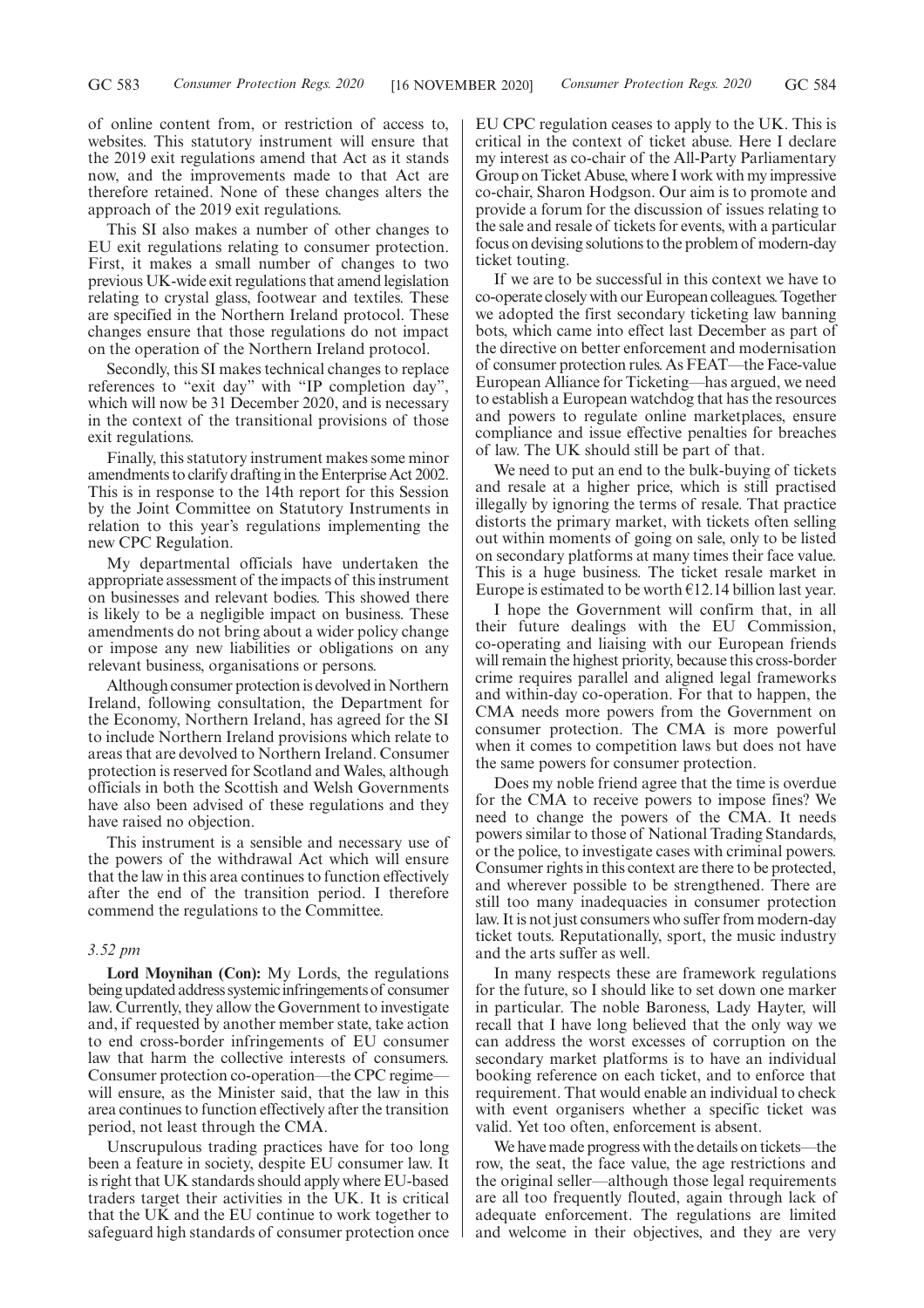#### [LORD MOYNIHAN]

specific. We now need parliamentary time and government commitment to address and update consumer protection in this country. The regulations are a welcome and necessary start, and I hope the Minister will be able to signal that the Government take these issues seriously, and intend to act once the transition period is over, while always working exceptionally closely with the European Union to ensure that, as far as possible, we take a harmonised and unified approach to this crossborder problem.

#### *3.57 pm*

Lord Empey (UUP) [V]: In this Committee last week we discussed the Common Rules for Exports (EU Exit) Regulations 2020, which deal with the Government's ability to prevent the export of particular products in an emergency—such as PPE products being sent out of the UK. In his opening salvo then, the Minister, the noble Lord, Lord Grimstone, talked about

"the ability of the EU Commission to exercise these powers in Northern Ireland."—[*Official Report*, 10/11/20; col. GC 421.]

The Minister said that the devolved Administration in Northern Ireland had powers over consumer affairs in Northern Ireland; that is correct. What I want to find out from him is: who, in practice, will be making the totality of consumer law in Northern Ireland, and who will implement it? For instance, under the protocol we have a "zone of regulatory compliance", consisting of the 27 EU member states plus Northern Ireland.

The issue, it seems to me, is that in the regulations before us there are specific references to Great Britain and not Northern Ireland. For the sake of clarification, can the Minister, in his winding-up speech, tell us whether the European Commission will have any role in consumer affairs in Northern Ireland, given that, after the IP completion day, it clearly will have a role in other areas? I do not quite understand how it is consistent with taking back control if what will, on 1 January, become a foreign power, is to exercise executive authority in a part of the United Kingdom.

Can the Minister assure the Committee that that will not be the case here? Or, because we now have a regulatory border in the Irish sea—which the Government continually try to deny exists—will the regulations continue to be made in Brussels, where we have no representation or say? If not, who will make them, for the parts of consumer law that are not dealt with by the devolved Administration?

It seems to me that there is so much potential with these SIs, which are so terribly complex and not things that the general public would normally have access to or an interest in, but which are exceptionally important. There is a big issue of principle here. Are we actually effecting significant constitutional change that is against the principles of the Good Friday agreement without the knowledge or consent of those who would be directly affected? I would be most obliged if the Minister would address those matters in winding up.

#### *4 pm*

**Lord Naseby (Con):** My Lords, I read this SI in the context of the internal markets Bill, which we are wrestling with on Report on Wednesday. I have a couple of questions. Paragraph 2.9 of the Explanatory Memorandum refers to particular industries that were, in a sense, left out or were not ready at the right time. My eye fell particularly on "footwear". I had the privilege of representing Northampton South, a town steeped in footwear, and still has the UK's leading footwear brand in Church's, along with a host of others and the ancillary trades that go with it. I also noticed the reference to "crystal glass", because I go down to the west country quite often—and, of course, Dartington is also involved in crystal glass.

My first question is whether these new regulations for Northern Ireland affecting those two industries—and, presumably, textiles—mean that they are the same as regulations in the rest of GB, or are they different? It is not entirely clear from reading this what the situation is. Secondly, was there any response, when the new regulations were tabled, from any of the trade associations affected by these industries? Footwear is obviously one, and I am sure that there are trade associations for glass and textiles.

So that is that area—then there is paragraph 2.12. The question that arises in my mind is whether this measure means that the exit regulations are on the basis of no deal or a deal? In other words, it does not make any difference for paragraph 2.12 whether there is or is not a deal or no deal.

Just to make an observation on paragraph 2.14 in the context of the internal markets Bill, it says:

"Those sections provide that where a court in one Part of the United Kingdom makes an order under Part 8 of the 2002 Act that order is, in another part of the United Kingdom, to be treated as an order made by the court in that other part of the United Kingdom."

It is so good to see that there, and well done to those involved in that process.

I have another small point, which is that I am never too sure what the definition is of a small business. It keeps coming up, and I would be grateful if somebody would write to me and tell me what the definition is within the department.

Finally, it is nice to see my colleague here, my noble friend Lord Moynihan. I suspect that he and I and perhaps one or two others are particularly involved in the world of sport. We know that industry extremely well. He is so right to raise the problems of ticket touting and resales. It is a growing problem and really needs tackling. If we are talking about increasing the powers of the CMA, that has to be done. I hope that my noble friend, who may not be able to give us a strong answer on that today, will recognise that this is a big and a growing problem. Given the size and importance of sport to British citizens, it really needs tackling.

#### *4.04 pm*

**Lord Bowness (Con) [V]:** I thank my noble friend for his introduction of this instrument, one which was certainly needed for me. To follow all the cross-references proved very difficult, and I shall not pretend that I could do so in every case. In parenthesis, I wonder why this instrument, which is an amending instrument in respect of the earlier 2019 regulations, is not the subject of a consolidated instrument.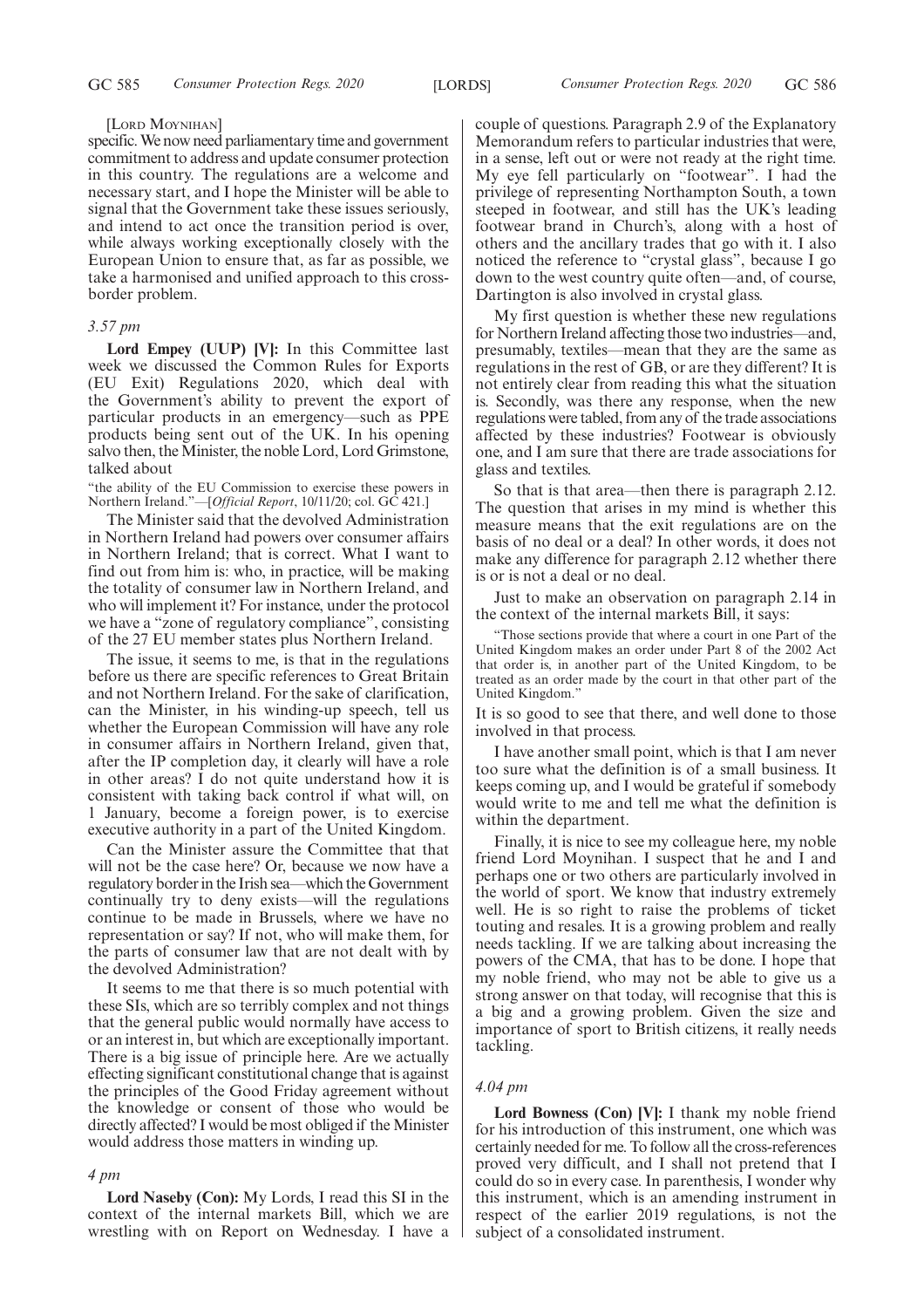The whole thing is a very good example of how difficult it is properly to scrutinise what is going on in the Brexit proceedings. I am speaking this afternoon because I believe that consumer protection is an area on which Brexit may have considerable impact, and it is not mentioned very often. I do not believe that there is an awareness among people, whether for or against Brexit, who appreciate what may be lost without a comprehensive agreement with the European Union. I entirely endorse the call for co-operation with the EU 27 made by my noble friend Lord Moynihan.

I have some specific questions for my noble friend. If they are answered in the footnotes or in an equally opaque statutory instrument, I apologise. First, what is happening to the European Consumer Centres Network, which was created to provide advice if things go wrong with a cross-border purchase? Furthermore, what is the position of the UK European Consumer Centre, funded jointly by the UK and EU to give free advice to consumers who have bought goods or services in another EU country? Similarly, what is happening to the online dispute resolution platform, enabling consumers to locate suitable alternative dispute resolution providers to handle their complaints?

In an answer to a Written Question, my noble and learned friend Lord Keen of Elie told me

"Existing EU instruments in the area of civil judicial cooperation (including—

this is important—

"disputes in family and consumer matters) will continue to have effect between the UK and EU member states during the Implementation Period."

There is no surprise about that. He went on to say:

"The position after 11pm on 31 December 2020 will depend on the outcome of negotiations".

But where are we on that matter, apart from running out of time? I hope that my noble friend will be able to confirm that these are all matters that have been discussed and, although we may say that nothing is agreed until everything is agreed, there is an agreement in principle to maintain these important areas.

I have put down Written Questions about a very important consumer right relating to air travel—namely, EU Regulation 261/2004, which deals with passenger rights in the event of flight delays and cancellations. I have been told by my noble friend Lady Vere of Norbiton, speaking from the Department for Transport, that the rules apply until 31 December. I think we have all got that message. She said that, after that date, the rules are

"retained in domestic law and will therefore continue to apply."

I have great doubts as to whether this, being a regulation, can be retained without amendment and requiring some domestic legislation. I have asked about this but have not yet had a reply.

I understand that, as of 31 December, the EU law on passenger rights no longer applies to passengers departing from a UK airport to an airport in the EU 27, unless—and this is important—the airline is a union carrier. Yet again I ask, in a different forum, what is the position on that regulation, and how do the Government intend to replicate in full the rights currently enjoyed?

#### *4.09 pm*

**Baroness Ritchie of Downpatrick (Non-Afl) [V]:** My Lords, I offer my thanks to the Minister for updating us and giving us the background to these regulations. It is clear that they update the legislative framework for consumer protection, and I note that their principal purpose is to make changes to a previous statutory instrument, the Consumer Protection (Enforcement) (Amendment etc.) (EU Exit) Regulations 2019.

However, several questions arise as a result of this, and I would like to pose them to the Minister. The first is general: I have increasingly found that many, particularly older, people are subject to scamming. As a result of this, they could provide money to—shall we say undisclosed sources, thinking that there could be problems ahead for themselves. Could the Minister detail whether this statutory instrument will prohibit this sort of activity or whether the Government are considering future legislation to deal with this element of consumer protection? This form of scamming is now happening on a continuous and persistent basis, leaving many people vulnerable, and it needs to be addressed.

In relation to the statutory instrument under discussion, do the Minister and the Government feel and assert that the provisions within these regulations are equal to, better than or substandard compared to the EU regulations that they seek to replace? How will this statutory instrument intersect with the common frameworks process? I declare an interest as a member of the Common Frameworks Scrutiny Committee. The process is meant to allow devolved Administrations to come to a common approach on how they manage divergence. Following the enactment of this SI and bearing in mind the restrictive nature of some of the provisions within the United Kingdom Internal Market Bill, will the devolved Administrations have a voice in any consultation on outlining frameworks for consumer protection?

I note that the Northern Ireland Assembly has given consent to the UK Government to legislate for it in respect of this piece of legislation, and that that involved it passing a legislative consent Motion. How do the Government intend to work with the Northern Ireland Executive and Assembly in relation to the general issue of consumer protection following the enactment of these regulations? How will the Northern Ireland protocol play in relation to these regulations, with specific reference to the regulation in Part 4B? I think that the noble Lord, Lord Empey, has already presented the political conundrum in relation to the protocol. I suggest that that should be further added to the common frameworks process.

With reference to the Northern Ireland protocol, and with particular reference crystal glass, footwear and textiles, these regulations have been redrafted to ensure that they do not affect the operation of the Northern Ireland protocol, according to the Explanatory Memorandum. I understand that that is important for ensuring that business can be pursued without being hindered or hampered.

There is also a need to ensure that flexibilities are inbuilt to ensure that Northern Ireland retailers and consumers are protected, are not subject to undue prohibitions or severe tariffs as a result of the protocol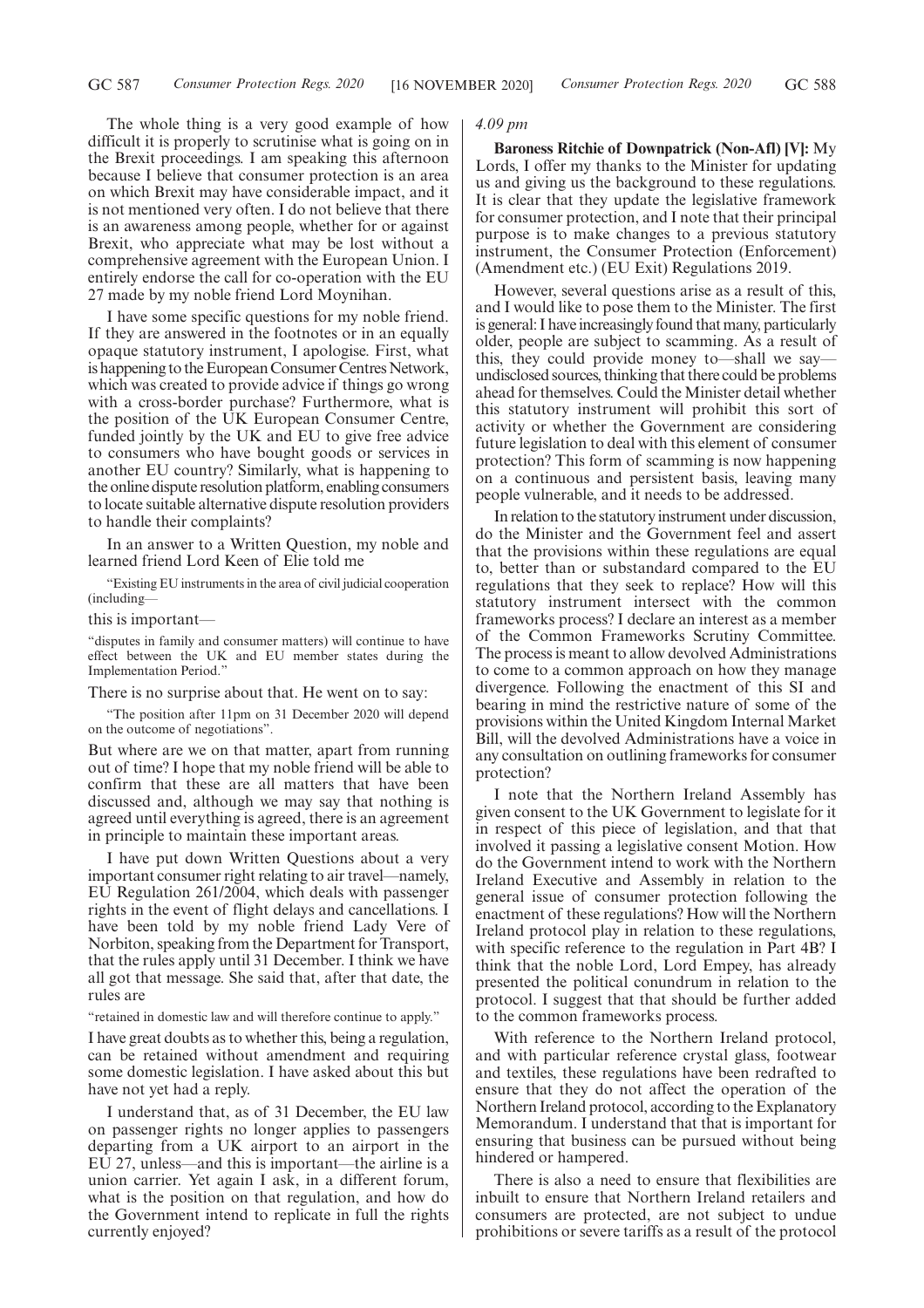#### [BARONESS RITCHIE OF DOWNPATRICK]

and do not end up in prohibitive lists. Can the Minister assure me that this not will be the case and that business activity and transactions can take place unhindered, that consumers would still have access to high-quality goods and that their rights will be protected at all times?

Finally, with regard to the views of the Joint Committee on Statutory Instruments on defective drafting, with special reference to the Enterprise Act 2002, to allow lower and superior courts in all UK jurisdictions to make interim and final online interface orders as part of that enforcement, is the Minister confident that these are now adequately drafted and will be resistant to legal challenge?

#### *4.14 pm*

**Lord Randall of Uxbridge (Con) [V]:** My Lords, I do not need to detain this Committee long. My noble friend the Minister has done an excellent job of explaining these regulations. I spent most of my working life in retail, as the fourth generation in our family store, which sadly no longer exists. I am sure that my noble friend Lord Naseby would be delighted to know that we stocked Church's shoes as well as Dartington glass and many very good quality items from Northern Ireland. As a result, I have always taken a keen interest in consumer rights. I hope that we always put consumers at the forefront of our service commitment and would always go further than any legal requirement. Of course, consumer law is not always clearly written, but that is not relevant to this particular discussion today.

As far as I can see, these regulations are only relevant to ensuring that

"reciprocal arrangements for Member States to cooperate in investigations and enforcement actions in the case of cross-border infringements of consumer laws causing collective harm to consumers" that are in force up to exit day can continue. Can my noble friend confirm that, with the passing of this instrument, regardless of whether there is no deal, consumer rights in the UK will not be affected in any way as a result of us leaving the European Union? I understand that this is being brought in

"to allow domestic legislation on collective redress to function effectively in relation to EU-derived consumer law after EU exit." Presumably, however, if our consumer law is tougher than the EU law, this redress is not applicable.

Finally, I wonder how many UK consumers are actually aware, in any case, of these rights and where they could find out about them more and have them explained in a simple way to understand them within the current regulations? Even with my noble friend's excellent introduction, I have to say that it is all rather confusing.

#### *4.16 pm*

**Baroness Hayter of Kentish Town (Lab) [V]:** I also thank the Minister for his excellent introduction to this statutory instrument. I know that he will be unsurprised by the two issues I will raise. First, I raise the question of the full involvement of the devolved Administrations in the adoption as well as the monitoring and enforcement of aspects of the emerging new architecture of our cross-UK market. It is particularly important, given that this measure amends the Enterprise Act 2002, to ensure that consumer-protection-related enforcement orders are recognised across all four Administrations. As they need to operate there, the CMA will, obviously, also have a role, which I think strengthens the case we will make shortly, on the United Kingdom Internal Market Bill, about why the devolved Administrations should be represented on the CMA. It is clearly going to be important that there is joined-up thinking about this.

During our membership of the EU, as the Minister probably knows better than most, the many very welcome consumer protection measures were always agreed via the Council, Commission and European Parliament, so all parties that had a subsequent duty to implement any such rules were party to their determination. We will want to be very sure, as we enter our new arrangement for an internal market, where consumers also need appropriate protection, on standards, complaint handling and redress, that any provisions are developed with the full involvement of the four Governments and legislatures that would then have to adopt and work with such measures. Could the Minister outline the involvement of the three devolved authorities, in the case of this instrument, and how future measures will be handled across the four nations?

I was particularly interested by the point raised by the noble Baroness, Lady Ritchie, about whether this should be added to the list of the common frameworks, if it is not already. Hopefully, consumer protection can be such a framework, but I am also hoping that, on Wednesday, we will be able to support the amendment that I know will be proposed so that common frameworks would be included in the United Kingdom Internal Market Bill. It seems that this would be a very good way of ensuring that consumer protection is automatically, if you like, handled in that very consensual way. That was my first point about the devolved authorities.

Secondly, I want to take up the points made by the noble Lords, Lord Bowness and Lord Randall, and others about how consumers have benefited enormously from a swathe of measures introduced in the EU, affecting trade across the borders between us and other EU countries and raising standards, protections and rights within each country. The consultative way of producing directives may have taken time across the EU, but it meant that consumer representatives were able to engage with the process both here in the UK, by working with our Government, and through pan-European consumer groups in relation to both the Commission and the European Parliament. I am sure that the Minister was often lobbied by consumer interests when he was there. Those representatives were also able to work with UKRep. Can the Minister detail what discussions have been held with Which? and other consumer organisations in relation to this instrument? Can he also outline the Government's plan to involve them in future preparation of regulations relating to their area?

I want briefly to touch on two other things. The first is redress, which has been mentioned. We have a bit of a hotchpotch in this country at the moment. Some bits of redress come under the Minister's department—a number of different departments, actually. Plans for a public sector ombudsman were with the Cabinet Office, I think, but have gone nowhere.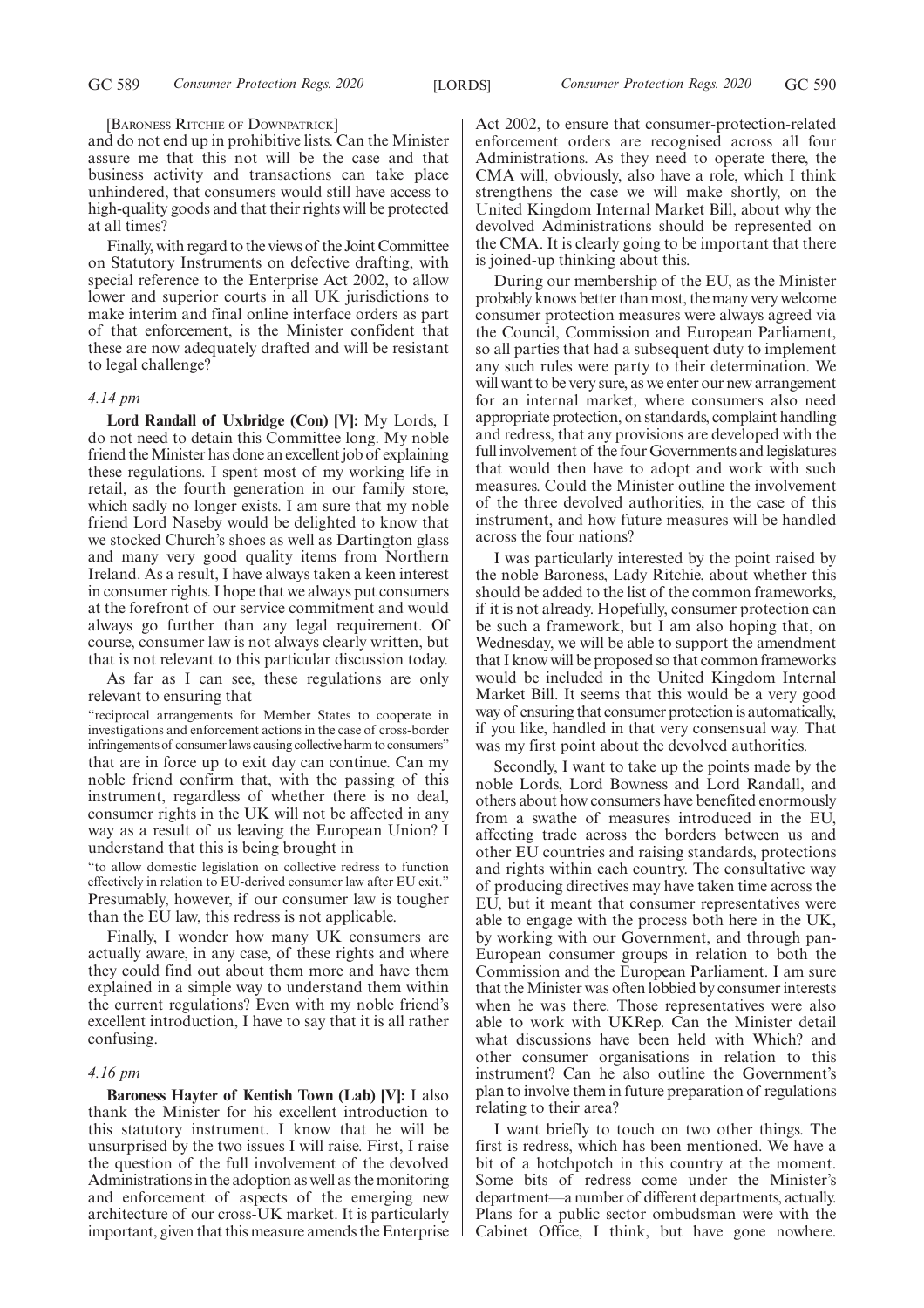I understand that the Government are rather busy at the moment, but it would be useful if this could be looked at at some point because it is an important part of consumer protection. Specifically, there was a directive that consumers should be informed of the relevant redress system for their industry, even where a provider was not part of it. It would be interesting to know what will happen to that.

Finally, I want to add my name to the points made by the noble Lords, Lord Moynihan and Lord Naseby. Things like the ripping off of consumers through ticket touts and bots is bad for consumers and involves a lot of criminality. I hope that the Minister has heard those pleas for action on this matter and a strengthening of the CMA's powers to deal with this and other issues.

#### *4.22 pm*

**Lord Callanan (Con):** I thank all noble Lords and noble Baronesses who contributed to this debate.

Of course, the UK has left the EU to take back control on these and other matters and make decisions as a sovereign independent state. As I said in my opening speech, since the 2019 exit regulations on consumer protection enforcement were made, a new CPC regulation has come into force. This statutory instrument is therefore necessary to update the 2019 exit regulations so that the new CPC regulation is revoked. As I also said earlier, it also makes a small number of changes to two other exit regulations so that they do not have an impact on the operation of the Northern Ireland protocol. These amendments will allow the domestic collective redress regime to function effectively once EU law no longer applies in the UK. They will prevent UK enforcers being required to assist EU counterparts who are not under the same obligation. I reiterate that none of these changes alters the approach of the 2019 exit regulations.

I can confirm for the noble Baroness, Lady Hayter, that we have one of the strongest consumer protection regimes in Europe. It ensures that consumers' interests are safeguarded with a comprehensive set of consumer rights and through strong advocates for consumer interests and other well-developed advice services. Of course, we remain firmly committed to the strong consumer rights and high standards that have benefited UK consumers for many years; these regulations do not change that. The political declaration between the UK and EU sets out the parties' determination to continue working together to safeguard high standards of consumer protection; the UK remains fully committed to this undertaking.

We are continuing and enhancing global co-operation on consumer protection through our trade policy and through the CMA continuing to take an active role in many international fora. Our recently signed trade agreement with Japan illustrates this and includes consumer co-operation measures that go beyond those in the EU-Japan agreement, for instance.

My noble friends Lord Moynihan and Lord Naseby and the noble Baroness, Lady Hayter, referred to the ticket resale market and the importance of co-operation with the EU; I know that my noble friend Lord Moynihan in particular has been an extremely influential voice on this issue. The CMA has already taken enforcement action under UK consumer law against foreign-based secondary ticketing websites, such as Viagogo and StubHub, and enforcements of these provisions do not rely on the CPC network.

The domestic enforcement powers that we currently have will be retained. For instance, a new online interface order remains available to our enforcers; among other things, it allows a court to order the removal of content or restrict access to websites and software used by traders in selling services. Effective co-operation on consumer protection will be an important part of the UK's future relationship and is of course in the interests of all parties. The CMA will continue to take an active role in many of the international fora that regulate these matters. We will look at the CMA's powers of enforcement, but they are separate from this instrument; my department is engaging directly with the CMA on that question.

The noble Lord, Lord Empey, and the noble Baroness, Lady Ritchie, asked about the EU's role in making consumer law in Northern Ireland. These regulations will ensure that three specific EU-derived laws—relating to crystal glass, footwear and textiles—continue to apply as required under the Northern Ireland protocol. Most consumer protection law is not affected by the protocol. Going forward, the UK Government will set the rules overall, subject to commitments in the protocol.

My noble friend Lord Naseby asked about footwear and related issues. In Great Britain, these regulations will continue to be subject to amendments made by previous exit SIs, which are largely narrow and technical, as the Northern Ireland protocol does not apply in this area. Substantial divergence in the GB and Northern Ireland protocol rules is not currently envisaged.

I will reply in writing to my noble friend Lord Naseby's question on the definition of small and micro-businesses.

My noble friend Lord Bowness noted the complexity of the rules. I agree with him on this one. It is a technical area, but we have had a good discussion today. We have produced a substantial amount of explanatory material, but if he does not feel he has enough and wants to write to me, I would be happy to send him even more of it if he wishes for some bedtime reading.

We want consumers and businesses to continue to feel confident and empowered in cross-border transactions. The Government have committed to fund the UK European Consumer Centre for at least another year after the transition period ends to help consumers resolve cross-border disputes. We will use this time to assess the most effective way to provide consumers with advice about cross-border purchases in future.

My noble friend also raised passenger rights, which, as I am sure he understands, is not addressed by the instrument. As he probably also understands, consumer protection for flight passengers is a matter being considered by the Department for Transport. I know that he is in correspondence about it with my noble friend Lady Vere, who is a Minister in that department.

The noble Baroness, Lady Ritchie of Downpatrick, asked about protection for older people at risk of scamming. We have worked closely with Citizens Advice to run a National Consumer Week to help raise awareness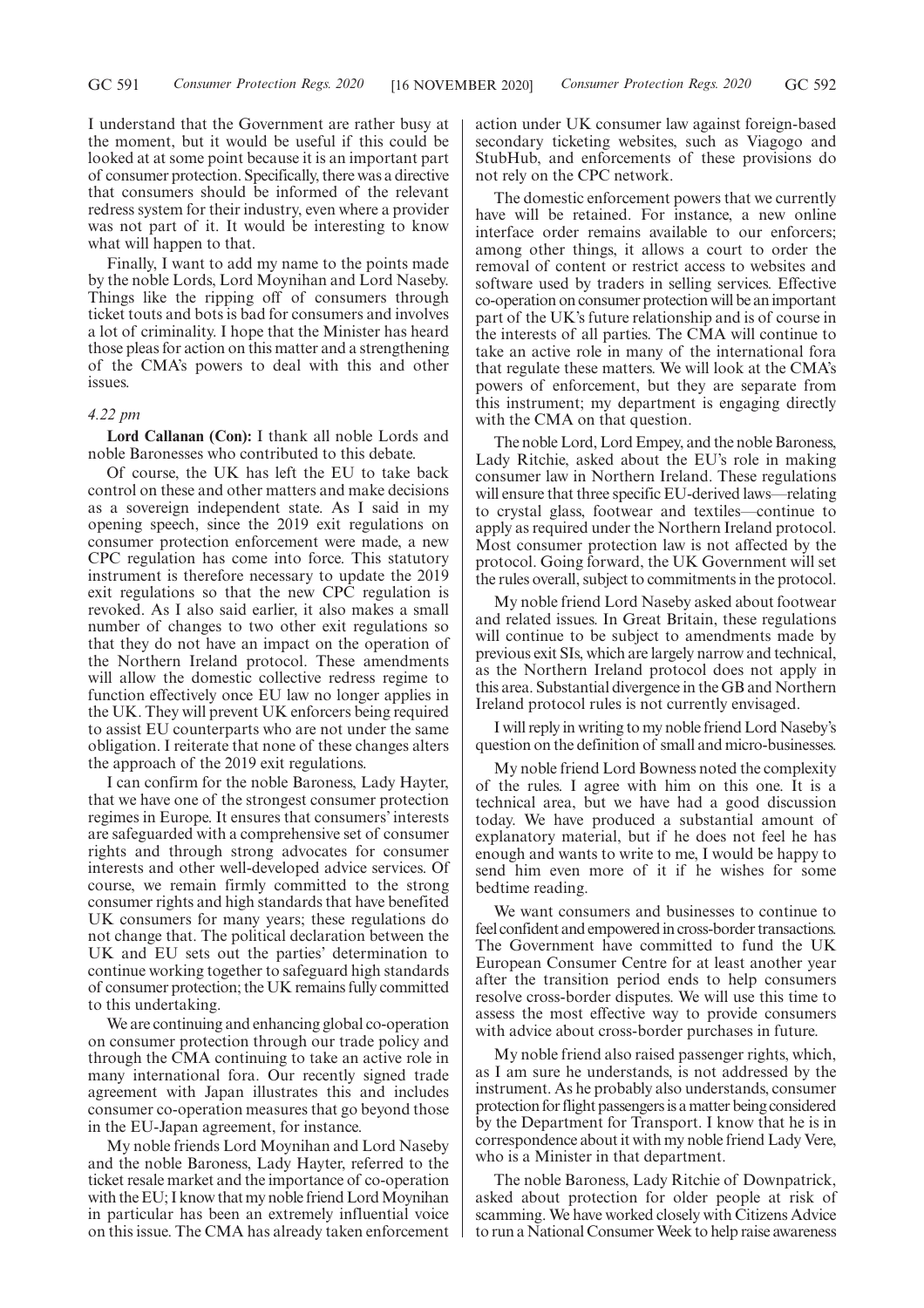#### [LORD CALLANAN]

of scams. I totally agree that this is a vital piece of work. On her point about consultation with Northern Ireland, this has been central to the formation of the SI, as I indicated. We will of course continue to engage with Northern Ireland and the other devolved Administrations, as the noble Baroness, Lady Hayter, asked, in response to the future development of consumer law.

On the rectification of problems raised by the JCSI on the previous 2020 regulations, we are satisfied that the redrafting of the previous regulations reported by the JCSI now satisfactorily deals with its concerns. It has of course received the usual pre-laying quality assurance procedures.

My noble friend Lord Randall asked about domestic consumer law. This will be retained in full as a result of a series of these exit-related SIs and, of course, by our domestic legislation regime, which, as he notes, in many cases already exceeds that required by EU rules.

The noble Baroness, Lady Hayter, further asked about devolved issues. I mentioned that we contacted the Northern Ireland Government on these measures and no concerns were raised. The Department for the Economy confirmed its agreement on 28 April. Although consumer protection is of course reserved in Scotland and Wales, officials in both the Scottish and Welsh Governments have been advised about these regulations and have not raised any objections. Northern Ireland has consumer protection and enforcement devolved to it, as I said. Consumer protection is reserved for Scotland and Wales, but we always look to engage with these devolved bodies on any new measures required.

Finally, the noble Baroness asked about engagement with Which? I have certainly spoken to it about other matters, but not these particular regulations. We hold regular discussions with it and others, such as Citizens Advice, to help shape our consumer policy and, in particular, to understand the impact of the current pandemic on consumers. It will continue to be a vital stakeholder for the work of my department.

In conclusion, these regulations will ensure our consumer rights framework continues to function effectively once the EU CPC regulation ceases to apply to the UK. With that, I commend the regulations to the Committee.

#### *Motion agreed.*

**The Deputy Chairman of Committees (Baroness Barker) (LD):** The Grand Committee stands adjourned until 5 pm. I remind Members to sanitise their desks and chairs before leaving the Room.

#### *4.31 pm*

*Sitting suspended.*

## **Arrangement of Business**

*Announcement*

*5 pm*

**The Deputy Chairman of Committees (Baroness Barker) (LD):** My Lords, the hybrid Grand Committee will now resume. Some Members are here in person, respecting social distancing, and others are participating remotely, but all Members will be treated equally. I must ask Members in the Room to wear a face covering except when seated at their desk, to speak sitting down, and to wipe down their desk, chair and any other touch points before and after use. If the capacity of the Committee Room is exceeded or other safety requirements are breached, I will immediately adjourn the Committee. If there is a Division in the House, the Committee will adjourn for five minutes. The time limit for debate on the following statutory instrument is one hour.

# **Competition (Amendment etc.) (EU Exit) Regulations 2020**

*Considered in Grand Committee*

*5 pm*

#### *Moved by Lord Callanan*

That the Grand Committee do consider the Competition (Amendment etc.) (EU Exit) Regulations 2020.

*Relevant document: 30th Report from the Secondary Legislation Scrutiny Committee*

**TheParliamentaryUnder-Secretaryof State,Department forBusiness,EnergyandIndustrialStrategy(LordCallanan) (Con):** My Lords, the Competition (Amendment etc.) (EU Exit) Regulations 2020 were laid before the House on 30 September 2020.

From 1 January 2021, the UK's competition regime will no longer be integrated with the EU's competition system. Instead, it will function on a stand-alone basis as provided for by the Competition (Amendment etc.) (EU Exit) Regulations 2019, which were approved by Parliament in 2019 to prepare for EU withdrawal. Those regulations will come into force at the end of the transition period, but first they require amendment to reflect the terms of the withdrawal agreement. The purpose of the regulations put before your Lordships today is to implement the UK's obligations on competition law under the withdrawal agreement and to deliver a separate and sovereign UK competition regime at the end of the transition period. The content of the regulations is therefore separate from both ongoing trade negotiations with the EU and the Government's consideration of ways to enhance competition in the UK.

So what do the regulations do? They address three broad topics. The first two topics relate to the jurisdiction of anti-trust and merger cases at the end of the transition period. While the UK was a member state of the European Union, the European Commission had jurisdiction to investigate the UK effects of certain anti-trust and merger cases instead of UK competition authorities. This system has continued during the transition period. This means that there will be a limited set of anti-trust and merger cases that relate to the UK which were opened by the European Commission but not completed before the end of the transition period. These cases are dealt with by Article 92 of the withdrawal agreement. I shall refer to them collectively as live EU cases. Article 92 gives the European Commission competence to conclude live EU cases. These cases will be completed under the law that applied to them when they were opened. This arrangement ensures that competition cases which straddle the end of the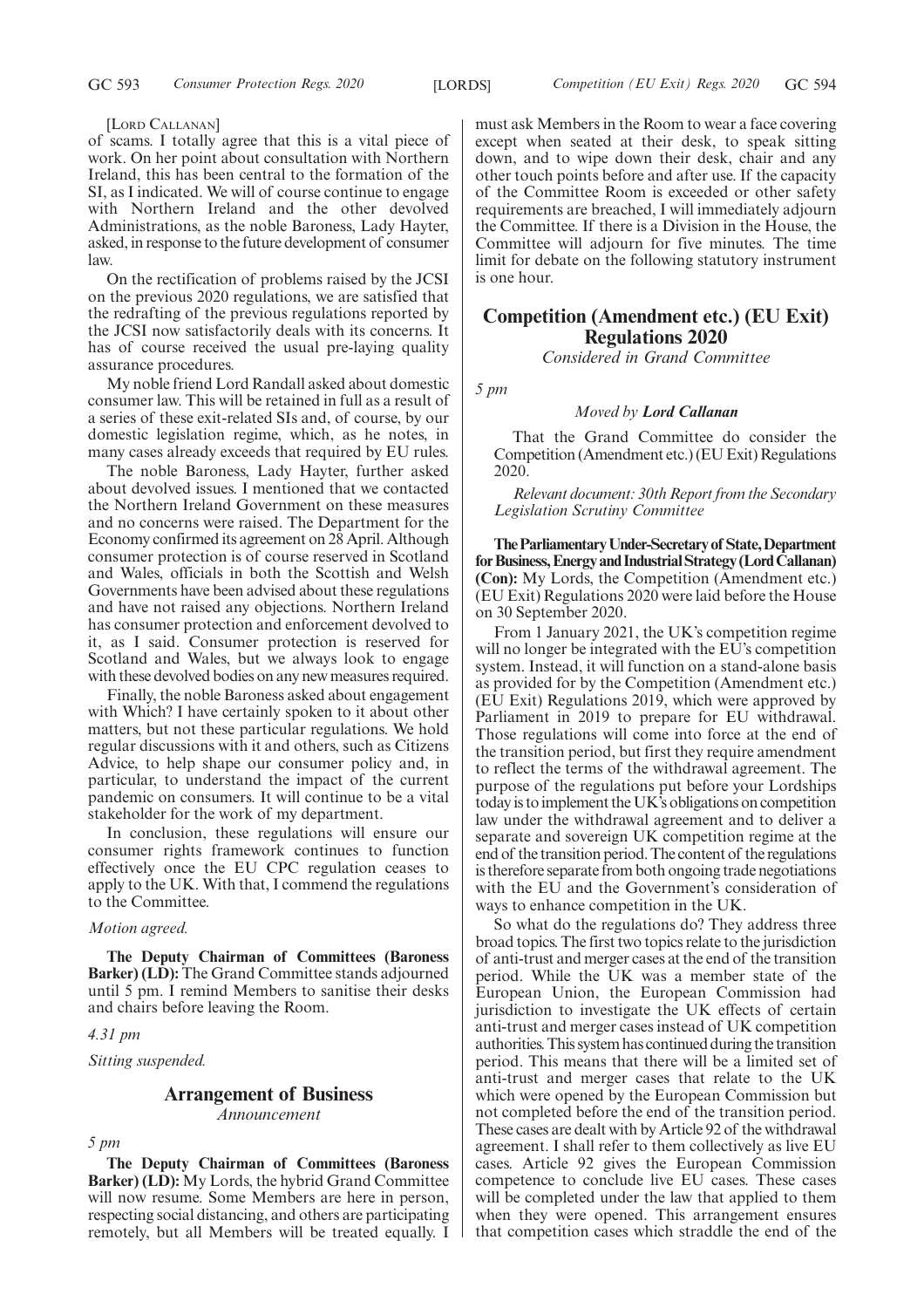transition period will be brought to an orderly conclusion, in turn giving legal certainty to UK businesses, regulatory authorities and courts.

The third topic addressed by the regulations relates to commitments accepted and remedies imposed by the European Commission in connection with its anti-trust and merger cases. These commitments and remedies often relate to multiple EU member states, including the UK, and the European Commission is normally best placed to secure compliance with them. In accordance with Article 95 of the withdrawal agreement, the European Commission will remain responsible for the monitoring and enforcement of the UK aspects of such commitments and remedies. However, this responsibility can, by mutual agreement, be transferred from the European Commission to the UK's competition authorities.

I will now briefly explain the main changes made by the regulations in relation to these three topics. First, with respect to the European Commission's investigations of live EU anti-trust cases, the regulations amend transitional arrangements made in 2019 to reflect the Commission's continued jurisdiction over these cases. The amendments ensure that the Competition and Markets Authority can assist the Commission in its investigations of live EU anti-trust cases in the way it currently can under the Competition Act. To implement fully the legal effect of the withdrawal agreement, the regulations restrict the CMA from investigating the UK aspects of a live EU anti-trust case until the Commission's case has concluded. This reproduces an effect similar to that which arises currently under EU law. The CMA will of course be free to investigate the UK aspects of any anti-competitive behaviour that occurs after the end of the transition period.

Decisions of the European Commission and the Court of Justice of the European Union made in relation to live EU anti-trust cases will be binding in the UK for the purposes of private claims seeking follow-on damages for a breach of competition law. The regulations ensure that UK authorities must consider any relevant penalty issued by an EU body in a live EU anti-trust case when deciding the amount of a penalty to be issued under UK law.

Secondly, the European Commission will continue to have exclusive competence over live EU merger cases, including in relation to any UK elements of the case. This means that, except in certain circumstances, the CMA will not have jurisdiction to review a merger after the end of the transition period if the European Commission began its own review of the merger on behalf of the UK before the end of the transition period. The exception to this rule is where the European Commission is re-examining a merger case following a successful appeal but is not considering the UK aspects of the merger in its re-examination. To prevent an enforcement gap emerging in the UK, the regulations ensure that the CMA can investigate the merger in these circumstances. The regulations amend the transitional arrangements made in 2019 to reflect the European Commission's jurisdiction over live EU merger cases.

With respect to the transferred UK aspects of EU commitments and remedies, the regulations give to the CMA monitoring and enforcement powers to secure continued compliance with them. These powers are modelled on the CMA's existing powers to monitor and enforce domestic commitments and remedies. The powers will apply also to sector regulators that enforce competition law concurrently with the CMA.

In addition to the changes made in relation to these three topics, the regulations make technical amendments to the 2019 regulations so that appropriate reference is made to the end of the transition period. Finally, as with the approach taken by the 2019 regulations, the regulations revoke a recent EU regulation on investment screening, which will have no practical effect on the UK beyond the end of the transition period because it relates to information-sharing between EU member states.

The provisions on competition law contained in the withdrawal agreement mean that the UK will move smoothly to a separate and sovereign competition regime. The regulations make only those changes which are necessary to give effect to these provisions and to ensure that the UK's competition regime functions as intended by the regulations that Parliament approved in 2019. The regulations will provide legal certainty for the UK's businesses, the CMA and the UK courts. I therefore commend the regulations to the Grand Committee.

#### *5.08 pm*

**Lord Lansley (Con) [V]:** I thank my noble friend for his clear and full explanation of these regulations. Perhaps I may start with a little reminiscence. It feels slightly as if I have come full circle because I was a member of the Standing Committee on the Competition Bill in the Commons in 1998. I remember being in opposition at that time and tabling amendments for the purpose of defining the approach to vertical agreements in what became the Competition Act. Nigel Griffiths, who was then the Labour Parliamentary Under-Secretary in the Department of Trade and Industry, said that he thought the amendments were very interesting and might even agree with them. However, he could not possibly accept them because the Government had not yet been told by the European Commission what the structure of vertical agreements would be in the EU regulations. Instead of being rule makers, we were rule takers at that point. We will become rule makers where this is concerned in the wake of our departure from the EU.

Like their predecessors a year or so ago, these regulations set out a comprehensive set of mechanisms for ensuring that there is a transition, without falling through the gaps between EU competition responsibilities and the UK responsibilities being assumed. I will resist the temptation to ask my noble friend about the competition policy aspects of our negotiations with the European Union, albeit that they might in some specific circumstances impact upon how these regulations are interpreted or whether they will survive the deal itself, when we come to legislate for that.

I will make a couple of points, though. For my first, the best example is given by the question of block exemptions for vertical agreements. A number of definitions have to be understood in relation to that, but the one that illustrates the nature of the point I want to make is the threshold of market share for the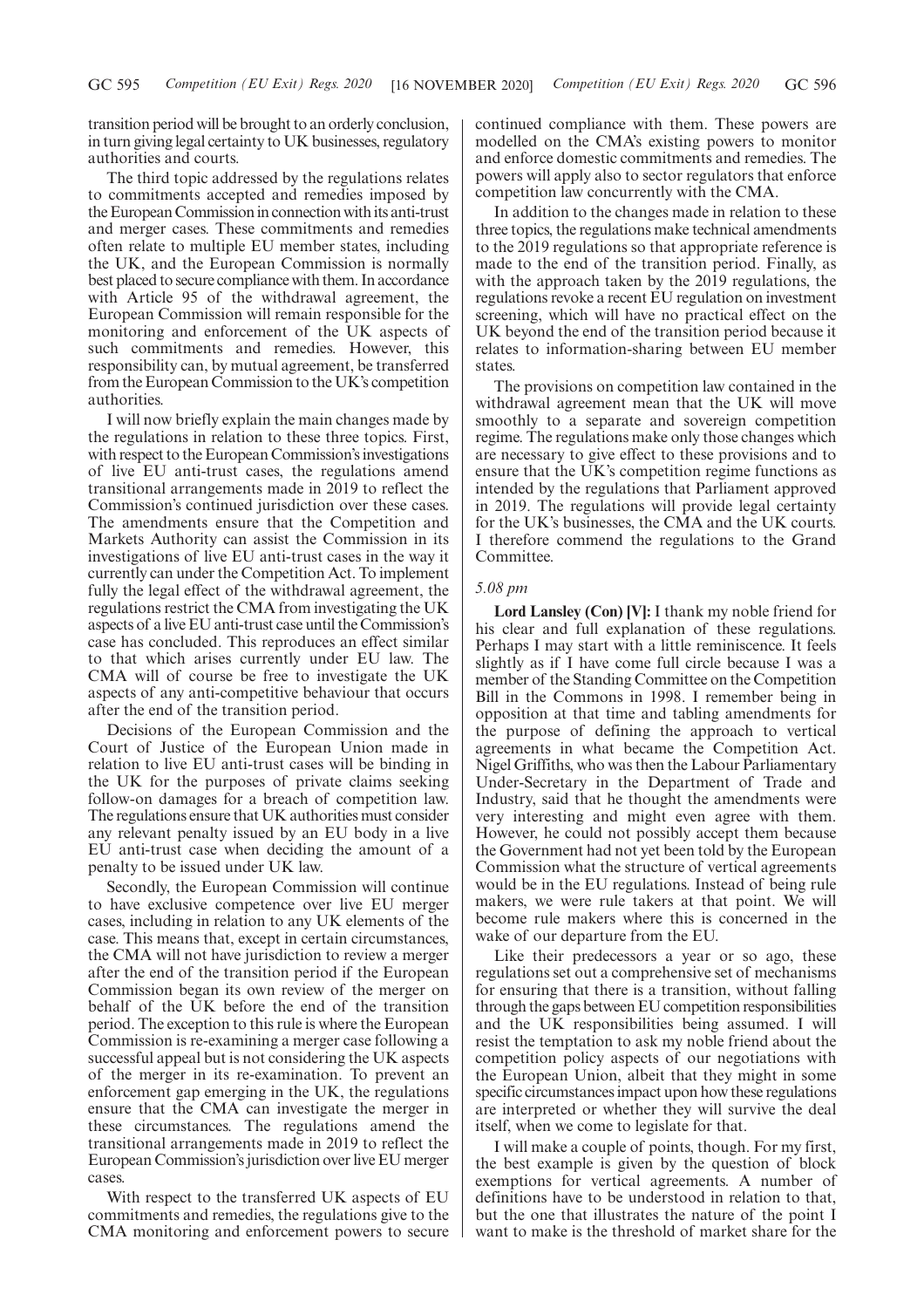#### [LORD LANSLEY]

assumption that a vertical agreement might—not does have anti-competitive impacts. In the EU regulation, that is a 30% market share.

The issue is: what is the market? Defining the relevant market is very important. There is a whole raft of circumstances in which defining the relevant market when we leave the EU—that is, from 1 January next year—will be a different and potentially debatable proposition. For example, is Northern Ireland in the relevant market for United Kingdom purposes or in the single market? If it is in both, the calculation of the 30% market threshold would be distorted in potentially both jurisdictions. Determining what the relevant market is for a range of different circumstances leads to my first question: what are the Government's and the Competition and Markets Authority's intentions relating to the definition of markets in a range of contexts?

My noble friend referred to my second point: the regulations revoke EU regulation 2019/452, which sets up a screening mechanism for foreign direct investment. Appropriately, they revoke it because it will not apply in the United Kingdom. Indeed, as we discovered in recent weeks, it does not apply to the United Kingdom now. It was not introduced in the United Kingdom on 11 October, as it was, in theory, introduced across the EU, but of course in practice only in those member states that have chosen to implement it. Some have; many have not yet. There is a wider move across many EU member states to try to screen for foreign direct investment. It is part of a broader push on the part of the European Commission to understand how far foreign investment and foreign ownership impact on strategic value chains as part of what it describes as strategic autonomy.

In our context, tomorrow the House of Commons will debate at Second Reading the National Security and Investment Bill. What is the point of my referring to this? It is that I wonder whether my noble friend might be able to tell us a little more. It is clearly not the case that the National Security and Investment Bill creates a directly comparable structure to that revoked in these regulations; it is potentially more interventionist than the screening process in the EU regulation, but it is also in its way much less broad in its application. For example, comparing the list of sectors affected, the EU regulation refers to water infrastructure, which is not mentioned in the 17 sectors in the NS&I Bill. The EU refers to elections infrastructure, food security, sensitive information—I am not quite sure what sensitive information is in this context, but the regulation includes it—and freedom and pluralism of the media.

One or two of these issues continue to be covered by the public interest notifications under the Enterprise Act, with which I was involved. Those will continue and will give us potential remedies, but others will not. Indeed, in my view the Enterprise Act needs some amendment for public interest grounds for the media. I hope we will find an early opportunity to do that. So my second and final question to my noble friend is: are the Government considering any further measures to try to screen foreign direct investment and its impact on our critical infrastructure more generally?

#### *5.15 pm*

**Baroness Bennett of Manor Castle (GP) [V]:** My Lords, as the Minister outlined, today we are bringing over EU competition regulations into UK law. With only a few score days until the end of the transition period—whatever that is going to look like—there is little chance to make anything other than the fairly minimal and technical arrangements described, although plenty of complications remain, and may well be added to by future legislation, as the noble Lord, Lord Lansley, clearly outlined.

The debate on this SI is also a chance to think about the place of competition in our society. Competition law—or anti-trust law, as the Americans call it—traditionally seeks to maximise competition. In that our current law is clearly failing, with the dominance of a handful of internet companies in cyberspace; the dominance of the great parasite, Amazon, in cybercommerce; and the oligopolistic place of a handful of companies at each stage of our food chain, from seeds and fertiliser supplies to manufacturing fast food.

There is also the fast-growing issue of common ownership—the way in which trading practices and the dominance of a few hedge funds and financial players mean that those companies are owned by a handful of financial firms with no real interest in seeing competition between each of their shareholdings. I would be interested in any comments the Minister is able to make on what plans the Government have to tackle that issue, which has been raised by the OECD, among others, as a growing concern. Small independent businesses, innovators, inventors and creatives are swept up by the logic of our "might is right" business world bought out, possibly at considerable financial benefit to themselves but at great cost to the rest of us, who are left with a handful of companies dictating what we watch, read, eat and wear, albeit that they might be carefully differentiated by brand into different segments.

If we go to systems thinking, to ecological thinking, what we have is a poor, degraded business environment, lacking in the diversity that brings colour, taste and richness, and resilience—something that Covid-19 has made only too clear. We clearly need different kinds of laws and arrangements.

Yet when we go to other elements of our society, there is far too much competition. The privatisation of public services has led to the cutting of the pay and conditions of workers, a reduction in the quality of provision and the pumping of public money into private hands. The competition is played out in the race to the bottom of provision. I take as an example the report last week from the Children's Commissioner. The commissioner—a commendably brave and stalwart public servant—noted in a tweet that the "market" in residential care homes was broken. I would like to step back and say that this is an area in which the market competition—should have no place at all. Competition has been and continues to be unable to work out how to provide the best possible provision for mistreated suffering children. It requires co-operation from all those involved, all along the line, from social workers to residential homes to foster carers. To set up a system designed to make profits from this is nothing short of obscene.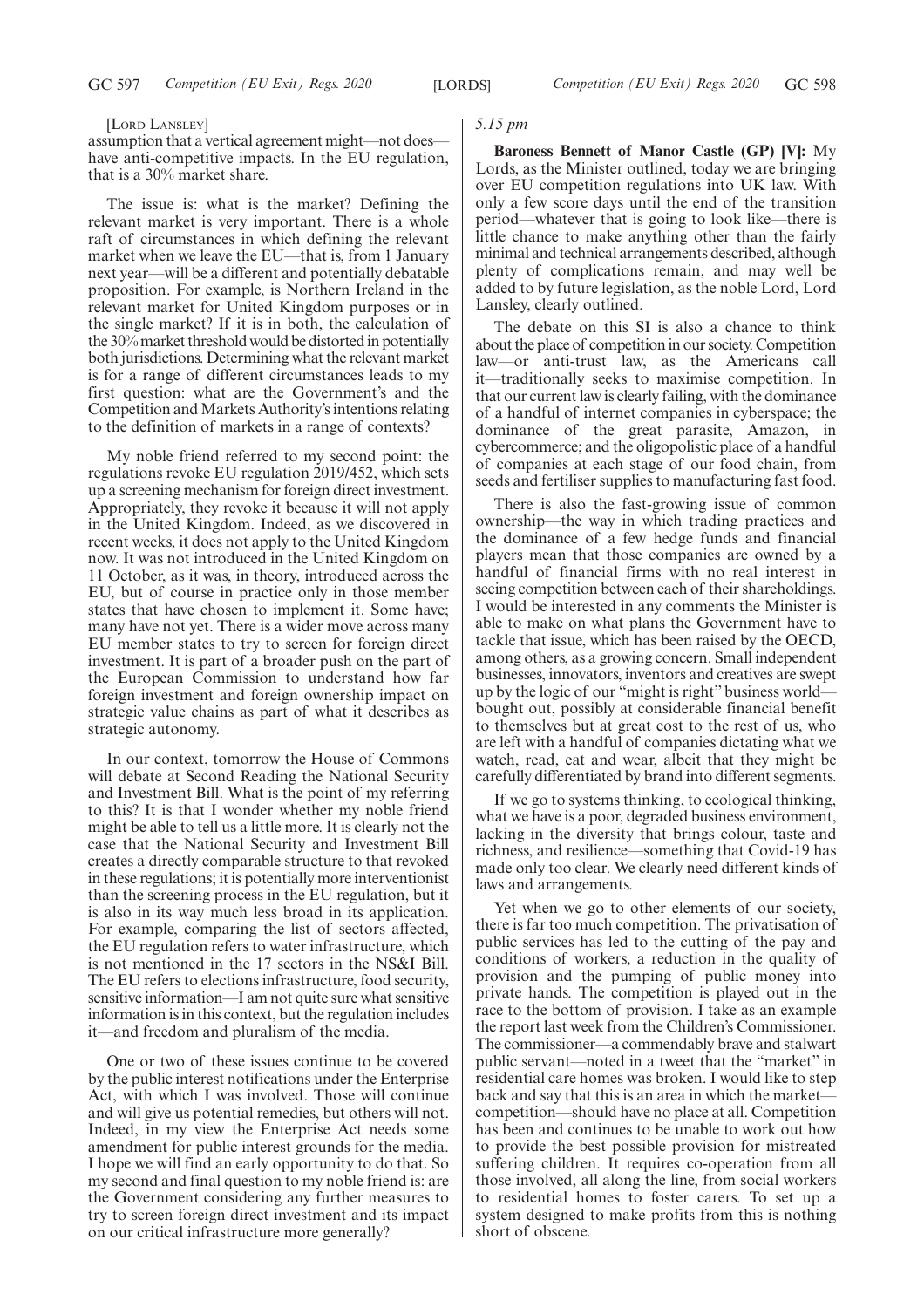We might look to the United States for another area where competition is entirely inappropriate: the provision of prison places. This is also true here in the UK, where private prisons are demonstrably worse than their public counterparts. Privatising—seeking to make profit out of—the coercive power of the state, setting up the companies providing this in competition, can never be right and can lead only to perverse incentives, such as encouraging more imprisonment, however much the individuals in the system might be there for entirely right, humanitarian reasons, as the vast majority are.

We have a society both lacking in competition and with far too much competition, but behind that is a monolith: no competition at all, financialisation, the turning of everything from the water we drink and bathe in to the council houses that were once public assets and the social care that supports our frail elderly and disabled into a source of profits—profits that all too often are sucked out of our society into the nearest handy tax haven, something supported by the same financial sector, the same City of London, that services and supports that tax haven.

We have seen the destruction of a balanced, mixed, healthy and economic ecosystem, with some things working by good competition, such as local market gardeners seeking to produce the freshest, tastiest and most interesting vegetables, local tailors being the best at reviving and updating your wardrobe, and carpenters producing solid, useful and attractive furniture—and other things, such as schools, carers and housing, which are built not on competition but on co-operation, being regarded as the solid foundations of a decent society.

There is no choice at this moment but to support this SI and go forward from where we are but, as the Government keep talking about building back better and levelling up, we need to look at far more foundational issues and laws for our society.

#### *5.21 pm*

**Baroness McIntosh of Pickering (Con) [V]:** My Lords, the role of competition in the economy and in protecting consumer choice is extremely important, and the EU competition rules have done so for a defining period of time. I must declare my interests: in the late 1970s, I spent six happy months as an intern—a stagiaire—in DG IV, now DG COMP. I saw a great future for myself as a competition lawyer; sadly, that was not to be.

I thank my noble friend the Minister for introducing these regulations, but a number of questions arise. It is clear that great uncertainty lies ahead for companies under the regime set out in the regulations. As my noble friend Lord Lansley alluded to, there are many unanswered questions on state aid and subsidies, which are still part of the negotiations. In the context of these regulations, what will the definition of "dominant position" be for merger policies once the CMA takes over, as regards any UK company wishing to continue to do business in the EU? If my understanding is correct, there will be a period of time when a UK company is subject to two different regimes, as my noble friend the Minister set out earlier. Obviously, that could lead to a degree of confusion.

On the ongoing rights of the European Commission in looking at live cases, what will be the position for an appeal to be made under any decision taken in those cases? Will it still have the right to appeal to the European Court of Justice or will it have to rely on entirely UK-based remedies? Which body should it apply to in this regard?

I echo what the noble Baronesses, Lady Bowles and Lady Bennett, said about the current unhealthy state of competition and the UK's ability sufficiently to ensure a level playing field and protection for consumers against giant tech firms. This area concerns me greatly going forward, so I would be interested to know what proposals my noble friend has in that regard. In this brave new world of leaving the protections of the EU's competition policies, how can he reassure British consumers that their rights will be protected? Does he at least have an update on what the situation will be regarding roaming charges from 1 January 2021? Will roaming charges revert to UK providers being able to charge fantastic amounts for our use? Obviously no one is going anywhere at the moment but, when travel resumes, will they be able to charge what they deem to be reasonable but others might deem extortionate?

If under the regulations before us today the UK courts no longer have the facility to refer questions of interpretation of competition policy in European Union law to the European Court of Justice, what protection will businesses have from potential unfair competition for their products in the rest of the European Union? It would be helpful to understand what that would be. Can my noble friend assure me also that there is no possibility of a double penalty being imposed under the two regimes appearing to run in parallel for an interim period? I know that the Explanatory Memorandum states clearly that the CMA will "have regard to" penalties that might have been imposed by the European Commission, but it would be helpful to have clarification in that regard.

Can my noble friend also reassure me that businesses that continue to operate in the EU will not face more red tape as a result of the regulations before us than is currently the case? I do not oppose the regulations, but I am deeply concerned about some of their implications.

#### *5.26 pm*

**Baroness Neville-Rolfe (Con):** My Lords, I start by supporting an intelligent policy on competition. As Ovid, one of my favourite classical writers, said:

"A horse never runs so fast as when he has other horses to catch up and outpace."

When one gets fed up with the sheer scale of Amazon, one ought to remember this wisdom.

I will always be grateful to the CMA in its previous guise as the Office of Fair Trading, because it took a case that brought us over-the-counter medicines. These have been a huge boon that we would never have had without its brave fight against the medical and pharmaceutical vested interests—a huge consumer benefit worth billions in recent years.

However, over the years, the competition authorities, using the existing powers to which my noble friend the Minister referred, have had a tedious obsession with the inequities of the latest tall poppy, usually shortly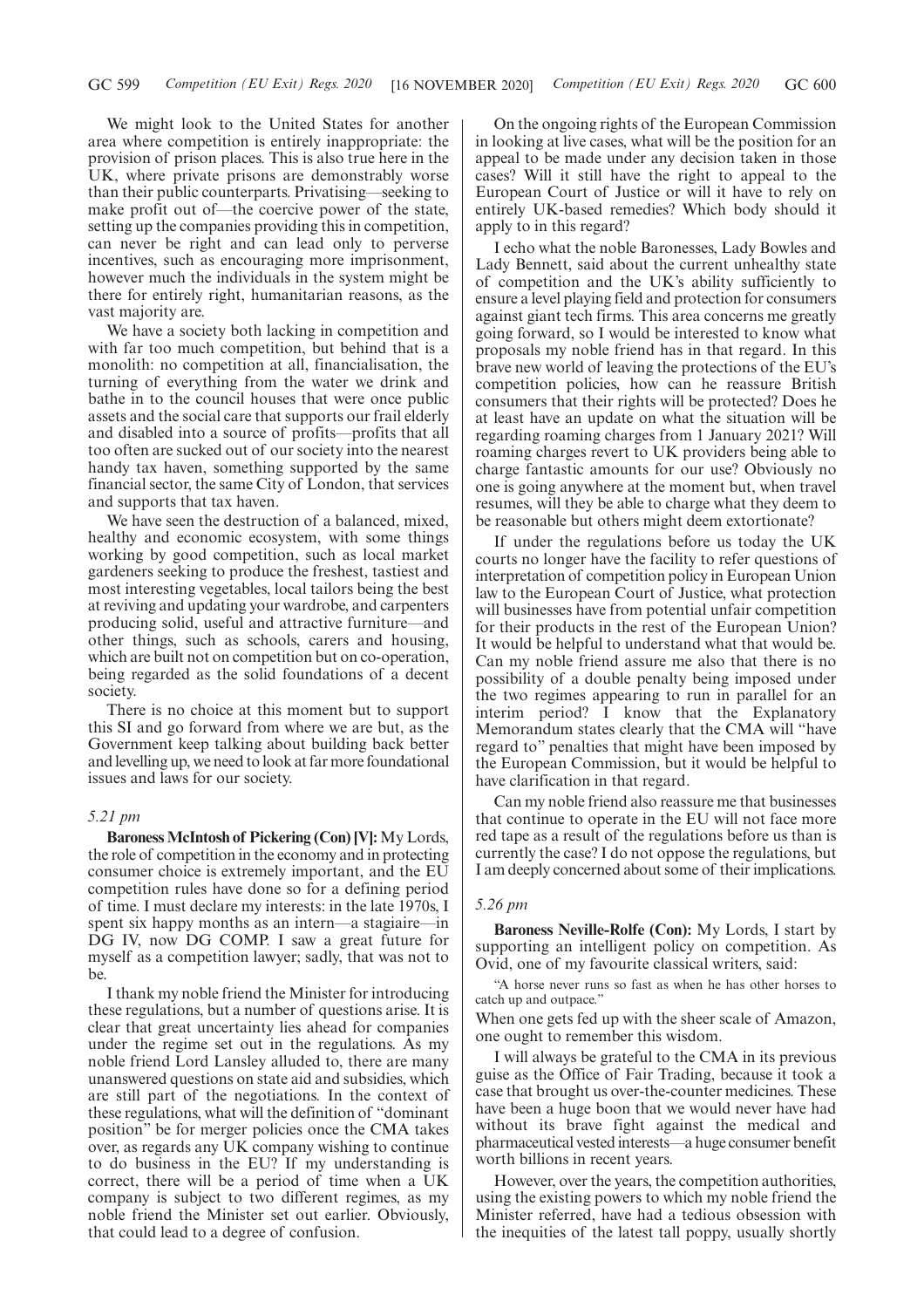#### [BARONESS NEVILLE-ROLFE]

after the temporary period of monopoly profits has passed. I have seen that in my life several times—with the brewing sector, now a fraction of its one-time status thanks in part to the counterproductive beer orders; in ice cream; in dairy, where we still struggle to compete with European cheese and yoghurt manufacturers; and in supermarkets where, during repeated inquiries, the shops' profits were shown to be a fraction of those in regulated industries such as utilities and/or in banks before the crash. True to form, the banks were finally investigated after the devastation of the financial crisis. Even so, I believe that small banks still operate at a disadvantage, although I am glad to see that Sam Woods, deputy governor at the Bank of England, is examining ways of lightening their burden.

I should refer to the register and my interest as a director of a small bank and a shareholder in Tesco and Amazon, although I am better known for my passion for small business dynamism, fuelled by competition, because it underpins a strong economy. I like to speak up for business when I can, because it pays and collects the taxes that nearly all pay and which in turn pay for almost everything in the public sector, and it provides many productive jobs.

Against this background, I thank the Minister for his clear explanation of the amending SI, including the way current EU cases will be treated and any follow-on damages. I look forward to his answer to my noble friend Lord Lansley's question about vertical agreements, market share and the National Security and Investment Bill—though I think that is for another day—and my noble friend Lady McIntosh's question on roaming charges.

As a result of an SI last year, and this one, the CMA will have even more powers than before Brexit, and in theory will be able to exercise a chilling effect in even more areas. I worry that it will be able to impose its huge fines in relation to even more aspects of competition law. We are talking here about British businesses trying to make a living and get through Covid without sacking too many staff.

Although this is not directly relevant today, perhaps I could say in passing that I do not agree that some fines should be increased, as the noble Lord, Lord Tyrie, hinted in Committee on the United Kingdom Internal Market Bill. I suspect he has less experience than I do of being on the business side of an argument with the regulator, and has little idea how terrifying it can be and how distracting for management.

I believe in competition, so in the round I support the CMA, but it has to have the right culture. Can the Minister comment on how best we can achieve that in the new post-Brexit era? The new chair will also be important, and perhaps he can update us on that appointment.

Further, does the Minister accept that we need to look at competition matters through the prism of the national interest? I have been struck by how other member states do this, and I am sure we will see more protectionist competition policies in Brussels now that we have left. I used to have tussles in the Competitiveness Council on the drift to protectionism, which I opposed. That was especially so with the French—their representative was usually a young, good-looking and very persuasive sometime banker called Emmanuel Macron—and with the German Minister, who represented one of the socialist elements in the German coalition. They were keen to erect barriers to help their tech and telecoms sectors. History shows that that is an ineffective strategy.

Finally, does my noble friend agree that we need officials who are skilled and well motivated at the CMA, and who understand the importance of not being both judge and jury? We need a good mix of talent with the right values, objectivity, economic awareness and understanding of data—and not too many from magic circle legal firms here, and their equivalent overseas, bringing their MoJ-style ways, sometimes making a mess and then moving quickly back to private practice.

I do not object to the regulations, but I would like to know how the Government will ensure that all parts of the CMA are well run and effective and, as  $\overline{I}$  said earlier, operate in the national interest in the post-Brexit world. As the Minister said in his opening remarks, we will have a sovereign regime, and we must make a success of it.

#### *5.32 pm*

**Baroness Bowles of Berkhamsted (LD) [V]:** My Lords, there is quite a lot going on with competition because of Brexit. This instrument deals with investigations that are, or will be, ongoing at the end of the transition period, and potential future monitoring in the UK of EU remedies. It also revokes EU regulation 2019/452 relating to screening in foreign direct investments.

The National Security and Investment Bill will replace at least part of the revoked EU regulation, and that Bill has started its passage through Parliament. Then there is the published draft regulation on state aid, which we have not yet considered, which deals with the change of emphasis of this Government compared with the previous direction under Theresa May.

Additionally, the United Kingdom Internal Market Bill, which we shall return to on Wednesday on Report, reserves powers on state aid to the UK and creates a landscape where the UK internal market rules may have to be taken into account, but it does not really solve how that will happen, or clarify its relationship with other aspects of trade and competition policy.

So many things are up in the air because of Brexit negotiations or because they are awaiting consultation. We live in the Pirandello-like state of characters in search of a policy, holding jig-saw pieces of legislation that we hope will one day mesh with other bits that have not yet been cut. Against that background, I thank the Minister for introducing this statutory instrument. As has been said, it modifies the no-deal version of legislation. Reading through the Explanatory Memorandum, it all seems logical, at least for this bit of the jig-saw—even if we do not know the full picture.

The questions that I have focus on whether, or how much, we will end up with enforcement systems for some decisions that are different from those applicable to others, and what practical differences that will make in terms of the strength of powers available.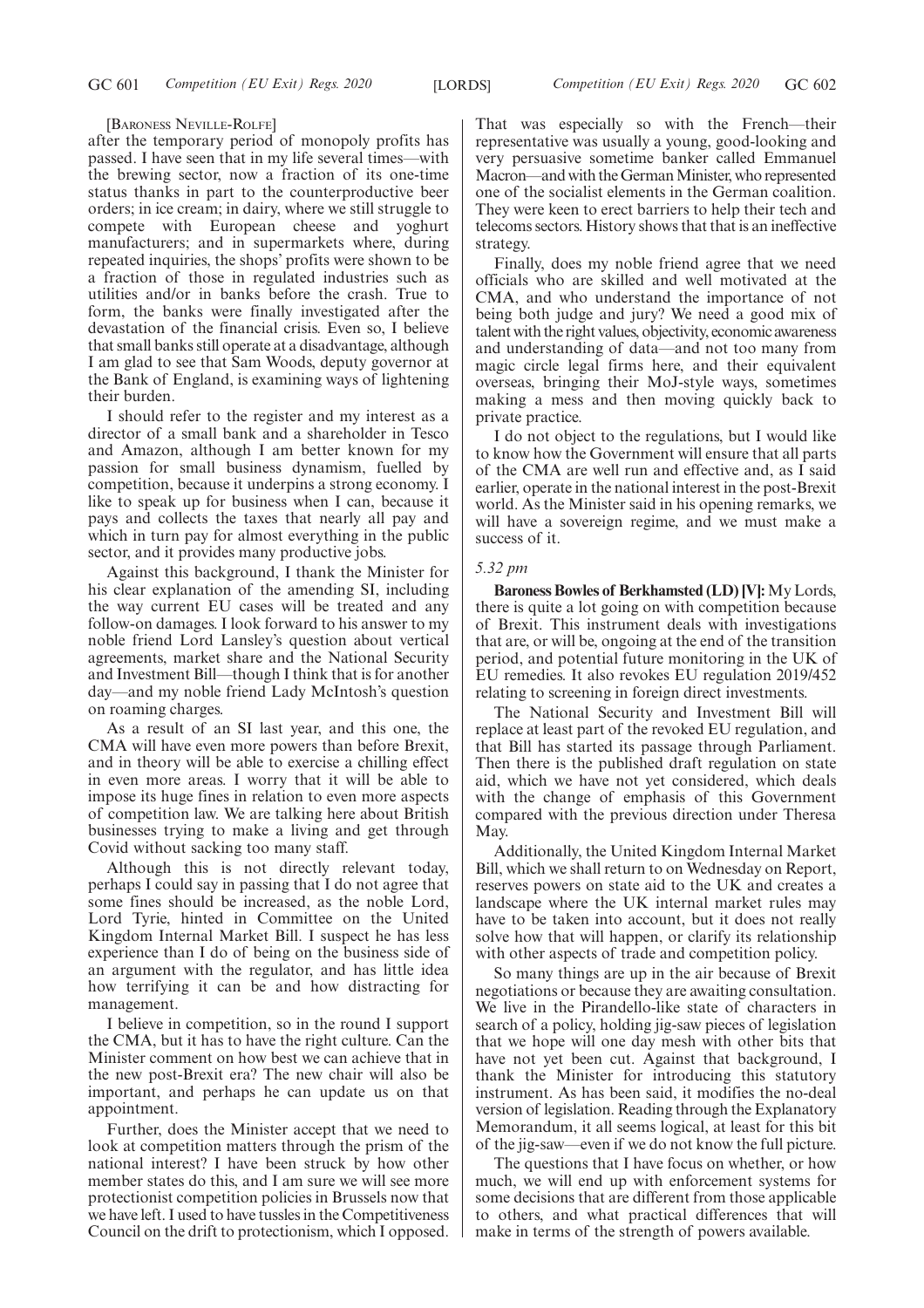As I understand it, cases that are decided by the EU, or fall to be decided by the EU under continued competence, can, after decision, either stay with the EU for monitoring and enforcement or by mutual agreement be transferred to the UK. Therefore, my first question is this: what are the likely reasons for choosing whether it stays with the EU or comes to the UK? What reasons would the UK see for that and does the EU have similar or different views? Does it depend on the size or importance of the case or only, as the Minister has already mentioned, on whether it is part of an interconnected set? Is it likely to cause disputes?

Broadly speaking, the European Commission has greater enforcement powers than the CMA—notably very significant fining powers—and the CMA is seeking greater powers, finding those that it has inadequate. As the noble Baroness, Lady Neville-Rolfe, mentioned, the noble Lord, Lord Tyrie, drew some of that to our attention in debate on 16 November on the United Kingdom Internal Market Bill.

The UK firepower relating to refusal to supply information is capped at £30,000, which is plenty for an individual or smaller business but can be inadequate for a recalcitrant large business. It may easily be less than the cost of preparing the disclosure if lawyers are involved; for example, the EU fined Facebook  $\epsilon$ 1.6 million for failing to provide information, while we fined Amazon £30,000. That does not look very comparable.

The UK also has a poor track record on undertakings given to the CMA on mergers—for example, about not closing down establishments or not removing research—despite attempts to strengthen legislation. That legislation and associated undertakings have always ended up legally weak—about as strong as a wet paper bag. I have my theories as to why that is the case, but for now it raises the question whether there will be a stricter regime for cases retained by the EU for enforcement than for those it is mutually agreed to transfer to the UK. That would appear to be the case, as the Explanatory Memorandum states, and the Minister clarified, that the UK monitoring procedures are modelled on existing CMA procedures—that means not the more powerful EU versions.

The cases that are transferred are done so only for monitoring purposes; the EU retains the rights to review, vary and substitute the decisions. If the UK has a weak enforcement system, does that mean that the EU could make up for that when it comes to review or substitution? However, if it is about preservation of jobs or research which have already gone due to weak enforcement, nothing will bring those back.

The big question is not what is happening in this piece of legislation, but when domestic competition policy and domestic enforcement against large companies will become more substantial.

#### *5.38 pm*

**Lord Stevenson of Balmacara (Lab) [V]:** My Lords, I join others in thanking the Minister for a very clear and comprehensive exposition of the SI before us. The SI is very logical and I do not have much detail to raise on it, which is surprising, but I am sure the Minister will be delighted to hear that. I will instead raise three points from the rather good discussion we have had on competition matters more generally, and possibly in the light of future changes.

First is the shadow thrown on all our work in this area by the continuing, drawn-out EU FTA discussions, with particular reference to what would happen if the rumours are to believed—one never listens to rumours, of course—that there will need to be some form of independent competition authority looking at the UK's competition regime to make sure that the EU has confidence that we are operating a level playing field. Can the Minister give us any detail on this? Is this in some sense a way of replacing the CMA, or is the CMA secure in the hands of the Government as we currently view it?

The second point is the shadow that is also cast by the National Security and Investment Bill. I have had the benefit of an introduction from one of its co-sponsors at the Department for International Trade—the Minister, the noble Lord, Lord Grimstone—so I do not need to ask for details at this stage. However, as the noble Lord, Lord Lansley, pointed out, the rather odd situation that we are in—the enormous irony—is that, after the National Security and Investment Bill is introduced, as I am sure it will be shortly, the country will probably have a more interventionist competition authority, but, as he said, one that is more limited in terms of the issues defined in the Bill as "national security". He pointed out the difference between that and our present situation, particularly the concern about whether issues to do with elections, food and media interests will qualify as being considerations under this new legislation. That is something that I think we will have to return to when the Bill reaches your Lordships' House. In passing, I agree with the noble Lord, Lord Lansley, that there are areas of the Enterprise Act in relation to media that need to be updated sooner rather than later.

My final point is the one made by the noble Baroness, Lady Neville-Rolfe. In a very interesting speech, she drew attention to the wider ramifications of the culture created by the CMA and the dangers that that poses for small businesses, which I know are close to her heart: the freezing effect of an investigation on the ability of small enterprises to carry on working and to recruit the specialist staff they might need to fight off any question of their behaviour being in any way in jeopardy. The whole question about how that works and the economy as a whole is beyond the scope of this statutory instrument, but I hope that it is something that we will come back to.

We place a lot of faith in the CMA, most of which is adequately repaid by the skills and stability it has brought to the sector over the years, but it is a judge and jury in its own court and we have to be very concerned about that in the long run. With that, I am very happy to support the SI.

#### *5.42 pm*

**Lord Callanan (Con):** First, I thank all noble Lords for their contributions to the debate. I remind everyone who contributed that these regulations are required to give full and operable effect to a policy that Parliament has already approved in the form of both the withdrawal agreement and the Competition (Amendment etc.) (EU Exit) Regulations 2019.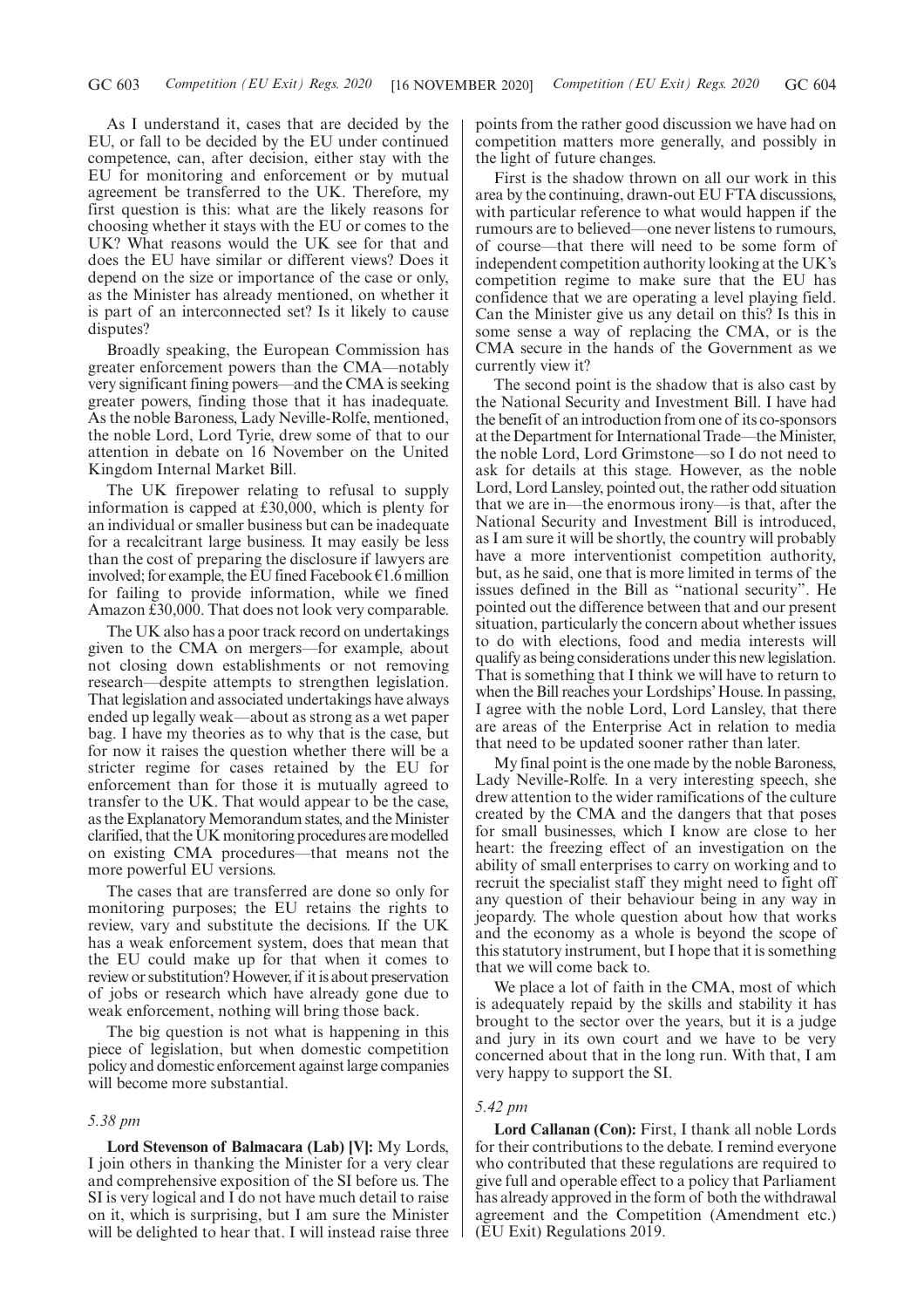#### [LORD CALLANAN]

My noble friends Lord Lansley and Lady Neville-Rolfe asked about the threshold for market shares in vertical agreements. At the end of the transition period, the Secretary of State will have the power to make regulations to vary or revoke a retained block exemption or to replace it with a block exemption order under the Competition Act, acting in consultation with the CMA, of course. In each case, it will be for the CMA to consider what the relevant geographic and product market will be, and it will have guidance on the factors that it needs to consider.

My noble friend Lord Lansley also asked about the position on foreign investment screening in comparison to the NSI Bill. He also asked whether the Government were considering further measures on foreign investment screening, especially with regard to national security. The answer is that the EU regulation revoked by these regulations relates principally to co-operation between member states on the screening of foreign direct investments. The NSI Bill relates to powers to protect national security in investments, and of course there will be ample opportunity to discuss that Bill in much greater detail when it comes to your Lordships' House.

As always, I listened with great interest to the noble Baroness, Lady Bennett. She ranged far and wide over whether or not the market economy is right, prisons, care homes and council houses. It was all extremely interesting but totally irrelevant to this SI.

My noble friend Lady McIntosh asked about proposals to protect consumer rights after the end of the transition period. The issues of roaming charges and so on are also interesting but are not covered by these regulations. She also asked about positions on appeals under live cases after the transition period—will UK companies be able to rely on the CJEU or on UK bodies? The answer to that question is yes; currently EU law will continue to apply in relation to all live EU cases, and this regulation concerns only the small number of cases that are live at the end of the transition period. UK companies that are subject to merger or anti-trust investigations and decisions in those cases will, of course, be able to appeal any decisions to the CJEU.

My noble friend also asked about UK companies facing red tape, as I think she referred to it, at the end of the transition period. Of course, the UK has left the European Union and, at the end of the transition period, will cease to be part of the EU's competition system. This means that there will be some instances of parallel scrutiny by both UK and EU competition authorities, as is normal in any sovereign competition regime. The same thing would happen with companies that are jointly operable also in the United States. The regulations and the withdrawal agreement set out clearly whether the CMA or the European Commission has jurisdiction over a particular case.

My noble friend Lady McIntosh asked about assurances that UK companies will not be doubly penalised. With respect to those few live cases, the CMA will take into account any penalties issued by the Commission in these cases, which reflect the position which applies during the UK's membership of the EU in relation to a case examined by the Commission and also, lately, after that considered by the CMA.

My noble friend Lady Neville-Rolfe asked about the position of the CMA's chair. She will be aware that Jonathan Scott was appointed as the interim chair on 9 October, and shortly my department will launch a recruitment process for a new permanent chair. She also asked whether a variety of skills are required in the CMA. Of course, the CMA is a highly regarded competition body and will continue to play an important role in fulfilling its statutory function of promoting competition for the benefit of consumers, drawing on its already wide-ranging and broad set of skills from across the public and private sectors.

The noble Baroness, Lady Bowles, asked about the likely reasons for choosing whether enforcement of EU commitments and remedies will stay with the EU or the UK. Of course, it will be for the European Commission and the UK's competition authorities to discuss between them whether it might be suitable to transfer responsibilities to monitor and enforce any EU remedies and commitments.

Lastly, the noble Lord, Lord Stevenson, asked about the status of the CMA under the EU CFTA. These regulations are about the handling of those few live cases at the end of the transition period. Of course, they are not negotiations; negotiations are ongoing, and the noble Lord will quite understand that I am currently unable to comment on the status of those discussions and on the future relationship but, suffice to say, the CMA exists in UK statute and is a worldrenowned regulator and functions as our independent competition regulator.

The changes I have described today will give legal clarity to UK businesses and those authorities that enforce competition law in the UK. I reiterate again that these regulations do not bring forward new competition policy, but rather ensure that policy which has already been agreed by Parliament functions in the way that Parliament intended. While, of course, these regulations are technical in nature, without them the UK would fail to implement its obligations on competition law under the withdrawal agreement. The regulations made in 2019 to create a stand-alone competition regime would also contain references that are now inaccurate in light of the withdrawal agreement. Therefore, those inconsistencies between provisions on competition law in the withdrawal agreement and UK competition law would cause significant uncertainty for UK business, the CMA and the UK courts. These regulations will complete the process of preparing the UK's statute book for this purpose, and, therefore, I commend these draft regulations to the Committee.

*Motion agreed.*

*5.49 pm*

*Sitting suspended.*

# **Arrangement of Business**

*Announcement*

*6.14 pm*

**TheDeputyChairmanof Committees(BaronessWatkins** of Tavistock) (CB): My Lords, the hybrid Grand Committee will now resume. Some Members are here in person, respecting social distancing, others are participating remotely, but all Members will be treated equally.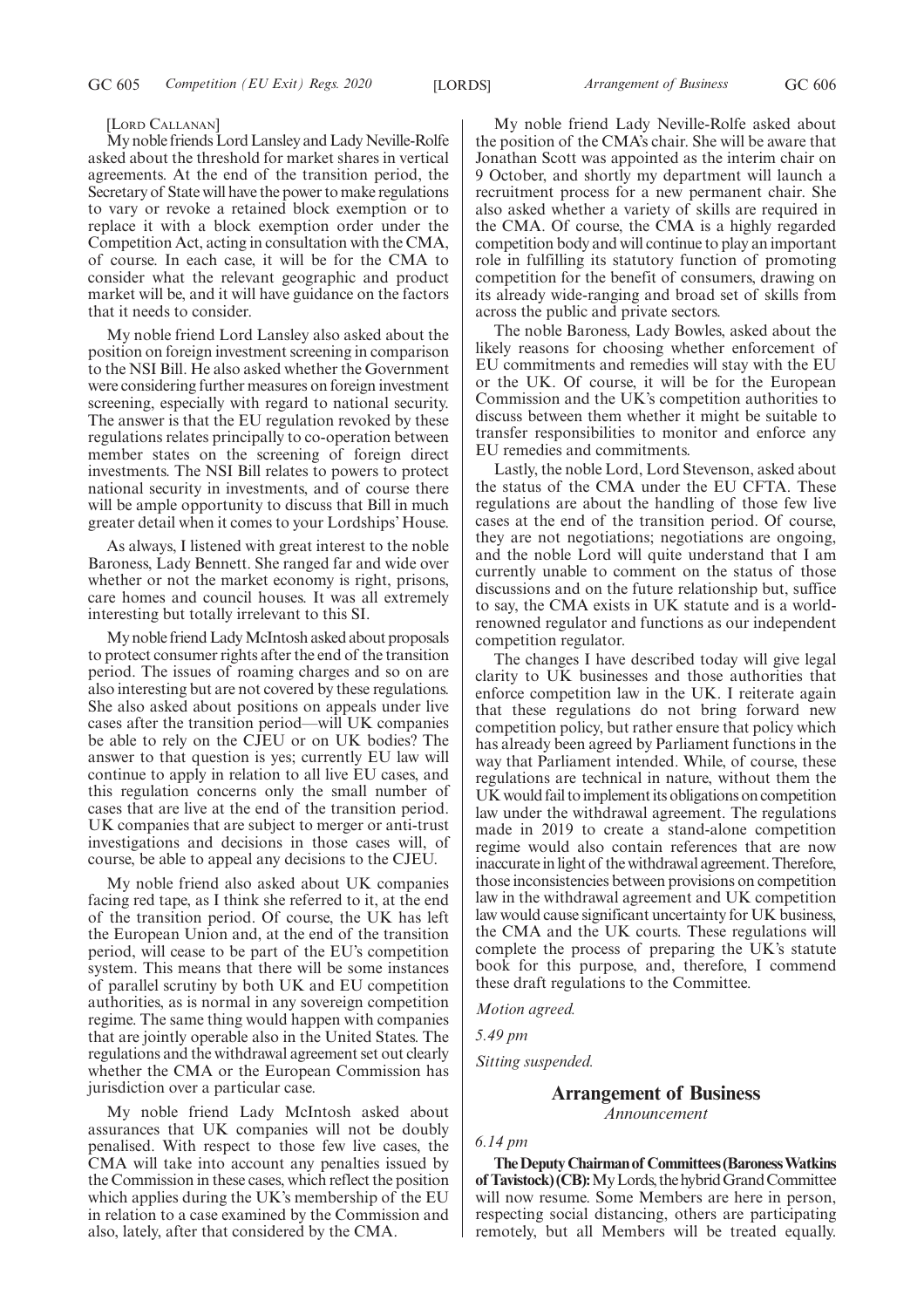I must ask Members in the Room to wear a face covering except when seated at their desk, to speak sitting down, and to wipe down their desk, chair and any other touch points before and after use. If the capacity of the Committee Room is exceeded, or other safety requirements are breached, I will immediately adjourn the Committee. If there is a Division in the House, the Committee will adjourn for five minutes.

# **Data Protection, Privacy and Electronic Communications (Amendments etc) (EU Exit) Regulations 2020**

*Considered in Grand Committee*

*6.15 pm*

#### *Moved by Baroness Barran*

That the Grand Committee do consider the Data Protection, Privacy and Electronic Communications (Amendments etc) (EU Exit) Regulations 2020.

*Relevant document: 32nd Report from the Secondary Legislation Scrutiny Committee*

**TheParliamentaryUnder-Secretaryof State,Department for Digital, Culture, Media and Sport (Baroness Barran) (Con):** My Lords, I am pleased to introduce a statutory instrument laid before the House on 14 October. Neither the Joint Committee on Statutory Instruments nor the Secondary Legislation Scrutiny Committee has drawn the House's attention to this instrument.

When the transition period comes to an end, the EU's regulation on data protection, known as the GDPR, will be retained in domestic law through the European Union (Withdrawal) Act 2018. Last year, the Data Protection, Privacy and Electronic Communications (Amendments etc) (EU Exit) Regulations 2019 were made. I will refer to those regulations as the main regulations. They were made to make minor and technical changes to the retained GDPR and the Data Protection Act 2018 to ensure that UK data protection law continued to be operable on exit day.

The instrument before noble Lords seeks to make some limited amendments to the main regulations, most of which address the fact that there has been a transition period. The majority of the changes are to references to "exit day" in the main regulations, which will be updated to read "IP completion day". A small number of other changes relate to the transitional provisions for international transfers of personal data.

Binding corporate rules approved by EU data protection regulators enable multinational companies to transfer personal data within their group globally. The main regulations preserve pre-GDPR binding corporate rules that had previously been authorised by the Information Commissioner as a valid transfer mechanism after the transition period. However, a subset of pre-GDPR binding corporate rules currently relied on by organisations with data flows in the UK may have received authorisation from only EU supervisory authorities. This instrument makes provisions that will allow UK-based group members to use such rules as a valid transfer mechanism, if they obtain approval from the Information Commissioner within six months from the end of the transition period.

UK organisations can currently freely transfer personal data to EU and EEA states, and non-EEA countries for which the EU Commission has made adequacy decisions. The main regulations continue this position on a transitional basis and list the relevant adequacy decisions for clarity. This instrument updates the list to reflect developments since the main regulations were made by adding the 2019 adequacy decision for Japan and removing the reference to the EU's adequacy decision for the US privacy shield. These amendments are not substantive and are entirely in keeping with the original intention of the main regulations, namely the continued free flow of personal data between the UK and third countries that have already been found to meet the requisite standards for data protection.

The main regulations also provided a legal basis for the continued free flow of personal data from the UK to the EU falling within scope of the law enforcement directive, otherwise known as the LED. The approach adopted in the main regulations was to transitionally deem EU member states and Gibraltar as adequate.

Since the main regulations were made, the Home Office has established that the EEA states, Norway, Iceland and Liechtenstein, and Switzerland, have also transposed the LED into their domestic law, which enables data sharing between authorities in the UK and law enforcement agencies within these countries for law enforcement purposes. To enable law enforcement co-operation and data sharing between the UK and EEA states and Switzerland to continue as it does now following the end of the transition period, this instrument adds them to the list of countries that will be treated as adequate, on a transitional basis, under Part 3 of the Data Protection Act 2018. This will be the most efficient way to ensure the flow of personal data, which is fundamental for law enforcement co-operation.

In 2019, an additional statutory instrument was made to amend the main regulations to reflect the arrangements made for personal data transferred from the UK to privacy shield companies in the US. As this adequacy decision has now been invalidated by the CJEU, the amending regulation no longer has any practical effect. Therefore, Regulation 7 revokes that amending regulation before it comes into force.

I have set out why our approach is an appropriate way to address deficiencies in our data protection regime resulting from the UK leaving the EU at the end of the transition period. This instrument will also revoke some EU legislation that would have no practical effect if it were to be retained under the European Union (Withdrawal) Act 2018 at the end of the transition period, such as Council decision 2004/644/EC, which adopts implementing rules of the European Parliament and European Council on the protection of individuals with regard to the processing of personal data by the community institutions and bodies and on the free movement of such data. This retained version of this decision will have no practical effect, so we are revoking it to keep the UK statute book tidy. I beg to move.

#### *6.22 pm*

**Lord McNally (LD) [V]:** My Lords, the late Lord Jenkins—Roy Jenkins—once said that joining the EU was like climbing aboard a moving train. Clearly, getting off a moving train is even more perilous.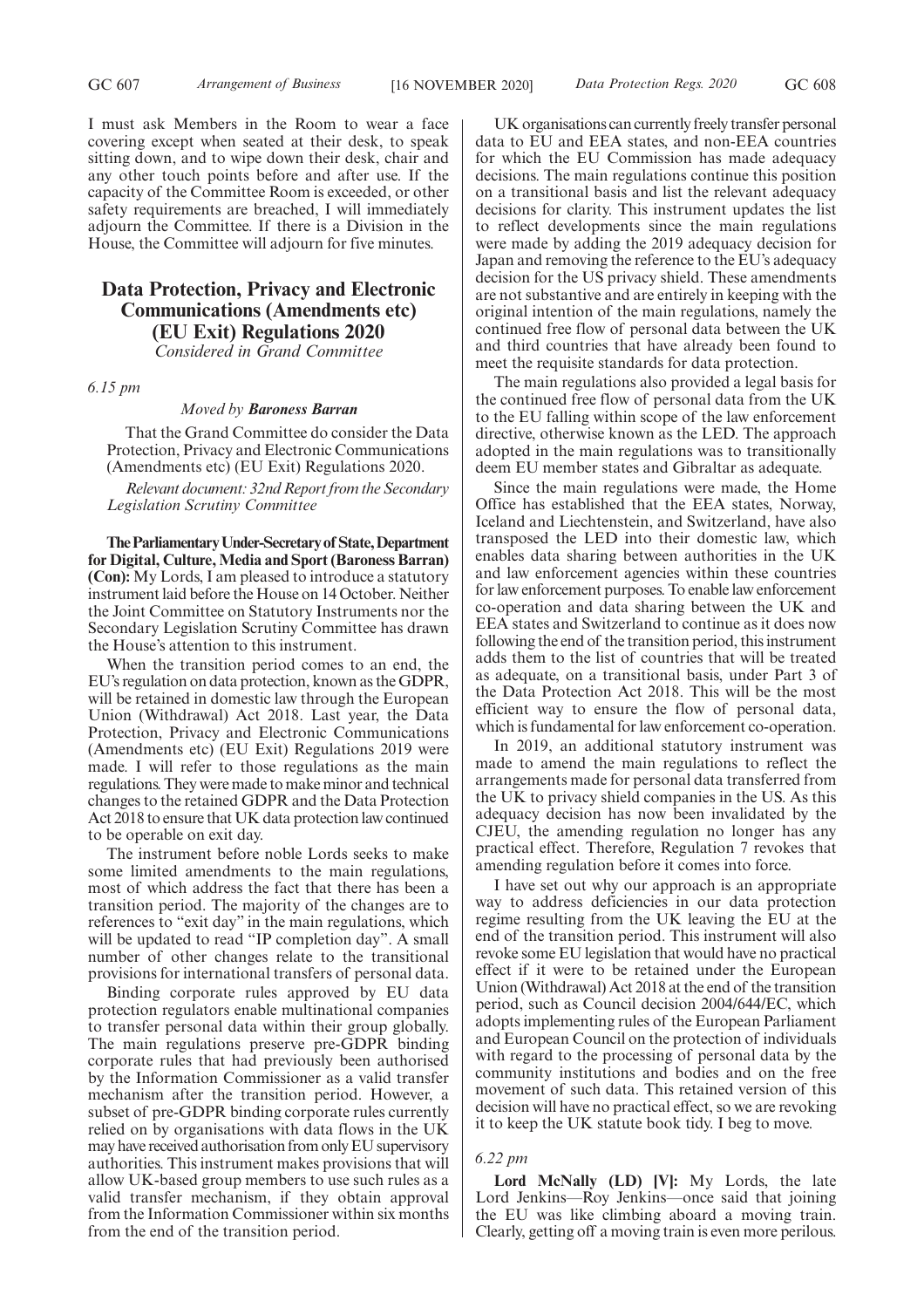#### [LORD MCNALLY]

I thank the noble Baroness, Lady Barran, for introducing this SI. I do not want to worry her, but I note that those who follow us may be small in number but strong in expertise.

My interest in this matter goes back to the coalition Government in which I served, along with the noble Lord, Lord Vaizey. Data protection then rested with the Ministry of Justice and I was involved in the early stages of the negotiations of what eventually became the GDPR. I will make two points about that experience. First, I saw first-hand as a Minister the respect for the expertise of our civil servants, who had a profound impact on the shape of EU legislation—influence which is now lost by our departure from the EU. Likewise, I was able to engage the help of British parliamentarians in the European Parliament to ensure that the outcomes reflected our needs. The EU is already planning a review of the GDPR. It would be interesting to know what machinery the Government intend to employ to replace the seat at the table and voice in the Parliament that were lost at Brexit.

My second interest comes from my ongoing membership of the EU Services Sub-Committee, on which I serve with the noble Baroness, Lady Neville-Rolfe, who will speak later. Over the last year we have received evidence from a range of sectors, from financial services to intellectual property, from creative industries to research and higher education. All have expressed concern about the lack of certainty about data transfers post 31 December.

In our committee, we have become used to "It'll be all right on the night" answers from Ministers giving evidence to us. My concerns were not assuaged by the Secondary Legislation Scrutiny Committee report, which said that

"DCMS told us that the Commission was currently assessing the UK for adequacy under both the General Data Protection Regulation and the LED"—

the law enforcement directive. Would failure to obtain adequacy arrangements with the EU have a knock-on effect with other third countries and on how third-country agreements interact with each other?

These are matters that will impact data flow in every area, from clinical trials to law enforcement. Is the DCMS giving the sectors any advice about contingency plans if data adequacy does not prove to be the shoo-in that the Government initially implied? We could well end up with a kind of smorgasbord of overlapping and interlocking agreements, to be interpreted from one FTA to another.

My final reason for intervening today was witnessing the look of incredulity on the face of the former Home Secretary and Prime Minister, the right honourable Theresa May MP, as she sat listening to Mr Michael Gove giving assurances on where we are on law enforcement and national security matters. I am sure my noble friend Lord Wallace of Saltaire will cover these matters in more detail, but until I hear that Mrs May is satisfied with the arrangements made I will continue to remain concerned. It will be interesting to know if the Minister shares Mrs May's concerns.

We have come to talk about data as the new oil. How we protect it, use it and exchange it will have a great impact on our future prosperity, our national security and our personal freedoms. It is incumbent on the Government to put arrangements in place that are at least as secure and beneficial as we enjoyed within the EU. This SI is only part of a Rubik's cube of measures needed to carry out those objectives, and I am not convinced that the Government are anywhere near solving it.

### *6.27 pm*

Lord Vaizey of Didcot (Con): It is a thrill to be speaking here this evening. This is my first speech in Grand Committee; I feel as if the set has been designed by Stanley Kubrick, but I will try to give my comments as reasonably as I can. I feel as if I am giving my second maiden speech, so I hope that all subsequent speakers will lavish me and my speech with extraordinary praise.

I begin by saying how enjoyable it is to follow the noble Lord, Lord McNally, who may or may not still be watching the proceedings. He and I indeed worked closely together in the coalition Government on data protection, and in fact it was he who first turned me on to the subject. One of my last acts as a Minister was to grab it and take it over to DCMS to try to realise my vision of DCMS becoming the leading department on digital.

As may have been gathered, data is an extraordinarily dull subject, particularly when it comes to regulations and legislation, but it is true, as the noble Lord, Lord McNally, said, that it is often called the new oil. The reason is that data flows ever more generously around our world; in fact, I am told that the size of the digital universe is now 44 zettabytes, which is 44 times bigger than our physical universe. There are 500 million tweets a day—mostly from President Trump; 294 billion emails a day; 5 billion searches; and 65 billion WhatsApp messages—mostly, no doubt, from Dominic Cummings. It is therefore quite clear that data dominates everything, and there need to be clear rules on how it is used and how it is harmonised across jurisdictions. Data is the new trade route. In fact, the UK, as in so many areas in technology, leads the EU; about 4% of our gross domestic product is now dependent on data companies and industries.

The noble Lord, Lord McNally, rightly spent some time talking about the GDPR. The GDPR is of course a bureaucratic and onerous regulation, but the new version of it came into being just at the time when the "techlash" was gathering momentum, when concern about one's data, the way that it was used and the privacy surrounding it was very much at the forefront, and the GDPR is now seen as a bit of a gold standard. In any event, one of its unassailable merits is that it is now valid across 27 different jurisdictions in the EU, which means that any company using data within the EU knows that it can transfer across different countries. It has been copied in other states, even in countries such as South Korea, which is seen as a technology leader, while California's recent passing of its own privacy law is very much dependent on the GDPR. Bureaucratic it may be, but it has become a model.

One of my concerns, though, about the GDPR is that it is not being used effectively by privacy regulators. I gather that only 3% of the 680 staff at our own Information Commissioner's Office are tech specialists,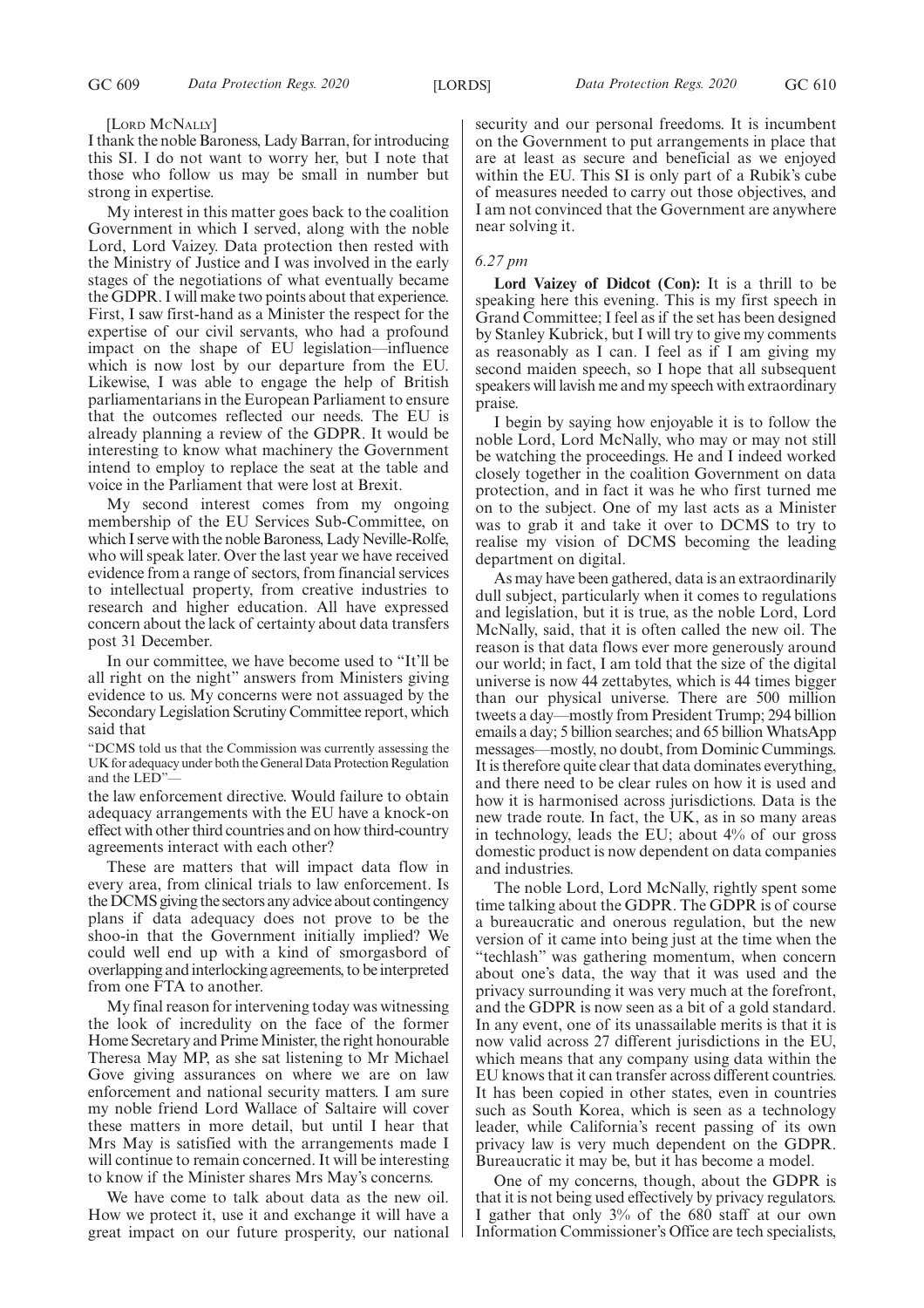and there is so far a failure to use the powers of the GDPR, for example, to take on big tech in the way it transfers the data of citizens between its applications. Think about the way that Facebook and Instagram share data. If the Minister wishes to comment on the ICO and its use of the GDPR, that would be welcome.

Of course, what the noble Lord, Lord McNally, also referred to is probably the most important thing and relevant to these regulations: equivalence across different countries and trade blocs. I notice that Japan recently agreed equivalence with the EU, thus surrendering, perhaps, some of its sovereignty to the EU without throwing a temper tantrum. We have not yet agreed equivalence with the EU, and I am told that if we do not reach a deal then the EU will start to consider data adequacy with us only when we become a third country. That will lead to chaos—chaos, I have to say, compounded by the decision of the European Court to reject the Privacy Shield between the United States and the EU. You have a three-way pile-up, with the UK caught somewhere in the middle.

However, there is some cause for optimism in the very dull subject of data. I unequivocally welcome the Government's recently published *National Data Strategy*. Launched in September, it addresses some of the real opportunities that the data economy presents. The idea of standardising data across the public sector is extremely welcome, and being able to share data across silos to realise real gains is also very welcome indeed. The focus on data skills and training people in data and in the responsible use of data is a good thing. Some think perhaps that the national data strategy is not ambitious enough. I do not share that view. I think it is a welcome first step and, if implemented properly, will maintain our leadership in this very important area.

However, horizon-scanning ideas are beginning to emerge—for example, the need for companies to value their data. It is astonishing if you look at the accounts of big tech that nowhere will they put a price on the enormous amount of data they harvest from their users. If you put a value on data, you might see companies work harder to make it more secure and—dare I say it or whisper it—it might even be possible for national Governments to tax that data. The wealthiest people in the world really are data billionaires, rather than anything else.

The other emerging idea is that of data trusts. They are a bit like a pension trust where you can put data into, as it were, a separate part of a company and have it governed separately. This could help small companies manage their data more effectively and create whole new industries. For me, all this is very exciting and brings me back to the point to thank the noble Lord, Lord McNally, for first turning me on to data.

#### *6.35 pm*

**Baroness Fox of Buckley (Non-Afl):** To the noble Baroness, Lady Barran, I say that I am hoping that the Government use the opportunity of leaving the EU to review, from scratch, after this SI, some of the laws associated with data protection. I want to emphasise the privacy aspect of data, which I think is hugely important and not without challenges.

When the EU's GDPR law was introduced in the UK, supposedly to protect individuals' data and privacy from exploitation by big government, big tech and big corporates, it managed to become a universally hated piece of legislation on the ground, and privacy issues ended up being drowned out by bureaucracy and rules. As the noble Lord, Lord Vaizey, reminded us, the original catalyst for the new GDPR laws was the 2013 Edward Snowden leaks, which revealed that citizens all over the US and Europe had been caught up in the illiberal harvesting activities of the US intelligence services. Many of us were rightly horrified by the US authorities' invasion of users' privacy.

However, the reaction to this government state overreach was, ironically, to give the state regulators a whole new set of legalistic and bureaucratic powers, like so much of Brussels law-making. I do not think this has helped. However well intentioned, GDPR data protection has become a barrier to communication, rather than a protector of privacy. If you talk to people in universities, charities or small business, and even medical practitioners, you find they just cannot contact anyone unless they find the record of them having given explicit consent to receiving emails in their backlog. It has all become a bit of a nightmare. It has placed huge burdens on small charities, arts organisations and church groups, which are dependent on databases to raise funds and their profiles. Anyone who breaches the rules is threatened with scarily huge fines. Obviously, that frightens people, and I do not think the GDPR rules are fit for purpose, but, of course, big tech and big corporates can afford to get round those fines, employ lawyers who will exploit loopholes, and so on.

I make this complaint not to underplay the importance of digital privacy but as a plea for sensible data-protection rules moving forward, which will safeguard individual freedom and allow small organisations to competitively accrue data to survive. I am also concerned that there is a real problem in relation to a broader climate of compromising privacy. I note that NHS Test and Trace initially broke GDPR rules, which no doubt damaged the public's confidence in its appropriate and secure use of data. I am also looking for some reassurance from the Minister that the sort of state surveillance, data collection and data sharing being used in this pandemic, which is short term and should be extraordinary, will not be sold to the public in the future as the new normal. I also have some concerns that, as we speak, the Government are encouraging big tech to breach users' privacy by demanding that it monitors the communications et cetera of its users, and even censors misinformation. Therefore, the Government are strengthening big tech's authority and giving it the authority to breach data privacy.

Furthermore, did noble Lords note, earlier this month, that there was a draft resolution from the EU Council to weaken end-to-end encryption—E2EE putting the likes of WhatsApp under pressure to implement back doors for security services and law enforcement to have access to private communications? Obviously, we are not in the EU now, so the UK can ignore this illiberal proposal but, again, can the noble Baroness reassure me that the Government are not tempted to cite national security and law enforcement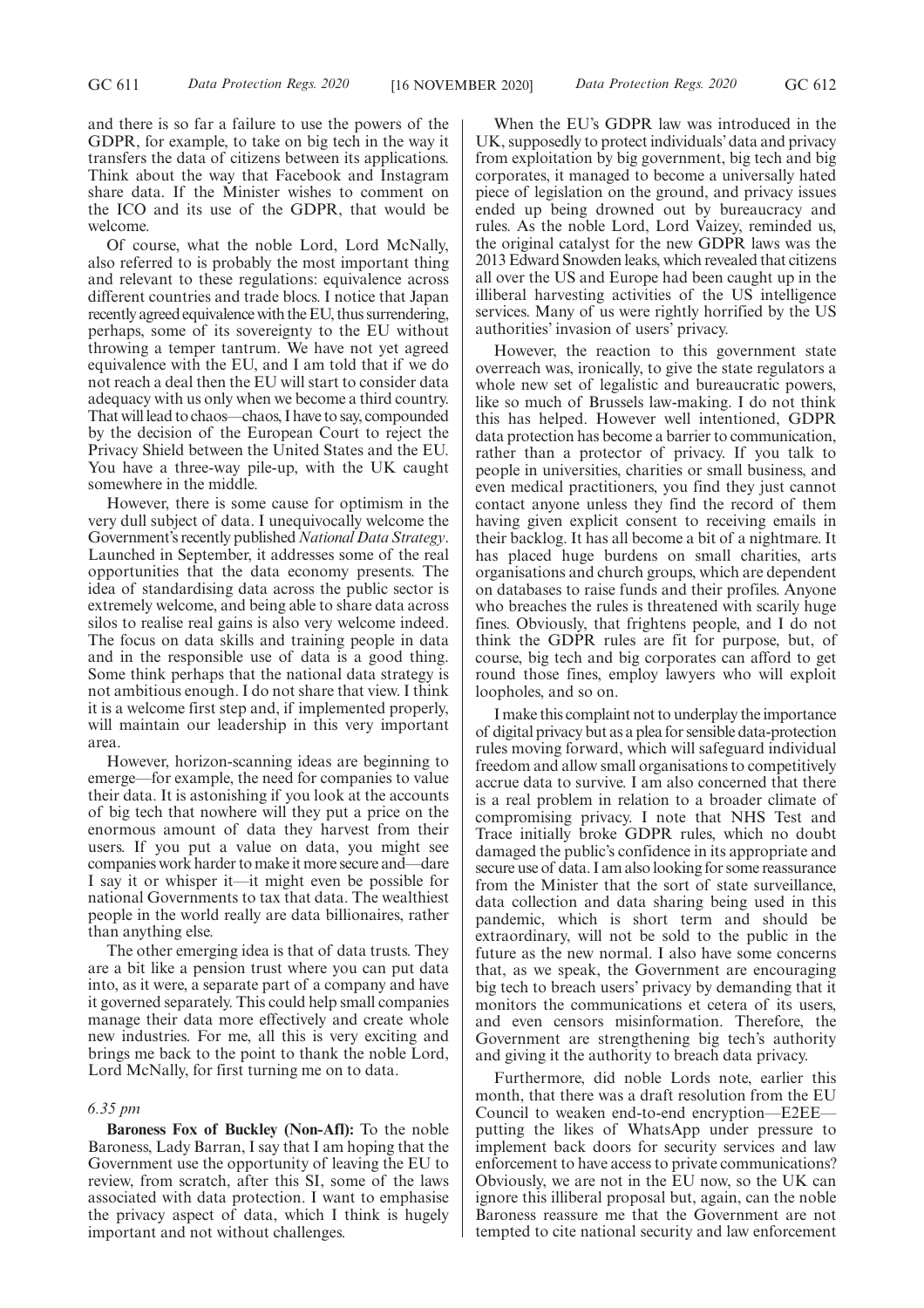#### [BARONESS FOX OF BUCKLEY]

to breach privacy? I note the dismay among international journalists, which is just one group who are worried that their data will be used to compromise their professional work and privacy.

Finally, frankly, I worry about a more informal disdain for privacy. I am somewhat dismayed by the number of leaks emanating from the heart of Westminster. WhatsApp, texts, private meetings among colleagues all end up in the public realm or newspapers. This does not show any real regard for private communications. When considering online privacy and data, it is important that we protect private data and encrypted messages, whether from cybercriminals, hackers, oppressive regimes, big tech, big government or even the wrong kind of laws. Actually, this is less about laws and more about having a public debate, establishing that privacy is an important civil liberty, and we should not let the rules get in the way of that discussion.

#### *6.39 pm*

**Baroness Neville-Rolfe (Con):** My Lords, it is always a joy to speak after the noble Baroness, Lady Fox of Buckley, because of her talent for challenge—this time on privacy. This is important, although I think these SIs are narrower than the sort of points that she was interesting us in.

Like the previous regulations that we debated, these make changes to orders relating to life after Brexit—in this case to 2019 regulations on data protection, privacy and electronic communications. Many of the changes are minor and I support them. I refer to my various business interests, most of which are affected by data. I was also the Data Minister at DCMS, and that was during the negotiations on the GDPR which, ironically, we agreed to in good faith to try to help in the negotiations with the European Union in the run-up to the referendum. Indeed, I took over the portfolio from my noble friend Lord Vaizey. Perhaps because he was bored by data, which he has admitted to today, or perhaps because he was so busy with the glamour of digital and its pioneers, he passed it to me with a huge portfolio of ministerial correspondence to deal with, so I had my work cut out. He also gave me the chance to make some progress with nuisance calls, which are a very important consumer issue.

I rise to speak for three reasons. The first is that data is incredibly important to the modern economy. It is the "big oil" equivalent in the 21st century. It is vital to banking, to telecoms, to retail and supply chains, to pop music and entertainment, to aviation, to transport and energy and, with Covid, to pretty much everything else—notably, of course, education, healthcare and border controls. My noble friend Lord Vaizey gave us an idea of the sheer scale of this. He rightly said it was "the new trade route"—I like that as a parallel. It is so important that we cannot slip up in this area. It is possibly even more important than physical trade.

Secondly, I would like to know the latest thinking within the EU on data. I have the honour to sit on the Lords EU Committee. As the noble Lord, Lord McNally, has already said, we tackle data together. It is one of the aspects of the ongoing FTA negotiations that worry us most. The Government in their wisdomMr Hancock was the Minister—brought in a special Act, the Data Protection Act 2018, to ensure we were fully compliant with EU rules and norms on exit day. This was to enable the EU to grant the equivalence status we need, which, as we have just heard, Japan has recently acquired. I am not sure I would have done it that way, as the Act is very burdensome, especially for small businesses, charities and local councils. Everyone, including your Lordships, risks breaches, which at the upper limit attract vast fines—an odd way to take back control. Unfortunately, so far, this has not been a successful strategy. As far as I know, we still await an equivalence decision on data. As with financial services, one assumes this is being held back by the EU as a negotiating ploy. To my mind, this is not very responsible, given the huge interest of both sides in proper data flow. Maybe my noble friend the Minister can reassure me and advise that there is a contingency plan for a year or two—as we have seen on the share trading exchanges in the financial services area—if FTA talks falter or fail, or equivalence is formally withheld for any reason. The noble Lord, Lord McNally, touched on this point and suggested that businesses needed to be consulted on contingencies. I certainly look forward to my noble friend the Minister's reply on that.

My third reason for speaking is that I spent time in Washington helping—or trying to help—to sort out a US-EU deal on the Privacy Shield in 2017, persuading the US to give some ground. I was therefore extremely disturbed at the European Court judgment against the arrangement on 16 July 2020. During discussion on the Trade Bill on 1 October, the Minister suggested that standard contractual clauses had been supported in that judgment and that updated guidance from the Information Commissioner's Office would be available "as soon as possible". Is that now available and what does it, or will it, say? Most important of all: will it solve the problem?

In the meantime, I note that the Privacy Shield decision is removed from our regulations, as we have heard. I also see the reference to guidance for small businesses and to standard contractual clause templates in paragraph 13.2 of the DCMS's helpful memorandum. But I repeat my question: does this solve the problem? If so, can the Minister kindly explain on the record how and why?

In closing, I support my noble friend the Minister and the Government in getting this and other SIs through in a timely manner before exit day, and I very much hope that she will be able to reassure me.

#### *6.45 pm*

**Lord Stevenson of Balmacara (Lab) [V]:** My Lords, I am grateful to the Minister for her very clear introduction of this SI. The main thrust of it is obvious: it is an amending sequence to make sure that we are ready for the end of the transition period when it comes. Like the other speakers so far, I have no particular concerns about the issues.

I will make two points, which have been touched on already. There is a rather coy comment in the statutory instrument Explanatory Memorandum about the impact of the Privacy Shield and, in turn, its impact on the Schrems II decision. Put simply, it says that revoking would have no real effect—but I wonder whether the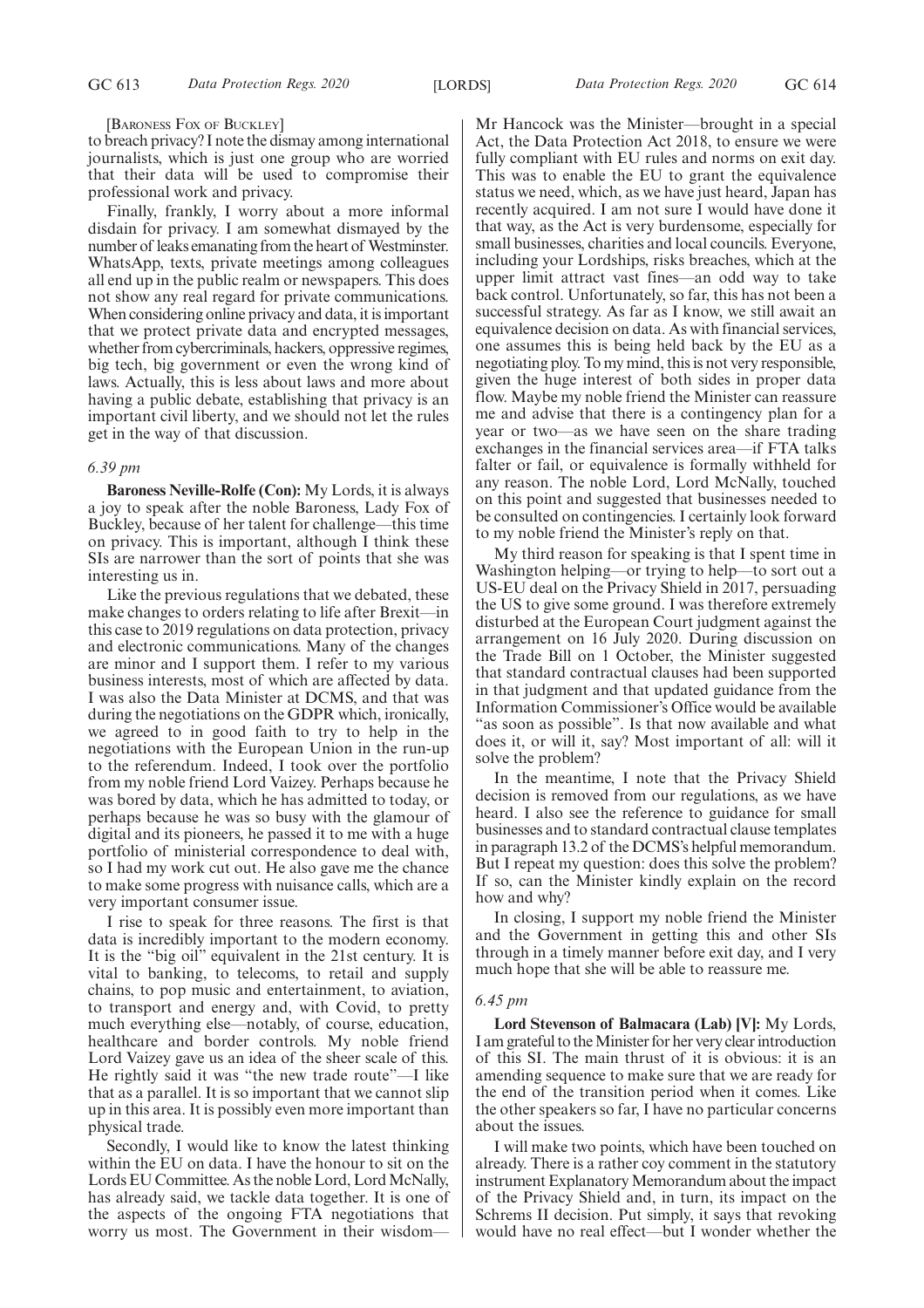Minister could take us a little further down that route when she comes to respond. It seems to me that the issues here are important. If I am right in saying that the decision we are all waiting for, on the transfer of personal data under the data adequacy agreement, will take into account both the GDPR as it was translated in the Data Protection Act and the LED including the legal consequences of the directive that deal with that aspect of the work—do we not need to have in our mind the considerations that Schrems brought on the Privacy Shield and related issues? If it is true—and I think it is—that both of these issues will be examined by the EU when it comes to make a decision about data adequacy, we need to have a better response than simply ignoring how the Privacy Shield would have operated, and now cannot operate, and whether or not it impacts on the way in which we do things. I look forward to the Minister's response on that.

It was good to hear the noble Lord, Lord Vaizey, display both his concern about the dullness of data and his enthusiasm for some of these issues—in particular policy around data, on which his fingerprints are very evident. I welcome him to the unfortunately very small number of Members of your Lordships' House who take an interest in this; I hope that his interest will also span across into intellectual property, which we have not heard enough about recently. Those who are interested tend to be gathered around this table and need a transfusion of new blood every now and then. I hope that he will be able to provide that—not literally, of course.

The noble Lord mentioned the curious case of the Japan free trade agreement, which is referred to in paragraph 7.6 of the Explanatory Memorandum. I have a slightly different take on that. It is interesting that Japan has accepted the accolade of being found to be data adequate, particularly as its relationship with the GDPR is not the same as ours. It certainly approaches data in a slightly different way. As I understand it, the Japan free trade agreement—we have yet to debate it in your Lordships' House but hopefully will do so shortly, and I gather that a date has now been found for such a debate in the Commons—has in it a section to do with digital trade. That may not be in the Minister's main portfolio, but it is important.

The memorandum says that digital trade between the UK and Japan after the transition period has ended will be based on the "free flow" of data. I find that slightly odd and I wonder whether the Minister can comment on it. Surely it is not free flow; it is flow based on the considerations in the GDPR and the LED, transposed into our legislation. A judgment will be made on whether it is a constrained flow, precisely because we have concerns about the free flow of data not being in the best interests of our citizens—a point made by the noble Baroness, Lady Fox.

We need to be a little more certain when we come to this decision because it seems that if we are to make deals with data as part of those functions, we must be secure about what we are actually doing when we sign off these documents. This is an important part of our economy and a crucial part of our relationships with the EU. It would surely not be in the best interests of

UK plc to have an agreement with Japan, however important that is, which threw further doubt on our ability to meet the data adequacy concerns.

#### *6.50 pm*

**Lord Wallace of Saltaire (LD) [V]:** My Lords, this is the third SI on this topic that has come before Parliament since the beginning of 2019. My colleagues have been dealing with similar revisions to already revised statutory instruments on other aspects of leaving the EU, and on a wide range on subjects. At least here we have the excuse that the CJEU's ruling on the privacy shield, Schrems II, has necessitated further provision. In a debate earlier this afternoon, the noble Lord, Lord True, told us that the two previous drafts on public procurement had set out adjustments necessary for a no-deal outcome, but that the one we were considering today set out the detailed implications of a deal in that area. I am not sure whether I understood or believed his explanation.

I have several concerns about the implications of this SI. I was told in a briefing a week ago that Dominic Cummings detested the EU's general data protection regulation and was determined that UK legislation should diverge from that standard. Now he has left the Government, but I am not yet sure that his influence has disappeared. The terms of the UK-Japan trade agreement appear to offer individuals fewer protections for their personal data than under GDPR, as many commentators have pointed out. It states that "each Party should take into account principles and guidelines of relevant international bodies",

such as the OECD. The Minister will appreciate the level of concern among the engaged public about lowering the protection for personal data now that we have left the EU. I thank her and her colleagues for offering briefings on the evolution of the Government's digital strategy to interested Peers and I look forward to reassurance on this important principle.

The free flow of data across borders is a vital element in the digital economy, under appropriate regulatory conditions. I was concerned to read in the Secondary Legislation Scrutiny Committee's comments on this SI that

"DCMS told us that the Commission was currently assessing the UK for adequacy under both the General Data Protection Regulation and the LED."

Can the Minister tell us when the Commission is expected to complete this assessment?

Then there is the question of data sovereignty, which of course was one of the issues in the Schrems II case. My colleague and noble friend Lord Clement-Jones has written powerfully about the need to hold on to our national data assets as the foundation of a strong domestic base for digital enterprise but also as a matter of national and personal security. I note that health data has become a sector particularly vulnerable to multinational companies and hacking.

The UK Government are peculiarly relaxed about UK public data being stored on servers in the United States, in spite of the provisions of US law that make all data stored in the USA subject to surveillance, as others have mentioned. Our current Government, from the Prime Minister downwards, have an obsession with protecting the UK's absolute sovereignty from any incursion by EU regulation or law but seem entirely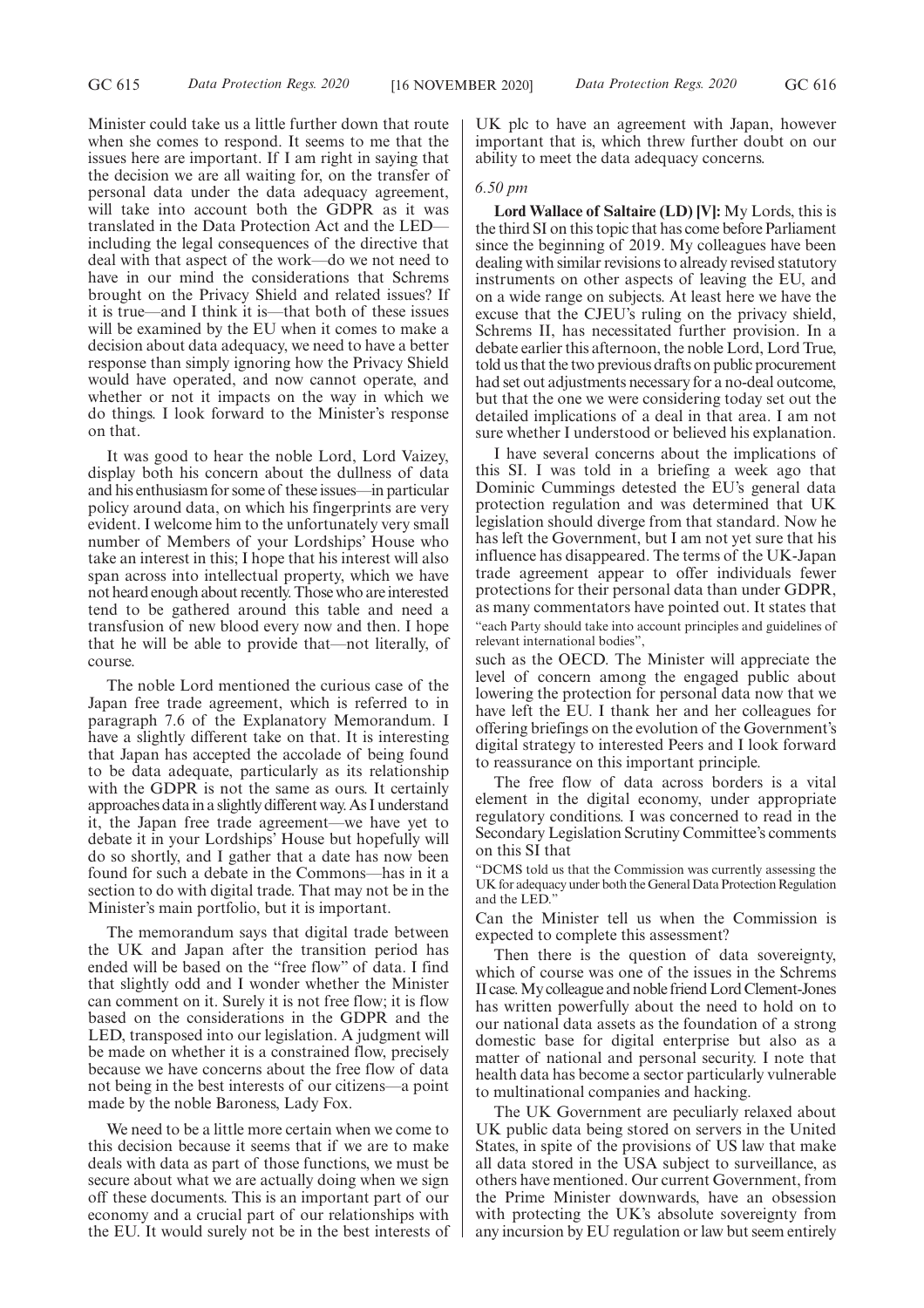#### [LORD WALLACE OF SALTAIRE]

relaxed about extraterritorial American jurisdiction and surveillance. Many of us anticipate that, outside the EU, the UK will not prove to be an independent sovereign state—let alone a sovereign equal of the United States and China—but will become more and more dependent on the United States and a follower of American rules and regulations. If the UK supervisory authority is to diverge from the GDPR, it is most likely that it will converge on US regulation and take the American side in likely disputes with the EU. Do the Government plan to ensure that UK public data is stored in the UK rather than in the United States?

The law enforcement directive struck a careful balance between personal rights and national security. UK officials and Ministers played an active part in negotiating its terms. Our Government were one of the most active in pressing for further data exchanges related to cross-border crime and terrorism, from aircraft passenger names to intelligence on suspects. Cross-border travel, and cross-border crime and terrorist attempts, will not stop now that we have left the EU, but we need to ensure that such exchanges of data are tightly regulated and scrutinised. Until we left, the CJEU provided that scrutiny. Can the Minister tell us what shared mechanism will now be established to scrutinise such exchanges, strong enough to satisfy defenders of civil rights and personal privacy both within the UK and the EU? How confident is she that the UK will be able to ensure its security by maintaining access to these vital but highly sensitive databases?

I recall hearing Conservative MPs assert that we had no need of Europol—for example—when we left the EU because we could rely on our membership of Interpol. That level of ignorance about the quality of different international bodies, that assumption that an organisation that has Russia and China as significant members is preferable to one in which we shared more information with our democratic neighbours, leaves some of us close to despair about where the Government may be drifting.

Ihaveonefinalquestion.HowdotheCrowndependencies fit into this post-Brexit pattern of data exchange? Can we be confident that their regulation is as tight and as open to scrutiny as within the UK and on the European continent? We do not want an offshore world around our shores through which financial data, dark money and criminal assets may flow unseen. What discussions are the Government engaged in with the Crown dependencies to ensure that no loopholes in our post-Brexit regulation of data are left on our doorstep? The Minister may wish to write to me on this matter.

#### *6.57 pm*

**Baroness Barran (Con):** I am grateful to all noble Lords for their consideration of this instrument and their thoughtful contributions to this debate. The noble Lord, Lord McNally, pointed out the level of expertise around our virtual and physical Chamber. That is no novelty in this House, although having such a number of previous Ministers from DCMS here today feels like a particular form of pressure.

My noble friend Lady Neville-Rolfe and the noble Lord, Lord McNally, focused on the importance of achieving a data adequacy agreement with the EU. Doing this remains a priority of this Government. We are working constructively with the Commission to secure data adequacy by the end of the transition period and are making steady progress. We see no reason why we should not be awarded adequacy since we remain committed to high standards, but the process is controlled by the Commission and we are realistic about the increasingly challenging timelines for completing this.

To respond to my noble friend Lady Neville-Rolfe's questions about preparation, the UK is taking sensible steps to prepare for a situation where adequacy decisions are not in place by the end of the transition period. In such a scenario, businesses and other organisations would be able to use alternative legal mechanisms to continue to transfer personal data—of course, standard contractual clauses are the most common legal safeguard and would be the relevant mitigation for most organisations.

Guidance can be found on both the GOV.UK website and the Information Commissioner's website regarding steps that organisations may be required to take relating to data protection and data flows by the end of the transition period. Organisations can also call the Information Commissioner's helpline for further information.

The noble Lords, Lord McNally and Lord Stevenson, talked about the rollover of Japan's adequacy decision. Specific UK arrangements have now been confirmed regarding the recent EU adequacy decision for Japan. This secures the necessary protections for UK data as well as EU data, so that data that flows from the UK to Japan will continue to receive the same level of protection after the transition period as they currently do.

More broadly, in relation to the Japan free trade agreement—which was raised, again, by the noble Lords, Lord McNally and Lord Stevenson, as well as the noble Lord, Lord Wallace of Saltaire—the UK-Japan FTA includes three provisions that seek to enhance cross-border data transfer relating to personal information protection, cross-border flows and data localisation. The data provisions the UK has negotiated with Japan exceed those agreed previously in the EU-Japan economic partnership agreement, which contains merely a review clause, and will enter into force on 1 January 2021. The agreement recognises the importance of protecting personal data and commits both parties to maintaining a legal framework that provides for the protection of personal information.

I fear that I may disappoint the noble Baroness, Lady Fox, in her wish to see an end to the GDPR. The GDPR will be retained in domestic law at the end of the transition period, but we will have the independence to keep the framework under review. As with all policy areas, the UK will control our own laws and regulations in line with our interests as we move forward.

The noble Lord, Lord Wallace of Saltaire, questioned the impact on our data protection standards in relation to our trading relationship with the US. We know that, far from being a barrier to innovative trade, certainty and high data protection standards allow businesses and consumers to thrive. As all noble Lords